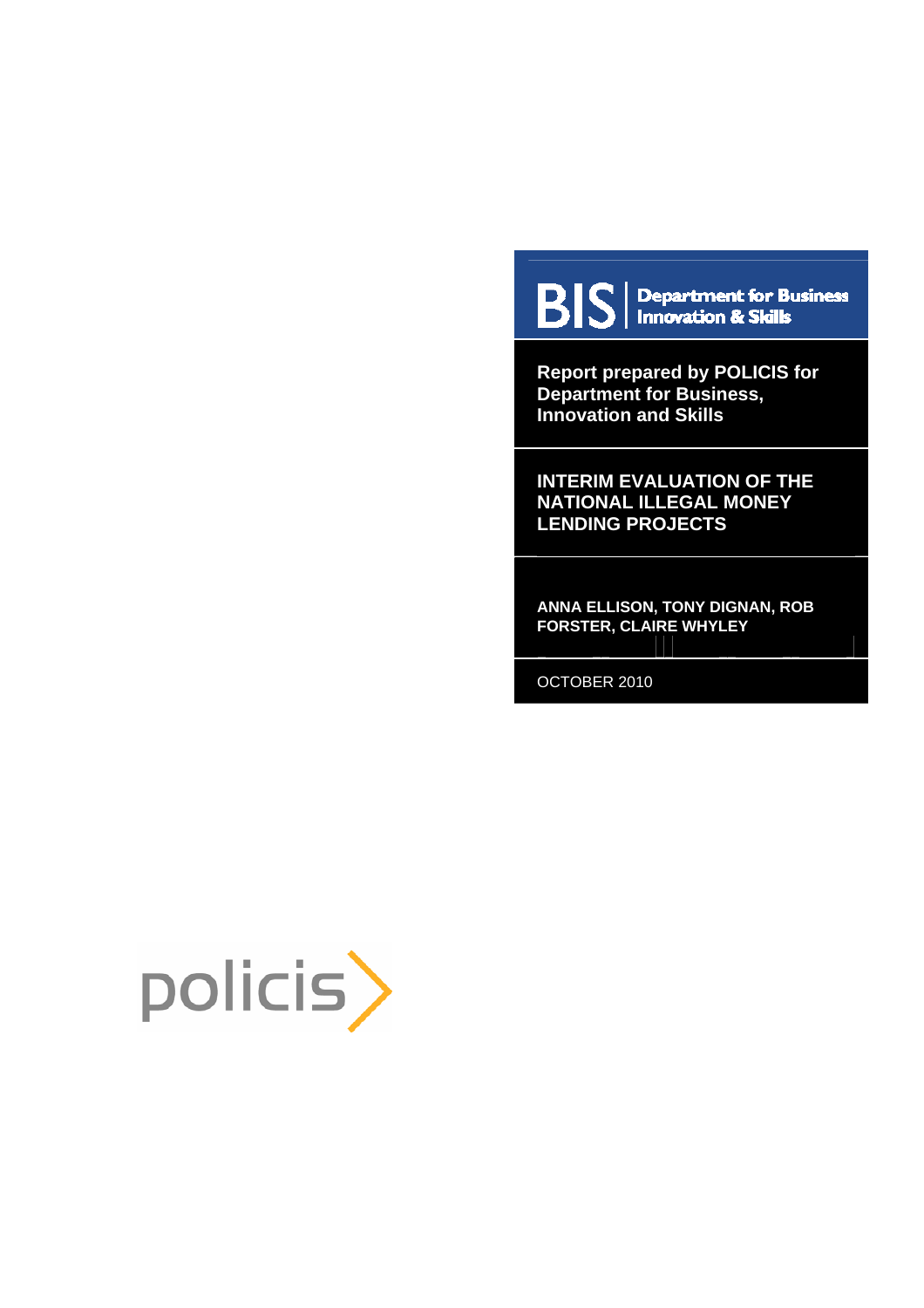# **Contents**

| 1            |     |                                                                                                 |  |  |  |  |  |  |
|--------------|-----|-------------------------------------------------------------------------------------------------|--|--|--|--|--|--|
|              | 1.1 |                                                                                                 |  |  |  |  |  |  |
|              | 1.2 |                                                                                                 |  |  |  |  |  |  |
|              |     | 1.2.1                                                                                           |  |  |  |  |  |  |
|              |     | 1.2.2                                                                                           |  |  |  |  |  |  |
|              | 1.3 |                                                                                                 |  |  |  |  |  |  |
|              |     | 1.3.1                                                                                           |  |  |  |  |  |  |
|              |     | 1.3.2                                                                                           |  |  |  |  |  |  |
|              |     | 1.3.3                                                                                           |  |  |  |  |  |  |
| $\mathbf{2}$ |     | Chapter 2: Illegal money lenders - the lenders and the market  19                               |  |  |  |  |  |  |
|              | 2.1 |                                                                                                 |  |  |  |  |  |  |
|              |     | 2.1.1                                                                                           |  |  |  |  |  |  |
|              |     | 2.1.2                                                                                           |  |  |  |  |  |  |
|              |     | 2.1.3                                                                                           |  |  |  |  |  |  |
| 3            |     |                                                                                                 |  |  |  |  |  |  |
|              | 3.1 |                                                                                                 |  |  |  |  |  |  |
|              | 3.2 | Victim profile                                                                                  |  |  |  |  |  |  |
|              | 3.3 |                                                                                                 |  |  |  |  |  |  |
|              | 3.4 | The impact of illegal lending on standards of living and quality of life 37                     |  |  |  |  |  |  |
|              | 3.5 |                                                                                                 |  |  |  |  |  |  |
|              |     | 3.5.1                                                                                           |  |  |  |  |  |  |
|              |     | 3.5.2                                                                                           |  |  |  |  |  |  |
|              |     | 3.5.3                                                                                           |  |  |  |  |  |  |
|              | 3.6 | The impact of the lender removal on victims standard of living and quality<br>of life           |  |  |  |  |  |  |
|              |     | 3.6.1                                                                                           |  |  |  |  |  |  |
|              | 3.7 | A longer term perspective on tackling illegal money lending  47                                 |  |  |  |  |  |  |
| 4            |     |                                                                                                 |  |  |  |  |  |  |
|              |     | 4.1 An increase in the number of prosecutions and, eventually a reduction in illegal<br>lending |  |  |  |  |  |  |
|              | 4.2 |                                                                                                 |  |  |  |  |  |  |
|              | 4.3 | To change the perception among those lending that illegal money lending is                      |  |  |  |  |  |  |
|              | 4.4 | To increase awareness of the problems of illegal money lending among partner                    |  |  |  |  |  |  |
|              | 4.5 | To develop formal relationships and processes for referring victims / enquires to               |  |  |  |  |  |  |
|              | 4.6 | To develop an understanding of what required to effect a sustainable transition                 |  |  |  |  |  |  |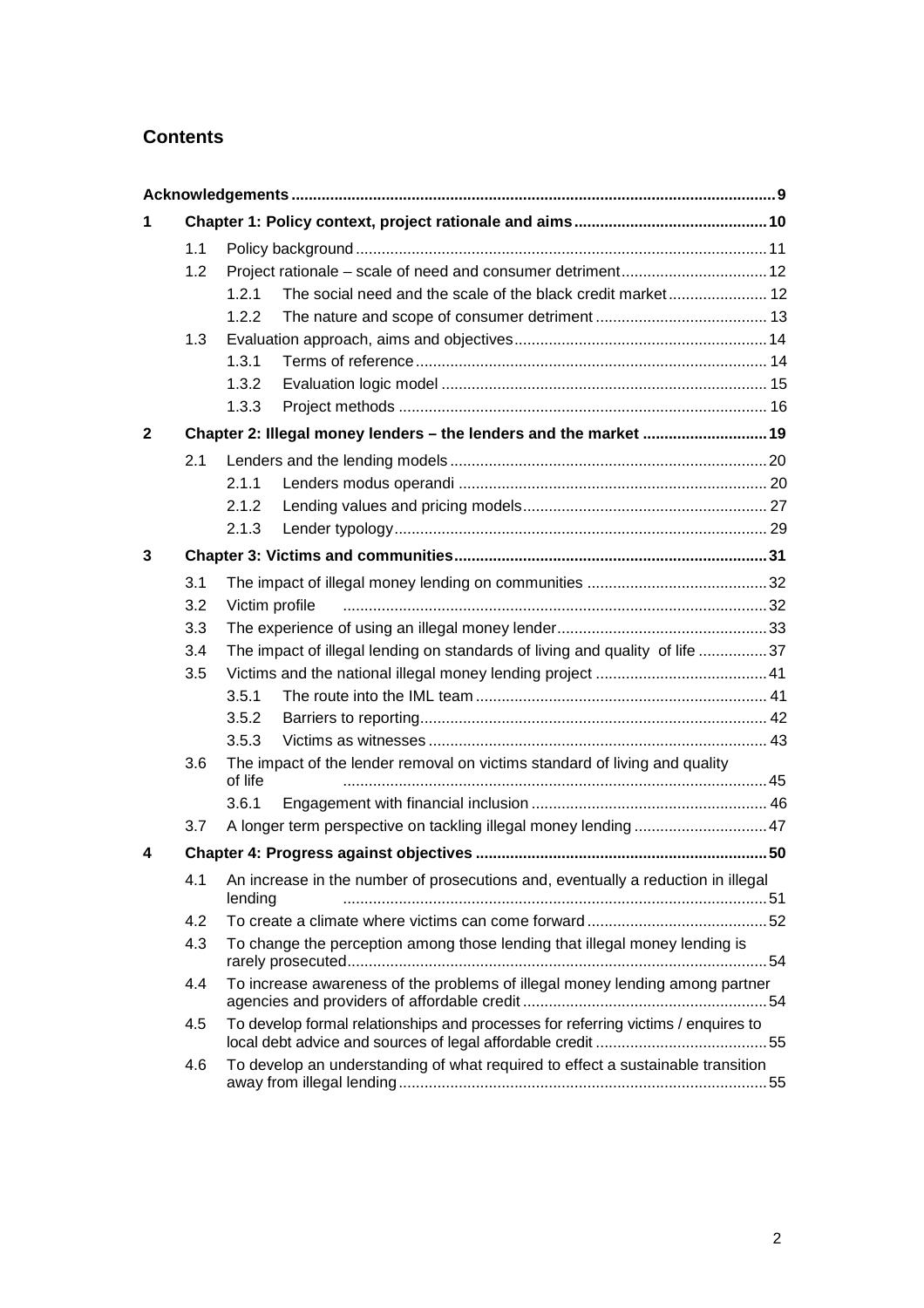|   | 5.1 | Introduction    |                                                                      |  |  |  |  |
|---|-----|-----------------|----------------------------------------------------------------------|--|--|--|--|
|   |     | 5.1.1           |                                                                      |  |  |  |  |
|   | 5.2 | <b>Benefits</b> |                                                                      |  |  |  |  |
|   | 5.3 | Victims         |                                                                      |  |  |  |  |
|   |     | 5.3.1           |                                                                      |  |  |  |  |
|   |     | 5.3.2           |                                                                      |  |  |  |  |
|   |     | 5.3.3           |                                                                      |  |  |  |  |
|   | 5.4 |                 |                                                                      |  |  |  |  |
|   |     | 5.4.1           |                                                                      |  |  |  |  |
|   |     | 5.4.2           |                                                                      |  |  |  |  |
|   |     | 5.4.3           |                                                                      |  |  |  |  |
|   | 5.5 | Communities     |                                                                      |  |  |  |  |
|   |     | 5.5.1           |                                                                      |  |  |  |  |
|   |     | 5.5.2           |                                                                      |  |  |  |  |
|   |     | 5.5.3           |                                                                      |  |  |  |  |
|   | 5.6 |                 |                                                                      |  |  |  |  |
|   |     | 5.6.1           |                                                                      |  |  |  |  |
|   |     | 5.6.2           |                                                                      |  |  |  |  |
|   |     | 5.6.3           |                                                                      |  |  |  |  |
|   |     | 5.6.4           |                                                                      |  |  |  |  |
| 6 |     |                 |                                                                      |  |  |  |  |
|   | 6.1 |                 |                                                                      |  |  |  |  |
|   | 6.2 | Project set up  |                                                                      |  |  |  |  |
|   |     | 6.2.1           |                                                                      |  |  |  |  |
|   |     |                 | 6.2.1.1 The "Loan Shark Helpline" and community intelligence 76      |  |  |  |  |
|   |     |                 | 6.2.1.2 Building the intelligence relationship with the police  78   |  |  |  |  |
|   |     |                 | 6.2.1.3 Building the teams' internal intelligence and investigative  |  |  |  |  |
|   |     | 6.2.2           |                                                                      |  |  |  |  |
|   |     | 6.2.3           | Working with the Police and other enforcement agencies on operations |  |  |  |  |
|   |     | 6.2.4           |                                                                      |  |  |  |  |
|   |     | 6.2.5           | Preparing evidence and building the case for prosecution  89         |  |  |  |  |
|   |     | 6.2.6           |                                                                      |  |  |  |  |
|   |     | 6.2.7           |                                                                      |  |  |  |  |
|   |     |                 |                                                                      |  |  |  |  |
|   |     |                 |                                                                      |  |  |  |  |
|   |     | 6.2.8           |                                                                      |  |  |  |  |
|   |     | 6.2.9           |                                                                      |  |  |  |  |
|   |     |                 |                                                                      |  |  |  |  |
|   | 6.3 |                 |                                                                      |  |  |  |  |
| 7 |     |                 |                                                                      |  |  |  |  |
|   | 7.1 | Conclusions     |                                                                      |  |  |  |  |
|   | 7.2 |                 |                                                                      |  |  |  |  |
|   |     |                 |                                                                      |  |  |  |  |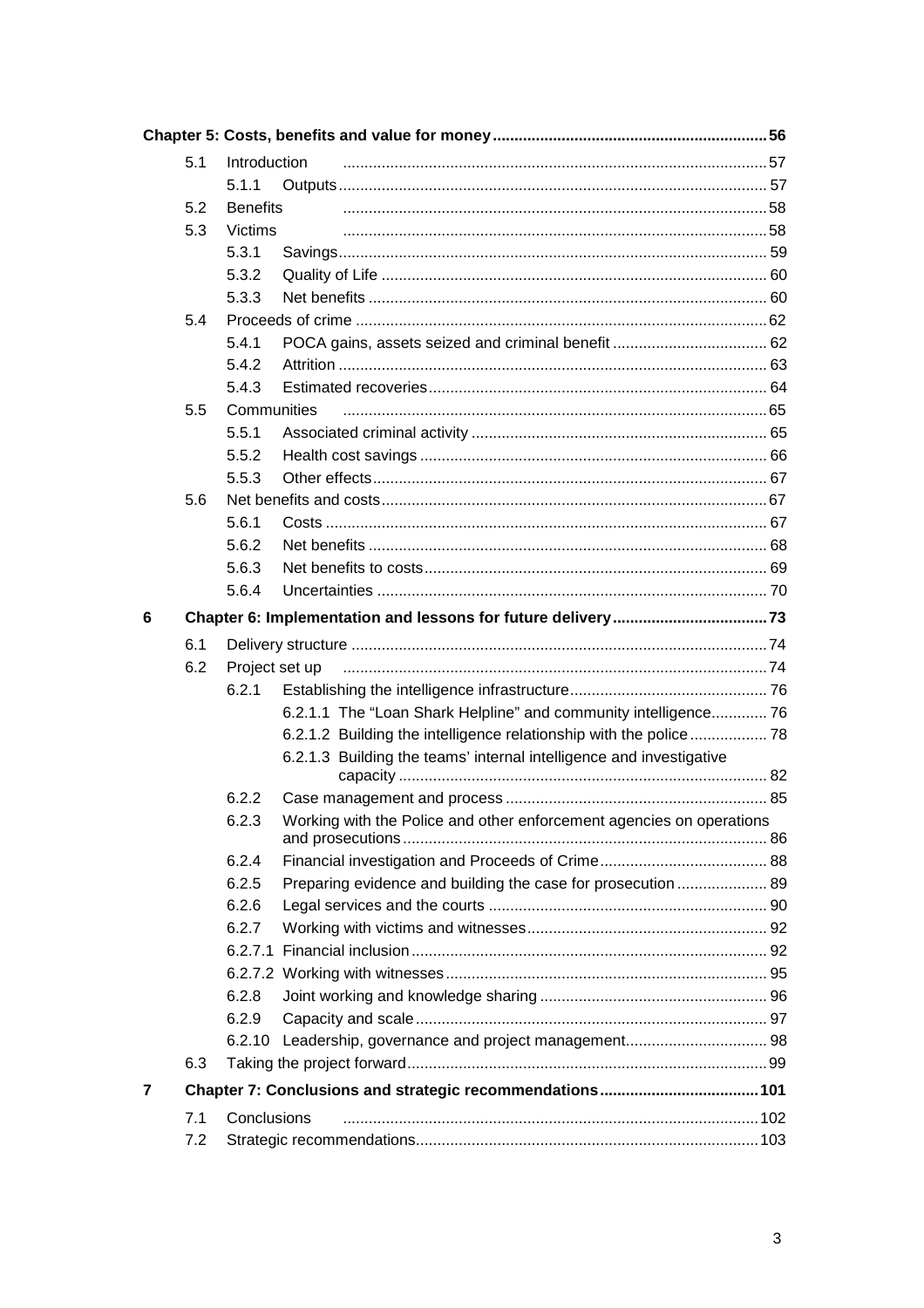## **Executive summary**

### **The need and project rationale**

- Following successful IML pilot projects in Birmingham and Glasgow from 2004 2006, the National IML Projects were set up in 2007, funded by £10.8m funding from BIS, augmented by a contribution of £2.8m from the Financial Inclusion Fund.
- The project set out to address the illegal money lending which is common in deprived estates and which entrenches poverty and disadvantage, hollowing out the finances of victims and deeply compromising quality of life. The law had previously not been enforced for decades and lenders were able to act with impunity.
- The illegal lending market in the UK is estimated to be used by 0.31m individuals, 2% of those in the lowest 50% of household incomes and 6% of those in the most deprived communities.
- The black credit market has grown during the recession, with growth attributed by victims primarily to shrinking supply of high cost credit in deprived estates.
- Some £120m p.a. is borrowed from illegal lenders with £450m p.a. paid back, equivalent to a total cost of credit TCC of £280 per £100 borrowed, circa 3 and half times the cost of the highest cost legal credit. Some lending is in fact closer to extortion than lending.
- Consumer detriment arising from illegal money lending is significant and is estimated at in excess of £370m p.a. in total. This includes a net £235m taken out of the budgets of low income households (compared to the same borrowing from the highest cost legal credit) and a net £63m p.a. taken out of the economy of the most deprived communities.
- There is a further £96m p.a. in quality of life costs arising from the fear, intimidation and violence which typifies the modus operandi of loan sharks plus a further net £43m of health costs to the state associated with the resultant stress. Further costs arise but have not been quantified in terms of the levels of elevated crime and anti-social behaviour in deprived areas which communities see as directly linked to the prevalence of illegal money lending.

## **The project aims were to:**

- Conduct enforcement actions that would remove loan sharks from the communities on which they preyed, gradually reduce the incidence of illegal lending and change the perception among lenders that lending is low risk.
- Support victims in accessing debt advice to rebuild their finances and make a sustainable transition to legal credit while increasing awareness of the issue among partner agencies and building processes for mutual referrals.

## **Progress against objectives**

- In the first three years of operations, the IML project has made considerable progress towards meeting its objectives.
- The law against illegal money lending is now being proactively enforced, with 280 illegal lenders arrested and 163 proceedings instituted against 185 defendants.
- It is too early in the initiative to draw firm conclusions on the project's effectiveness in generating a sustainable reduction in illegal money lending.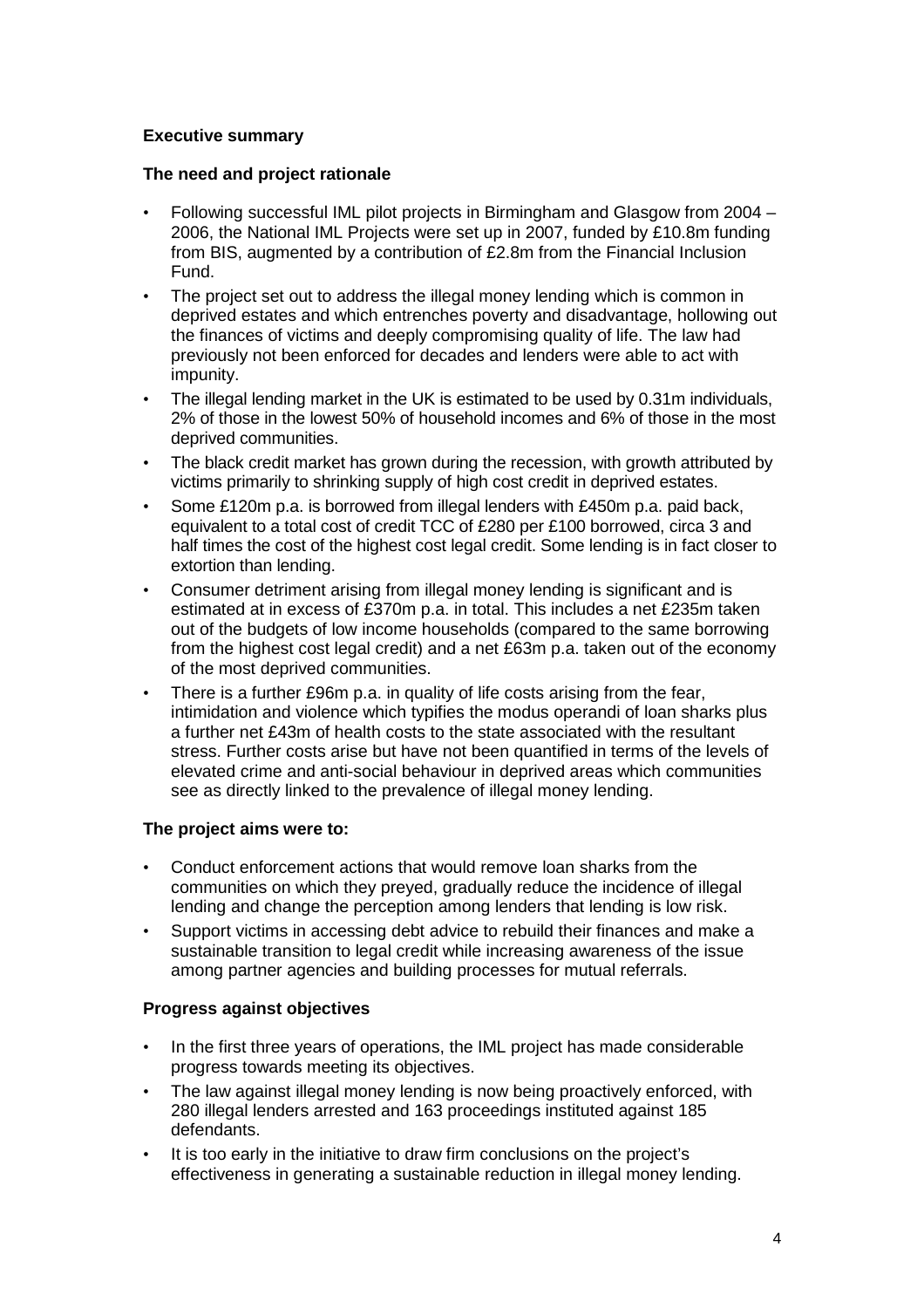However, the community surveys indicate that the teams are making progress in impacting illegal lending, are changing perceptions that lenders can operate with impunity and are beginning to address the climate of fear that sustains it.

- The teams have achieved a high degree of awareness among both victims (34%) and residents aware of IML within deprived communities (27%) that help is now available to victims and that the authorities are willing to act. The climate of fear remains very much in place however and acts as a significant barrier to reporting and giving evidence.
- Where lenders are arrested, four out of five victims are relieved of the payment burden, with one in five continuing to pay the lender or a representative at least for some time. Few (13%) have so far returned to the lender or gone to another loan shark.
- The community and victims surveys suggest however that demand for credit is such that as one lender is removed, others tend to quickly take their place.
- The teams can point to a range of benefits, for victims, communities and society as a whole:
	- The project has relieved over 14,000 victims:
		- Of these 700 will have previously suffered violent attack and 2,800 will have been subject to threats of violence.
	- For victims exposed to threats and violence, relief from stress, leading to improved quality of life is indicatively quantified at £5.7m.
	- In net terms, victims have saved an estimated £11.7m in income that would otherwise have gone to loan sharks:
		- Of these 7,300 victims will previously have been struggling to afford fuel and light, 4,900 to afford food and 3,500 will have been struggling to pay rent, primarily to social landlords.
	- The experience has negative health and wellbeing effects. Therefore, removing loan sharks can also be expected to have consequential health services savings, indicatively estimated at £1.8m.
	- Potential POCA gains, which would accrue to society as a whole, amount to £9.1m.
	- The overall total net benefit generated by the IML project is estimated at £28.3m
- The original financial inclusion objectives have not been achieved, largely for reasons beyond the control of the project teams:
	- Victims have been highly reluctant to engage with the authorities and only 4% of victims have been referred to any kind of support.
	- Take up of referrals to debt advice has been greater than to credit unions, with only a handful of victims successfully transitioned to affordable credit
	- Most victims are too indebted or unsuitable candidates for credit unions which do not have the capacity to manage the risk or support required.
	- The teams have achieved some transformational financial inclusion and quality of life outcomes but these have been relatively small in number and primarily focused on witnesses rather than the generality of victims
- In practice many of the teams have reframed the financial inclusion objectives as financial education and witness support and the evidence is that this has had some financial inclusion benefits:
	- The community surveys suggest that education is increasing awareness of the risks of using a loan shark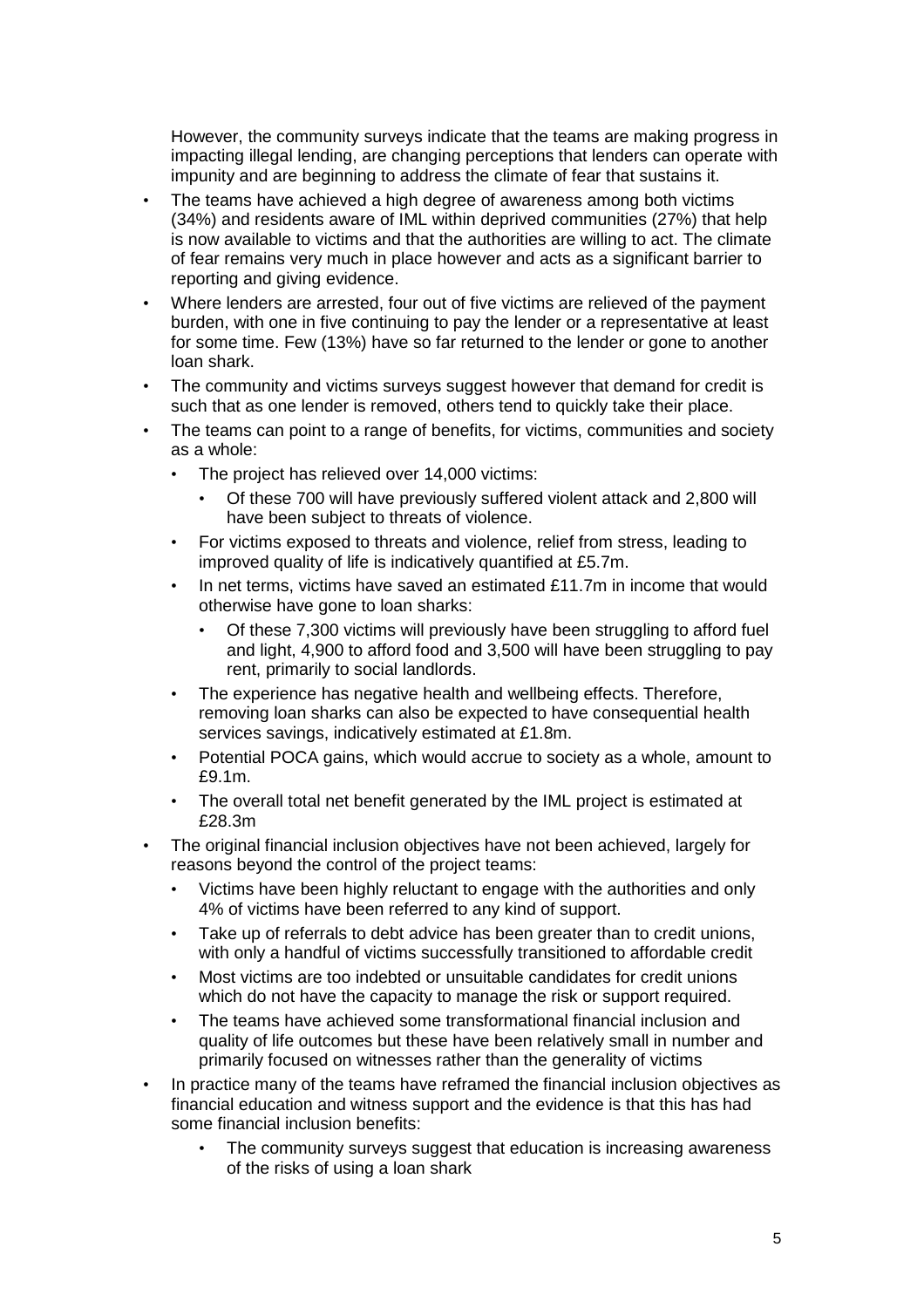- The effective prosecution of cases requires witnesses be given intensive support over an extended period if they are to give evidence
- There has been a step-change in awareness of illegal lending in the financial inclusion community.

### **Efficiency and value for money**

- For the project as a whole, the ratio of net benefits to project funding is estimated at 211%.
- The evaluation indicates an estimated net benefit of £28m compared to £13.4m of funding i.e. net benefits of £2.11 per £1 of project funding.
- The ratio of benefits to costs has varied markedly across the different teams. The highest ratios of benefits to costs, in the region of 300%, have been generated by the largest team (CenTSA) and that covering London.
- While they have often been successful in generating high levels of enforcement activity, notably around investigations, arrests and prosecutions, the smaller teams have generally found it more difficult to align benefits and costs, in part reflecting the nature of local markets and small scale lending within them.
- Nonetheless, the experience of the smaller teams also demonstrates the importance of a regionally based presence in ensuring a spread of enforcement activity across a range of local communities, especially the most disadvantaged.

### **Implementation**

- BIS, Trading Standards and the national IML project have made an excellent start in addressing a formerly invisible, unprosecuted and highly damaging crime. There are nonetheless a number of lessons to be drawn for future delivery if effectiveness and efficiency is to be optimised.
- The project was implemented on a decentralised basis with seven regional teams hosted by Trading Standards, managed on a hands-off basis by BIS and with performance overseen by a governance board made up of regional heads of service and various central government stakeholders.
- The teams have operated with a high degree of autonomy, procuring their own solutions and negotiating partnerships and relationships at local level. This approach has led to unnecessary delays and replication of effort, mixed results across teams and a lack of national profile and stakeholder sponsorship at national level.
- The teams' enforcement agency powers are limited relative to those of the police. They have thus been critically dependent on the police not only for intelligence but also for operations. To a significant extent therefore, performance has hinged on achieving police engagement, with some teams more successful than others, generating better quality intelligence and able to move towards operational effectiveness more quickly.
- Some senior police officers have fully engaged with the illegal lending agenda and their sponsorship has been important to the success of some teams. For the generality of the police however, there remains a long way to go in building awareness and understanding of the associated criminality.
- The teams have also been further constrained by the need to negotiate piecemeal with individual local authorities to obtain delegated authority to undertake covert investigations, a process that remains incomplete.
- The teams are of differing sizes with one team covering a large swathe of central England from the South East to the North West, operating on a "parachute in :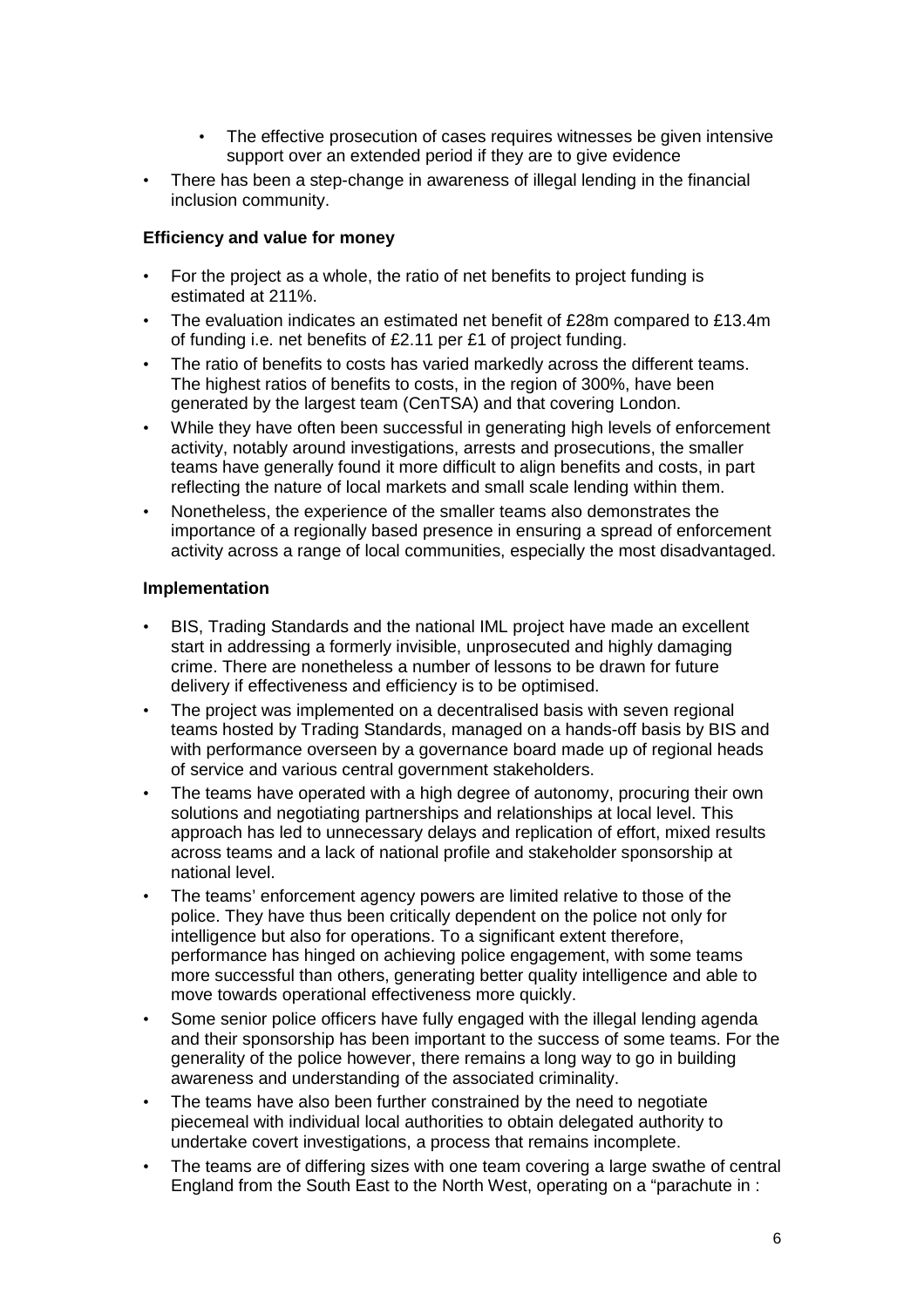parachute out" model. The same team has also tended to focus on larger cases and POCA realisations as a strategy. Other teams are much smaller and focused regionally. Taking the experience of the various teams together it is clear that the large team offers economies of scale and has the benefit of both greater flexibility and centralisation of services but that the smaller teams benefit and outperform in some respects as a result of essential local knowledge.

- The teams are now encountering capacity issues as the scale of the problem becomes more evident, the pipeline of cases builds with some of the cases becoming increasingly large and complex. This is true of both the enforcement and witness and victim support teams. Funding issues are also beginning to arise with the police and some local authorities as more large and complex cases arise.
- For several teams the prosecution of cases has been hampered by long delays arising primarily from a lack of experience of dealing with complex cases or significant criminality in local authority and Trading Standards legal services and because of a lack of understanding of illegal money lending within the court system.
- Overall the coherence and strategic focus of the national project has not been well served by a hands-off approach to performance management and direction from the centre. Some teams have thrived but others have struggled under this regime.

## **Strategic recommendations**

- There remains a strong case for continued intervention based on social need and significant detriment.
- Building on the project achievements will require focusing some objectives, restructuring the delivery model and placing greater emphasis on leadership.
- Strategically the financial inclusion objectives should be recast as witness support and preventative education within deprived communities.
- Some discrimination in approach would seem to be required for more or less damaging illegal lending and that with a greater or lesser cross-over with criminal activity. Some relatively benign lending could be approached through an emphasis on licensing and compliance while other unequivocally criminal lending requires a robust enforcement approach. There is an argument to be made for the development of a new offence of aggravated money lending to reflect the damage and criminality of the modus operandi of many lenders.
- We recommend a move towards a more centralised approach to delivery with national management and central services combined with a local presence to realise scale efficiencies and develop a critical mass of specialist expertise while also gaining from local knowledge and a deterrent / supportive presence in communities.
- This model, supported by a "parachute in and out" capacity to deal with peaks of activity and large cases, and with central management and direction should facilitate both a more uniform result across teams and inject greater strategic focus. We suggest that agreements and partnerships should be built at national as well as regional level to build profile and commitment with key stakeholders.
- Given the capacity and funding issues and the scale of need, consideration may need to be given to alternative means of funding the service to achieve greater sustainability and scale.
- Further work will be required if the police are to be fully engaged with illegal money lending, with the project likely to benefit from both a police presence on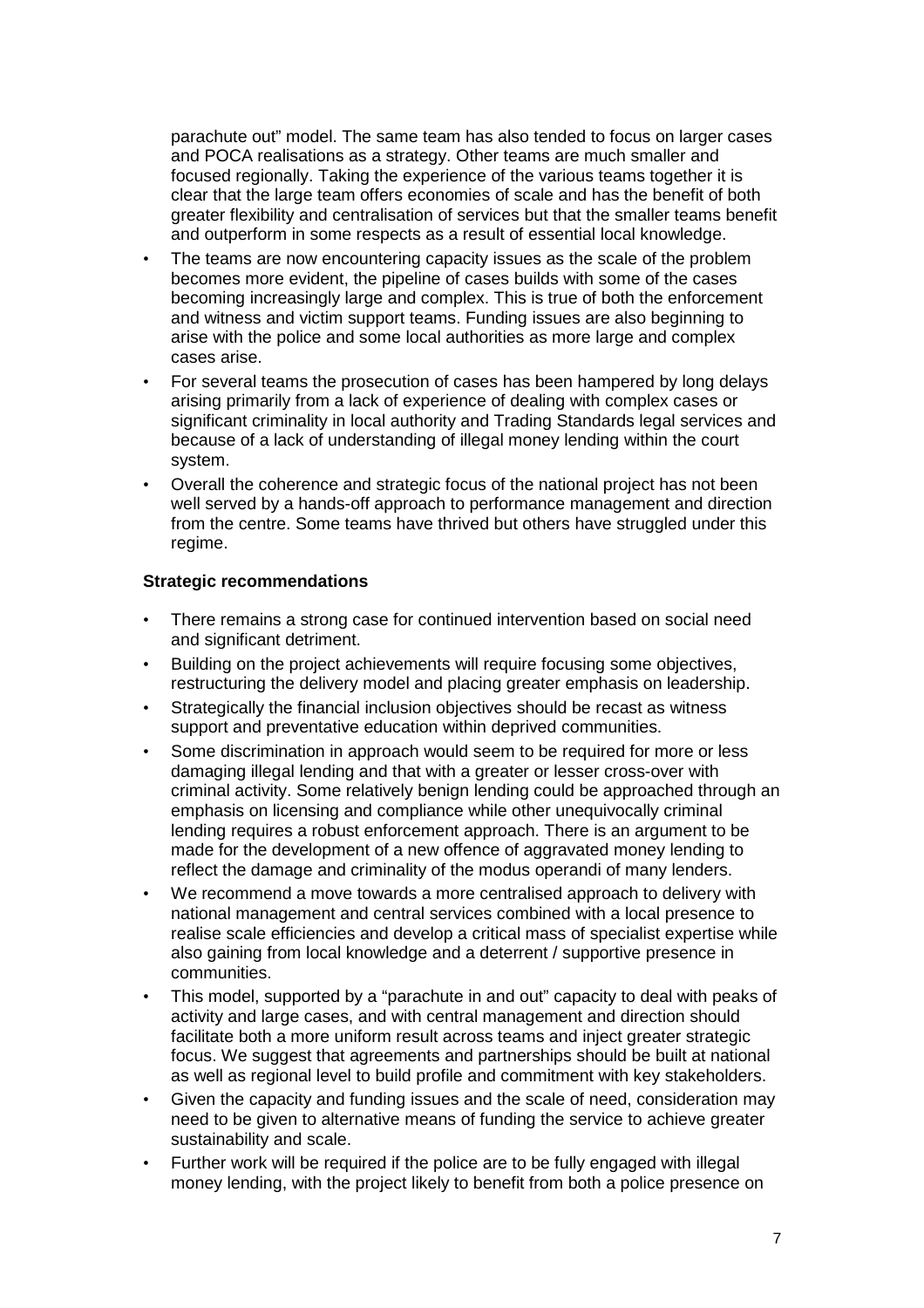the governance board and greater effort to engage police leadership at national level.

- Overall, however, given the scale of demand, it is clear that there are limits to what can be achieved with either enforcement or education. It is clear also that social lending in the form of credit unions and CDFIs will not act as an alternative to illegal money lending for more than a small minority of users.
- Against that background, the regulatory environment is key to containing illegal money lending. A regulatory regime which facilitates the availability of legal regulated credit for high risk borrowers, albeit that such borrowers may borrow at a higher cost than is socially desirable, is by any standards preferable to one in which those desperate for credit resort to the unregulated and deeply damaging illegal market.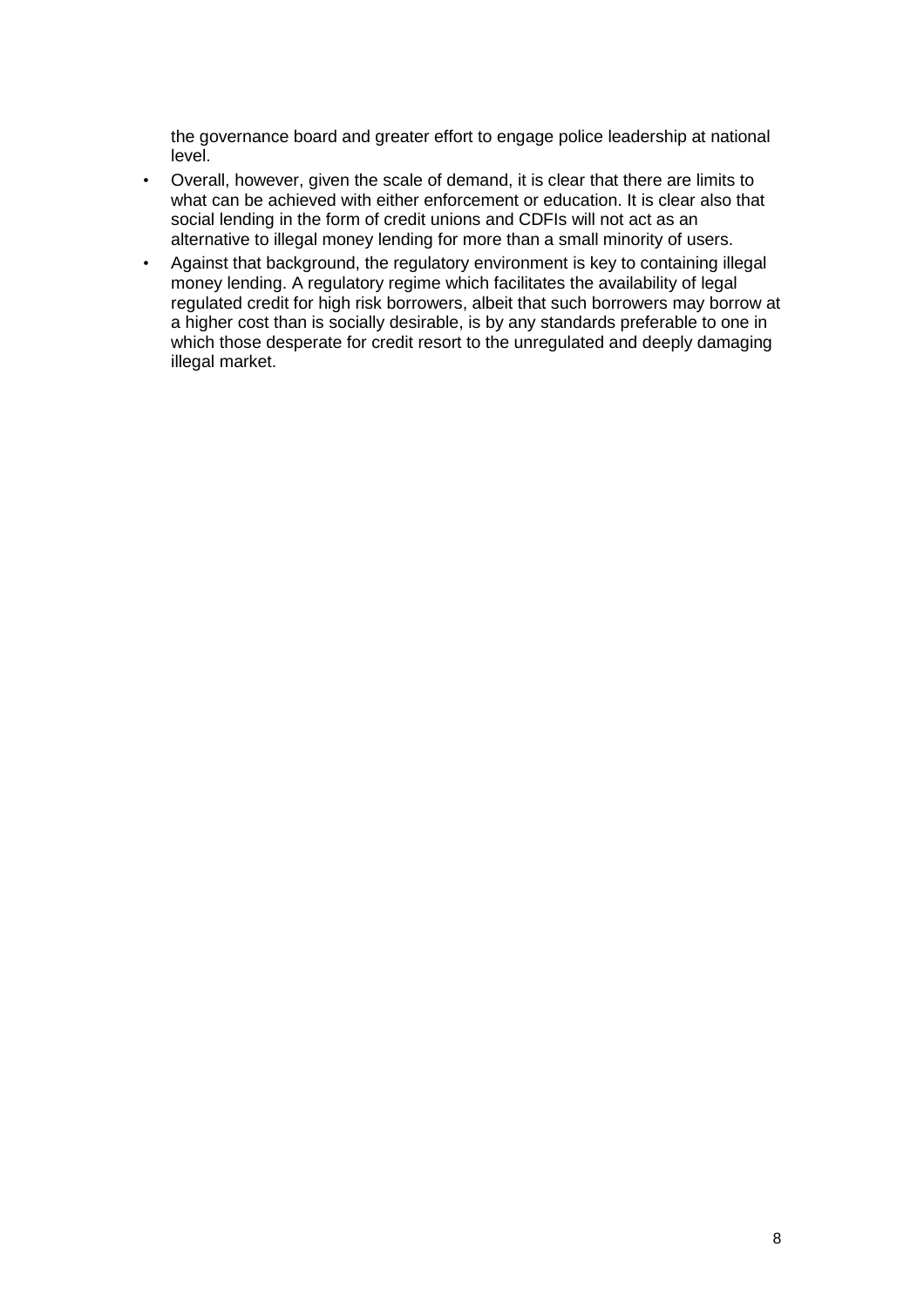### **Acknowledgements**

 $\overline{a}$ 

Policis and the research team would like to thank the members of the various illegal lending project teams, their partner agencies and, especially, the victims and witnesses who shared their experience and views with the research team. We would also like to thank Paul Jones of the Research Unit for Financial Inclusion at Liverpool John Moores University for his work in interviewing the various credit unions and debt advice agencies who participated in the research project and Sharon Collard of the Personal Finance Research Centre at Bristol University for her work in interviewing some project teams. Finally, we would like to thank Sharon Coe, Lorraine Phillips, Phil O'Donnell and Tord Johnsen of BIS for their support and advice in the development of this study. Any inadvertent errors that remain however are the responsibility of the research team.

**Policis** is a social and economic research consultancy specialising in evidencebased policy and service development. Policis have particular experience and expertise around credit use and financial management among those on low incomes and extensive research experience around black market lending, in the UK and internationally, including a number of projects undertaken for BIS.<sup>1</sup>

Members of the project team have collaborated on a number of major research projects. Recent work has included credit and financial inclusion related research projects on high cost credit, credit card debt, credit union lending, the dynamics of credit use among those on low incomes and banking inclusion - for HM Treasury and the Financial Inclusion Task Force, The Friends Provident Foundation, OFT, DWP and Santander, the Joseph Rowntree Foundation and ABCUL, among others.

**Anna Ellison,** research director of Policis, is a financial services specialist with a particular focus on credit markets and their regulation and a research interest in black market lending, both in the UK and internationally. Anna has led the research teams on a number of previous credit and illegal lending related projects undertaken for the Department and others, described above.

**Claire Whyley** is an independent consultant specialising in research, policy and strategy in relation to a wide range of consumer issues, and collaborating with Policis for this project. Claire has a long background in research on consumer disadvantage, finance services, credit use and indebtedness, and social and financial exclusion. She is a member of the Financial Inclusion Task Force, Chair of its Affordable Credit Sub Group and sits on the Financial Services Authority Consumer Panel and the Finance and Leasing Association's Lending Code Board.

**Rob Forster,** Policis lead economist, has some fifteen years economic research and consulting experience working across both the public and private sector, in the UK and internationally. Recent work has focused on the social and economic risks of credit market regulation, on credit provision to high risk consumers, appropriate target markets and business models for social lending and on black credit markets.

**Tony Dignan,** a senior economist and evaluation specialist with more than twenty years economic consulting and evaluation experience has worked on complex public sector impact analyses over many years, including many which have related to social disadvantage and deprived communities.

<sup>1</sup> Policis has conducted a number of credit related projects for BIS, in its previous incarnations as DTI and BERR, including the DTI study of the impact of interest rate ceilings in other countries (2005), a scoping study of illegal lending in the UK, undertaken for BERR in 2006, the 2007 evaluation of the Illegal Money Lending pilot projects, with both of these latter projects undertaken in collaboration with the Personal Finance Research Centre at Bristol University. Policis has also undertaken a qualitative study for BERR focused on the challenges in transitioning high risk borrowers to affordable credit and debt advice, which included work with victims of illegal lending.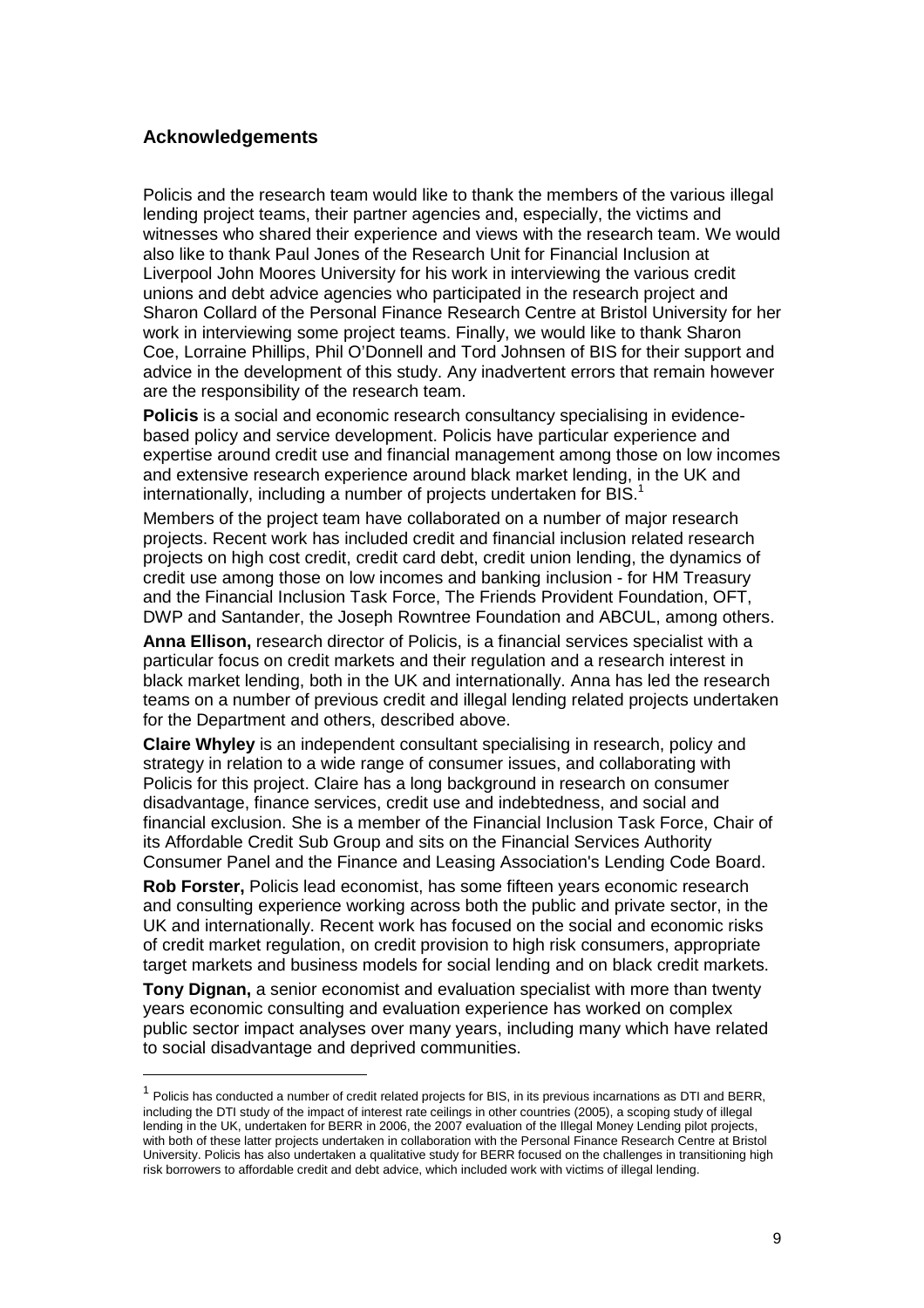## **1 Chapter 1: Policy context, project rationale and aims**

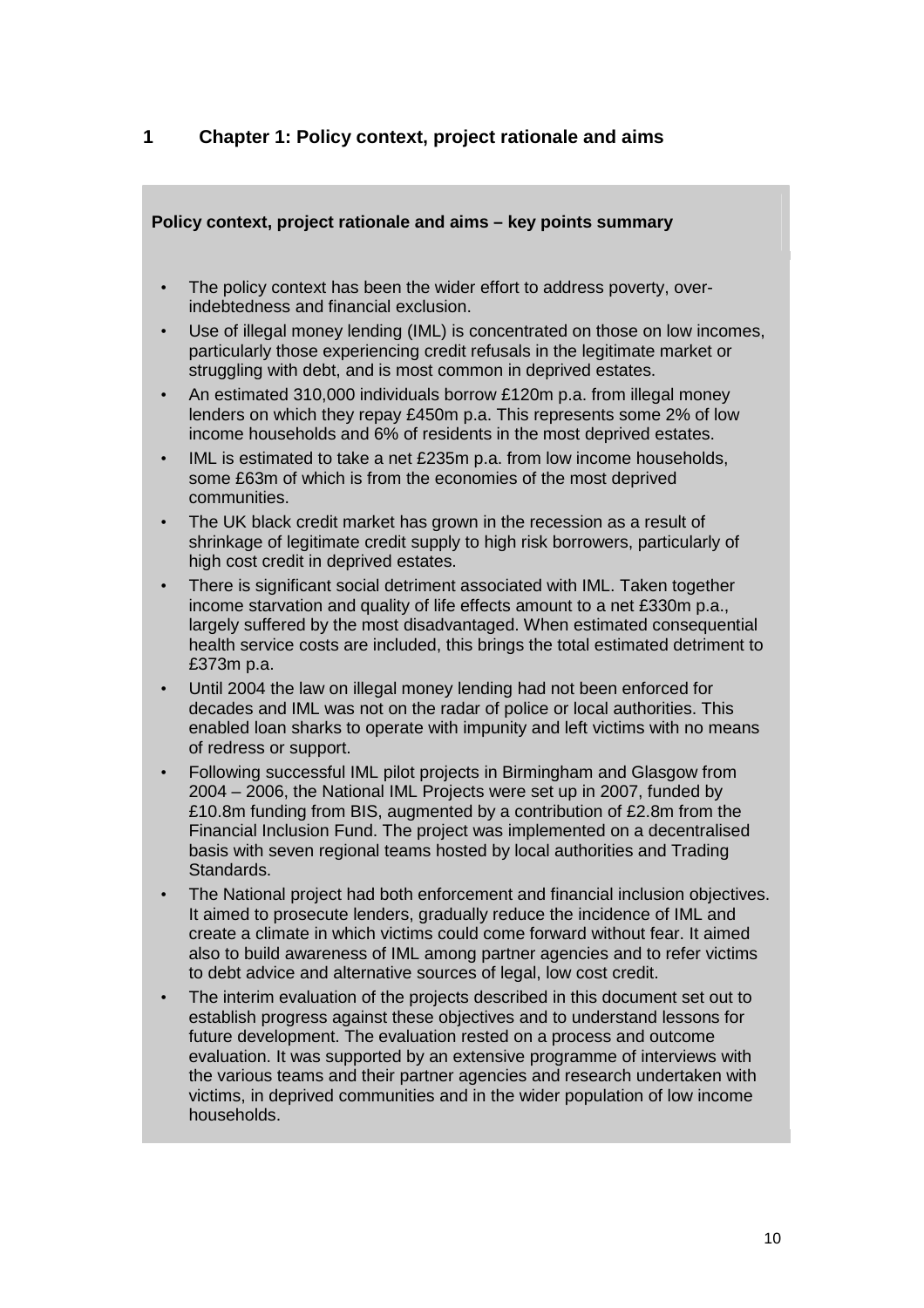# **1.1 Policy background**

### **The policy context is the effort to address over-indebtedness and financial exclusion**

The establishment of the illegal money lending project occurred in the context of a range of policy actions to address over-indebtedness and financial exclusion. Historically illegal money lending, although widespread in deprived communities, had been a largely invisible and little understood crime in the UK with the law not enforced for decades, leaving victims isolated, vulnerable and with little means of redress.

A pilot Illegal Money Lending project was launched in 2004, as part of a policy commitment to tackle over-indebtedness and financial exclusion. Following the success of the pilot project<sup>2</sup> and research sponsored by the then Department for Trade and Industry (DTI) which provided the first estimates of the scale and impact of the problem<sup>3</sup>, the national Illegal Money Lending project was established in late 2007, with some £13.6m of funding.

The national project has been managed by BIS. BIS has also provided the bulk of the funding, augmented by a contribution of £2.8m from the Financial Inclusion Fund to assist with the project start-up. Total funding for the IML project over the period from 2004 through to end-March 2010 is £15.7m.

The objective of the national project was to set up enforcement actions against loan sharks and to ensure that victims of loan sharks could get access to advice and support e.g. access to affordable credit.

The DTI's White Paper on credit published in 2003<sup>4</sup> set out a clear commitment to tackling over-indebtedness as 'integral to the development of an effective, inclusive and efficient credit market, and to the achievement of DTI's PSA objective to "place empowered consumers at the heart of an effective competition regime<sup>15</sup>. The White Paper identified clear links between low income, financial and social exclusion and over-indebtedness. It also noted that the risk of over-indebtedness was exacerbated by factors including a lack of access to affordable credit and debt advice, low financial literacy, and irresponsible or illegal lending.

In its report to the Chancellor in advance of the 2009 budget $6$ , the Financial Inclusion Taskforce noted the increased risk of vulnerable people turning to illegal lenders in the wake of the credit crunch and emphasised the importance of the financial inclusion element of the IML projects.

 $\overline{a}$ 

 $2$  Policis and the Personal Finance Research Centre for the Department of Trade and Industry (2007) Evaluation of the illegal moneylending pilots.

 $^3$  Policis and the Personal Finance Research Centre for the Department of Trade and Industry, (2006) Illegal Lending in the UK.

 $<sup>4</sup>$  Department of Trade and Industry (2003) Fair, Clear and Competitive: the consumer credit market in</sup> the  $21<sup>st</sup>$  Century.

<sup>&</sup>lt;sup>5</sup> Department of Trade and Industry (2003) Fair, Clear and Competitive: the consumer credit market in the  $21<sup>st</sup>$  Century page 74.

 $<sup>6</sup>$  HMT (2009) Financial Inclusion: more important than ever.</sup>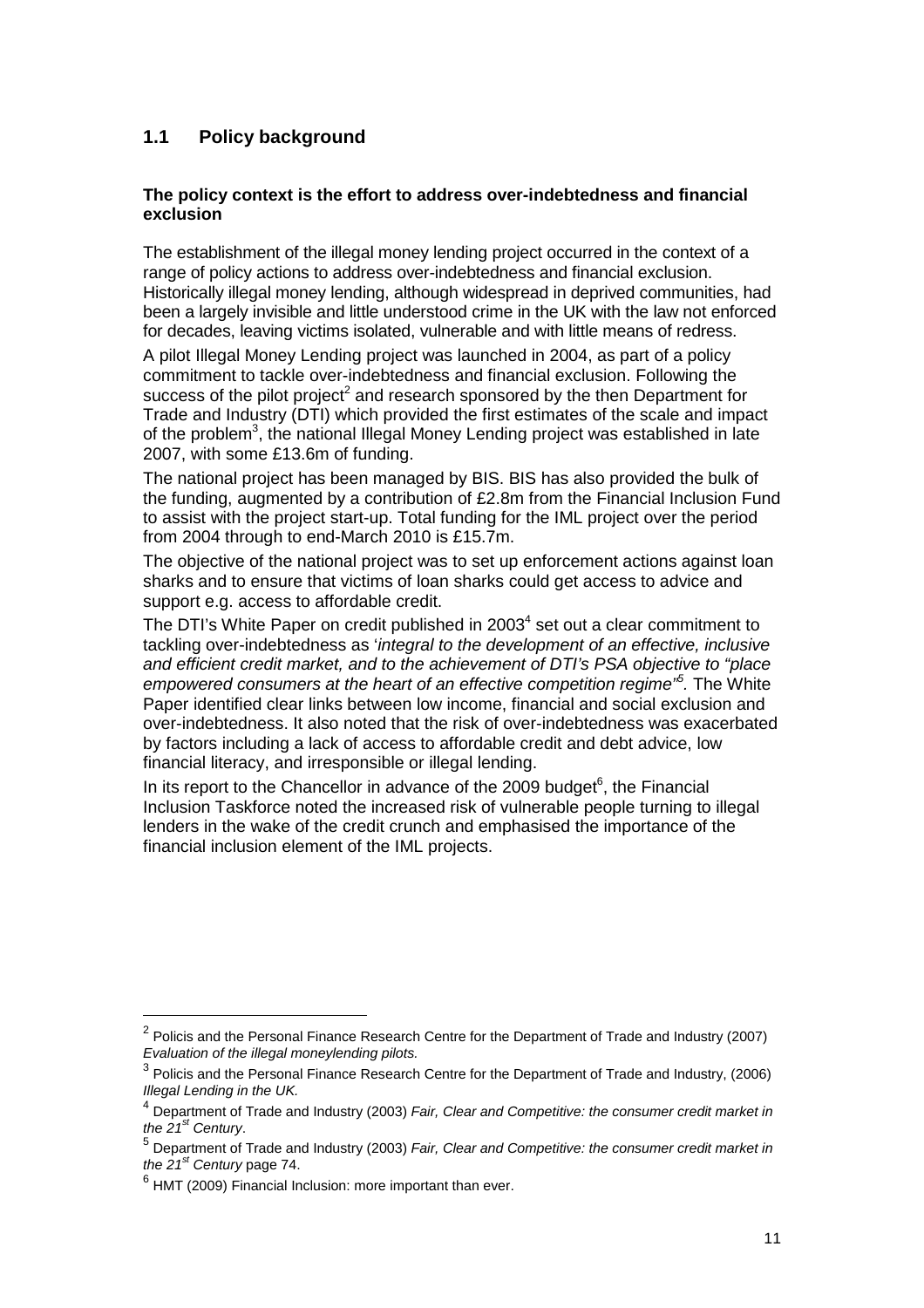## **1.2 Project rationale – scale of need and consumer detriment**

## **1.2.1 The social need and the scale of the black credit market**

The black credit market in the UK is small by international standards<sup>7</sup>, in large part due to a regulatory environment that permits high cost credit and does not prevent those with adverse credit history from borrowing in the legitimate market.

Illegal lenders are lenders of last resort, with borrowers typically excluded from the legitimate market by credit delinquency or at the end of legal credit lines. In recent market conditions, some are high risk borrowers unable to obtain credit.

Illegal lending has grown in the recent recession, primarily due to shrinkage of credit supply, particularly in the home credit and high risk sectors and within the most deprived communities. Based on the surveys undertaken for this evaluation, more than a half of those living in deprived communities (51%) and 63% of victims of illegal lenders who feel that IML is stable or increasing attribute the resilience or growth of IML to it having become more difficult to borrow from the home credit lenders in the last couple of years.

Since the onset of the credit crunch, the UK black credit market has expanded to circa 310,000 individuals in 2010. Victims borrowed £120m but paid illegal lenders £450m, with the average cost of such borrowing being circa three and a half times that of the highest cost legal credit in the market (total cost of credit (TCC) averages £280 per £100 borrowed).

### **Use of IML is concentrated on those on low incomes and particularly those experiencing credit refusals in the legitimate market or struggling with debt**

Illegal lending is widespread in deprived communities, with more than half of all those living in the most deprived communities aware of lenders operating within the community. Among those aware of IML, 85% describe illegal lending as exploiting individuals and damaging communities. Chapter 3 contains detailed analysis of victims and the impact of illegal lending on individuals and communities.

Use of loan sharks is concentrated in those on low and very low incomes. Loan sharks are used by circa 2% of low income (lowest 50%) households, 5% of those on low incomes refused credit in the last 12 months and 10% of those on low incomes who have experienced serious financial distress. Use rises to 6% of residents on the most deprived estates (5% most deprived), 8% of families in such estates, 9% of low income home credit users and 9% of Social Fund users.

To put IML in context of the nearest equivalent legal credit used by a similar demographic, 5% of low income households and 20% of those on the most deprived estates are home credit users. The value of funds borrowed from IMLs in the most deprived communities is estimated to be equivalent to circa one sixth of the value of funds borrowed from home credit lenders in these communities.

 $\overline{a}$ 

 $<sup>7</sup>$  Previous research undertaken for DTI "The effect of interest rate ceilings in other countries" (2005)</sup> and based on consumer research with low income households in France, Germany and the UK suggested that the incidence of IML among the credit impaired and those refused credit was 2 and 3 times higher in France and Germany respectively than in the UK.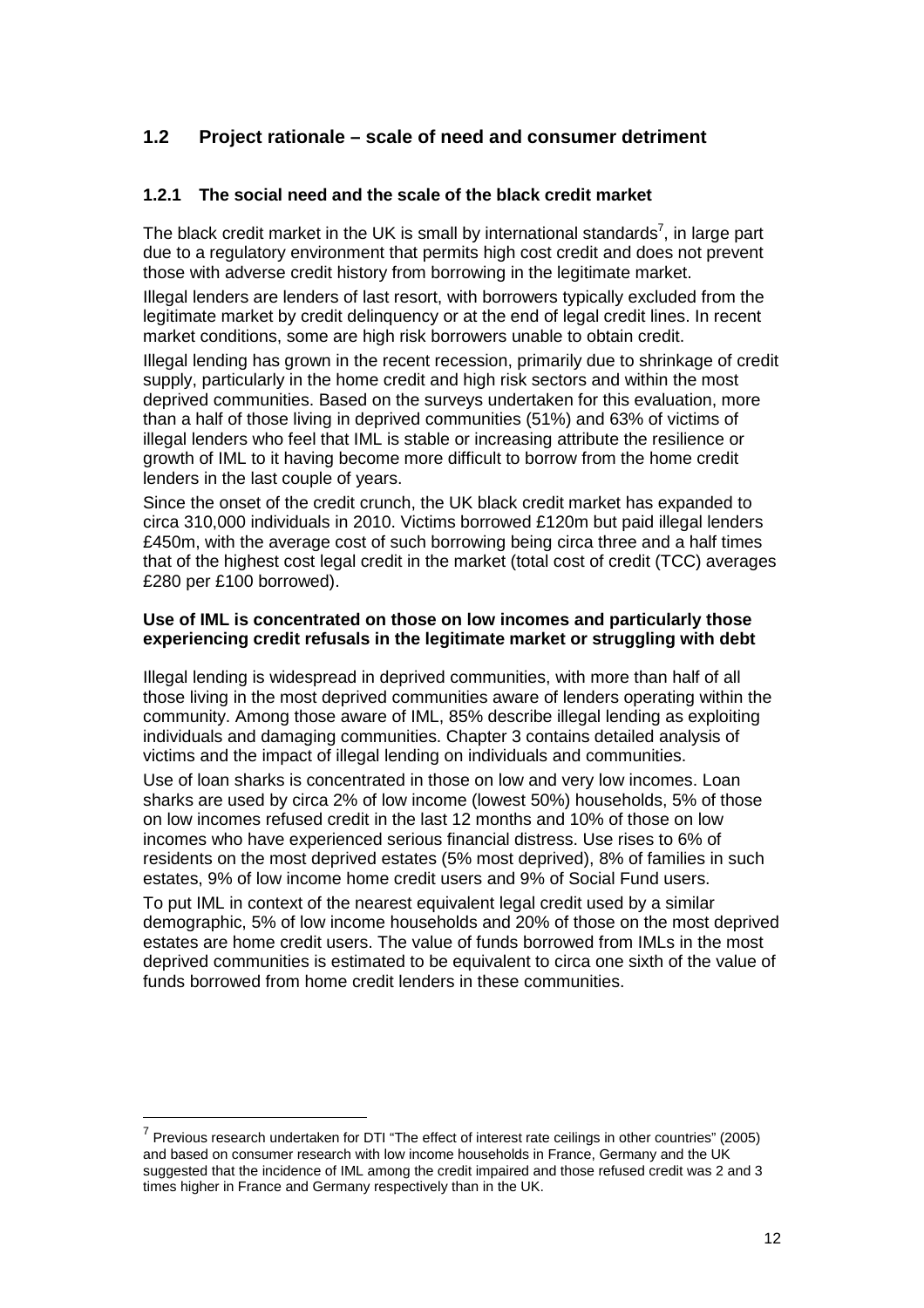## **A range of more or less damaging IML models with small-scale lending in deprived estates the dominant model**

There are a wide range of illegal lending models in the UK, from small lenders with a quasi legitimate front lending on relatively clear terms, although at very high cost, all the way to the Treasury function of serious organised crime, prepared to torture and murder victims. The dominant model in the UK is however small-scale lending to the deeply disadvantaged in deprived estates, with lending within minority ethnic communities, especially small business lending, also relatively common. Chapter 2 describes the illegal lending market and the various illegal lending models operating in the UK.

### **1.2.2 The nature and scope of consumer detriment**

The detriment arising from IML is significant in terms of financial cost to individuals and communities, human cost and quality of life effects and in terms of consequential costs to the state.

### **IML takes a net £235m p.a. out of the budgets of low income households and a net £63m out of the economies of the most deprived estates**

Compared to the cost of borrowing the same sums from the highest cost legal lenders, IML takes an additional net £235m from victims overall. On the same basis, a net £63m p.a. is estimated to be taken out of the economy of the most deprived communities by illegal lenders.

#### **Levels of stress across a wide range of financial and quality of life dimensions are much higher than among users of the highest cost legal credit**

Comparing the incidence of a wide variety of financial and other stresses among users of illegal money lenders and similarly poor users of the highest cost legal credit in similarly disadvantaged areas, it is clear that significant numbers of individuals in deprived communities are suffering various forms of financial and other stress which arises directly from exposure to IML.

When compared with high cost credit users, an additional net 45,000 victims of IML are struggling to afford sufficient food to feed their family; 42,000 to afford fuel; 60,000 are unable to afford shoes and clothing; and, 36,000 are unable to pay their rent, primarily to social landlords.

#### **Fear of lenders and the experience of intimidation and violence leads to a significant net increase in mental health problems and family breakdown**

Perhaps unsurprisingly against this background, compared to similarly poor high cost credit users in deprived communities, an additional net 31,000 victims of IML are suffering debt-related physical or mental health problems, while an additional net 37,000 individuals experience tensions and arguments over money at home. Use of illegal money lenders also exacts a cost on social relationships in the form of relationship breakdown and social isolation. Compared to users of high cost credit in equally poor communities, an additional net 53,000 individuals have suffered relationship breakdown and an additional net 69,000 have experienced social isolation through falling out with family and friends over debt and borrowing.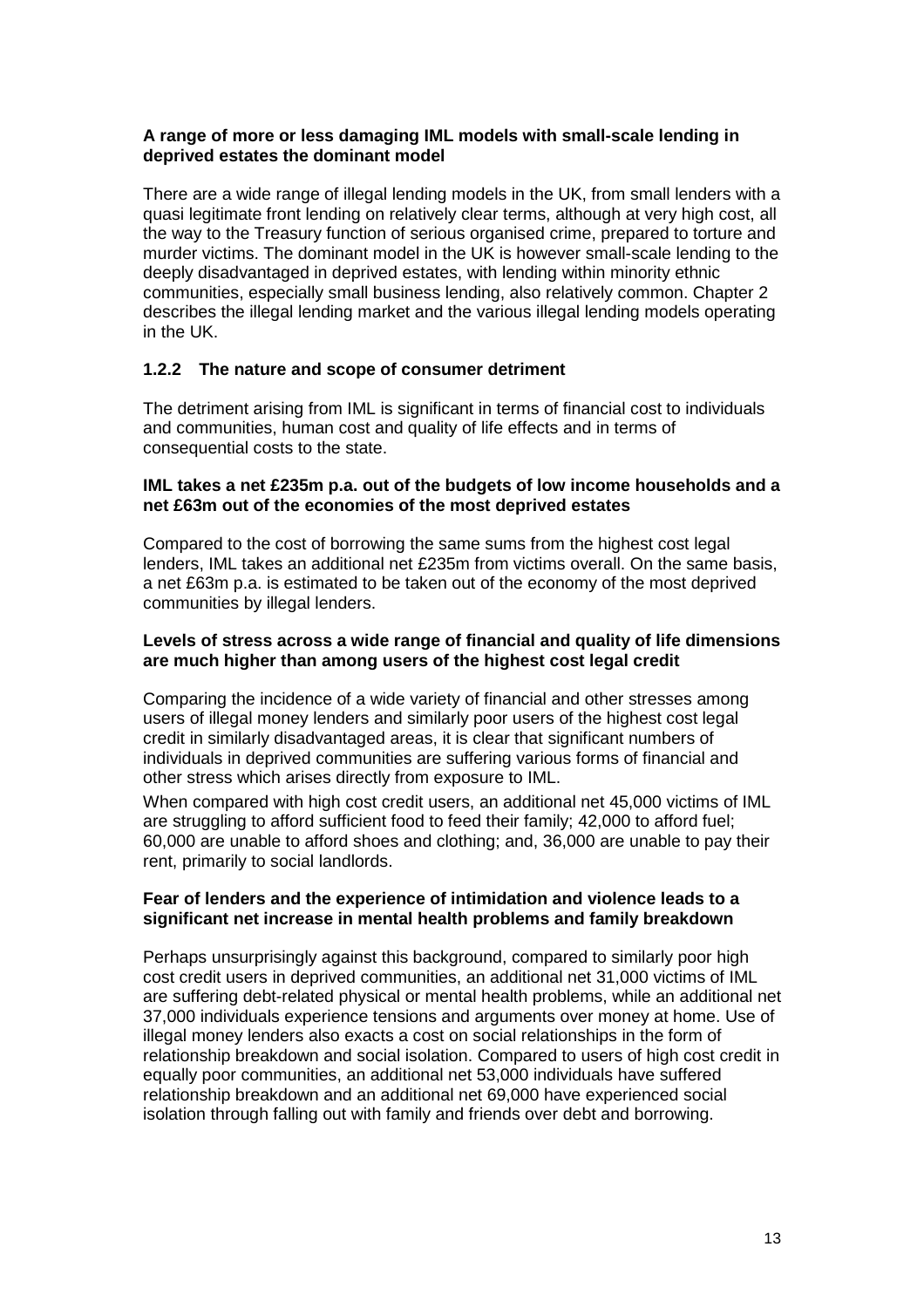### **Quality of life and fear of crime detriment, on standard NICE measures, is a net £96m p.a. directly attributable to use of loan sharks**

No high cost home credit users report either violence or threats of violence. On this basis, compared to home credit users a net 16,000 IML victims p.a. suffer violent attacks from illegal lenders, a net 63,000 are threatened with violence and a net 91,000 experience aggressive collection of missed and late payments, with some 68% or 212,000 victims feeling that fear of violence is always at the back of your mind in dealing with a loan shark. Measured on fear of crime values and the accepted NICE value of Quality-Adjusted Life Years (QALY) this would imply an additional net value of the detriment inflicted by IML of £96.3m.

### **Taken together income starvation and quality of life detriment associated with IML amounts to a net £330m p.a., largely suffered by the most disadvantaged**

Assuming that the financial stresses are covered by the net additional take out of £235m from low income households and deprived communities compared to the highest cost legal credit earlier described and that the mental health and quality of life effects are captured within the fear of crime encapsulated in the QALY measures associated with that fear, this would imply a total net detriment to individuals associated with IML of circa £330m p.a., much of it borne by the most disadvantaged.

## **When costs to the state attendant associated with elevated mental health problems of £43m are included, net detriment rises to £373m p.a.**

The detriment suffered by individuals as victims of IML can also be expected to result in additional costs to the state for treatment of increases in stress and mental health problems8, the additional costs consequential on family breakdown under the pressure of IML and the policing and other costs associated with elevated levels of anti social behaviour and crime in the wake of IML. We estimate that the consequential health service costs associated with the stress and mental health burden of being a victim of IML, along with the violence suffered by some victims of illegal money lenders, is in the region of £43m per annum. This brings the total estimated detriment to £373m p.a., which, however, does not account for additional costs associated with policing and other costs linked to elevated levels of crime or anti social behaviour.

## **1.3 Evaluation approach, aims and objectives**

## **1.3.1 Terms of reference**

The overall aims of the evaluation are to:

- Understand the effectiveness of the IML national project since the 2007 roll out assessing:
	- The performance and effectiveness of individual teams and differing delivery models in meeting both enforcement and financial inclusion objectives.
	- The aggregate impact of the national project, in terms of cross-regional and partnership working and any associated strategic value-add.

ENDREEN THERREN CONDENSING THERREN CONSERVER THERREN BUT THERREN BUT THERREN THERREN BUT THERREN BUT THERREN B<br>There is a large literature on the health effects of indebtedness. See Mably and Jones (2007) and Williams (2004) for overviews, See also Kempson (2002).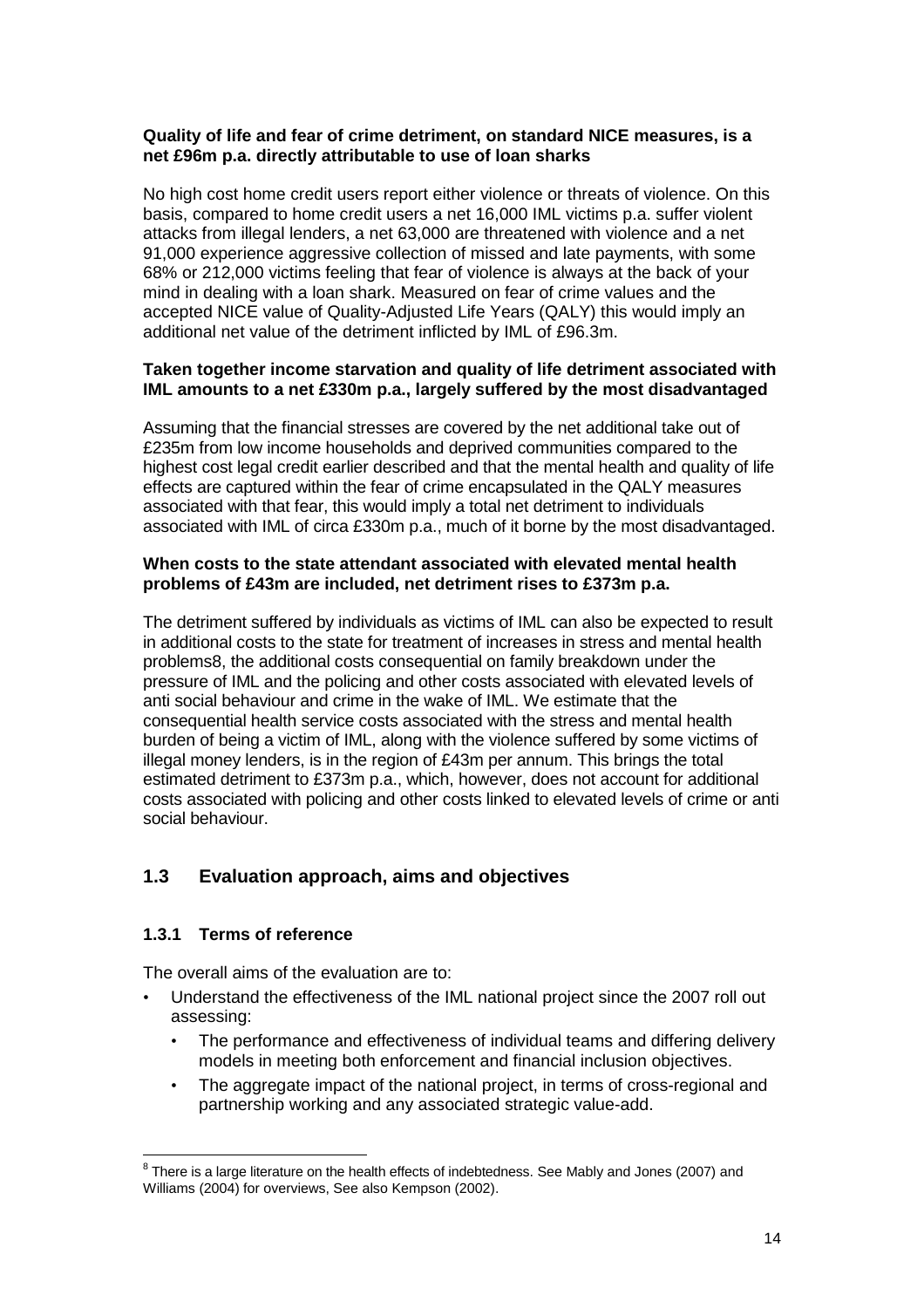- Identify replicable best practice and those aspects of delivery models which are most likely to deliver to objectives while also making most effective use of resource and funds.
- Assess the wider economic and social benefits that may be associated with the IML national projects.
- Obtain enhanced understanding of the challenges represented by IML and to inform the development of future policy approaches in this area.

### **1.3.2 Evaluation logic model**

The Evaluation Logic Model and the structure of the evaluation framework are presented in Figures 1 and 2 below.



### **Figure 1. Evaluation Logic Model**

**Value added / additionality – IML reduced, financial inclusion realised, quality of life enhanced and community benefit as result of IML project intervention**

## **Figure 2. Structure of the IML project evaluation framework**

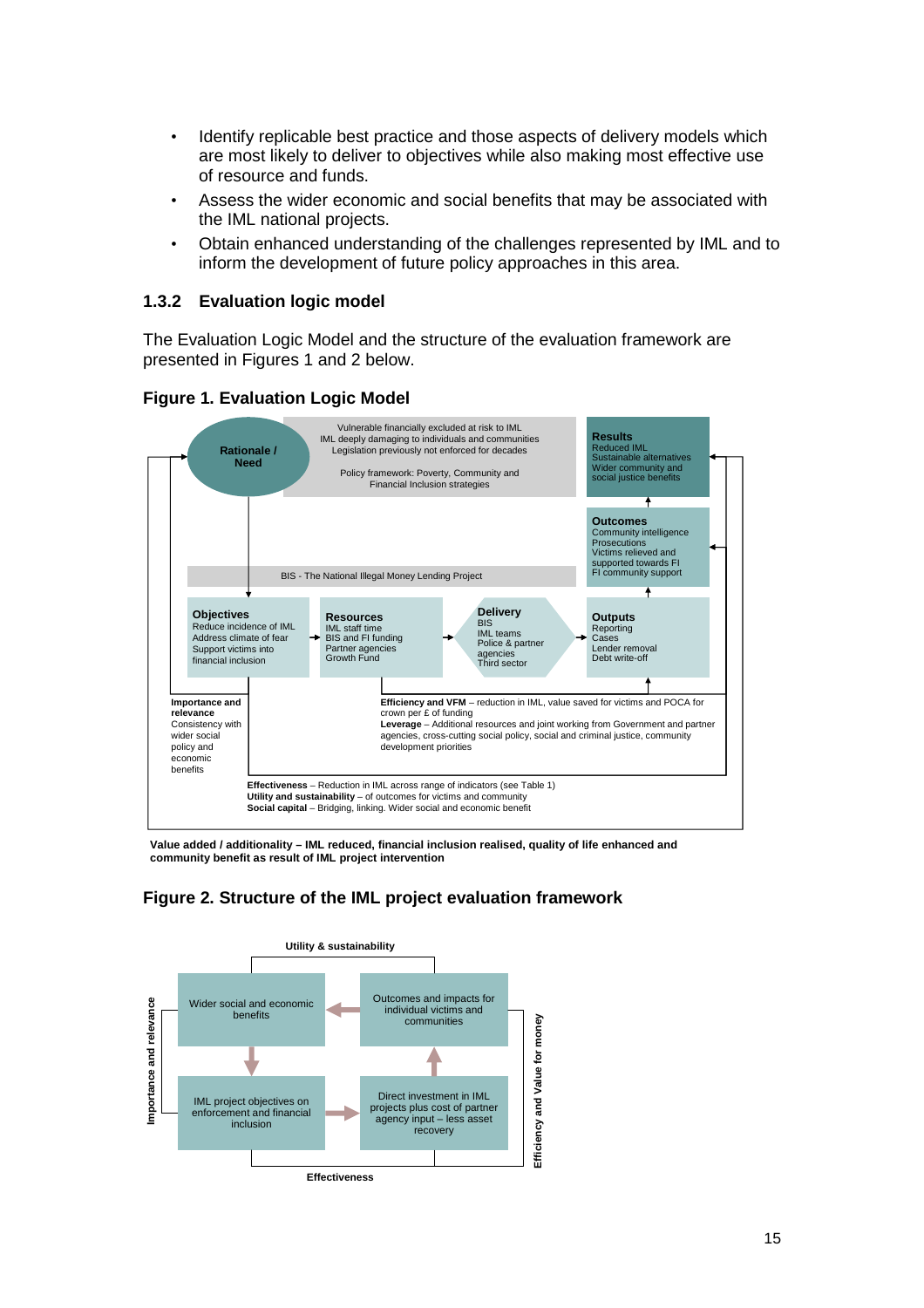## **1.3.3 Project methods**

The project included both a process and outcome evaluation, resting on a multistage, multi-dimensional project structure with a number of parallel work-streams which together build to a detailed picture of both the supply and demand side perspectives on the project. We here describe the key components and refer readers seeking further detail to the technical appendix. The various components are described diagrammatically in Fig 3.



## **Figure 3: Project structure**

#### **Scaling illegal money lending and assessment of the detriment to victims and communities**

The estimates of the national incidence of illegal money lending and the estimates of net detriment to victims and communities were estimated with reference to:

- A nationally representative survey of 1,875 low income households (the bottom 50% of household incomes) comprising a 1,500 nationally representative survey with boosted samples of excluded consumers and those experiencing financial difficulties. The research was undertaken face to face and in home by GFK NOP in December 2009 and January 2010.
- A telephone survey with a random representative sample of 500 high cost home credit users undertaken in December 2009 by Teamsearch Market Research.

These two surveys and the victim and community surveys described in the following paragraphs shared a number of common questions relating to demographics, credit use, spend on credit, indebtedness, household budgets, financial stress and quality of life (see questionnaires in the technical appendix for details).

#### **Process evaluation**

Understanding the effectiveness of the various delivery models and how these models and various aspects of process and practice relate to performance and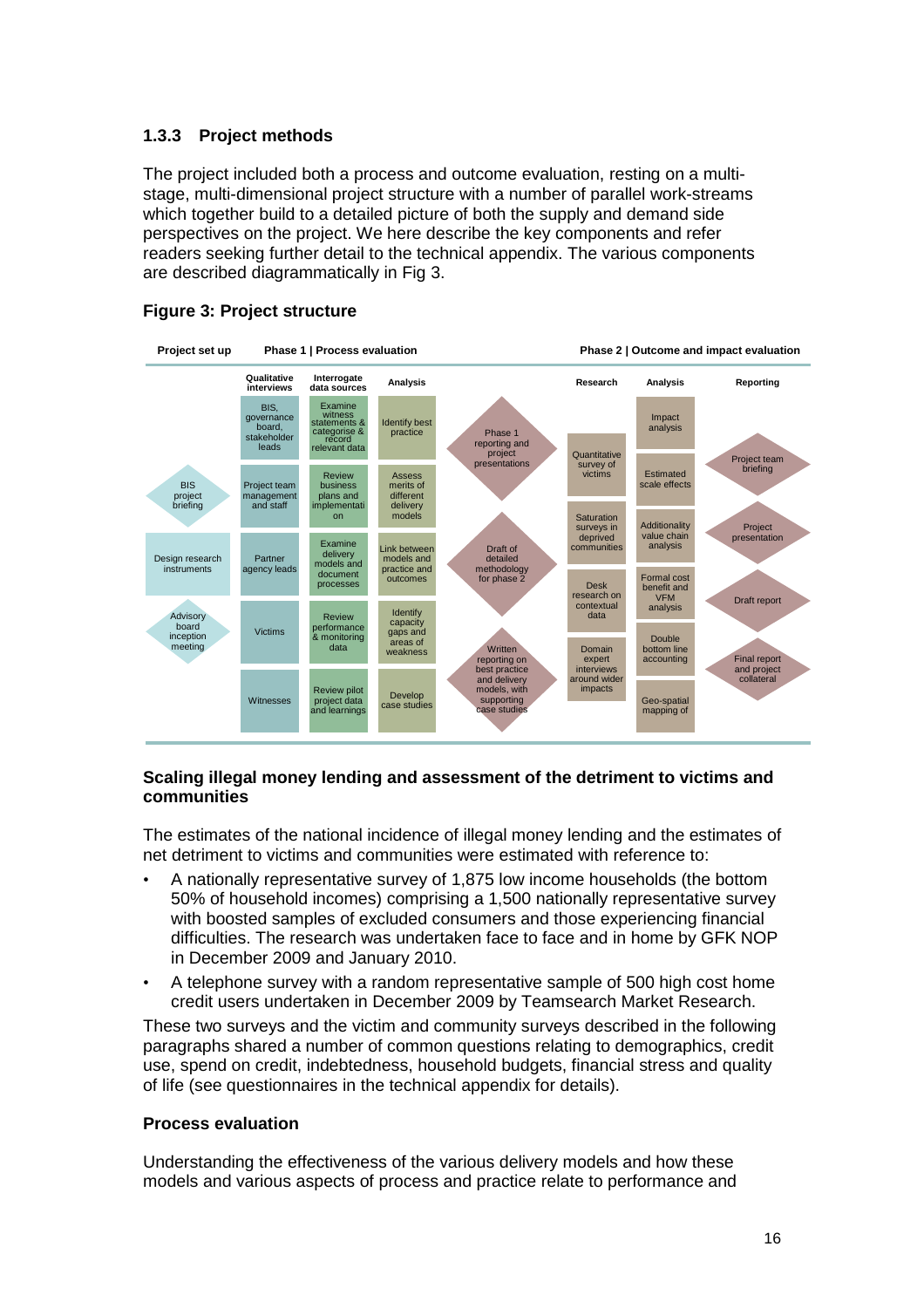outcomes requires both a qualitative perspective from the teams and those they have supported, examination of processes and approaches and analysis of performance and monitoring data. The qualitative work streams comprised:

- Research with the project teams and those responsible for their management (36 interviews), to generate an in-depth understanding of the dynamics of different models and approaches, the nature of the different challenges that have arisen and how these have been overcome.
- Research with partner agencies (52 interviews), such as the police, debt advice and affordable credit providers. The research with these partners provides insight into both the process and practice aspects of the evaluation and feed into the outcomes and impact analysis.
- Detailed examination of the process and practices of individual project teams, and of the documentation that supports a range of activities, such as staff training, responses to reporting, investigative practices, referrals to third party agencies and use of monitoring data.

These qualitative work-streams were underpinned by statistical analysis of the available monitoring and performance data from the project teams to inform both the process and outcome and impact evaluation.

• Qualitative research with victims and witnesses (60 interviews) to understand the experience of dealing with the teams and their partner agencies and the impact of the intervention on victims' finances, the sustainability of any move away from illegal money lending, quality of life and wider life-chances.

#### **Outcome evaluation**

Understanding outcomes for victims and the multiplying effects for communities and wider social policy goals requires the perspective of victims, witnesses and residents of the communities in which illegal lenders operate.

- The rich insights arising from the qualitative work with victims and witnesses was supplemented by a systematic examination of a representative sample of witness statements (250) to act as a counter to any bias that might arise from the profile of those willing to come forward for qualitative interview.
- Quantitative research with victims, with the various surveys each containing common questions to support some integrated analysis:
	- A telephone survey with victims (36) from a sample of victims identified by the teams.
	- Face to face survey with victims (68) as a sub-set of the saturation surveys in deprived communities (see below).
	- Analysis of quantitative data on victims (58) arising from the nationally representative survey of low income households earlier described.
- Community surveys; Saturation surveys of 1,200 residents of deprived communities, selected as intervention areas (750 interviews) where lenders had been arrested by the teams and in similarly deprived comparison areas (450 interviews) in which intelligence suggested that illegal lending was likely to be present but in which there had been no enforcement action. Surveys were undertaken in April 2010 in parts of Manchester, Liverpool, Glasgow, Bristol, Hartlepool, Nottingham, Leicester, Derby, Sunderland (insert rest of survey areas. Within the community survey 250 interviews were conducted in two communities (in Scotland and Liverpool) previously surveyed in 2006.
- Analysis of the performance monitoring data supplied by the teams. The performance monitoring statistics supplied by the teams include a range of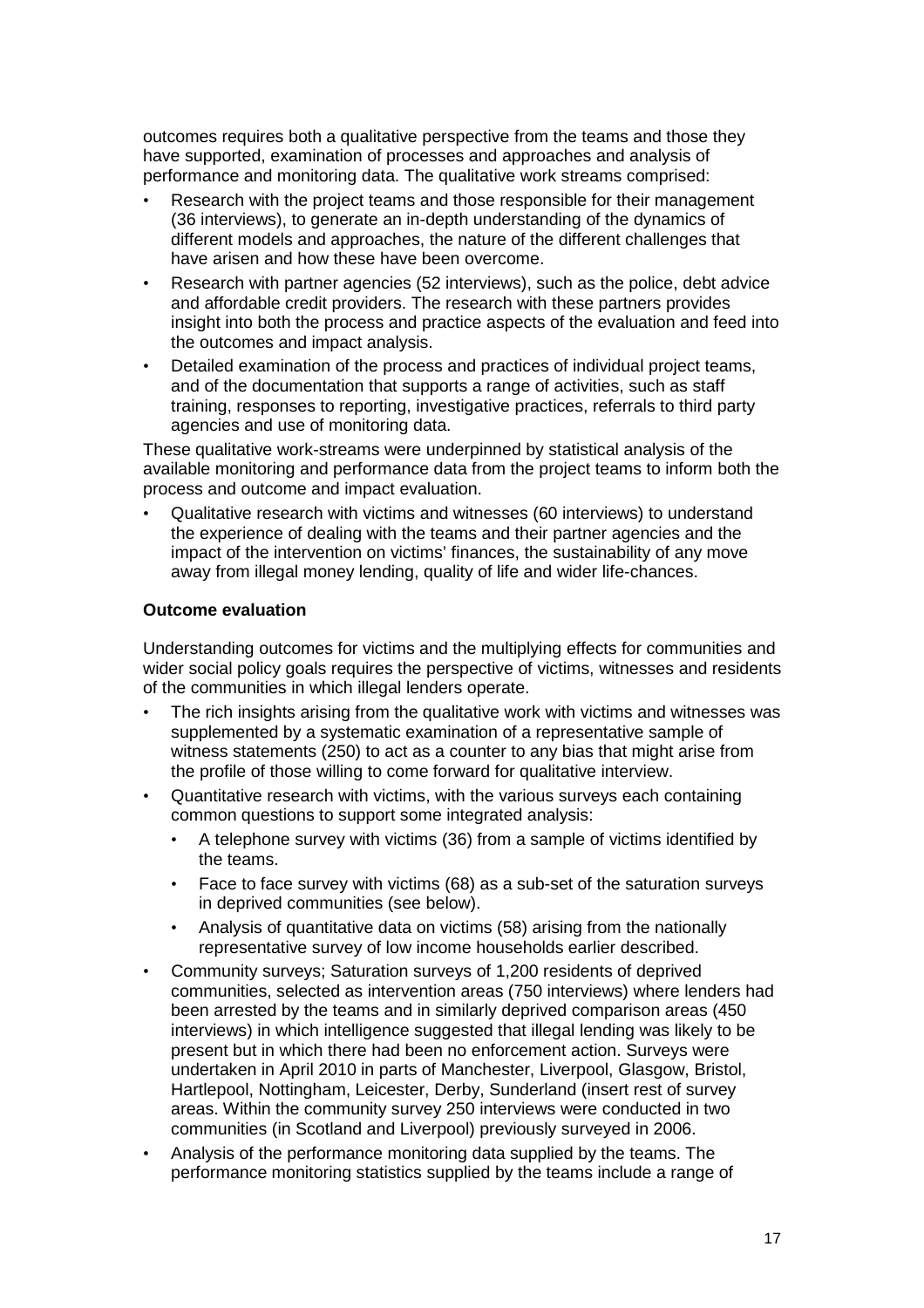indicators related to intelligence, enforcement (arrests, proceedings instituted, sentences), the value of illegal lenders' loan books, value of assets seized and proceeds of crime, and victim support (referrals to sources of financial support, numbers requiring other support, etc). The performance monitoring statistics have provided a quantitative framework for the assessment of progress against objectives (Chapter 4) and the estimation of benefits from the IML project (Chapter 5). The indicators supplied by BIS for this evaluation relate to the period from inception through to March 2010.

- Cost : benefit and formal additionality analysis. The benefits of the IML initiative need to be considered in relation to three main groups: victims; local communities; wider society. Benefits to victims comprise two main components: the savings to victims, from no longer having to pay loan sharks; and, the intangible effects on victims' quality of life from removing the fear and intimidation that characterises relations with loan sharks. When the law on illegal money lending is enforced, society stands to gain insofar as it is possible to recover the proceeds of their crimes from those loan sharks against whom enforcement action has been taken. The performance monitoring statistics supplied by the teams provided the starting point for estimating gross benefits accruing to victims and society which are attributable to the initiative. The methodology for the estimation of benefits is presented in Appendix D in the Technical Appendix. Additionality adjustments are required to convert from gross to net benefit estimates, to provide a basis for assessing the effectiveness, efficiency and value-for-money of the initiative. The results are presented in Chapter 5.
- A review of the key findings, performance data and lessons from the pilot evaluations to enable comparison with the 2006/7 Pilot Evaluations.
- A detailed technical appendix is provided as a separate document.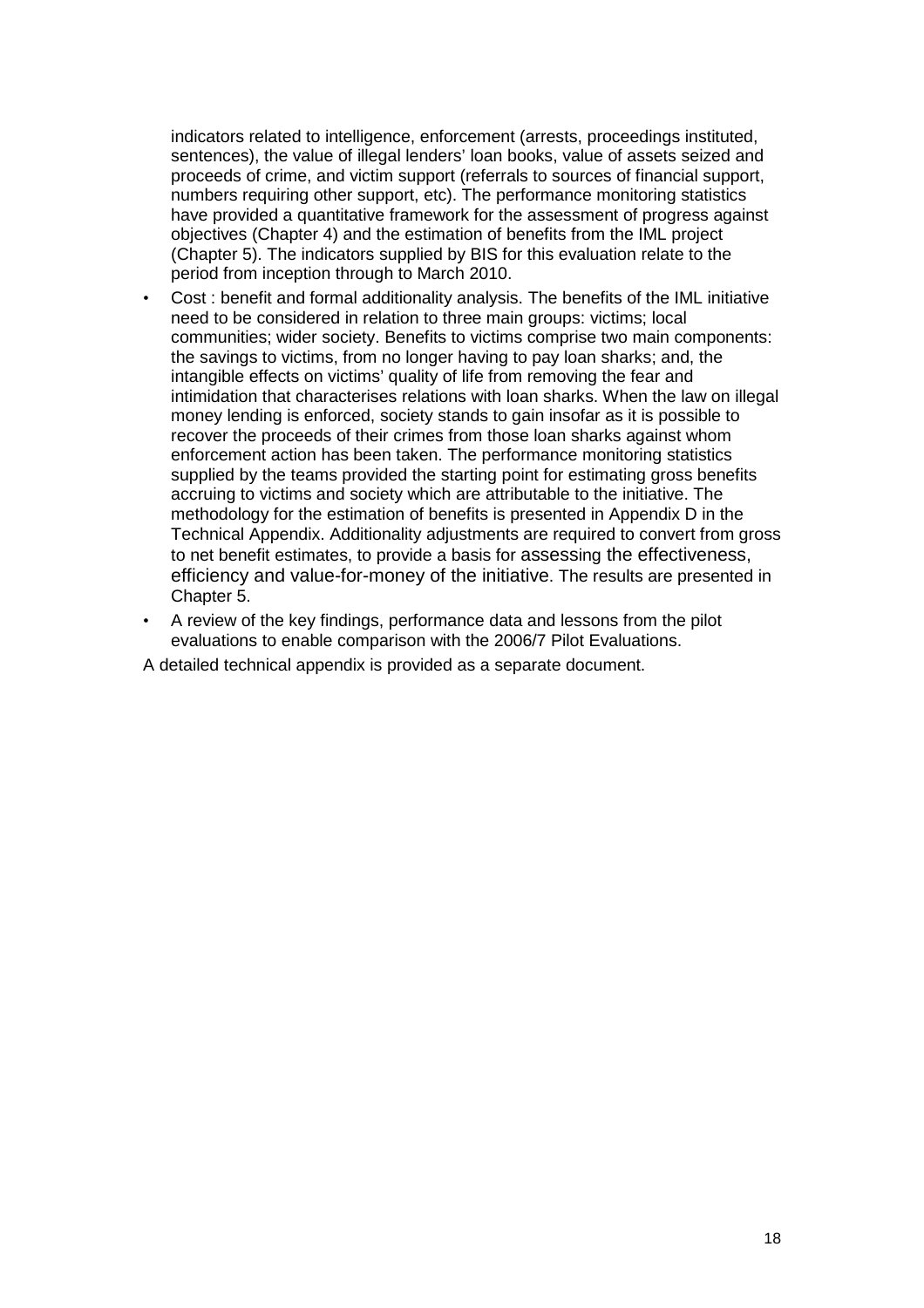## **2 Chapter 2: Illegal money lenders – the lenders and the market**

## **Illegal money lenders – key points summary**

- Decades of no effective enforcement has made illegal money lending a relatively low risk but highly profitable activity.
- A range of lending models has developed, from the relatively less damaging to the ultra violent operation with a high degree of cross over with other criminality.
- The dominant model in the UK, typical of the experience of the regional teams, appears to be small scale lending focused on deprived estates.
- In London the experience has been of lending within ethnic minority communities with victims financially distressed but not excluded.
- The London and Birmingham teams have encountered a greater degree of cross-over between illegal money lending and serious organised crime.
- At the less damaging end of the spectrum lenders may present as quasi legitimate lenders albeit at very high cost. Other lenders may have a licence but have the modus operandi of a loan shark.
- The stereo-typical loan shark is often focused on a single estate or series of adjacent estates with business largely generated through social networking. In such communities, illegal money lending is deeply entrenched by lack of access to legitimate credit or alternative opportunities for the lenders.
- Illegal money lenders appear to be a feature of some minority ethnic communities, with lenders sometimes significant community figures. Some of the lending operations focused on minority ethnic communities are inherently criminal, deeply exploitative and can be ultra violent. At the extreme end such operations had a clear cross over with serious organised crime and even terrorism.
- The scale of lending encountered by the teams varied from a few pounds to business loans of several hundred thousand pounds. Loans in deprived estates were typically for a few hundred pounds.
- Illegal money lending is very high cost, averaging circa 3.5 times the cost of the highest cost legal credit in the market.
- There appears to be little transparency on either price or terms, with victims frequently subject to arbitrary and highly disproportionate penalty charges for missed payments. Typically pricing models were set up to extract a continuous income stream for the longest possible period of time. Some lending was in fact closer to extortion.
- Collections are ultimately sustained by a climate of fear and a modus operandi of intimidation and occasional violence.
- The degree of damage to victims associated with using an illegal money lender varies according to the criminality of the lender, ranging from stress and income starvation at one end of the spectrum to torture and murder at the other.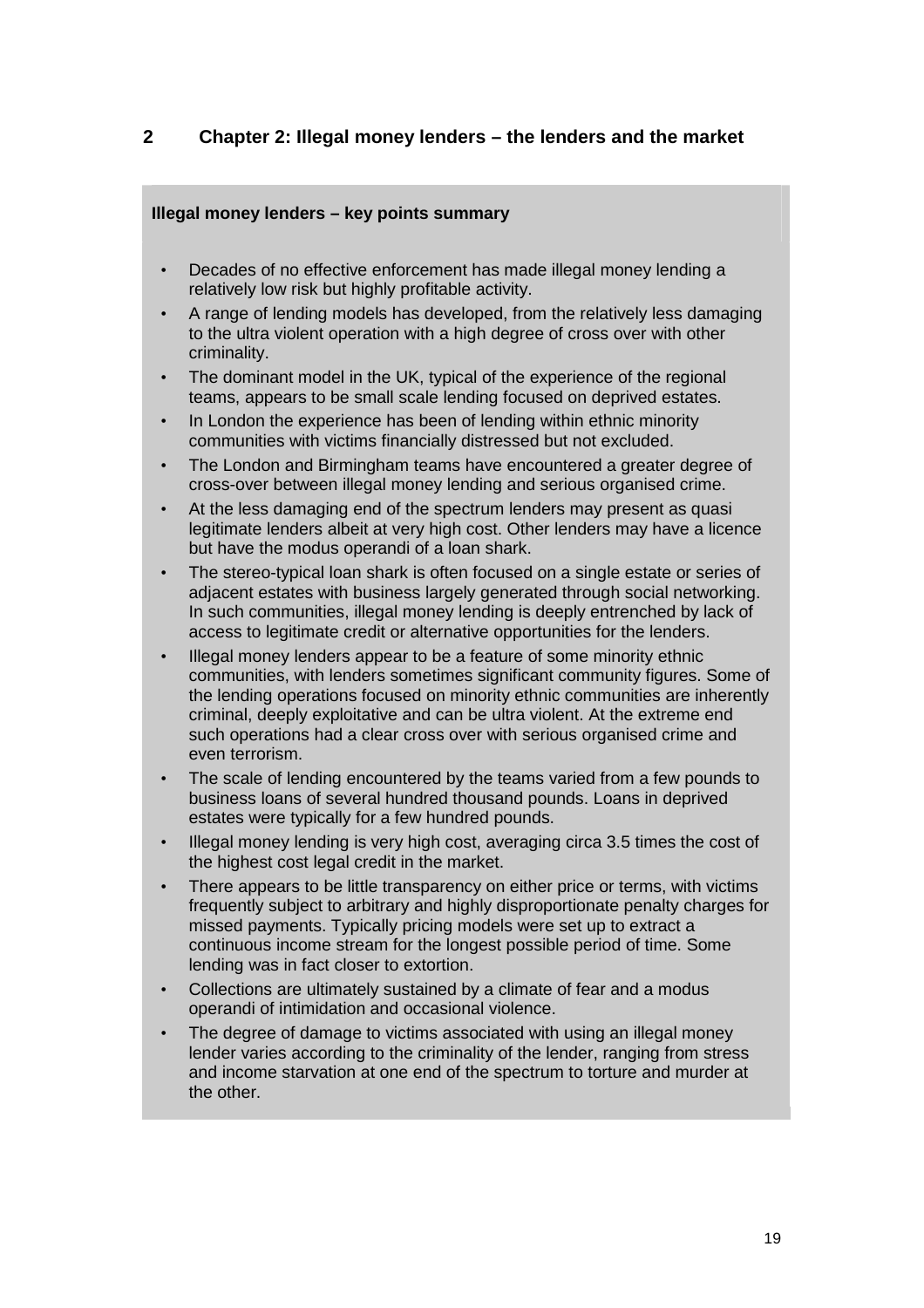# **2.1 Lenders and the lending models**

Interviews with the project teams and with victims and witnesses suggest that there is a range of lending models and lender types operating in the black credit market in the UK. Some lenders focus entirely on money lending while others have a high degree of cross over with other criminal activity. Lending models range from small scale, less damaging lenders which mimic many of the characteristics of legitimate lenders, but which are nonetheless unlicensed, all the way to operations targeting small business or those seeking to fund or launder the profits of criminal activity (most typically drug-dealing) run by serious organised crime and associated with extreme levels of violence, including kidnap, torture and murder. There are many shades of grey within this spectrum. However, it is true to say that illegal lenders typically are very high cost relative to the legitimate market. Also, they tend to sustain collections by a modus operandi that often involves, at best, continual pressure and, more typically, outright intimidation. Occasional violence is a feature of many illegal lending operations.

Decades of no enforcement have made money lending a relatively low-risk activity, increasing its appeal to criminals whose other criminal career options, such as drug dealing, running prostitution or armed robbery, require not only greater effort and physicality but also carry higher risk of getting caught and imprisonment.

"It's low risk you see. Because if you get caught with a large quantity of drugs you're probably going to go to prison for quite a long time and if you do an armed robbery you're going to do a lot of time but if you do illegal money lending you can arguably make more and we're still in that golden period when not many people have been had yet."

"When they were younger they were maybe heavily involved in drug dealing and they've moved into it because there was less chance of getting caught so it is fairly low risk and fairly good returns and its fairly easy work."

## **2.1.1 Lenders modus operandi**

The nature of a lending operation in part reflects the segment of the market being served, the drivers of demand within it and the degree of threat or intimidation required to collect on lending. Supply side factors also come into play, such as the source and availability of lending capital and the alternative opportunities available to lenders. At one end of the spectrum, the lender might be serving twenty borrowers with chaotic life-styles borrowing very small sums primarily to buy drugs or alcohol, with money lending ancillary to small scale drug dealing or alcohol sales. Some lenders operate within tightly bounded, often deeply deprived communities in which they often live and might typically be serving between fifty and a hundred customers. Other lenders target deprived estates or financially distressed individuals but live in some luxury elsewhere, having built up substantial assets from a business that might have many hundred customers. Some illegal money lenders lend entirely within a specific ethnic minority community, often focusing on small- businesses, with such operations ranging from small family run operations to those with a more developed infrastructure of collectors and enforcers.

"We've had some of your stereotypical loan sharks, six foot three, hands like shovels, hits folks on the head with hammers, extreme violence, extreme threats. But our biggest success to date has been a seventy three year old man…He had collectors and an enforcer but there was no need for the old man to get his hands dirty."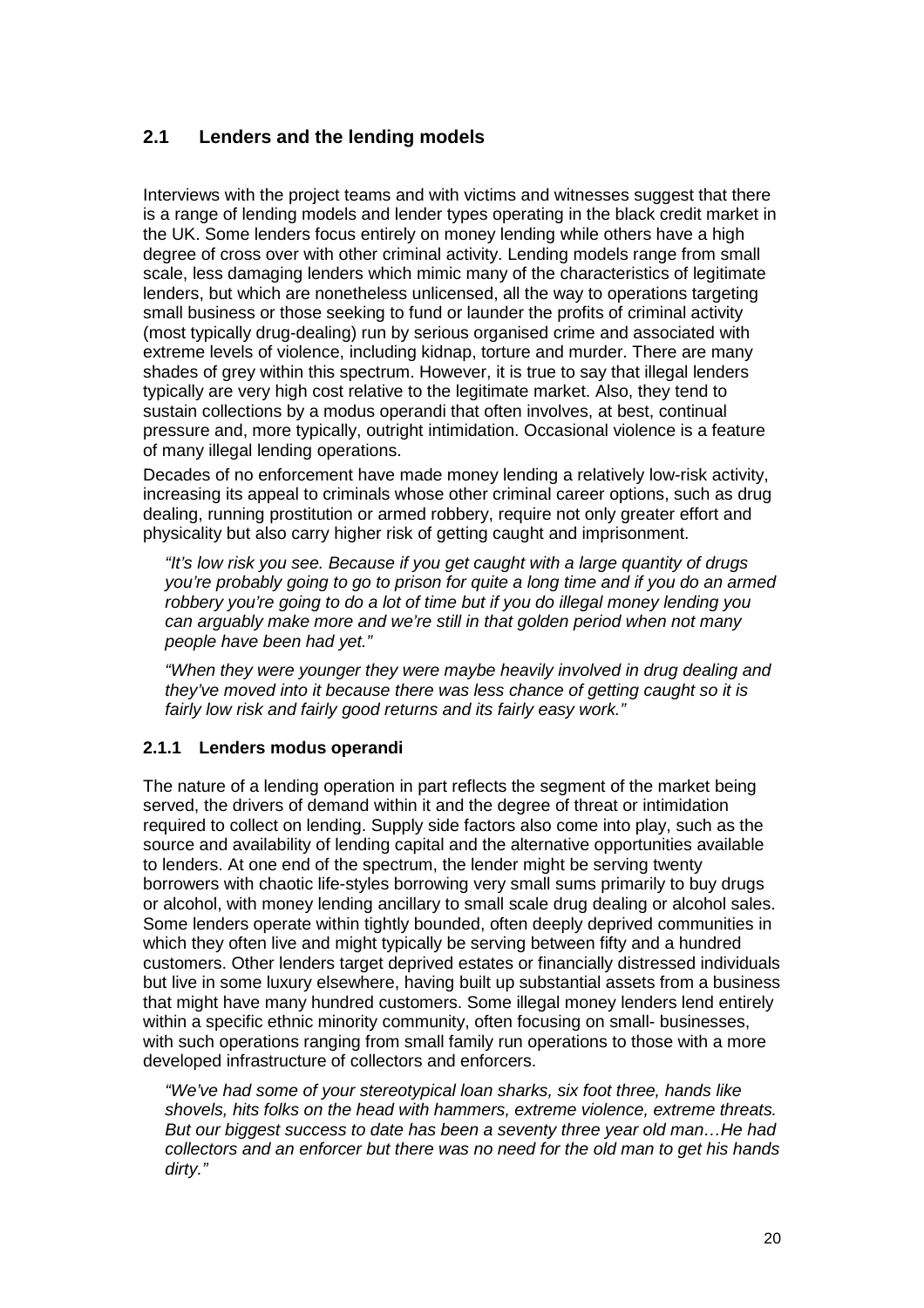"In some cases you know that is going to be the treasury function of an organised crime group and in some instances it's going to be a one man band."

"Some of them are quite high level criminals. Others are just low level people who just take advantage of an opportunity to put a bit of money together…or a loan shark is given the licence to run a local area by criminal gang master...they could be running the whole area's criminality or they could be lower in the food chain. We've got very different types of suspects."

The various IML teams have encountered very different lending models. For the most part the regional teams are finding that illegal money lending tends to be concentrated in deprived estates, with victims typically, though not exclusively, poor and disadvantaged. Lenders lend often within their own communities, usually, but not exclusively, on a relatively small scale. This model is most typical of those communities in which there has been a very long tradition of small scale money lending, particularly in Scotland and parts of Wales.

"Wales I would say the standard victim a lot of course come from the valleys, Merthyr, deprived estates in Merthyr, Neath, Port Talbot, Swansea, you know…what we term the valleys where deprivation is quite strong…but it's not just about deprivation, it's about mentality...those communities sit on top of a mountain somewhere and it (IML) is very much the tradition, the way it has always been, will always be."

"I think it is in all our major towns. There are some towns that we are getting intelligence from and some we are not. It's in all of the big local authority residential estates."

"I would say it (IML) is just an intrinsic part of life for most deprived areas in Scotland."

In other parts of the country, notably London, cases have arisen less within geographically bounded locations as within minority ethnic communities.

Indeed the London team experience presents a contrast in many respects to that of the other regional teams, reflecting the greater diversity within the capital and the position of London as a transport, financial and employment hub, centre of wealth and economic activity and thus also of criminal activity. In cases encountered by the London team, lenders have been making larger loans to a generally credit impaired and financially distressed client base.

There has also been a greater cross over between illegal money lending and serious organised crime, with the London team particularly encountering a number of significant operations with a high degree of criminality involved and connections not only with organised crime but also terrorism. Despite pro-actively seeking to uncover it, the London team has come across little in the way of illegal money lending on deprived estates which has been the key feature for other regional teams.

The Birmingham team, with the longest experience and the largest, best resourced and most sophisticated investigative capacity has focused on larger lenders as a strategy (the differences between the various teams and their approaches are discussed in Chapter 8 following). Partly as a result, this team also has encountered a greater cross-over with criminal activity and with organised crime.

"I expected to be walking around housing estates following guys in donkey jackets every Wednesday…and then we started to realise that actually illegal money lenders have kidnapped, tortured, raped, stolen everything from people, turned people to prostitution, used them to run drugs and suddenly we realised that we weren't dealing with what we thought we were going to be dealing with."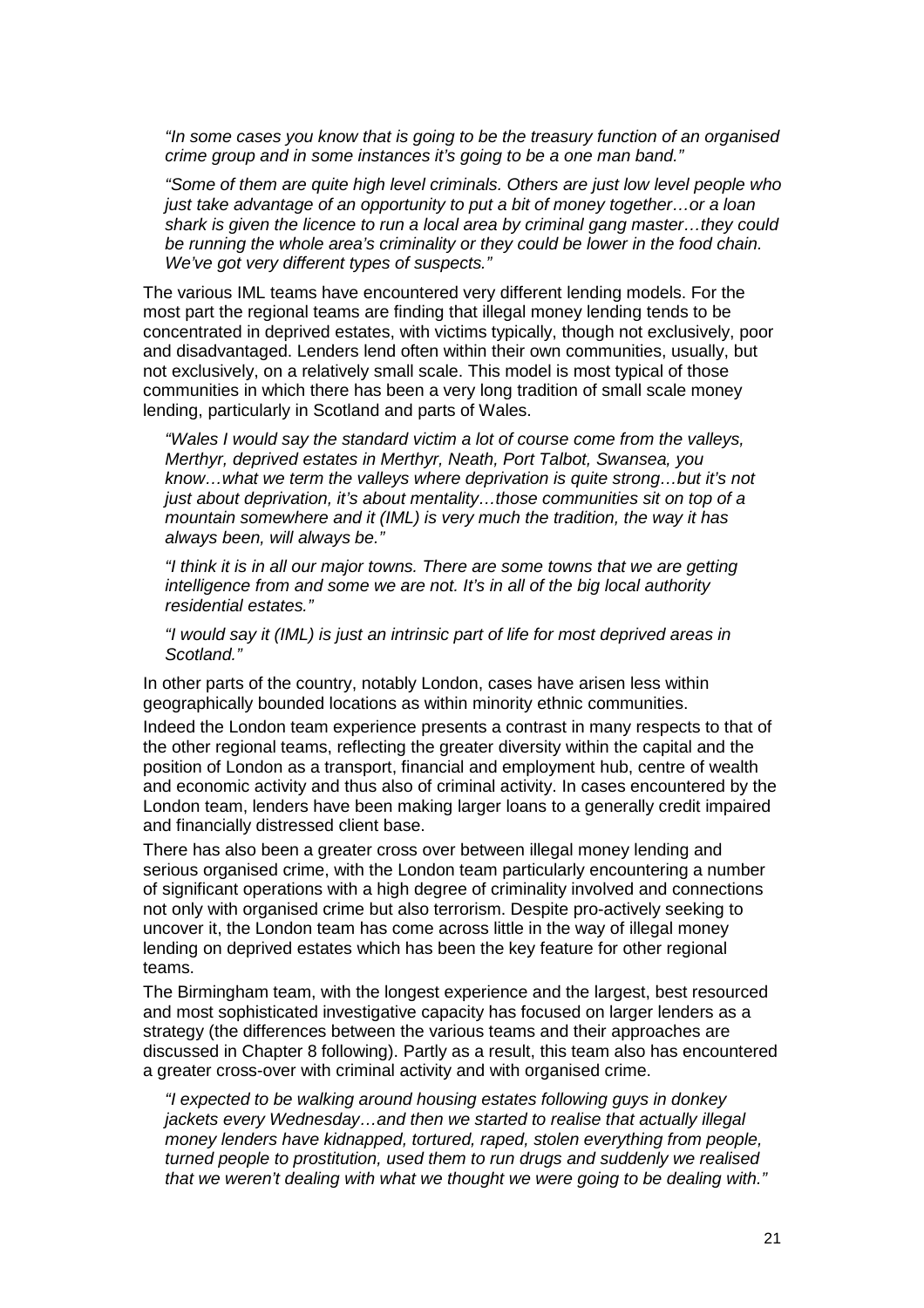The cases and lending models that the various teams have encountered have overwhelmingly been focused on lending in urban areas. One of the teams with a large rural catchment area reported some intelligence on a potential rural illegal lending model. Here it had been reported that hard pressed farmers had been asked to surrender farm machinery and licences facilitating the movement of cattle as security for loans. Little however appears to be known about such lending, its scale or impact.

Some illegal lending models are clearly deeply damaging to their victims, are run by ruthless criminals and feature a high degree of criminality. To some extent the degree of damage to the borrowers, including violence exerted, reflects the nature and inherent criminality of the individual lender and his / her operation, the extent to which the borrower has assets, the value of the lending involved and whether there is cross-over with other criminal activity. Lenders' responses to payment difficulties in cases encountered by the teams ranged from write off, pester-power and threats of legal action through fines, the taking of goods, pressure to surrender – and the taking of – valuable assets right through to extreme violence. At the extreme end, reprisals and punishment for non-payment encountered by the IML teams have included cases of rape, kidnap, torture and murder. In some cases borrowers were able to manage their borrowing, with varying degrees of difficulty and under more or less pressure. In others, day to day finances were severely compromised and in some cases all but entirely hollowed out, with some victims losing all their assets and facing financial breakdown. The following chapter 3 discusses the impact of lenders modus operandi on victims, their finances and quality of life in some detail.

At the relatively benign end of the spectrum, however, illegal lending may share few of the characteristics of the stereo-typical "loan shark" and may not be recognised as such either by the lender or borrowers. In some cases this may be because the lender presents as a legitimate business and seeks to mimic some of the features of a legitimate lender. In other cases, both lender and borrower are fully aware that the lending is taking place outside the context of the normal regulated market place but nonetheless regard the transaction as a much needed service to those unable to borrow elsewhere. It is perhaps worth emphasising however that even at this relatively benign end of the spectrum, the cost of credit could be very high and particularly so where borrowers were not in a position to repay their loan quickly or to agreed terms.

#### **Such lenders may rely more on pester power than intimidation**

Some such lenders may simply be legitimate lenders who have allowed their licence to lapse or informal lenders who lack the will, infrastructure or the necessary knowledge and understanding to comply with the standards required for a licence. Some traditional small money lenders once common in certain types of communities would fall into this latter category. Some of these lenders may exert minimal pressure and exhibit a fair degree of flexibility and tolerance of missed payments and payment difficulties. Such lenders could even be respected figures within their local communities, particular in the case of ethnic minority lenders lending within their own community. In these cases lenders might well have relatively good relations with their clients and employ pester power rather than violence and intimidation, with peer pressure an important factor in effective collection particularly within some minority ethnic communities.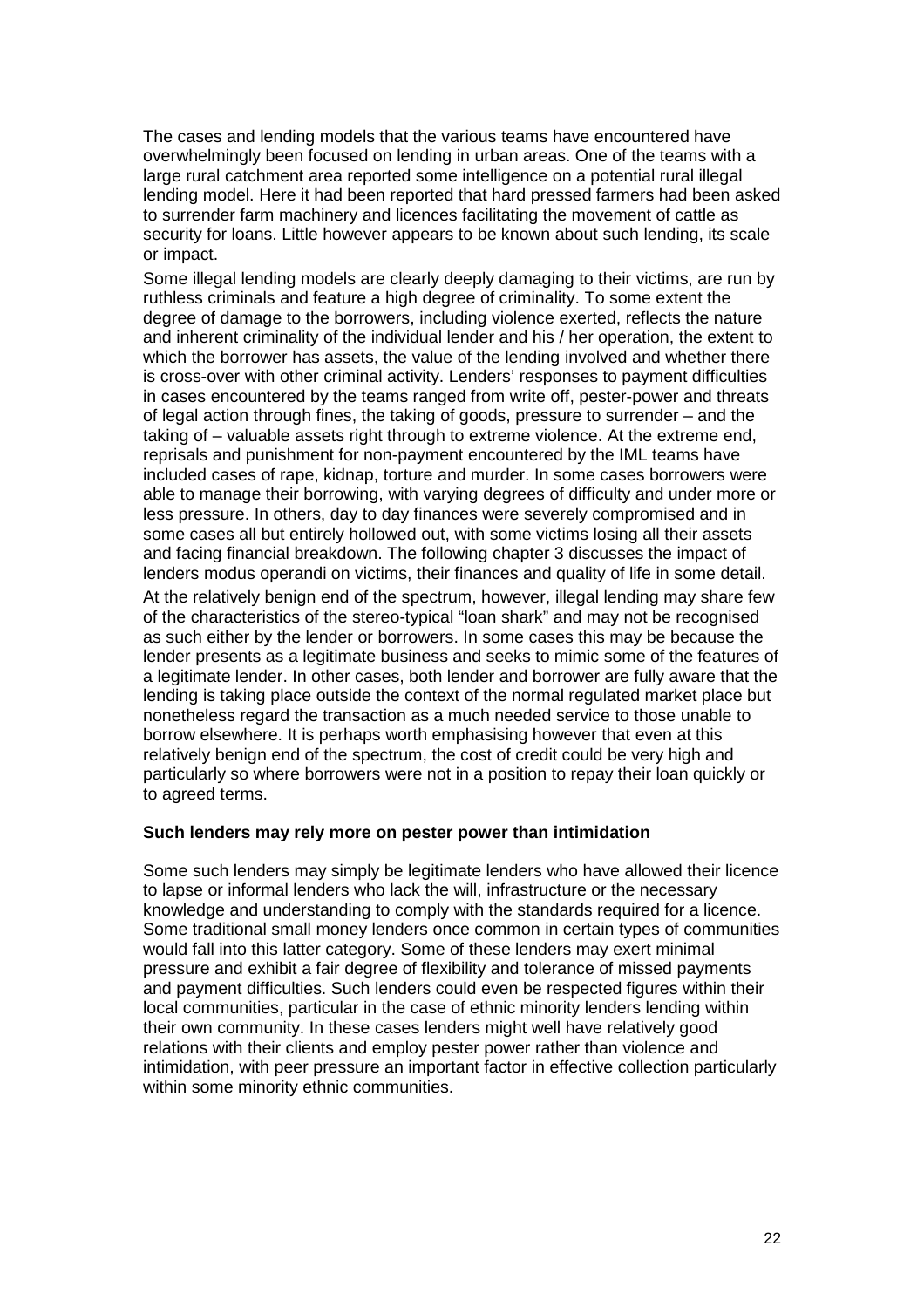#### **Lenders may act through a trading company and require customers to sign credit agreements but rarely provide copies or statements**

Some lenders may operate through the guise of a trading firm, with some degree of paperwork, requiring borrowers to sign credit agreements, for example. However very few such lenders provide customers with copies or statements of their account. In some cases lenders with such a trading front had successfully pursued unpaid "debt" through the courts, with neither borrower nor the courts apparently being aware that the loan was illegal and thus uncollectable. Other cases might involve, for example, a current or former employee of a legitimate lender lending on their own account or on the side of a legitimate book.

"One recent one who had worked for one of the credit companies and actually I think they sacked him because he was operating a parallel book. But he just carried on."

"This guy we've just been looking at, for example, he never lends out much more than £500 and his interest rates aren't extortionate. Same as the VAT rate. If they miss a payment he just starts charging £10 or £20 on top."

Other lenders may in fact have a licence but run their business in other respects in ways that most people would characterise as more typical of a loan shark, failing to provide paperwork or clear terms and conditions or sustaining collections with undue pressure, intimidation or violence. All of the teams reported that a significant proportion of intelligence arising from the hot line related to lenders who on enquiry turned out to have a licence.

Money lenders operating in deprived estates are perhaps most typical of the stereotypical "loan shark" and appear to be the dominant model in the UK. In these cases lending operations were often concentrated in a single estate or series of adjacent estates with the lenders living in or working from premises within the community in which they operated. Other lenders, typically significantly better off and running larger operations, were not part of a local community but rather operated across a series of deprived estates clustered around motorway or transport access. Where lenders lived within the community they lent to, they were often part of a dominant or well known local family, in some cases also involved in a range of criminal activities. In other cases, the lenders focused solely on lending. Generally lenders on the estates were apparently well known within the community, with business largely generated through referrals, although some had advertised, in shop windows, local papers and the internet.

"Ours (loan sharks) are basically tribal and territorial. They (lenders and victims) all know each other. They know their mother. They know their father, they know their granny, they know their kids. There's a degree of relationship there…It's a hard family. They've all done loads of time. They have a reputation. It's pretty small loan books. There's no huge sums of money."

"He had several hundred customers, fairly small loans, sort of in the hundreds as opposed to thousands. Massive interest rates and he had the reputation to back that up. And primarily preying on the less affluent members of the community…they were terrified of him."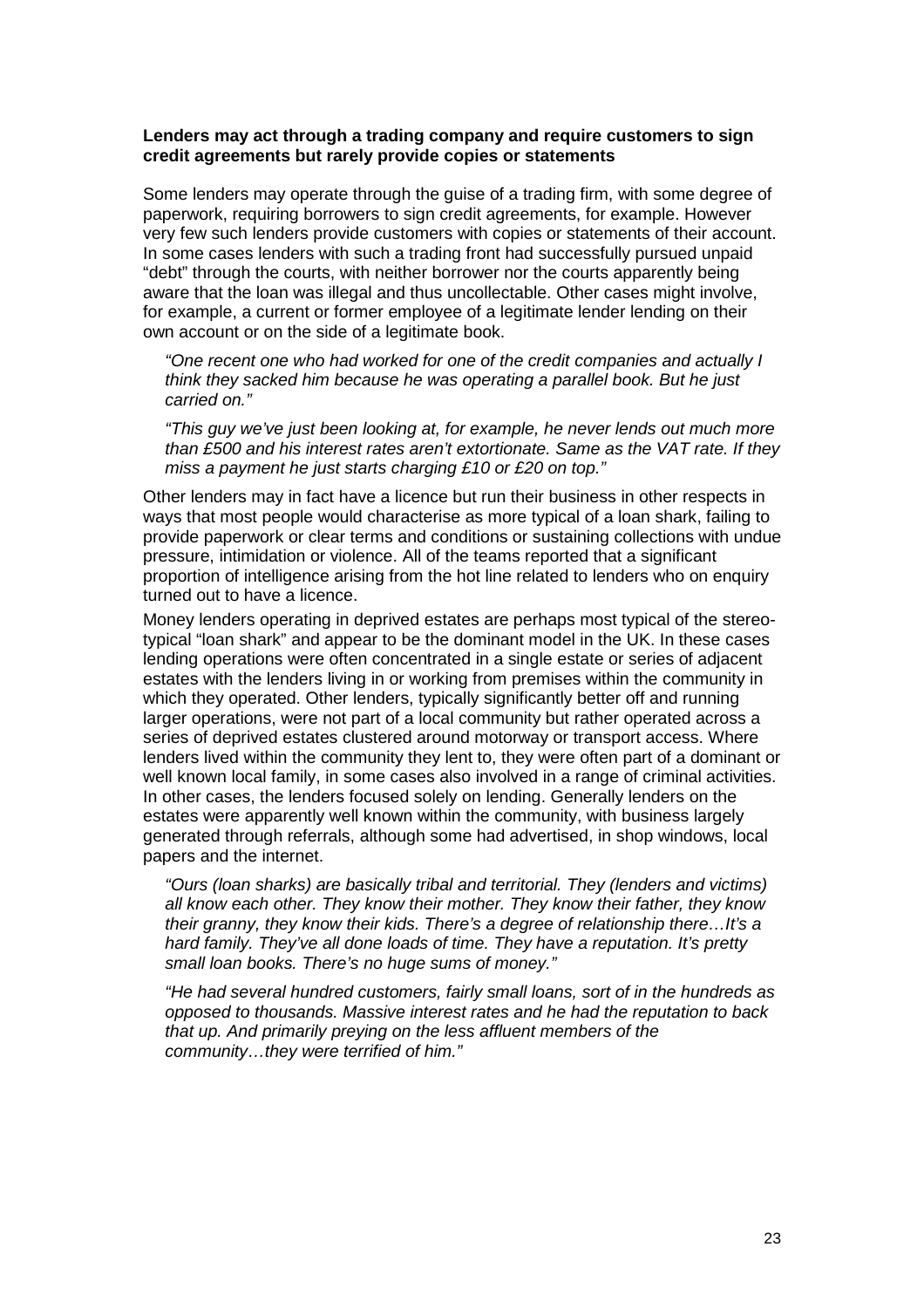#### **Many neighbourhoods appear to have a number of lenders active within the community**

The teams reported cases both where the local money lender was well known and appeared to dominate lending in the community, often being the only source of credit available to borrowers and estates where multiple lenders were active.

"East end villains, you know. To give an example in the East of London next week, we are nicking five. These five loan sharks operate within a couple of square miles of each other."

"Well there are definitely families that are involved…but of all of the lenders operating on that estate I'd say they are seem to operate individually not as a collective."

The community survey suggested very high levels of activity with communities plagued by lenders with 67 % of those aware of IML within their own community describing the level of IML activity as either very or extremely active. The survey suggested an average of close to 6 lenders operating within each community.

#### **Collection practice is sustained by collections being timed to coincide with benefit payments and a constant pressure to pay**

Collection practice in many ways mirrored that of the legal lenders servicing this segment of the market in that it was usually based on weekly payments, collected in home and timed to coincide with the arrival of customers' income, maximising the likelihood that the lender will collect and in full. Where the lender lived in the community, borrowers might also go to the lenders' own address to pay. This was most typical of the smaller lenders. Larger lenders tended to operate through associate collectors, in some cases family members. Lenders often operated a system of pro-active "reminders" in advance of payments being collected – typically by text or mobile phone call – thus sustaining the pressure to pay.

Much of this pressure was relatively low key where customers were paying on time. However, the money lenders operating in disadvantaged estates and servicing low income borrowers, frequently on benefits, appear to rely heavily on a climate of fear to support collections and ensure that customers prioritise their payments to the lenders within budgets where there are always competing priorities. The climate of fear appears to be primarily sustained by a combination of reputation and insidious low level intimidation.

Some such intimidation rested on threats that were unspoken or implied – references to knowing family members' or children's routine for example – while others were explicit and extreme – threats to "knee-cap", kidnap or even kill victims or family members and set fire to homes. Lenders appear to seek to strike a balance between attracting unwelcome attention and straining the tolerance of the neighbourhood and being seen to be willing to extract payment by whatever means necessary.

"They're a business as well, aren't they? At the end of the day and they don't want to be losing money right left and centre because quite a lot of our victims would be the type you know that wouldn't pay and you know this is why the loan sharks have to resort to a certain type of behaviour. That's where it comes from. It's the climate of fear that makes them pay."

"A lot of it is just reputation, a lot of criminal, gangster activity is reputation and reputation for violence, for ruthlessness…that's what makes it work."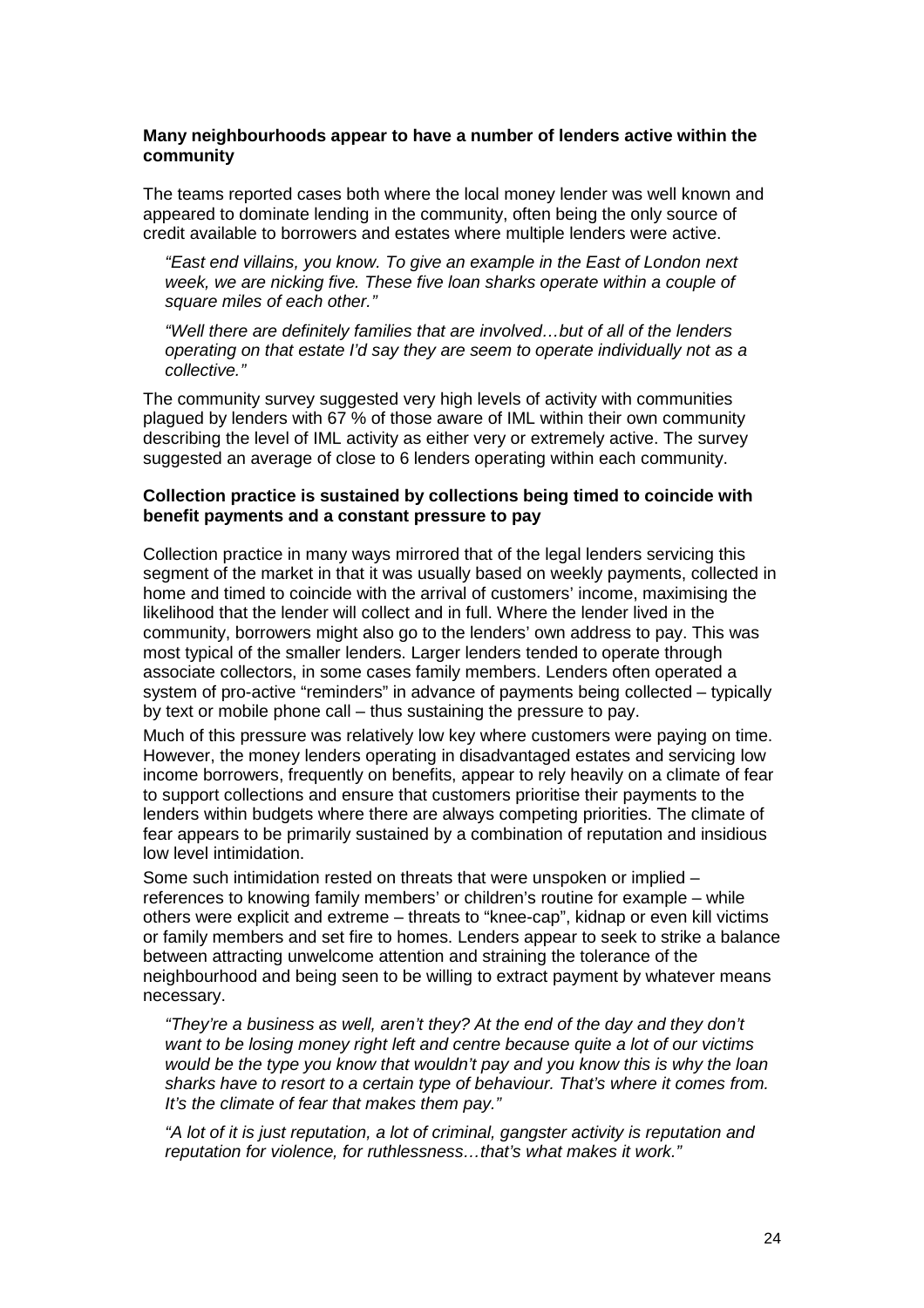"A lot of our lenders because they've been established for such a long time, they don't have to go beating people up and things. It's just reputation. Obviously because all the lender wants is for the people to pay them every week. So sometimes they may need to make an example of somebody but you don't generally want to be doing that because otherwise people won't come and borrow money from you anyway."

This type of lending appears deeply entrenched in such communities, and particularly those where there is little legitimate credit supply, typically because the areas concerned are too dangerous for the high cost lenders to serve, or where many borrowers are simply too high risk to interest the high cost lenders. From the perspective of the lenders, money lending offers one of the only routes to a comfortable life-style at relatively low risk. Even where lenders are aware the risk of detection has increased, and indeed even when lenders have been removed from the community, fined or otherwise sanctioned, they may still return to illegal money lending where they can simply because they see no other viable options.

"We have several lenders who we suspect that we've prosecuted and they've just continued to go about their business. The fine for them is a business risk."

"I think the issue about moving lenders away from lending is that it has been their sole source of income and they have always done that and they've developed a lifestyle that they've become accustomed to which is supported by the illegal lending and to expect them to go back living off benefits or looking for a job is naïve."

The London team and those operating in areas, such as Leicester, with a high concentration of minority ethnic groups within the local population, had encountered illegal money lending within a number of minority ethnic communities, with lenders sometimes well known and embedded in the community. Such lenders may be lending to the relatively financially untroubled (to fund weddings or business cash flow, for example) as well as to the financially distressed and those without other sources of credit. Most of the ethnic minority lenders were lending in fairly mobile and closed communities where there was a degree of social pressure to repay and indeed not to report. In some cases such operations were relatively less damaging and presented as quasi legitimate operations. In these cases, securities, most typically passports but also jewellery and other high value items, underpinned the ability to collect on loans as did their customers' desire to keep open what may be their only credit line. In others there was a high degree of cross over with criminality, moneylaundering and fraud.

"The ethnic communities – they don't think they are actually doing anything wrong. So they can be quite blatant about it and they have been running it as a business. Yeah they are respected…so a lot of them (victims) view it as providing a service…they don't mind the fact that so and so has had a couple of slaps or that their passport has been withheld."

"Now when you think of a loan shark they see a big guy with a baseball bat when normally what I've got is a sixty year old woman who has been doing it for twenty years. She doesn't say I'll knee-cap you. She says 'I'll tell the rest of the community you owe me money' and she works it that way."

Other lenders operating in minority ethnic communities were much more explicitly exploitative, threatening and violent. In some cases the lender had operated a money lending business in their country of origin and had imported the model and family capital to the UK, targeting the local ethnic community, including small business owners. In some cases, the lending business had been run as a family operation, with extended family members acting as collectors and enforcers. Others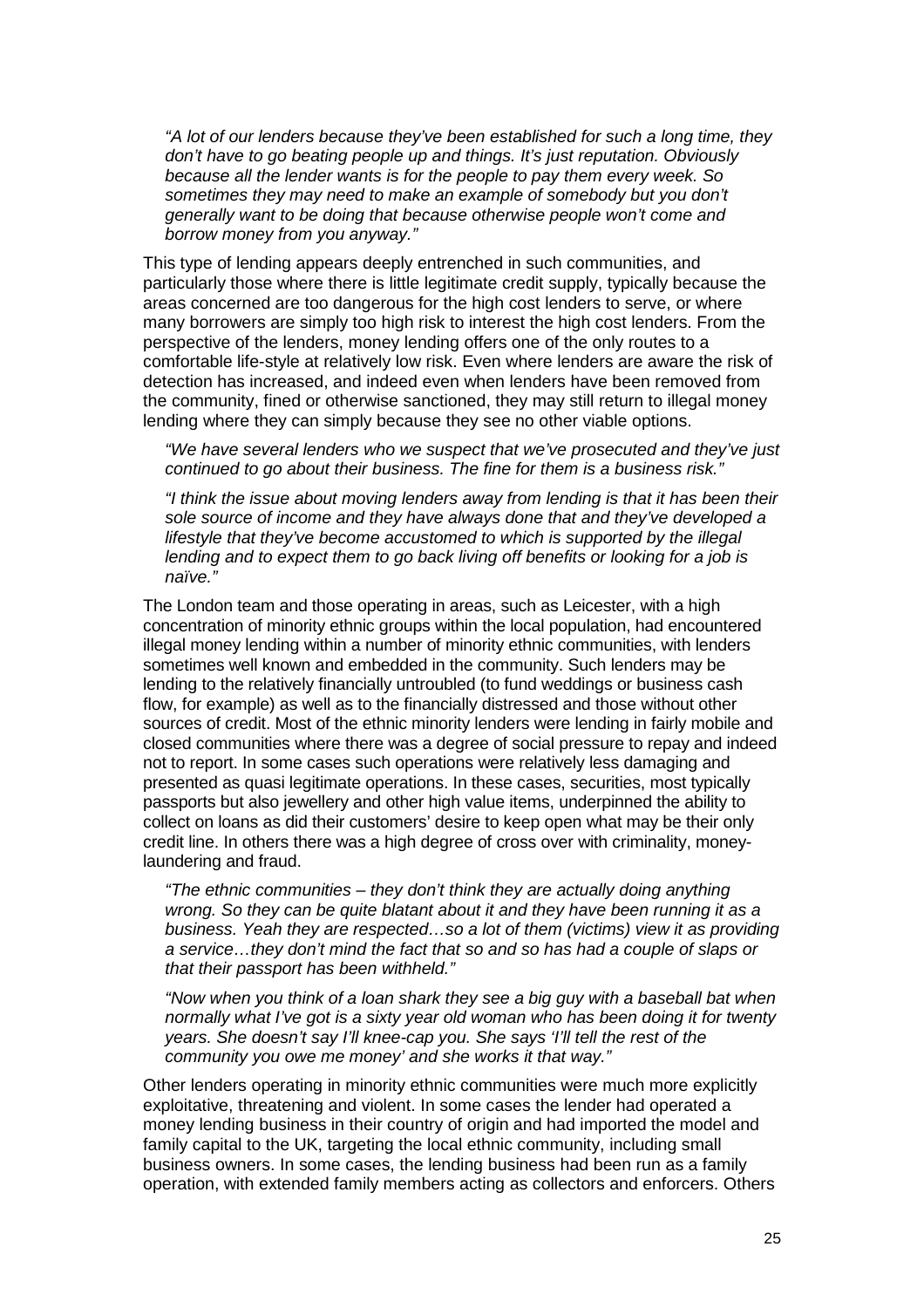were quite large scale operations with a network of collectors and enforcers, and in some cases connections to organised crime and criminal funds.

"We've got one loan shark who is quite high up in the community. Quite feared, quite respected, you know, your Don Corleone type…but if you don't pay them they have got access to the Tamil Tigers and they will come and burn your house down."

"I mean one guy (lender) we know there are 300 shops on the high street and he owns most of them through being a loan shark…You know they walk up and down the high street and they are faceless. The money lender has an enforcer and the money lender has a collector. A collector will come to your address and you will never know who the money lender is. You've got a mobile number and that's all."

At the extreme end, there is some cross-over between illegal money lending with serious organised crime with illegal money lending being one aspect of both wider criminal activity and money laundering of the proceeds of crime. These cases tend to involve much larger sums and are more likely to be business lending, with enforcement likely to be at the extreme end of the spectrum of both violence and extortion. Borrowers, if not already criminals, may be pressured into participating in criminal activity and the laundering of criminal assets, carrying large quantities of drugs or committing frauds, particularly mortgage fraud.

"We go and have a meet with them in some dodgy café somewhere and they start telling us 'Oh yeah and by the way, with the consumer credit licence thing stringed to one side, this guy is bringing in 10 machine guns through Dover and 10 kilograms of cocaine every couple of weeks' or he is part of a Turkish crime mafia family, you know."

"We have identified loan sharks that are not only giving out illegal loans but also dealing drugs and financing prostitution. Oh yeah…to them it is a form of money laundering. You know, they get their money from drugs which are then turned into a loan and that person gives you the money back so you have laundered your money in essence through that circle. It's like legitimising criminal property."

"There were a number of lenders involved and it was a…direct link back to an organised crime group who is a major heroin trafficker and there was a degree of protection for the lenders that would seem unusual so that there is some kind of trade…the Class A side of it is funding the loan book he's been allowed to operate."

#### **In such cases victims unable to keep up payments could suffer not only financial ruin but also extreme violence, including torture and murder**

Where victims had borrowed from such lenders, the consequences of any failure to keep up with payments demanded could be catastrophic for their finances and could lead to violent retribution. In several such cases, where borrowers had been unable to keep up payments serious threats had been made not only to individual borrowers in the UK but in relation to relatives still living in the country or origin. The teams dealing with such cases had encountered instances where victims had been forced into undertaking criminal activity, who had been forced to go into hiding leaving their families, businesses and assets behind and cases where victims had been kidnapped, tortured and murdered.

"When you're borrowing money (in the legitimate market) the collateral will be a fixed asset. Whatever, with these people, the collateral in illegal lending could well be your family or your kids or your legs, simple as that."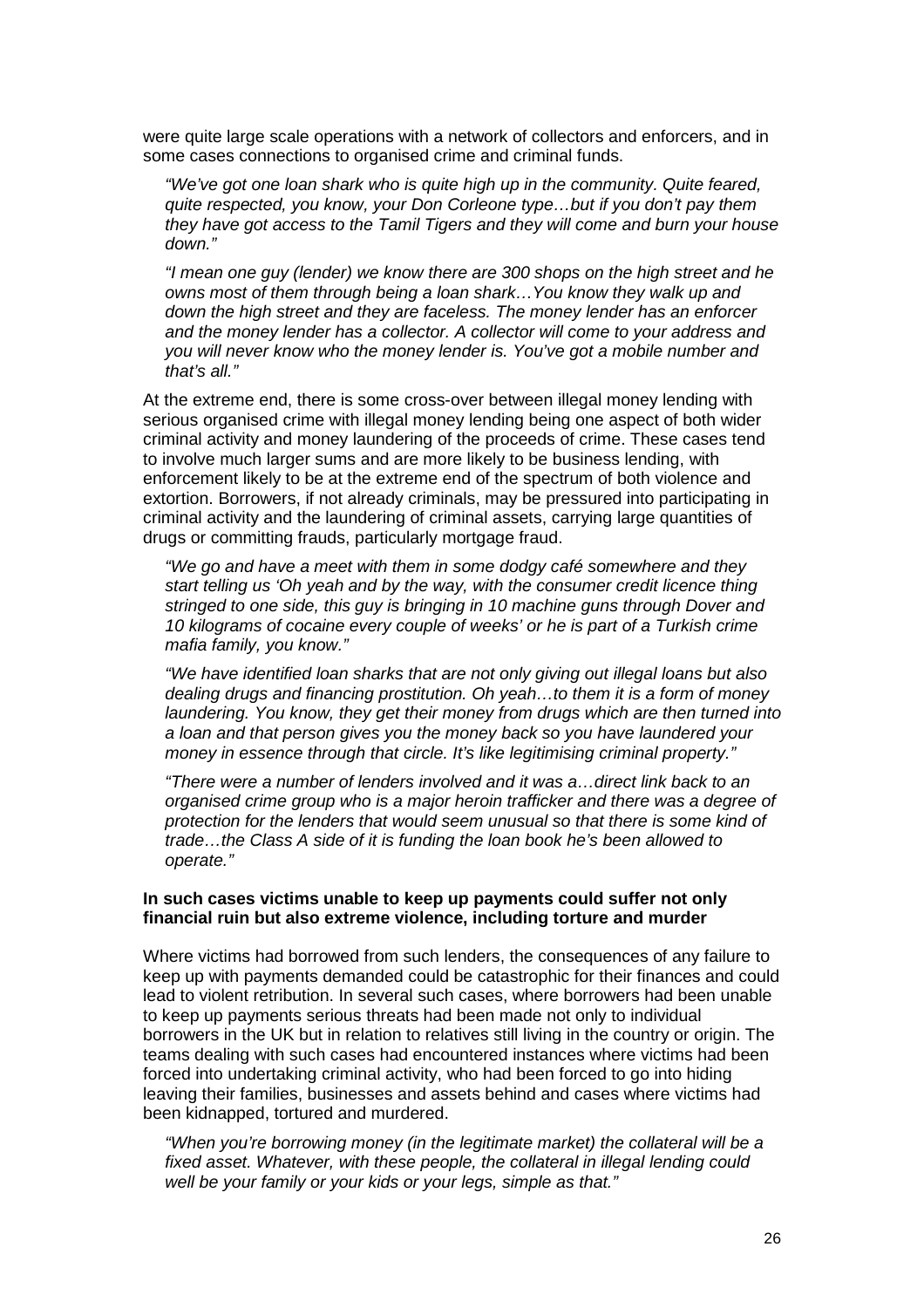"We had one guy that's disappeared…involved with a particularly nasty lender who is tied into a particularly nasty organised crime group."

#### **2.1.2 Lending values and pricing models**

The scale of lending encountered by the teams varies significantly between lenders and lending models. At one end of the spectrum, lenders focused on highly marginalised groups – the homeless, drug abusers – may be lending sums as small as £10 or £20. More commonly, lenders operating in deprived communities, typically social housing estates, where many of those seeking loans will be on benefits, will be lending between £100 and £1,000. Lenders focused on those with more regular income and paid work, perhaps those lending to fellow nationals within a specific ethnic community, may more typically be lending  $£2,000 - £5,000$ . Small business loans or loans to fund criminal activity will tend to be larger, in the £5,000 – £50,000 range, but can run to hundreds of thousands of pounds. The largest such loan encountered by the Illegal Money Lending teams was in the region of £380,000.

"Sometimes, I'm not kidding you. We're talking about £10 or £20 round here…Drug addicts would be going in on a Monday and he's borrowed £20 and when they got their benefits on a Thursday they'd pay him back £40."

"I would say the loans round here tend to be smallish. Hundred pounds maybe couple hundred pounds, low hundreds. No more."

"Across all our cases, I would say that the average is about £2,000."

"This woman I was telling you about, she would typically lend you £1000, £2000 something like that…but if you want to buy like, say, a take away business, then she will lend you £50,000 but you've got to give her £100,000 back."

"The smallest that I've come across is a couple of hundred pounds and the highest we've encountered is £380,000."

Pricing models also vary. In some models, borrowers were required to make a significant minimum payment, typically several hundred pounds on loans of a few thousand pounds, until such time as they were able to pay off the principal in full, with the principal remaining owing until that time regardless of the amount paid to the lender in the interim. This model was common in various of the ethnic minority cases. It appeared to generate a very high return for the lenders and a continuous income stream over a considerable period because so many of the borrowers, for the most part already deeply indebted and in financial distress, were never able to repay the capital.

"It's a case of here's £5,000. I want you to pay me £500 a month until you can give me the £5,000…so all you are doing is paying the interest and you can pay that for the rest of your life…"

"That £500 loan had gone to £10,000 and none of the principal has been repaid."

"We can identify a victim that's lost, you know, their house, their business and all for a £2,000 loan five years ago."

"The thing is you are paying interest until you can pay the total amount owed to them. Realistically, for a £2,000 loan you could pay back an average of maybe £10,000 back."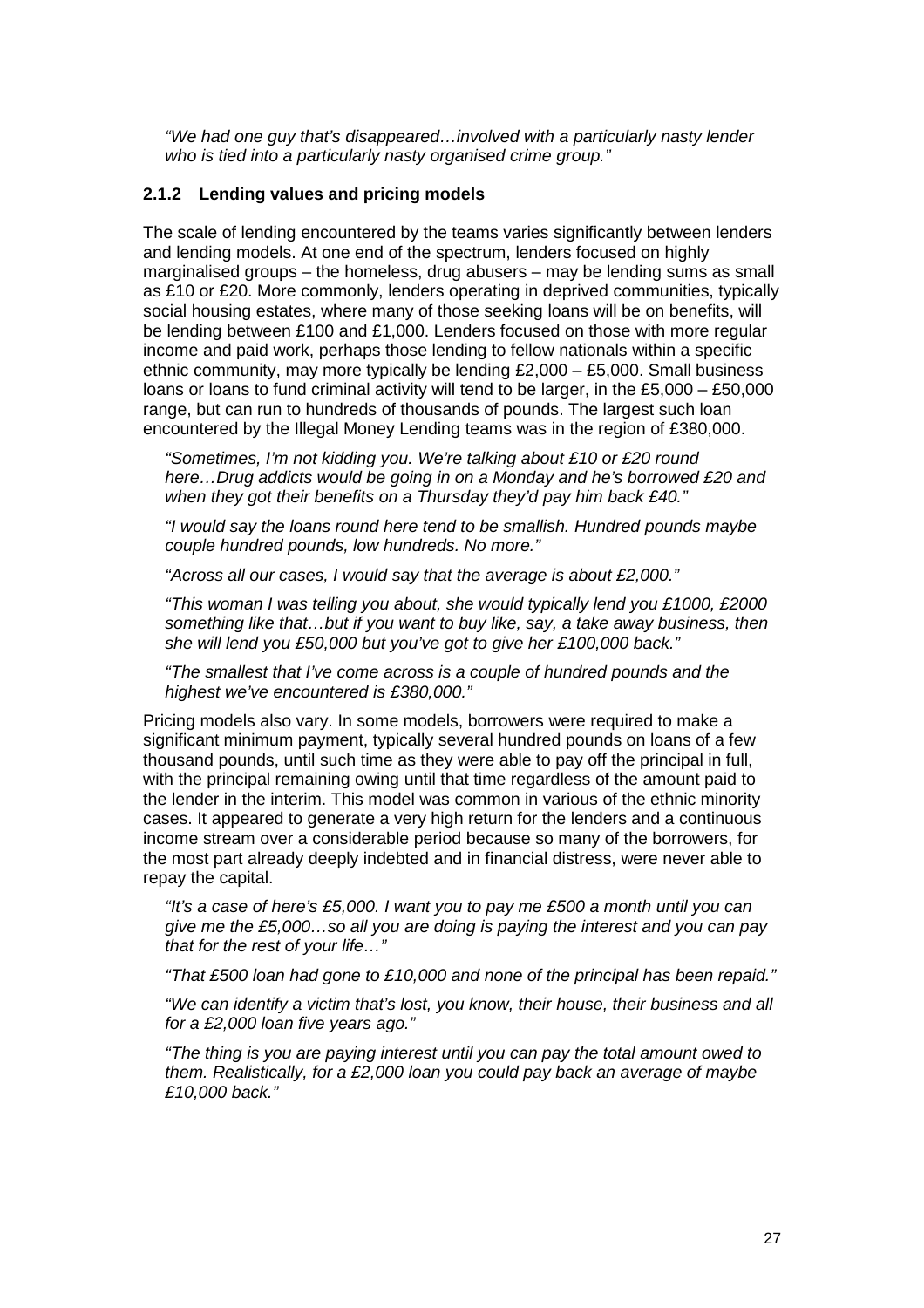#### **In some cases there was a clear understanding of price and even a set – albeit deeply punitive – tariff for late payments**

Lack of transparency and deliberate obfuscation over costs and terms is frequently a feature of illegal lenders operations. Borrowers are unlikely to receive any paperwork on taking out their loan, though some may be required to sign loan agreements, particularly where lenders are presenting themselves as a legitimate operation. In some cases there is a clear understanding of costs and a pre-agreed term – as in "The double plus a £100 over 15 weeks" – and even a set tariff for penalty charges for missed or late payments – as in "That's £20 a day added to your loan for every day you're late". (Both of the latter charging structures are typical of lending in estates in Glasgow, where there would seem also to be a degree of price competition in that lenders operating in the same neighbourhood appear to charge broadly similar prices and to operate to similar terms).

"One of my boys will come round every Tuesday. I expect £250 every Tuesday in a brown envelope and no receipts, no invoice, no contracts. And when you have got the £5,000 come back and see me and we will settle the debt…but if you're late and you don't pay me £250 on Tuesday next Tuesday you will have to pay me £500 plus another £500 for the inconvenience."

#### **Other lenders obfuscate terms and use missed payments as an opportunity to escalate the debt and thus extend the payment stream**

In other cases terms were deliberately obfuscated and missed payments seen as an opportunity to impose arbitrary penalty charges which escalated the debt and trapped the debtor, again with the aim of continually extending the loan term and thus the ongoing payment stream.

"I was recording a conversation the other day where this guy's loan shark was basically saying 'Look you've missed your payment. You normally pay me £250. Now next Monday when I see you I expect £1,700'. So they make these figures up off of the top of their head depending on what kind of day they've had."

"The only clear term is how much you're going to have to pay back every week. And they (victims) don't really take in the fact that nine, ten weeks later they're still paying back and the loan doesn't seem to be going down."

### **Some lenders simply extort the maximum possible from their victims by dint of continual pressure often over a period of years**

Alternatively lenders may simply maximise their take through straightforward extortion by means of continual pressure and intimidation and constant extension of loan terms and amounts "owed". This can continue in some cases over years with victims' finances and quality of life greatly compromised as a result.

In these cases, lenders appear simply to collect as much as possible from their victims for as long as can possibly be sustained, with amounts paid to the lender ultimately bearing little relation to the sum initially advanced to the borrower. This may be achieved by a range of mechanisms such as arbitrary and disproportionate penalty charges, continually re-financed loans or extended loan terms so that the borrower is never able to understand how much they "owe". In extreme cases, the amount paid to the lender can be many times the amount originally borrowed.

"For some lenders, you know they will very much vary, depending on the client and how much they think they can get out of them. A lot of it is very exploitative and it is very much a power relationship."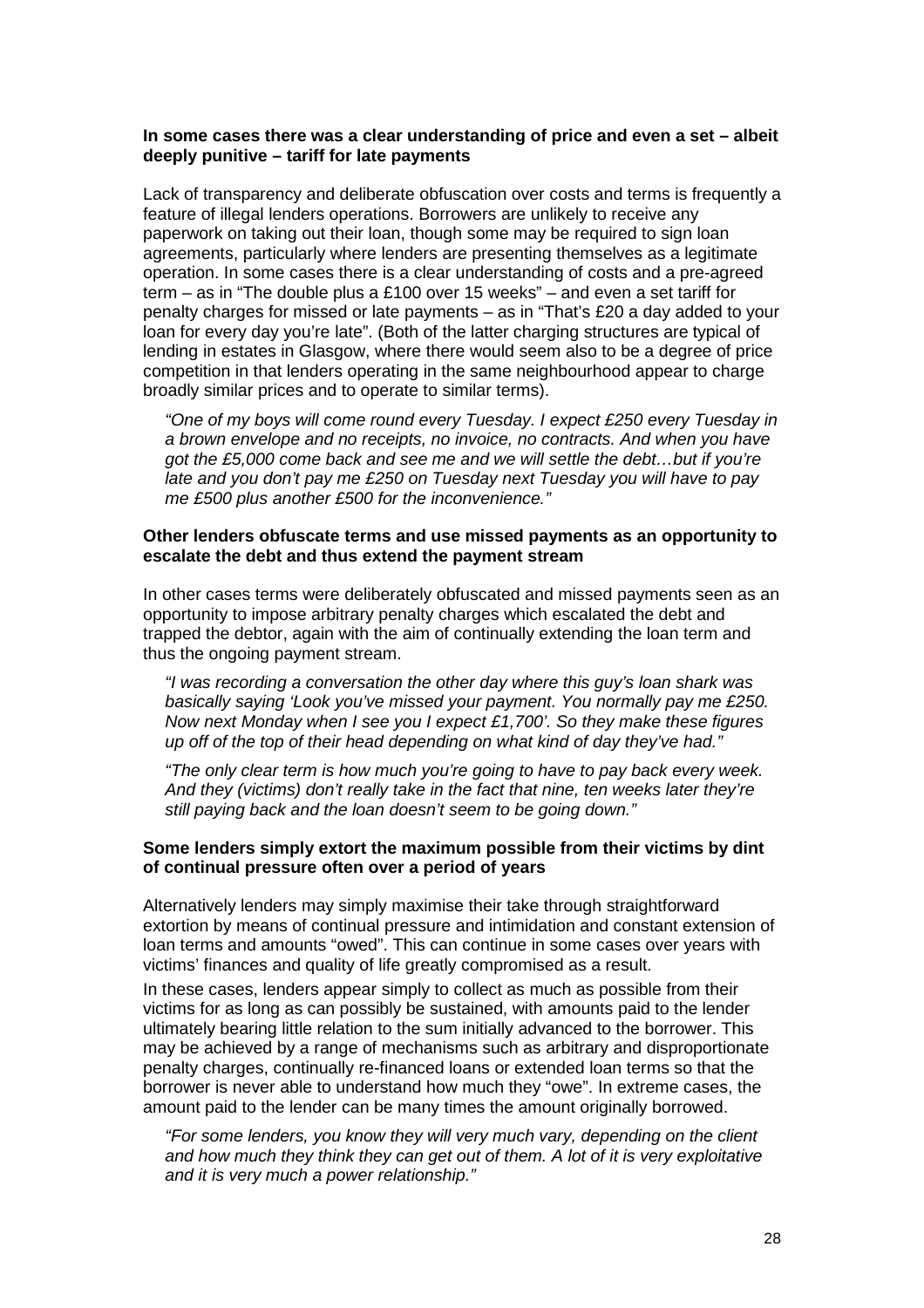"We had a pensioner who borrowed no more than £3,000 and we estimate that she's paid back £66,000 before we got involved with her and she said that this is the first time I've had any money in my pocket for a very long time."

### **Lenders can seek to take over the assets of their victims as compensation for unpaid "debt"**

In some cases lenders leverage their take from their victims by seeking to take over their assets. Where borrowers are unable to keep up payments, they may be pressured into assigning assets or "selling" assets to lenders at knock-down prices.

"We've seen a situation in North London where a guy borrowed I think was £4,000 five years ago. He's lost his house – which was sold at £100,000 below market value – and he's lost his business…and he's disappeared off the face of earth."

"The really nasty guy – two victims borrowed £13,000 from him and they've paid back in excess of £40,000 and he also wants a flat they own that's worth £70,000. They want that signing over."

### **Business lending was frequently structured to maximise the cash take from the business before it collapsed under the impact of the cash drain**

In other cases, the total amount repayable was simply divided into an equal number of payments to be made over an agreed terms. This might be as short as the following week or a period of years, but tended to be shorter rather than longer term. In these cases the lenders could collect very frequently, particularly where they were making loans to small or family run businesses where cash was taken daily. Here the aim appears to be to maximise the take from the business, in the awareness that hollowing the cash out of the business was likely to lead to its collapse in due course.

## **2.1.3 Lender typology**

We pull together our description of these various lender types and present them visually in the diagram following which we present a lender typology. The various lender types are then described in more detail in the supplementary material appendix. There will be a degree of cross over between some lender types and within each type described there will be a spectrum of more or less exploitative and damaging lenders.

Figure 4 summarises the range of lender types encountered by the teams as described above. For a more detailed summary of each lender type, see Appendix A in the annexe of supplementary material which provides a detailed description of the various lender types.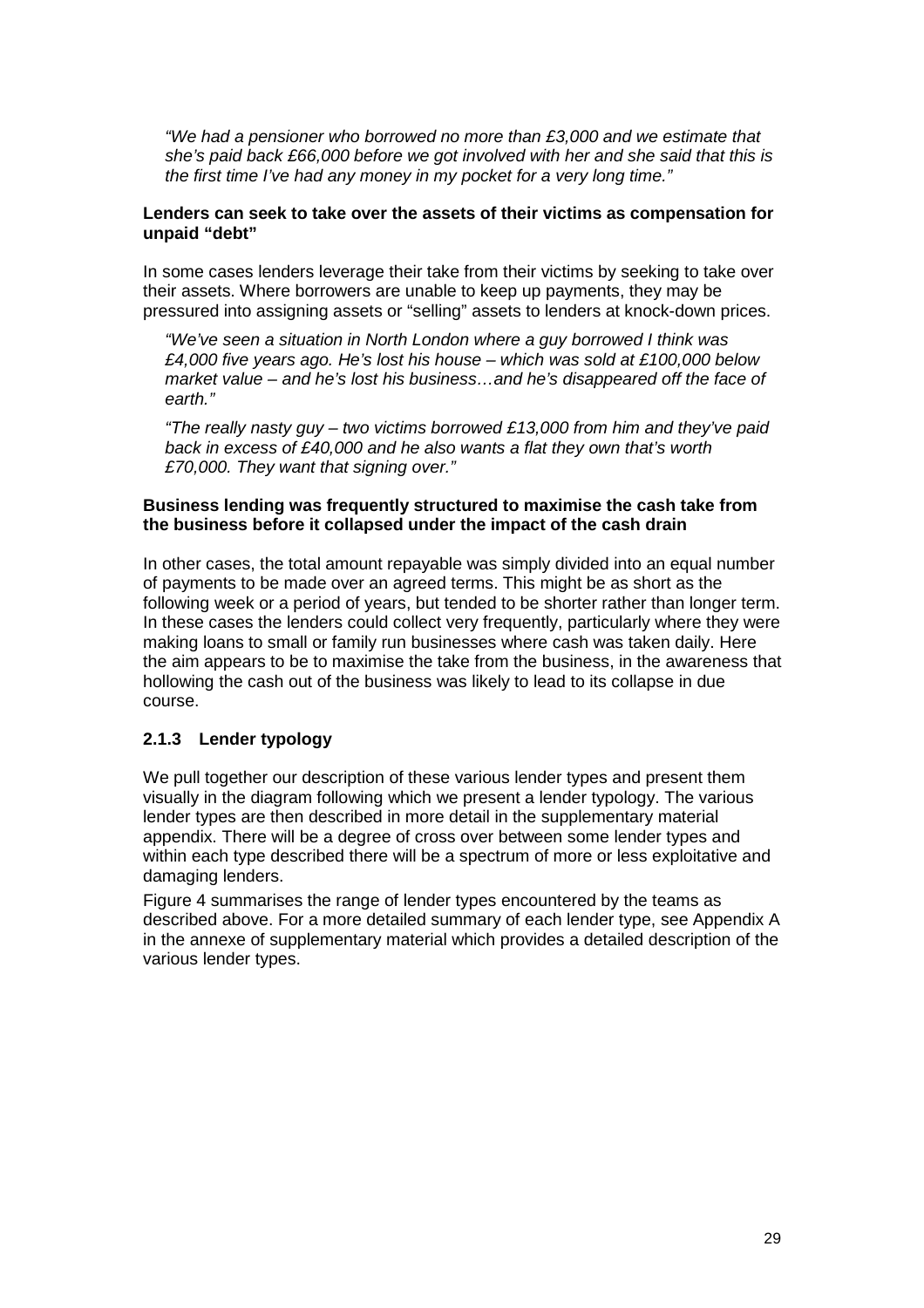

**Figure 4. Diagram of lender typologies** 

**Increasing criminality -**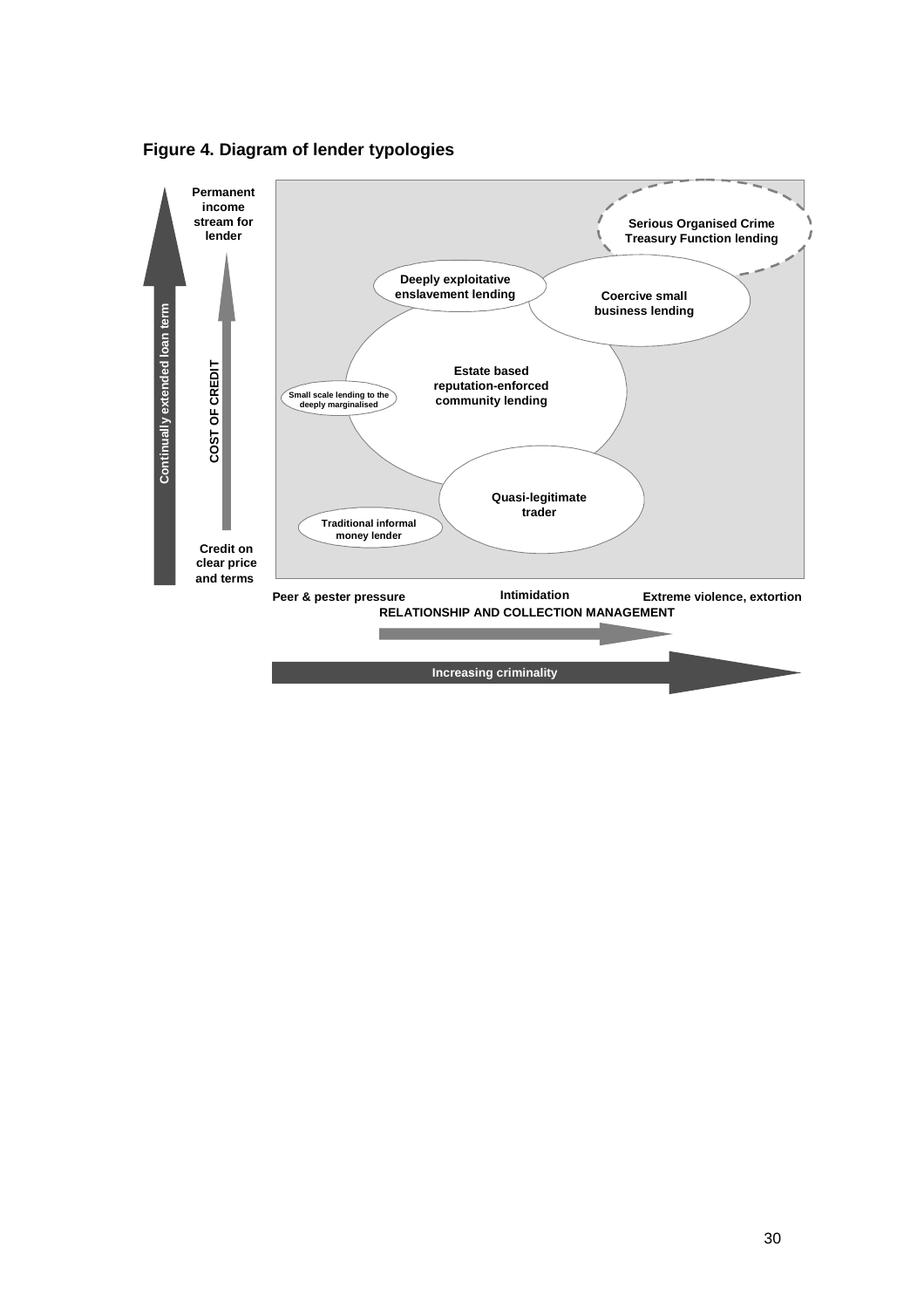# **3 Chapter 3: Victims and communities**

## **Victims and communities – key points summary**

- Illegal money lending appears to be a highly visible feature of life in low income communities. Some 13% of low income households (lowest 50% of household incomes) are aware of illegal lending in their own communities, rising to more than half (53%) in the most deprived communities (most deprived 5%).
- IML is overwhelmingly seen as damaging to individuals and communities. 85% of those aware of IML in their own community agree that loan sharks damage the community and exploit vulnerable individuals while three quarters say IML is either very (26%) or extremely (50%) damaging to the community.
- Victims are primarily family households with a strong bias to women and social housing tenants, with a sub-set of more deeply marginalised users in the most deprived communities.
- Relationships with lenders are underpinned by a pervasive fear of violence. Eight in ten (83%) victims agree that the fear of violence is always in the back of their mind. One in twenty (5%) have experienced violent personal attacks by the lender or his/her representatives. A minority of female victims (13%) experience sexual abuse.
- The primary impact of using an illegal lender is income starvation. Intimidation and threat ensures that payments to the lender are prioritised over all other payments (63%). Two thirds (67%) say it is difficult to afford essentials when paying a lender and three quarters (75%) that using a loan shark leads to a spiral of debt that you cannot get out of.
- Difficulties in affording essentials, debt-related stress, mental health problems and relationship breakdown are much higher among users of IML than among either users of the highest cost legal credit or the low income population.
- The human cost can be devastating to individuals, with the research revealing examples of individuals experiencing extreme deprivation and social isolation, with some unable to feed their families and both men and women driven to the brink of suicide. In some cases pressure can last years.
- Victims make contact with the IML team primarily only in extremis, either because they fear or have experienced violence or because they have reached the end of their tether and can no longer pay the lender.
- For victims the major benefit to victims of enforcement action has been relief from oppression and income starvation. Relatively few however are willing to engage with the IML teams, largely because of the fear of lenders, themselves often embedded in communities.
- Whatever the beneficial impact of enforcement action or financial education. Illegal lending is unlikely to go away any time soon. Demand is such that 65% of victims agree that as soon as the authorities remove one lender another takes their place.
- The key to tackling IML is seen to be effective legal credit supply, particularly of social lending and affordable credit, alongside effective enforcement.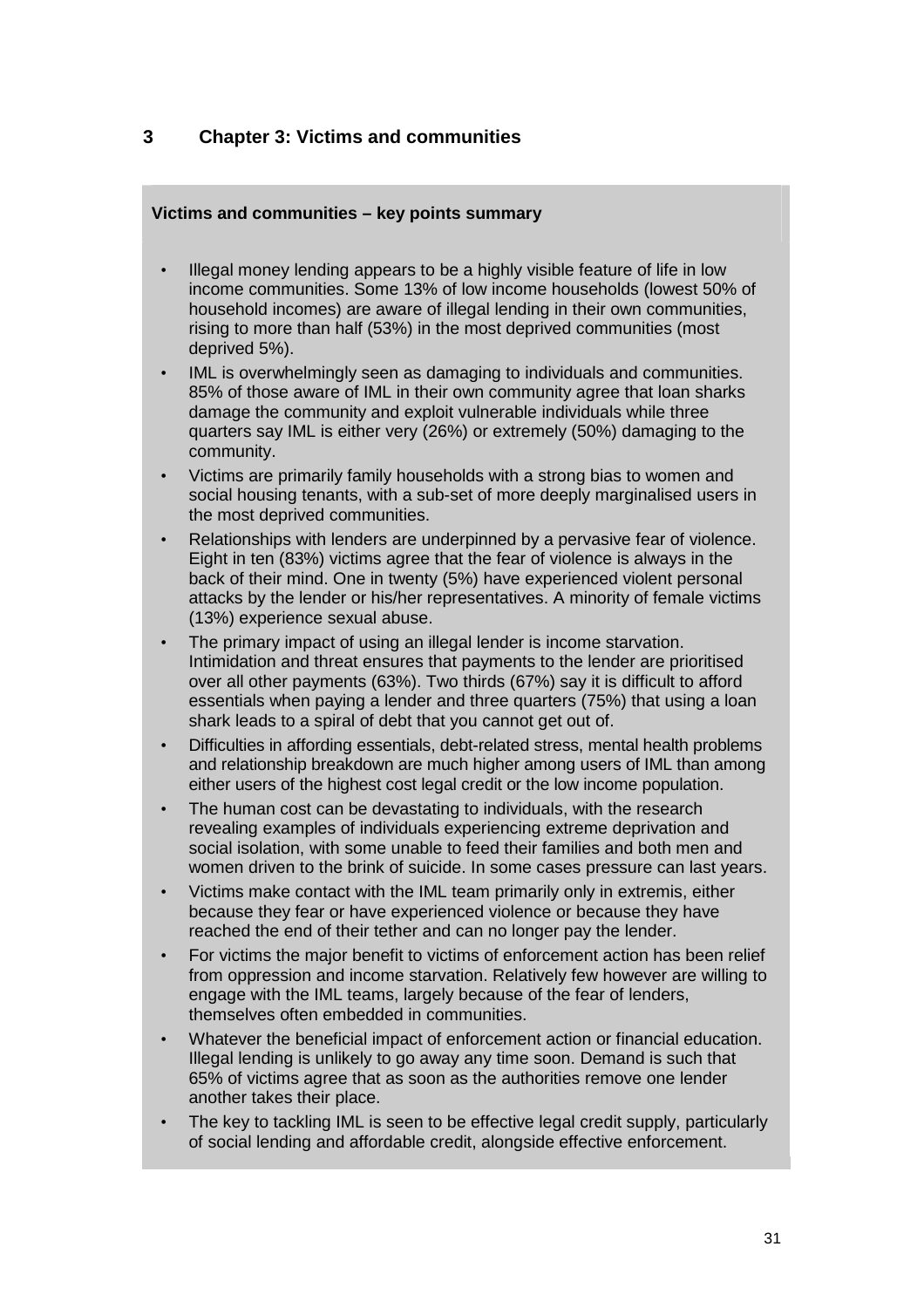# **3.1 The impact of illegal money lending on communities**

## **Illegal money lending is seen to be highly damaging to communities by residents and the majority of victims alike**

Overall some 13% of those on low incomes<sup>9</sup> are aware of illegal lending in their own communities. This rises however to 53% in deprived communities. Loan sharks are something of a plague in deprived estates and a highly visible feature of life, evidenced by the high levels of awareness among residents, particularly those who are credit users. More than three quarters of both home credit users (75%) and Social Fund users (77%) and seven in ten credit union users (71%) in the community surveys undertaken on deprived estates were aware of illegal lending in their own community.

More than eight out of ten (85%) of residents aware of loan sharks in their community agree both that the loan sharks damage the community and exploit vulnerable individuals. More than three quarters describe the impact of loan sharks on the community as either very (26%) or extremely (50%) negative.

Users themselves are more ambivalent in that one in five feel that lenders provide a community service and one in twenty feel that they have a positive impact in the sense that they provide credit to those who cannot borrow elsewhere. Nonetheless more then two thirds (68%) of victims agree that loan sharks damage the community and exploit individuals and a similar proportion describe their impact on communities as either very (13%) or extremely (52%) negative.

## **IML is closely associated with crime and anti-social behaviour on estates**

Illegal money lending is perceived as being closely tied in with a range of other negative aspects of life in such communities which work against quality of life and economic regeneration. A half of all residents (52%) say that IML is associated with anti social behaviour in their community, with more than six in ten saying that IML is associated with drug use and dealing. A third of residents see IML as associated with theft and violent crime. Among the close to three in ten residents who say that loan sharks are being used by those within their own immediate social circle of family and friends, perceived links to crime and anti social behaviour are higher still. Eight in ten of those with users among their immediate social circle see illegal money lending as linked to drug dealing and a half see it linked to both violent crime and theft in the community.

# **3.2 Victim profile**

 $\overline{a}$ 

## **Victims are primarily low income family households with a strong bias to women and social housing tenants**

As discussed in the earlier section on the scale of illegal money lending in the UK, the nationally representative survey of low income households suggests that 2% of low income households use illegal money lenders, rising to 5% of the credit impaired and some 6% of those in the most deprived communities. The survey suggests that users of IML appear to be among the most disadvantaged. Household income averages a little less than £950 p.m. There is a strong female bias, with more than two thirds

 $9$  References to those on low income are to the lowest 50% of household incomes throughout.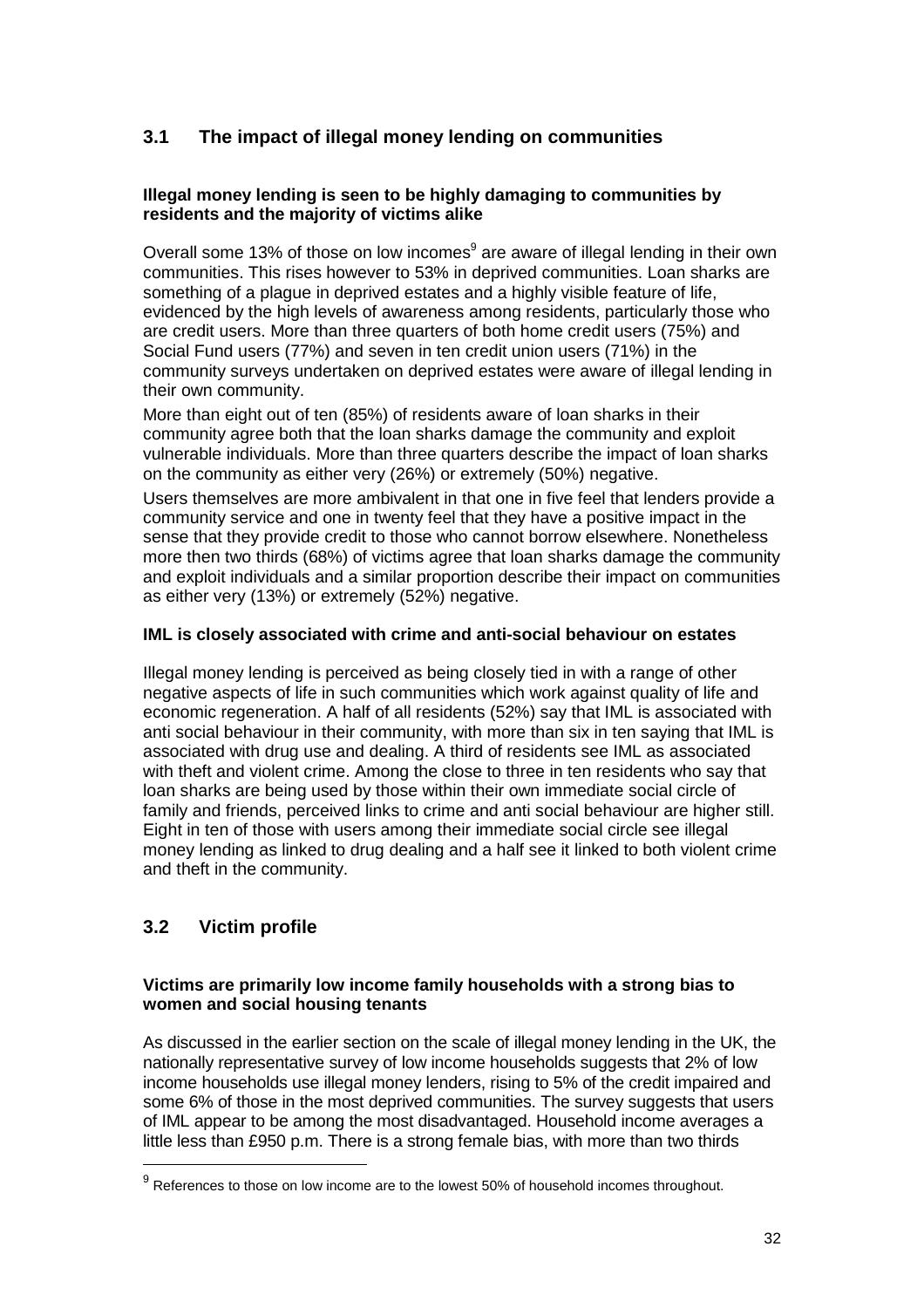(68%) of users women. Only a minority are in full time work – a little less than four in ten live in a household with at least one person in full time work. Six in ten (58%) are family households, with a little over a quarter (27%) single parents. Two thirds (66%) live in social housing. A little over half (52%) say that they have difficulties with filling in forms, and almost one in five (18%) that they have problems with reading and writing. One in ten admits to problems with drug or alcohol abuse.

### **In the most deprived communities where IML is most entrenched there appears additionally to be a sub-set of more deeply marginalised users**

The community and victim surveys suggests a picture of even greater disadvantage in deprived communities, with more male borrowers and a minority sub-set of borrowers who appear much more marginalised. The community survey suggests that users of illegal lenders in deprived communities are also primarily households with children (71%), most likely to be women (59%) and overwhelmingly benefit dependent (87%). There is a high incidence of mental health problems (18%), one in ten (10%) have problems with drug or alcohol abuse and some 17% admit to having a criminal history.

### **Overall the profile of users of IML is similar to that of high cost credit users, albeit that IML users appear less capable and more disadvantaged**

Overall, this profile is similar to that of high cost home credit users, the closest legal substitute for illegal lending in low income communities. By comparison to users of illegal lending, home credit users are, however, less likely to be in work, more likely to be family households and less likely to be drawn from an ethnic minority. Home credit users also have a much lower incidence of literacy and numeracy problems and are markedly more confident in dealing with officials and bureaucracy in the sense of filling in forms, dealing with staff or visiting unfamiliar premises. Home credit users are also much less likely than users of illegal lending to have chaotic lifestyles, with much lower incidence of drug and alcohol abuse.

# **3.3 The experience of using an illegal money lender**

## **Victims are typically introduced to lenders by existing customers with many well known in their local community**

Illegal lenders largely depend on social networking for introductions and referrals, with almost half of victims (47%) saying that they met their lender through an introduction from another customer and 37% that they knew the lender anyway. Almost a quarter describe the lender as "Well known within the community". Four out of ten victims say that lenders live in their own community

### **Lenders can use personal relationships to target the most vulnerable, including families where a member is disabled and drawing additional benefits**

There is some evidence that lenders in deprived communities tend to target those who are most vulnerable, particularly those with disabilities or families with children with learning or physical disabilities – because of the additional income stream associated with the disability. The teams report that social relationships and community networks can be exploited by the loan shark to offer such individuals loans and begin a cycle of dependency and extortion. Further evidence for this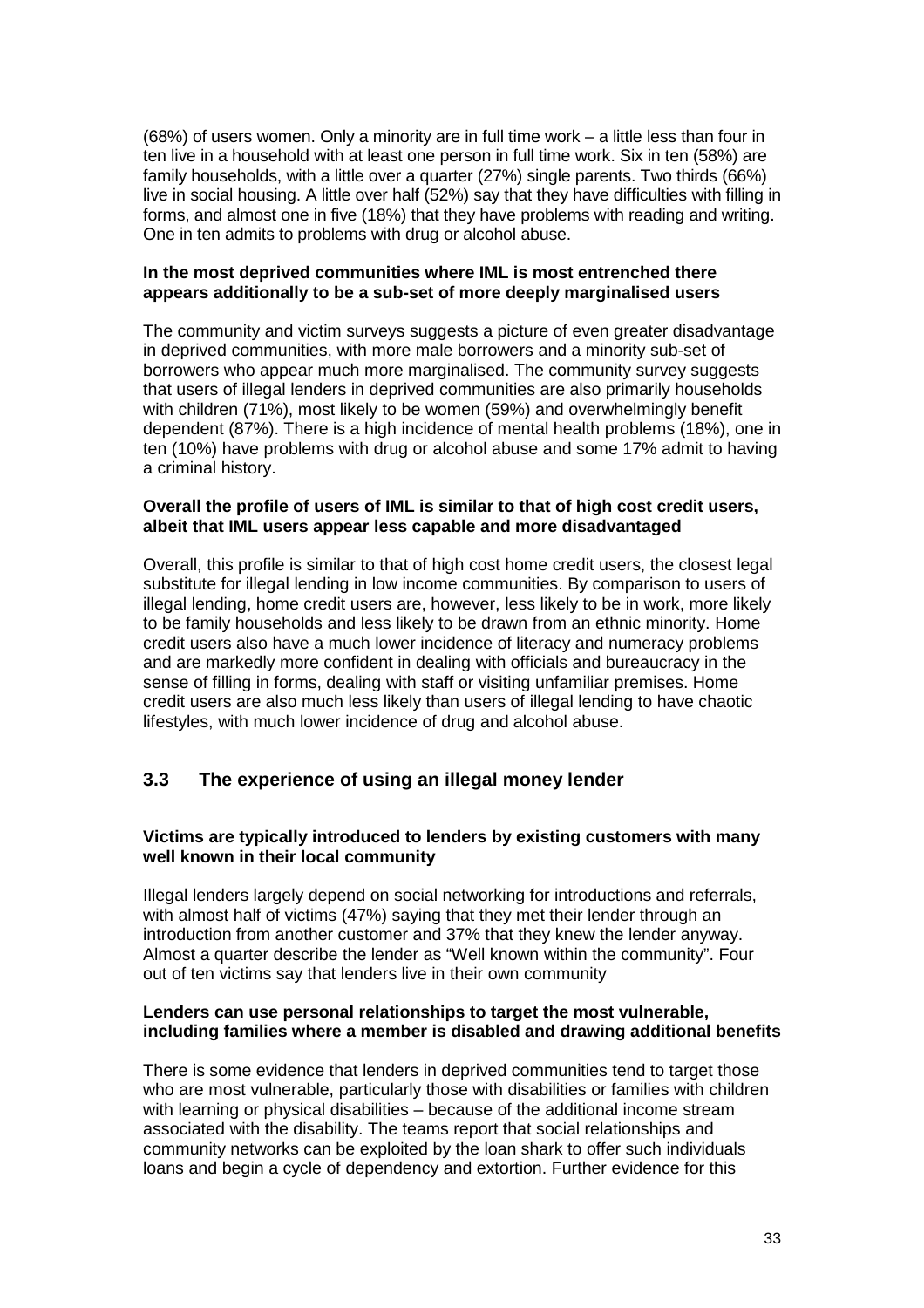syndrome comes from the community and victims survey with the incidence of families with children with disabilities within the victim population appearing to be four times that of the wider community. In the high cost credit user population, by contrast, the incidence of families drawing Disability Living Allowance and having children with physical or learning disabilities is in line with that in the community.

"I would say that the sharks are quite careful and quite predatory, targeting carefully and pressuring people…a classic that we keep finding is the family who have got disability living allowance coming in…And the shark may not be very sharky. He may have been at school with them. It's very subtle but also very predatory."

"Within communities it's a really squalid crime. I find it very dirty because it is all so personal. It's relying on misplaced loyalty to draw them in and to keep them paying." (Financial Inclusion Partnership Officers in IML teams)

"In my younger days the law of the land was that you don't grass and this is the only time I've found myself doing this (resident informing the authorities of IML in own community)…I don't know if it's because I'm getting older or because he (money lender) sickens me that much…because it's older people, weak people that he persuades. They start and they've borrowed £60 and they've ended up paying back  $£1,300 -$  and he gave them a sore face."

#### **At the more benign end of the spectrum lenders' modus operandi is not necessarily exploitative nor does it always rest on intimidation**

Much depends on the lender and the lending model, but there is a clearly a sub-set of users of illegal lender for whom the relationship is not necessarily oppressive and where the lender treats customers relatively well. Around four in ten users in the community survey agreed either strongly or to some extent that "Money lenders are ok with you as long as you pay them regularly". Given the dependence on social networking and referrals, it is clearly in the lenders' interests that relationships with customers are as good as can be managed and that customers are relatively comfortable in dealing with the lender and their collectors, particularly since the victim survey suggests that in nine out of ten cases payments are collected in the borrowers' home. Almost a quarter (24%) of users in the victim surveys describe the relationship with their lender as "friendly" and a little over a third (34%) as "business-like".

### **Lenders can be sympathetic and flexible with more than half of users describing the relationship with their lender as either friendly or business-like**

At the less damaging end of the spectrum, some victims clearly felt a degree of loyalty to their lender and some had been long-time customers. There were also a number of instances arising in both the witness statements and victim interviews where lenders had shown a degree of flexibility and sympathy when borrowers had run into payment difficulties. Indeed close to half of the victims with payment difficulties described lenders as "sympathetic". There were examples, also, including some of the minority community lending cases, were victims had been grateful for the opportunity to borrow, albeit at a very high cost, and felt sorry for the lender following their arrest. In some cases where borrowers continued to pay their lender following intervention, the driver appeared to be loyalty to the lender rather than intimidation or fear.

"Oh. She's a very nice lady. If you've got no money and you tell her 'Please don't deposit this cheque because I've got a problem, she will hold it. No more interest. She's got your passport, you know, that's the big thing."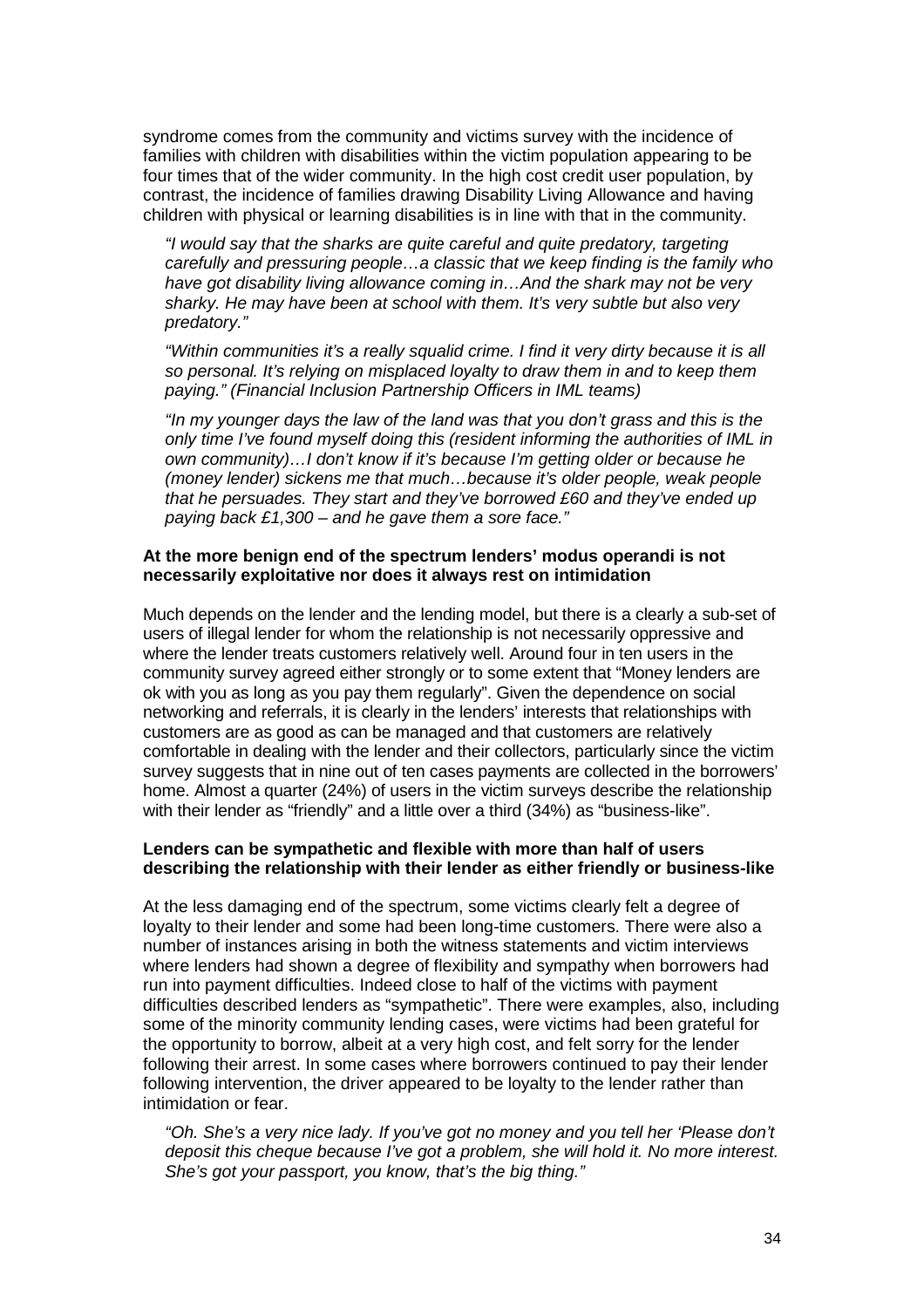"I am worried because first of all from the goodness of her heart she lent the money. I know she committed a crime because it is illegal and no licence…but everyone is only speaking good words about this person."

"If you were alright with him, he was OK with you. He was friendly, like. A good guy I would say. You know, tough but fair. He's in the lending business after all. He wants his money back."

"The way I see it is he lent me the money and I should be paying him back. He were OK with me, never said anything out of line, not to me any way."

#### **Even where relationships with loan sharks are relatively friendly however they tend to be underpinned by a pervasive fear of violence**

The relatively benign lender and the picture of relatively good customer relationships needs to be set against the much more damaging and dominant IML model in which relationships and collection are underpinned by fear and in which a significant minority of users are intimidated, threatened and even attacked. It is clear that even where relationships with the lenders are relatively good, for a large majority of those using illegal lenders the experience is stressful and frightening. Lenders appear to seek to strike a balance between maintaining relationships and ensuring that borrowers remain mindful of the potential consequences of not paying the lender what is demanded. More than a third of victims describe the relationship with their lender as "intimidating" and three in ten as "aggressive". Some eight out of ten (83%) victims, regardless of whether they had missed payments, agree that the fear of violence is always at the back of their mind in their dealings with the lender, with 60% feeling strongly that this was the case.

"Not that any threats were ever made to me or my family but even the threat of a threat is enough, do you know what I mean, because of who these people are, because of what they've done to other people in the past, there's nothing so terrifying as that, nothing at all."

"You just worried about it (violence) and kept on paying it. It's always there at the back of your mind what could happen."

"Nothing's happened and nothing's been said. No, but you pay that before anything else, you know what I mean, it's just bloody frightening, it's really scary....it's been one of the scariest experiences of my life."

#### **One in five victims have been threatened with violence**

Clearly much depends on whether victims are able to maintain payments. Issues arise, unsurprisingly, for the significant proportion of victims who struggle to keep up with the lenders' demands and what is often a punishing payment schedule. The victim survey suggests that seven in ten (70%) have at some time missed payments to lenders. As earlier described, lenders can be flexible and understanding around payment difficulties. However, among those who had missed payments, one in five victims agreed with a description of the lender as "unsympathetic and inflexible" and a third as "aggressive" in responding to missed payments and collecting debt. One in five had personally received threats when falling behind on payments. By contrast only 5% of those falling behind on payments on the highest cost legal credit, also collected weekly in home, described the collector as "aggressive" in collecting debt and some 10% as "unsympathetic and inflexible" in responding to missed payments.

"They just threaten you with the big men if you've missed them. They say they'll come and burn your house down with you and your child in it. I had my windows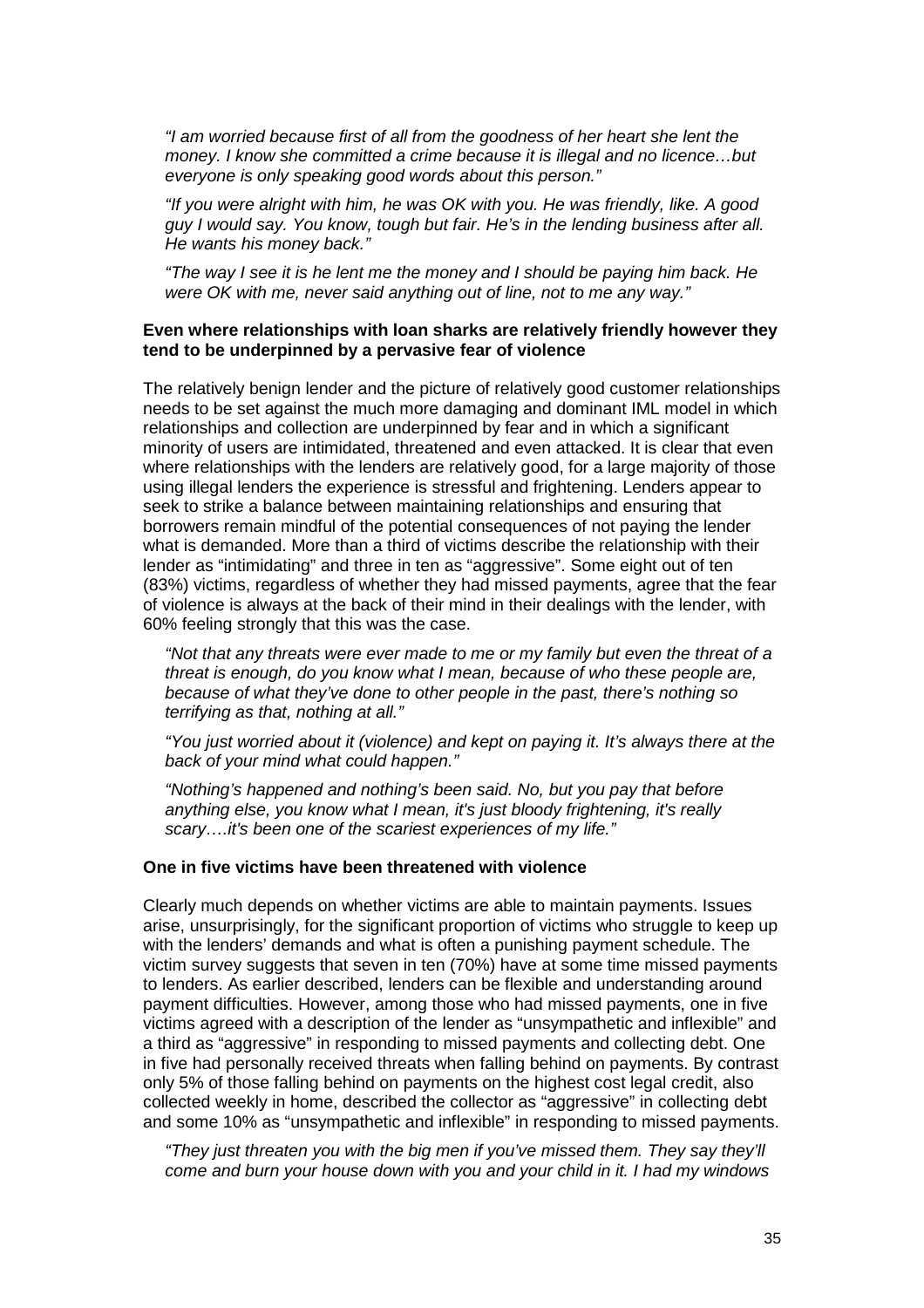popped through and I had to send my child to my mother-in-law – I had to live without my child for a few months."

"They come to my home and threaten me. They abuse me. It never stops…"

"He was really forceful as well. I remember one week I couldn't pay him and he said if I didn't have the money next week, he would send his son round to break my leg."

"He said, right. If you don't pay next week, you know you're going to end up in a hospital bed beside." (name – husband in hospital which is why victim can't pay)

#### **Women may be subject to sexual abuse with sexual services required in lieu of payment**

Where victims of lenders are women, they may be exposed to a range of additional or alternative pressures. Some lenders may offer or demand sexual services in lieu of payment. A little more than one in ten (13%) report that the relationship became sexually abusive and 10% that the lender had demanded sex in lieu of payment. In those communities where money lending had been a feature of the community for some generations (in Wales and Scotland for example), victims reported a history of lenders being willing to accept – or to extort – payment "in kindness", i.e. sex acts. In one of the cases prosecuted by the Birmingham team, a victim had been raped by the lender. Several of the qualitative victim interviews revealed instances of forced sexual activity, typically fellatio, or continual pressure to agree to undertake sex acts. In some cases where lenders were also involved in prostitution and other sex-related businesses, victims also reported pressure to get involved in sex work, massage and topless bar work.

#### **Victims may themselves be drawn into crime**

Some who found themselves unable to pay the lender had been pressured into participating in criminal activity. In one case, the owner of a small enterprise had been forced into transporting a large quantity of drugs. More commonly, those unable to pay might be drawn into providing alibis, delivering drugs or shoplifting. One victim told the research team of incidents where other victims unable to pay had been pressured by the lender into violent attacks on other customers who had fallen behind.

#### **Violence to support lending on estates impacts one in twenty and can be ruthlessly administered to sustain the lenders' reputation**

Actual violence appears to be relatively uncommon. The victim surveys indicate that for one in twenty victims, intimidation and threat has become actual violence, with 5% claiming to have been attacked violently by the lender or his associates.

In some cases warnings might not take the form of assault but rest rather on bricks being thrown through windows, damage to cars and similar. However where lenders judge a borrower to have become seriously out of line, violent assaults appear to be ruthlessly administered and to become progressively more damaging in the event that victims do not respond to an initial attack.

#### **In some cases of illegal lending within minority ethnic communities threats were made to family members including those living in the country of origin**

In the case of some of the small business lending within the minority ethnic communities, some of which was relatively large scale, both threats and violence could be extreme. For those victims who had fallen behind on payments, threats and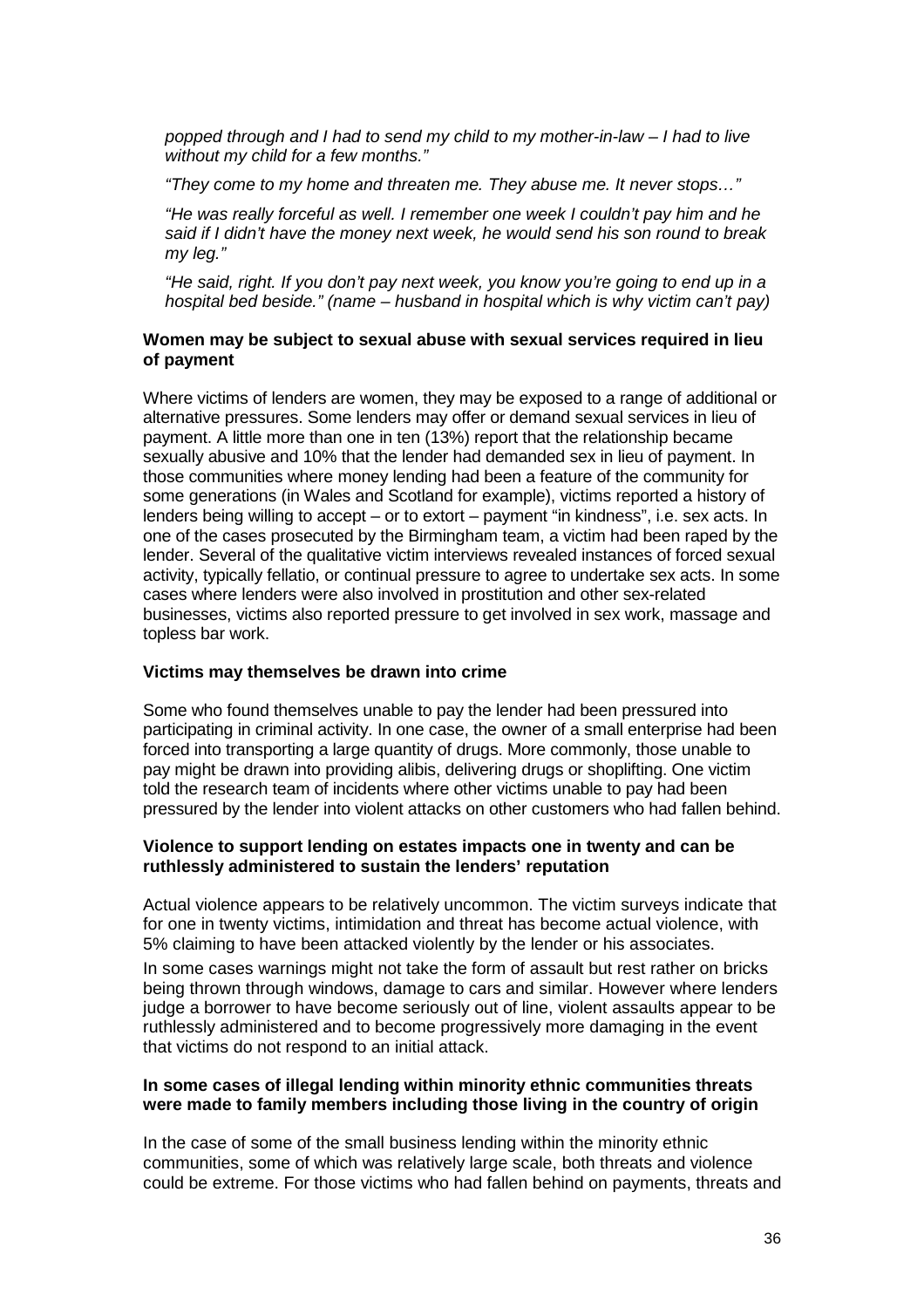violence could extend not only to themselves and their family in the UK, but also to relatives – most usually children or elderly parents – still living in their country of origin. Such threats powerfully reinforced victims' reluctance to deal with the authorities also unless they had reached the point of such desperation that they were willing to seek protection.

"If you're not paying for one week, they'll come to your house straightaway. They will threaten you with the gangs. A lot of things will happen."

"My elder son. He was attacked as well in (named place) by seven people…and he was on life support… and he was so bad my husband had to identify him."

"I've received threats to my life, to my kids' lives, my family's lives. To my family in India…They would kill me straight away. They threaten you. They come round to your house to threaten you."

### **At the end of the spectrum where serious organised crime is involved victims may suffer extreme violence and have been killed**

At the extreme end of the spectrum where illegal lending crosses over with the laundering of the proceeds of serious criminal activity, involving serious organised crime and large sums of criminal money, the consequences of being unable to repay or being drawn into criminal activity can be catastrophic for victims. The IML teams have come across cases where victims have been systematically deprived of their assets, drawn into criminal activity and been subject to kidnap, torture and even murder.

"Organised crime. They will lend in some cases quite large sums of money, one last year, of a quarter of a million pounds, and obviously with the level of money rising, so would be the level of threat, and this guy got quite badly tortured and eventually killed for his debt."

"Basically to repay the debt, he then had to get involved in crime itself to pay it off. So, he basically started off a legit businessman, being loaned what started off as a small amount of money, a business investment, and then it got gobbled up, destroyed his entire business, led him to crime and he ended up doing two years in prison for money laundering."

## **3.4 The impact of illegal lending on standards of living and quality of life**

### **The overall quality of life impacts on individuals and families are deeply damaging, eviscerating finances and heavily compromising standard of living**

The overall impact of dealing with a loan shark is clearly often a stressful experience. Eight out of ten victims in the victim and community surveys describe the impact of using a loan shark on their quality of life as "extremely negative". The primary impact is income starvation which can eviscerate the household finances of victims, particularly in those cases where lenders' modus operandi was essentially extortion and his or her aim primarily to take as much out of the household as possible for as long as was sustainable.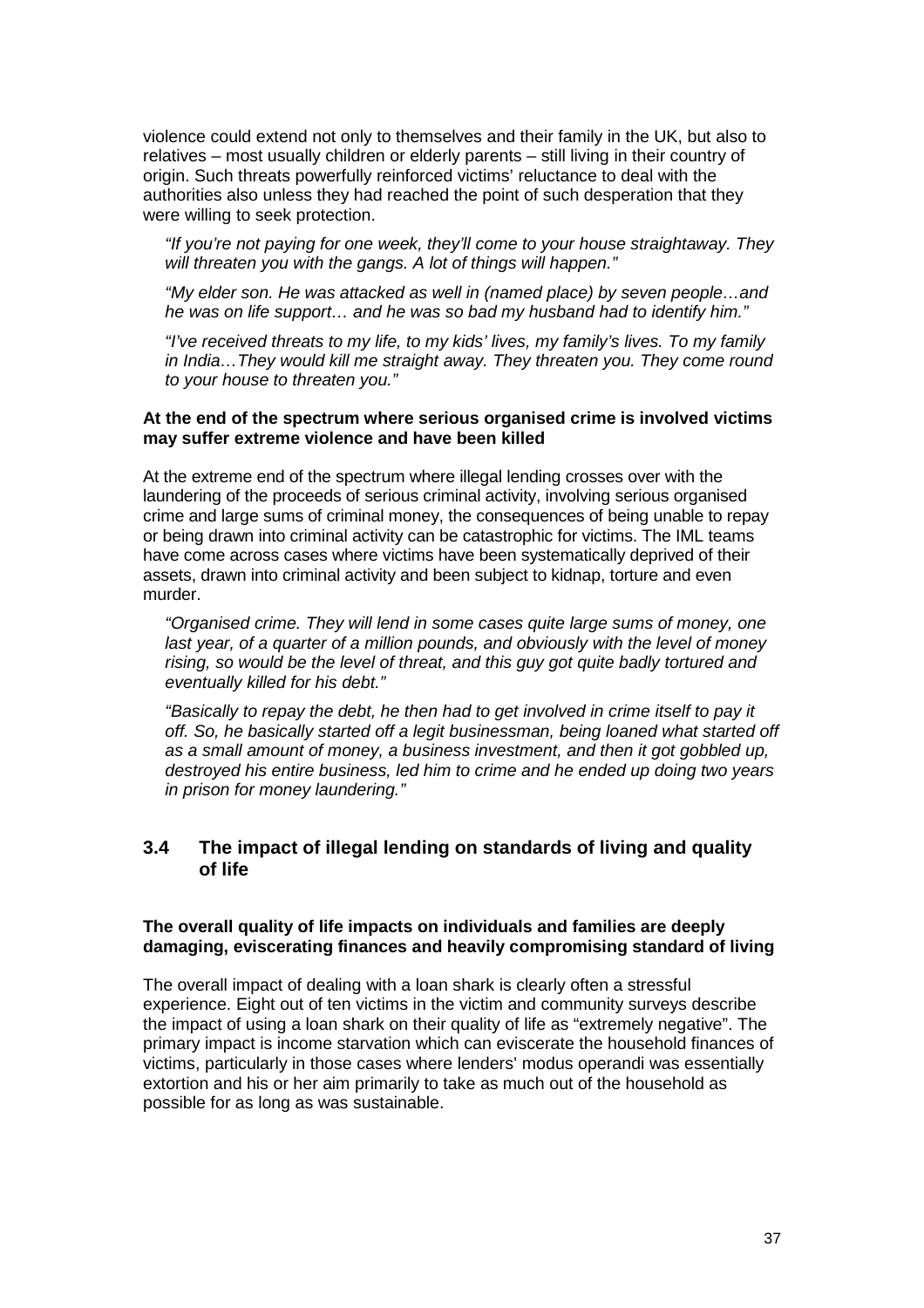### **The most damaging impact associated with the more exploitative illegal lending models is income starvation**

Intimidation and occasional violence sits alongside another key component of control – obfuscation and manipulation of the cost of credit and the terms on which it is advanced. The most damaging impact of the more exploitative lending models is the income starvation which results, as the take from the victim is constantly ratcheted up by means of additional – and often arbitrary – penalty charges. The qualitative research with victims revealed a number of cases where the lenders' take had increased to the point where it was effectively the whole of the victim's income.

"He's come and seen me and he's had my whole Monday money (i.e. victim's benefits collected Monday) and it's still not enough and that's just interest, do you know what I mean."

"Then they've added £10 and then £15 and if you miss the extra interest payment then it's £22 and then it's £30…and pretty quickly it becomes all of your money you're getting in just to stop them adding interest."

"Basically everything I was earning was going to him. I was actually working from 6 – 9 in the morning, coming home and then going out to another job and then working 7 – 11 at night so I wasn't even seeing my kids."

"My next door neighbour…she's on disability living allowance, a one parent family, all of her money, her benefit goes in one hand and it's given straight to him, the whole lot. She lives on the bit of money her kids can give her because she's given everything to him."

### **Payments to the lender are prioritised before all other spending making it difficult to afford essentials and undermining financial security**

The modus operandi of the lender and the climate of fear ensure that in the majority of cases, payments to the lender are prioritised before everything else. Some 63% of victims agree that "payments to the lender have to come first". Almost three quarters of victims say that using an illegal money lender creates a spiral of debt that is impossible to get out of. More than two thirds (67%) say that it is difficult to afford essentials when paying a money lender, and 57% that it is difficult to keep up with bills and rent while paying a money lender. Some 53% agree that "paying a money lender means you never have enough money".

"You know because you hear stories about, you know, your knees bloody battered under a hammer or you know, no way. But then that has a knock on effect as well because if you've got to pay that then you just leave your rent or your electricity bill, or you leave something, you know what I mean."

"They're not nice people. I'm sat here and having to give our money away and we've got to go down to my mum's or her mum's to get us food. That's how bad it is. Just so that they nay put interest on it the following week. It's terrible."

"There is nothing left of my cash flow (small business). There were times when I didn't even have the children's lunch money for school…He took all the cash every day."

"She rang me (FIPO) one evening (witness continuing to pay lender) and she said "we're starving"…and they were…And I just thought 'Salvation Army". I explained the situation…and he said 'I will drop her round a food parcel and he did that every week actually."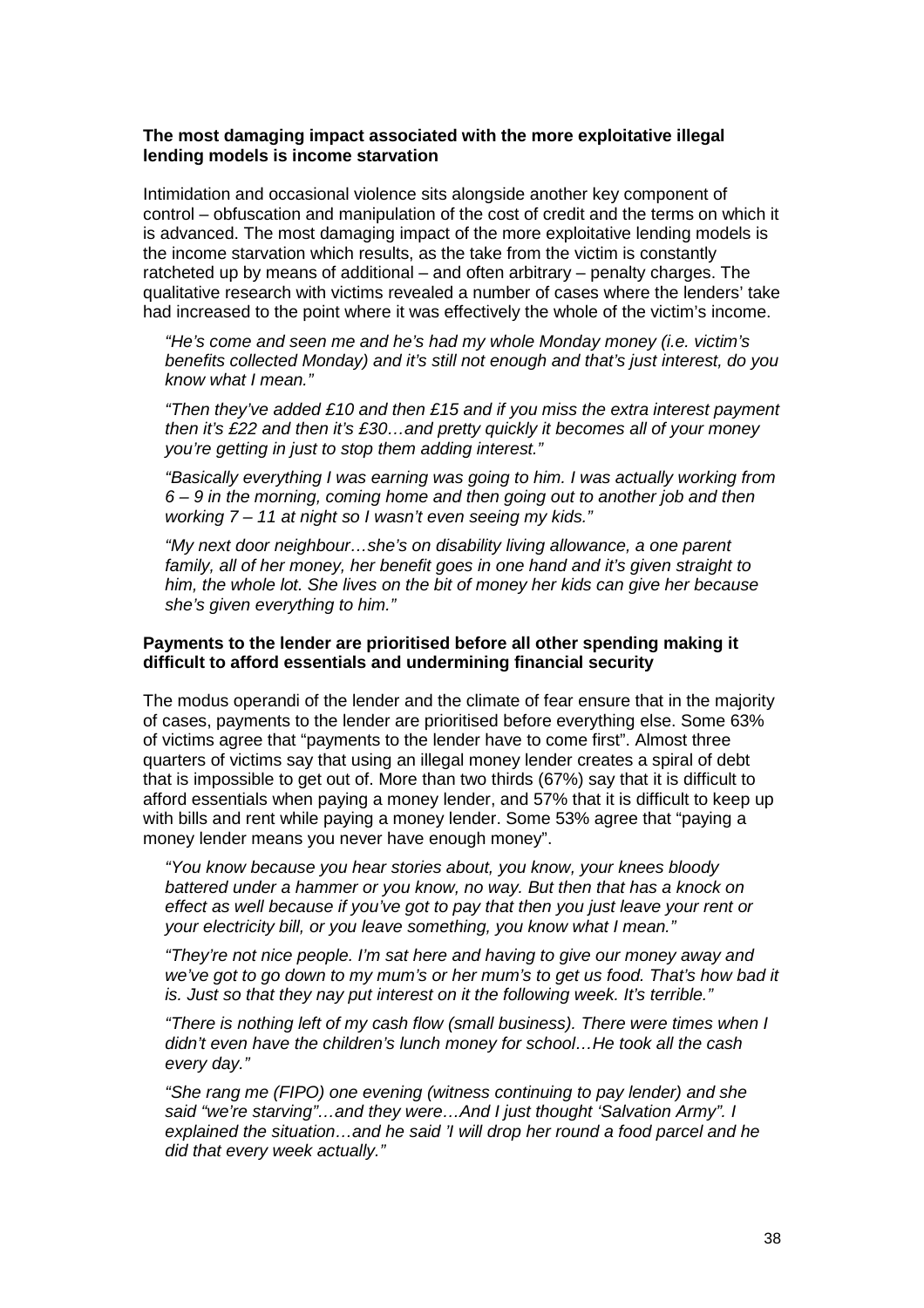### **Difficulties in affording essentials are much higher among victims of IML than among high cost credit users or the poor more generally**

The impact of paying the illegal money lender and the associated income starvation means that a range of essentials becomes increasingly difficult to afford. Almost a third (32%) of victims face difficulty in putting sufficient food on the table. More than four in ten (43%) have difficulty affording fuel and heating. More than half (52%) have faced difficulties in affording shoes and clothing while almost one in three are struggling to make rent and mortgage payments, with such payments being made primarily to social landlords. Clearly such difficulties are not exclusive to users of illegal money lenders but are a function of poverty per se. The extent to which these effects are attributable directly to use of illegal money lending however is provided by comparison with the experience of users of the nearest equivalent legal product – home credit, the highest cost legal product in the market – where similar sums are being borrowed and which is used largely by the same demographic, in the same communities and similarly supported by weekly in home collection. Users of illegal money lending are clearly suffering greater stress than home credit users across a series of financial dimensions, with concomitant impact on the welfare of children and child poverty and on the standards of living and quality of life of individuals and their families.

#### **Levels of stress, mental and physical health problems and relationship break down are also higher among users of IML**

Against this background, levels of debt-related stress, mental and physical health problems, relationship tensions and relationship breakdowns and social isolation are all significantly higher among users of illegal money lending than among users of high cost home credit while users of home credit are not any more likely than the low income population as a whole to suffer these stresses. Users of IML, as discussed earlier, will have a greater bias towards those with more complex problems than home credit users and will include more marginalised individuals and those with drug and alcohol abuse issues. Even against that background, users of illegal money lenders would seem significantly more stressed and to be suffering greater detriment than users of high cost credit. Some 25% of users of IML, compared to 15% of home credit users (and 14% of the low income population) suffer debt-related physical or mental health problems. Almost four in ten IML victims report debt-related tensions and arguments with partners compared to a little over a quarter of home credit users (and just short of three in ten of the low income population). A quarter of IML victims report relationship breakdown as a consequence of debt-related stress compared to one in ten of both home credit users and the low income population overall. Debt-related isolation from family and friends was reported by a quarter (25%) of IML victims compared to circa one in twenty of both home credit users and the wider low income population.

### **Social isolation appears to be a feature of many cases with many victims struggling with their burden alone**

In a number of the interviews where victims had fallen behind with payments and were anxious about the potential consequences or where payments to the lenders had become an overwhelming financial burden, they described their sense of helplessness and social isolation. In some cases the situation had been kept secret from partners, family and friends. In others, relationships with family and friends had been compromised by constant borrowing which they had been unable to repay. Some simply did not have the funds to visit relatives, socialise or attend family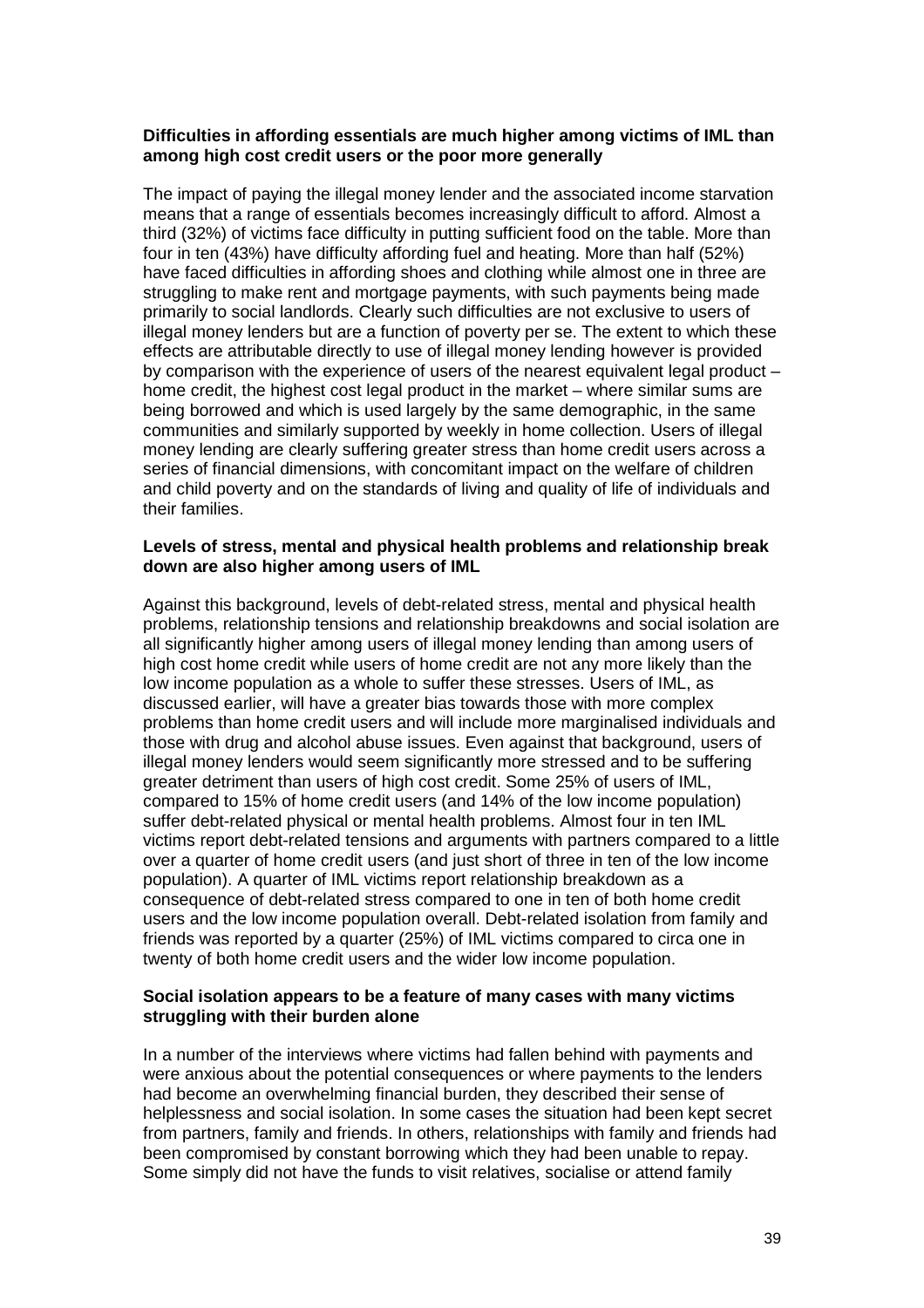events. Yet others were reluctant to go out because they feared running into the lender or his associates.

"I was really scared. You can't go anywhere or anything like that. You know you can't tell anyone. There's no-one to help you. You don't want to involve relatives and friends. You just have to pay him."

"It just went on for so long and I couldn't sleep and I never told anybody about it, never told my partner about it."

"I will be honest with you. Every time I go out of my house, I look around. It's like I'm not free. Every time I walk I have to watch my back. I have to watch my side. I have to watch my front. I daren't trust anyone. I have to keep moving."

"I told my mum and dad a right pack of lies about why I needed money all the time. I just couldn't talk to anybody. I barely went out. It was horrible."

"We're scared to go out of the house…we're scared to walk down the street but we need to go out to get food and that."

### **The human cost of extended stress and income starvation can be devastating to individuals and their families**

The human cost of this income starvation, mental health and quality of life effects can be devastating to victims and their families. The cases encountered by the project teams and in the evaluation team's research with victims have included individuals living in abject poverty with barely enough to eat and unable to afford heating and light, those suffering severe depression and living in constant fear, individuals experiencing extreme social isolation, women driven to the point where they had asked social services to take on children that they could not afford to feed and both men and women driven to the brink of suicide.

"One of our operations arose from a tip off from the social workers because the family had a disabled child among her five children and she had reached such a low ebb financially that she had asked the social workers to bring the kids into care. Quite literally she couldn't feed them. There was no money to go to the supermarket with."

"I was that desperate, I had just got to the point where I could not go on any more. I just couldn't see a way out of it. I was thinking of killing myself. It sounds dramatic but I couldn't think what else to do."

"I lost both jobs, through depression. I was working at (named firm) at night and then at (named organisation) during the day and so I got signed off with depression because I tried committing suicide because of all of the stress. He come round and punched me in the face because I couldn't pay him…It was 18, 19 years. Yeah all in all, I paid him around ninety grand."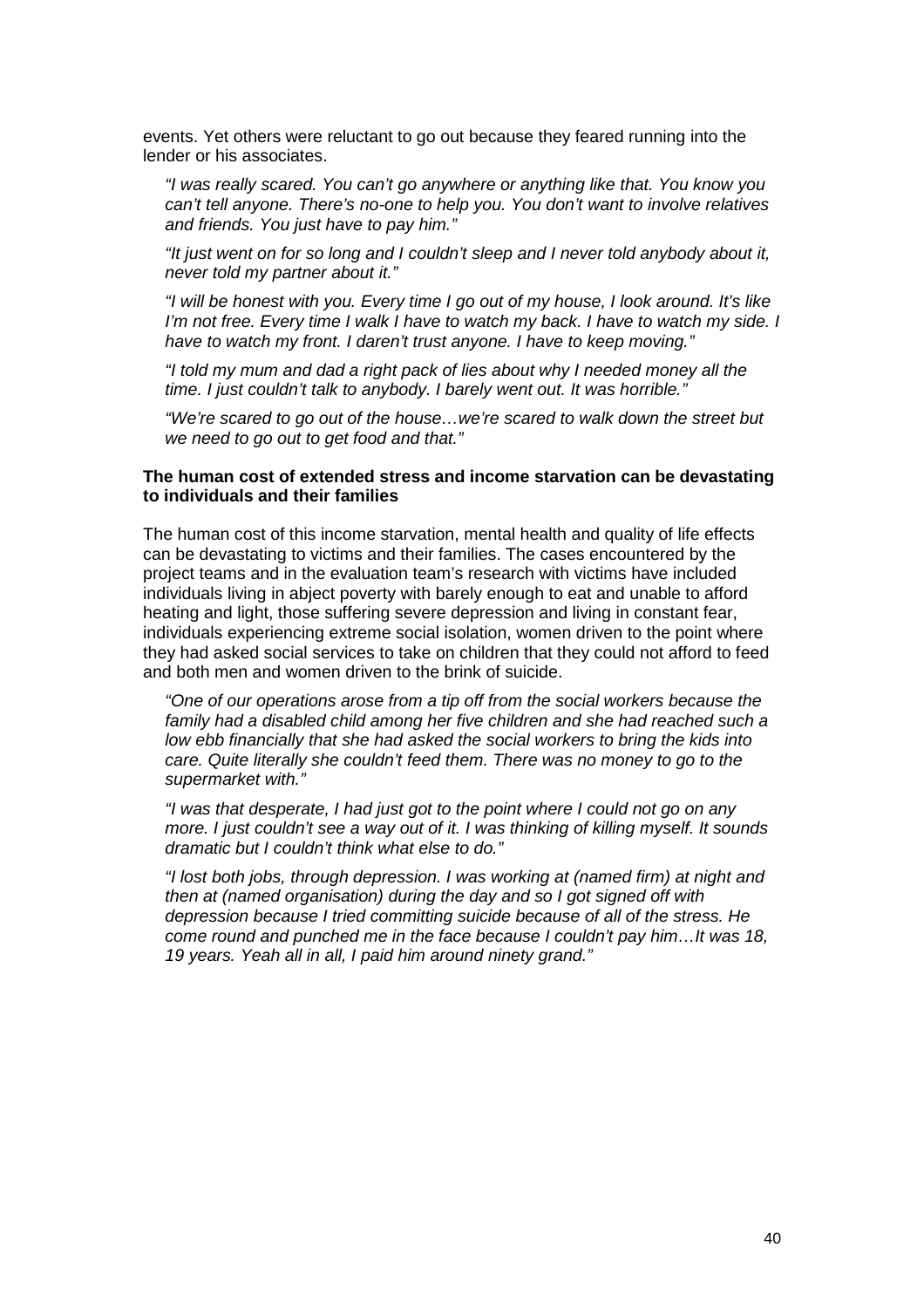# **3.5 Victims and the national illegal money lending project**

### **3.5.1 The route into the IML team**

### **The teams have built a significant degree of awareness of the project and of the authorities' new willingness to act against loan sharks**

The IML project teams have been successful in building awareness of the National Loan Shark Help-line and of a new willingness by the authorities to identify and prosecute illegal lenders and to tackle loan sharks in deprived communities (see discussion in chapter following on the progress of the teams against their objectives for a detailed discussion). Overall almost one in five (17%) of residents are aware of the initiative, rising to more than a quarter (27%) of those aware of illegal lending in their own community and more than a third (34%) of victims. Awareness has primarily been built through media and people talking within the community, but victims have picked up on the loan shark helpline number advertised in a wide range of public spaces and through leaflets distributed with local papers and similar.

 "I know there's a lot of posters around and leaflets. In (named housing association) they publish a magazine and every couple of months they have leaflets in. So every household in the area will have one of them leaflets through their door."

"The posters are up everywhere. They are in public places like the Council offices. Leaflets in the free papers. Then you can put it in your mobile without anyone seeing, you know."

#### **Victims tend to contact the authorities only in extremis either because they are in fear of attack or at the end of their tether**

However, confidence in the authorities ability to protect witnesses remains low (albeit improving, see discussion in section following on progress against objectives) and the climate of fear remains very much in place (albeit reducing, again see section following). Victims remain too fearful to come forward, however, and often report lenders only on an anonymous basis. In many cases therefore victims only report to the teams when in extremis, either because they are at the end of their tether and no longer able to pay the lender or because they have been subject to, or fear, violence. In the deprived estates where lending is relatively common this may be following a beating or because lenders have damaged property or made threats of violence. At the extreme end of the spectrum, where large sums of money may be involved, violence may be extreme and threats may include torture, kidnap and murder.

"My MacMillan nurse turned round and said 'What's worrying you more, (named illegal lender) or the cancer? I said (named lender), more than the cancer because I can't go out without worrying about (named lender) coming near me and it would be my family he'll be talking about. And she said 'Please, I beg you. Do this for me. Get in touch with these people (IML team). So in the end I did."

"I just couldn't pay out any more. I had got to the point where my life was not worth living and I thought 'What have I got to lose at this point?" Give them a go."

"This concrete block came through the window and my baby was lying in the bed. And I thought 'I've had enough now. Ring the police…and they didn't come till the next day."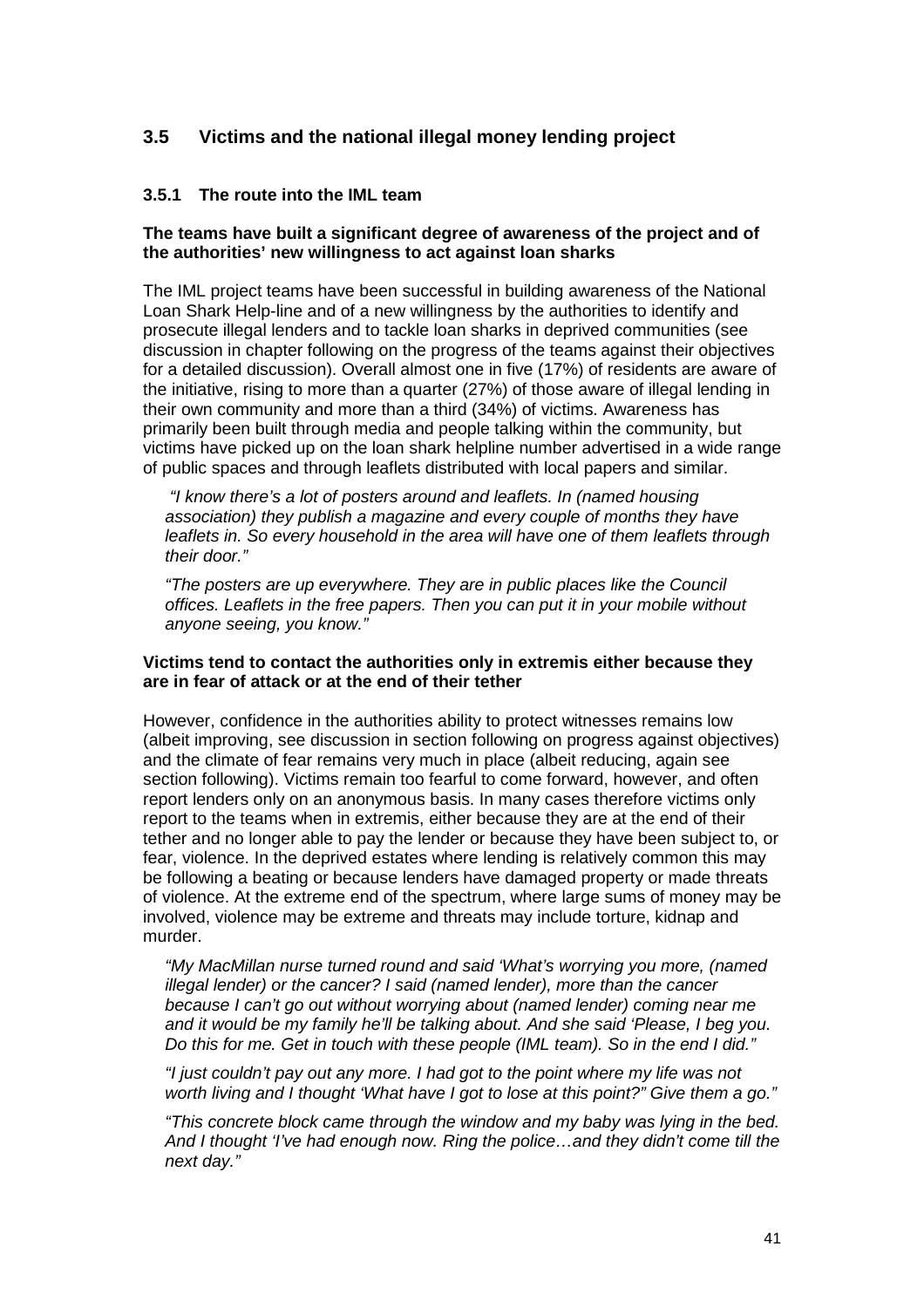"It were in the local paper and I saw it on the news. I were at such a low, low point. I were really, really scared. It were not long after (name) got proper beaten up and I thought 'There is someone who can help'...I were so alone before."

### **The teams are able to identify only a small proportion of victims but find most victims reluctant to engage with the authorities**

Many victims cannot be identified for contact following the arrest of the lender, even where documentation can be recovered. Some victims are however contacted directly by the IML team following the removal of the lender, either through the lenders' records or from mobile telephone numbers recorded in the lender or collectors' phones. Alternatively, victims may be identified through securities held by the lender, typically passports, particularly in the case of minority ethnic communities, or bank or POCA cards. Many victims identified will then frequently deny knowing the lender or any knowledge of how their cards came into his or her possession and few are willing to make witness statements, with those that do make statements often unwilling to provide any substantive information. Regaining possession of passports and jewellery is a more powerful motivator for making contact with the teams. Having regained their goods and documents however, most victims remain reluctant to engage further with the teams.

### **3.5.2 Barriers to reporting**

### **Victims are deterred from reporting or engaging with the authorities by fear of retaliation particularly where the lender lives in the same community**

In most cases victims are reluctant to engage with the teams for a variety of reasons. The most powerful is fear of the lender and their families and associates, cited by more than seven out of ten victims (72%) and almost eight out of ten (77%) of those aware of lenders operating in the community. This is particularly the case where lenders are embedded in the communities in which they lend and where the extended family of the lender may also be living.

### **A culture of "not grassing" is far less important as a barrier to reporting than fear of reprisals and practical considerations about anonymity**

Borrowers are also concerned that they do not become known within their own community as the source of information on the lender. There is also a deep-seated reluctance to be drawn into the prosecution process, not only in terms of providing witness statements but particularly in terms of being asked to give evidence in court. This appears to be less a moral stance on "grassing" or necessarily any reluctance to get involved with the authorities per se than about self-protection and a desire to avoid any personal or social consequences either for individual victims or their families. Less than one in ten victims (8%) say that they would never report lenders while almost half of victims (48%) say that they would only report the lender if they could be sure that no-one would find out that it was them. Four in ten (39%) say that they would be too worried that "people round here" would find out that they had been an informant. A little over a quarter (26%) say that they would be too worried about being required to give evidence to provide information to the authorities. There is also limited confidence that the authorities will be in a position to protect witnesses, a concern cited by one in five as a barrier to reporting lenders. This high level of fear and concern on anonymity and confidentiality compares to only 10% of victims and 4% of those aware of lenders operating in their own community who cite "it is just not right to grass" as a reason for not reporting illegal lenders.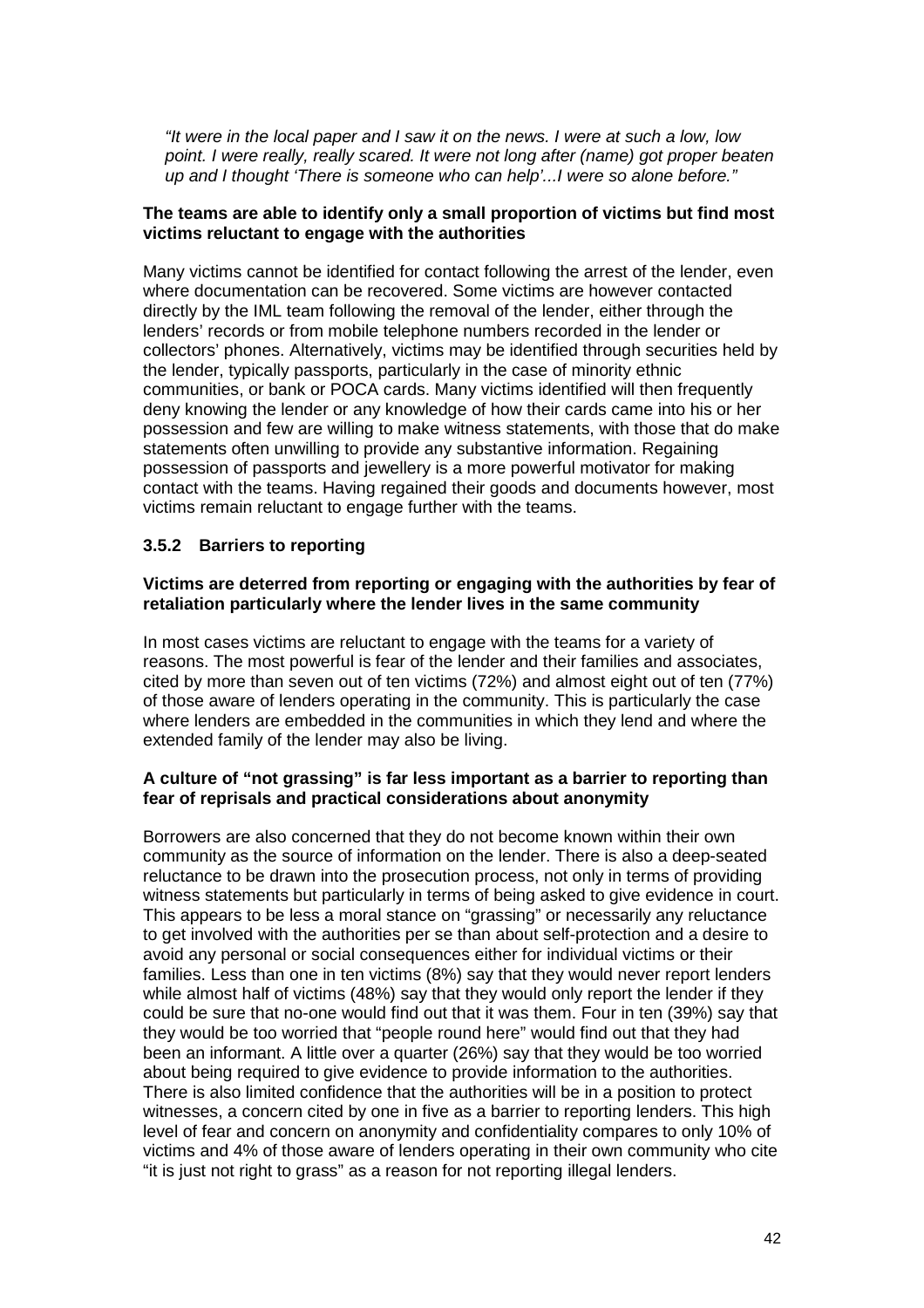### **Where the lender is from a local family with a hard reputation the fear of ongoing retaliation and harassment is simply too strong**

The qualitative interviews suggested a spectrum of reluctance, from a simple disinclination to get involved or get drawn into anything that might have repercussions in the community to very real fear of violent reprisals. This was particularly the case where lenders were part of a high profile local family with a hard reputation.

"I think most people are a bit frightened…They are living so close to them I think they feel threatened and people are just going to be too scared."

"If you was going to grass, it's not just a possibility, it's a certainty that you're going to get hurt. It wouldn't be him that done it. But he would get his. There are others out there who will do it and basically that's the bottom line."

"I saw in the Evening Star. Somebody else had been found guilty of it (IML) and locked up for it and everything and then there was a number there and an email address but by the time they were contacting me I'd changed my mind because I was just too scared."

#### **3.5.3 Victims as witnesses**

### **The fear of violence and harassment and of having to move away from the community is an insuperable barrier to giving evidence for most**

There are even more significant barriers to coming forward to give evidence in court. For most potential witnesses there is no incentive to give evidence and considerable downside to doing so. Fear of violent reprisal was again the greatest barrier. Most of those interviewed took the view that, even if the authorities could provide protection, it would be very difficult to continue to live in the community if they were to give evidence, a huge issue where many had grown up in their area and had family and friends living nearby. The research interviews with reluctant witnesses also suggested that victims feared violent interference not only during the lead up to trial but also in the event that a conviction was not secured or the outcome was not a custodial sentence. These fears would appear justified. The teams have come across various instances of potential witnesses being intimidated and the witness interviews also threw up instances of witness intimidation.

"We would never have any faces left. That (giving evidence in court) would put us in a really, really bad position. His family would be a threat to us…I said to them (IML team trying to encourage him to go to court as a witness) 'I hear what you're saying but I'm frightened of him and we've got to live here."

"It's like the loan shark people and their family would start…They're bad enough with all the threats that we've had and if we go to court it's going to be even worse."

"They (IML team) did ask me and I told them 'No. I'm not willing to go to court. You know, after the court, she may go down. She might not. And if this person don't go down then than means we're just going to get more threats…They're a well known family as well."

"See what worried us was when he (lender) was last in court, see the boy (member of local community who gave evidence against lender) that went up against him (to give evidence) he had to go away for his own protection after. So that is why we are a bit wary."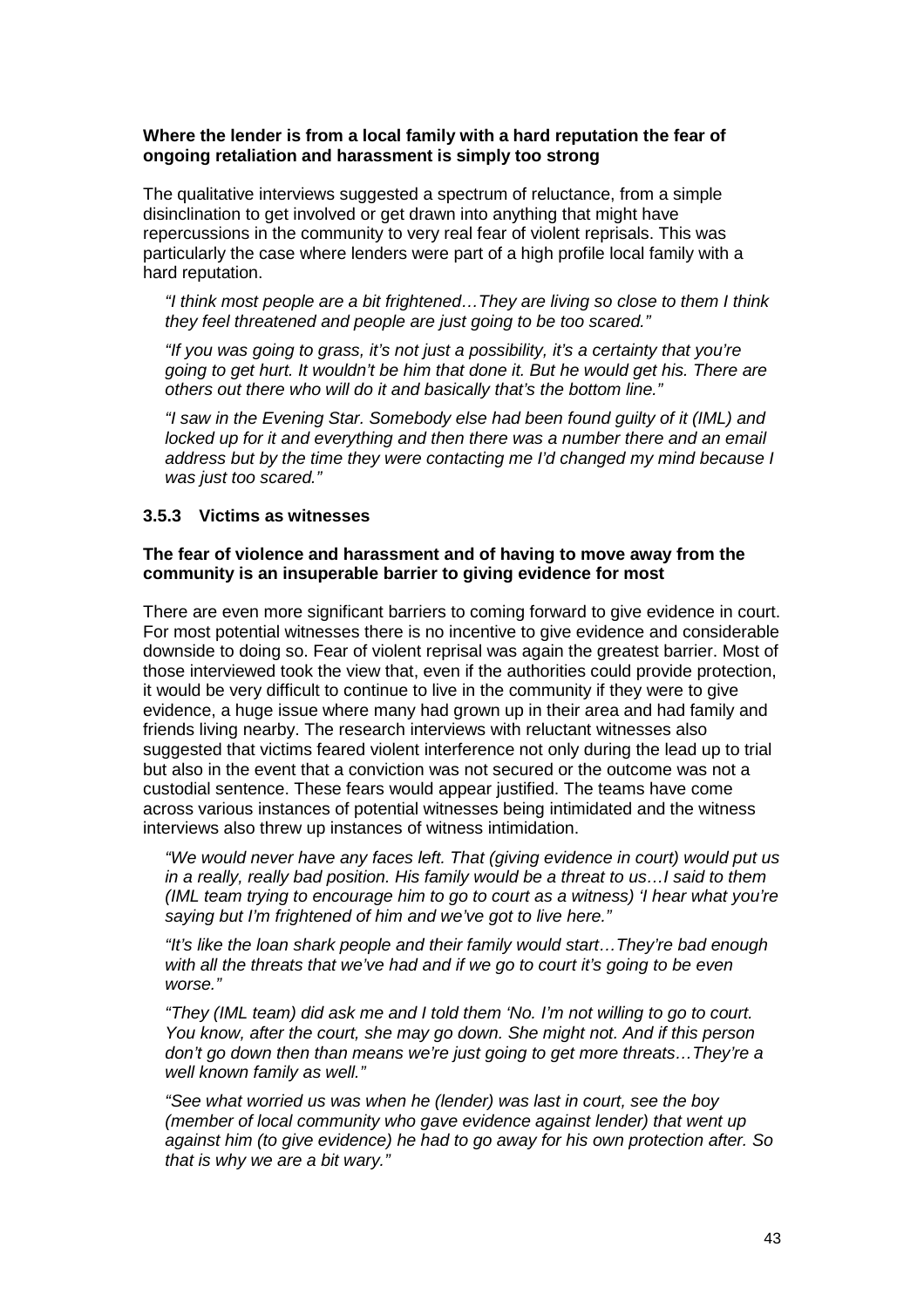### **Witnesses who have given evidence have clearly required intensive support over an extended period**

Those victims who have acted as witnesses have clearly required constant and intensive support and it is evident also that without that support most would not have made it to court. The long delays between removal of the lender and court appearances further undermine potential witnesses' willingness to give evidence, with witnesses becoming less willing the longer the time that has elapsed since the lender's arrest. A number of witnesses in some high profile prosecutions have had to be provided with alternative accommodation and identities within a witness protection programme. The witnesses interviewed were overwhelmingly positive about the support they had received from the project teams, with many praising not only the support they received as witnesses but also the transformational effect of the various types of financial inclusion and other support provided.

"I mean he was just consistently reassured me on everything. He was on the end of the phone every day, every minute of the day. If it wasn't for that I wouldn't have done it. It was him that gave me the courage."

"They were in contact with us every day telling us what was going on. All the time coming round to see us every day. I mean the effort they have put in is just unreal…schooling for the kids, money – sorting out my partner's disability benefits and things like that…Even now, they're helping us with doctors. He still phones me up and helps me out all the time now. He's just got my kids back into proper school. They sorted out all our tenancy agreements. Even when my car broke down they helped me sort it out so I didn't go lending again."

"To be honest if it wasn't for them (the IML team), I would still have been scared all the time and hidden and not gone out or anything. They make you feel at ease and everything, telling you that these are bad people. Because we thought we were the bad people in the beginning because we'd borrowed the money."

"Excellent. Excellent. They've looked after me 100%. I've never had felt concerned about anything. I've always had (name) looking after me, If I've had a worry, she's always been there…Come with me to go to see appointments, things like that."

"They been with me every step of the way. They've been brilliant. Looked after me and helped me get my confidence back and get back on track. Kept in touch, sorted everything out. Really good. Really good."

#### **Those witnesses who had required protection were often unhappy and isolated, having lost their home, family and friends**

Those witnesses who have given evidence and required witness protection have had their lives turned upside down and several had lost much of what little they possessed. All of those interviewed were deeply relieved to find themselves safe but equally all were unhappy and lonely as a result of being uprooted from their community, family and friends and losing their homes. Finances had largely been stabilised, with support from the teams, but remained very tight. Away from the support network of family and friends and familiar contacts, several had found it more difficult to work or to obtain childcare and all reported that they had become isolated to a degree.

"And I had to leave everything behind. I had to leave my kids' father, my home with everything in it, all my friends. I wasn't settled because I was here and there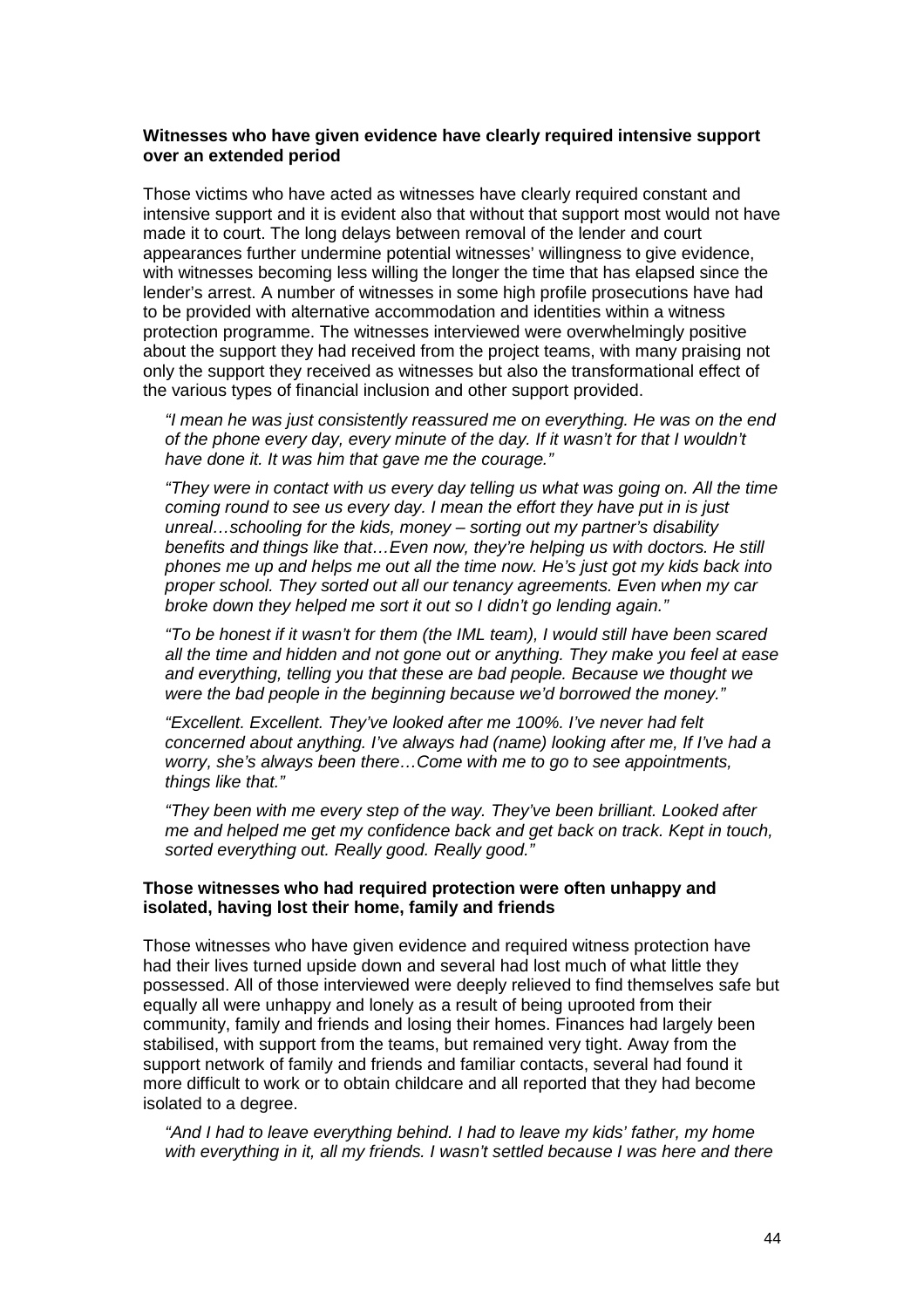and everywhere and I was in a farm and then a caravan and a hotel before I went to my flat. I didn't have Christmas with my kids or anything. I've lost everything."

"I've lost everything. All my pictures of the babies when they were born and little sentimental things in my house and that. I'd just done the babies' bedroom up and I'd done it all on my own. Everything. I couldn't rescue anything from the house."

"Now I'm in a horrible position because I'm miles away from anybody. Don't know anybody. He's (partner) had to give up all of his mates that he's close with. He's lived there, like, all his life. And just get up and leave all his stuff, everything and start afresh."

"I want my mum and my aunties and my friends and my dogs and my life back basically…I miss my cousins and I haven't got no friends nor nothing. I don't know who to trust any more so I just keep myself to myself. "

## **3.6 The impact of the lender removal on victims standard of living and quality of life**

#### **Awareness of arrests spreads quickly as does the message that payments need no longer be made to the lender**

News of arrests appears to spread very quickly, amplified by the media. Some four out of ten victims were aware that loan sharks have been arrested in the last couple of years, either within their own community or elsewhere. Those victims who can be contacted tend to register the key message that they are under no obligation to continue paying the lender following an arrest. The qualitative research suggests that a significant proportion of victims become aware of the arrest very quickly and are afforded relief from the payment burden even where they cannot be identified and contacted by the team. The victim surveys suggest that most victims (four in five) are relieved of the burden of payment following a lender's removal.

### **One in five continue to pay their lender for some time at least**

The victims survey suggest that roughly one in five (22%) continue to pay their lender for some time at least, whether directly or to the lenders' representatives. The primary reason for continuing to pay is fear, but in some cases there is a degree of loyalty involved also.

### **Seven in ten victims feel that the removal of the lender was extremely beneficial for their quality of life**

For victims the relief from both the stress of constant pressure and intimidation and from the financial burden results in a significant improvement to quality of life. Seven in ten victims describe the impact of the removal of the lender as extremely beneficial for their quality of life.

#### **The key benefit is the relief from the financial burden of paying the loan shark**

The qualitative research suggests that the key benefit for victims is the relief from the financial burden that has so compromised budgets and their ability to provide for themselves and their family. For those where the loan shark had been taking all or the lion's share of income, the relief was enormous and deeply felt. Most faced a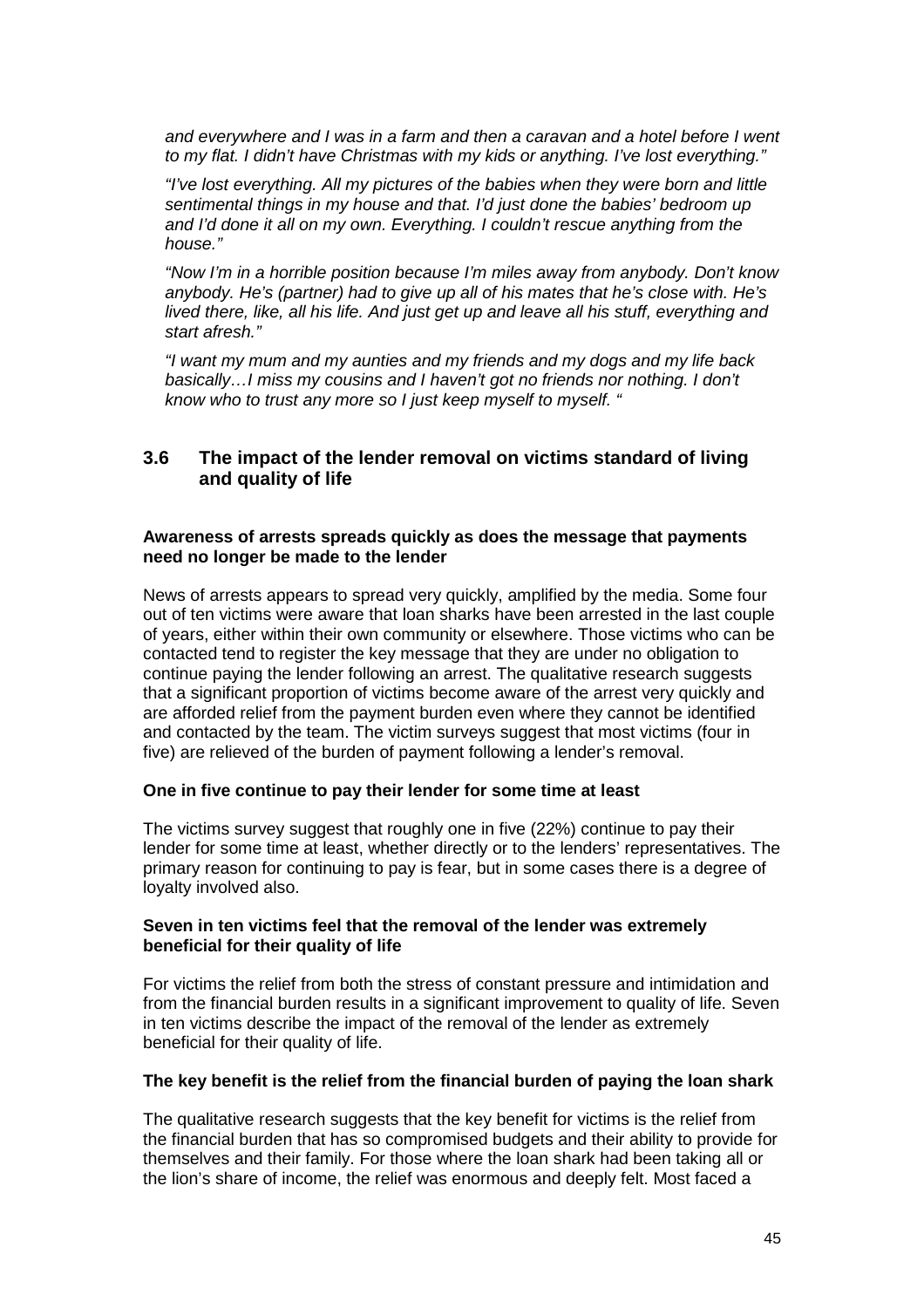considerable hangover of financial problems but were at least able to move towards a degree of financial stabilisation and gradually get on top of what were often considerable arrears.

 "I can see the light. It's a lot better than it was. I can actually get to the point now where I know I've got a little bit of money left over at the end of the week and I can do something with the kids. I can take them swimming because I know my bills are dealt with."

"The best is that the interest has stopped. The money has stopped. He was taking £200 every week and I mean, I'm only getting £200 every week."

"I am paying my debts now and I am free now. I can buy food and everything and pay my debt little by little. No one is forcing me…And if I want I can go out."

#### **Improved mental health and quality of life arising from relief from stress, constant worry and oppression**

Alongside the financial benefits, victims also reported that the removal of the lender had a positive effect on their quality of life. The most deeply felt benefit was the relief from constant worry and pressure. Individuals also spoke of mental health benefits and relief from depression and a greater sense of optimism and greater happiness. Those who were in relationships reported fewer arguments and reduced tension because they were less worried.

"I was really, really relieved not to be paying this man and to be safe and not to worry. We are really free now. We are happy again now both of us."

"I was not living. I didn't have a life. I was depressed and my confidence was gone. I've got money in my pocket for the first time in years and I'm happy for the first time in years too."

"To sleep again at night and not to worry. Go to the supermarket and buy food and budget like normal people and not arguing all the time just because you're stressed out. We're getting on better. I'm being a better mum because I can enjoy them more and not be guilty and worried all the time."

"I was on tablets for my depression. I was a long way down really. I was having suicidal thoughts all the time. I didn't want to get out of bed. It was a horrible time and I still think about it but I'm not depressed, you know what I mean, I have my black days, doesn't everyone, but you know, I'm doing OK. Life's OK. Still don't have any f\*\*\*ing money but I can put food on the table and do normal sort of things, which is more than I could do before."

### **3.6.1 Engagement with financial inclusion**

### **Very few of the generality of victims had engaged with financial inclusion support**

Very few of those victims interviewed had engaged with the financial inclusion support that the teams had offered. For the most part this was because of a generalised reluctance to deal with the authorities, a lack of appreciation of the potential benefits and a sense that the financial relief afforded by the removal of the lender was sufficient.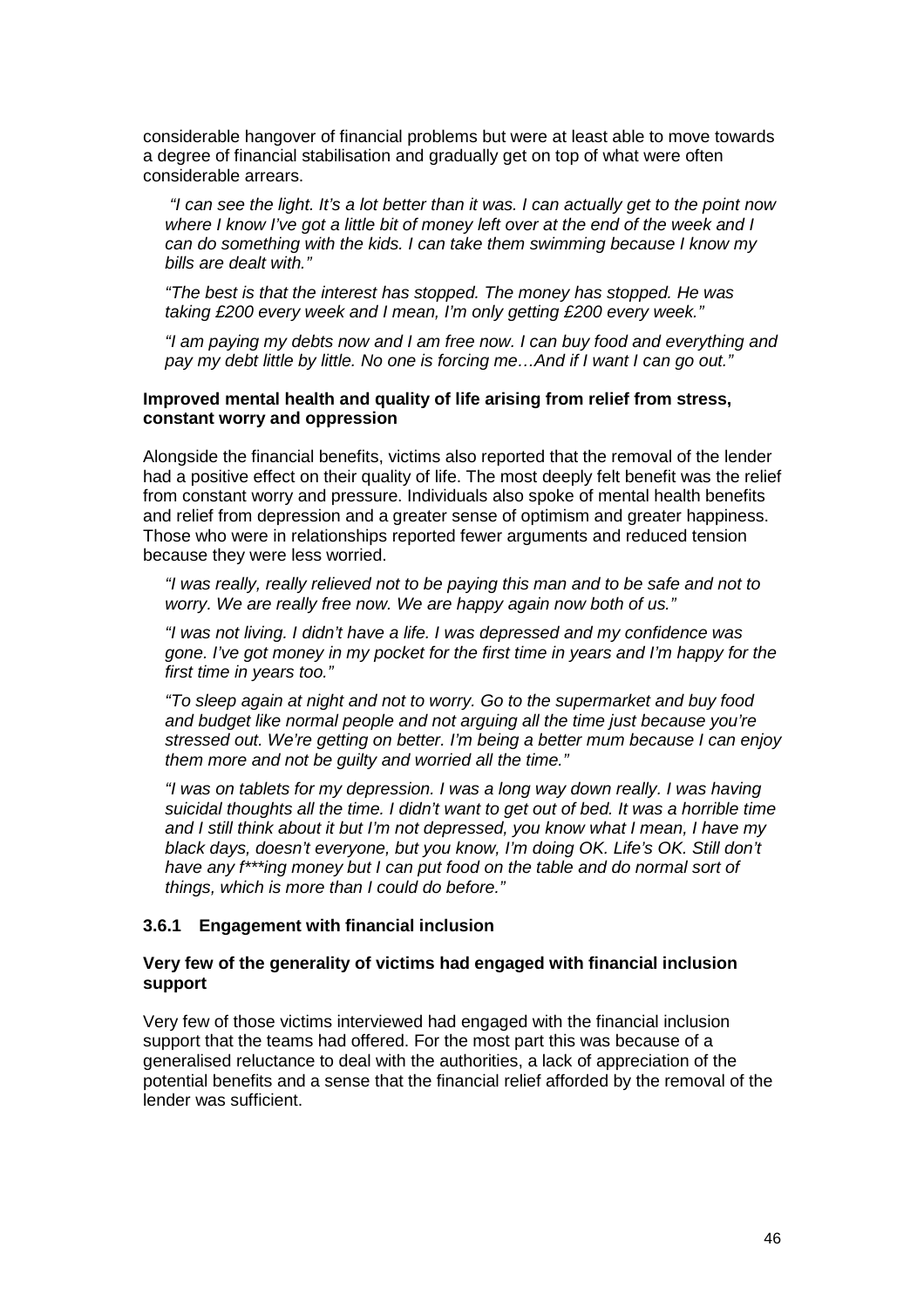### **Those that engaged with debt advice were primarily witnesses- with debt advice clearly transformational in a number of these cases**

Those that had engaged with debt advice, and to a lesser extent, credit unions, were overwhelmingly individuals with whom the team had worked intensively, often witnesses therefore. The most important element of support had been debt advice. Where this had been taken up, debt advice was greatly valued, particularly crisis intervention to prevent repossessions and evictions, bankruptcy proceedings and similar. Both the project teams and their debt advice partners had clearly put a great deal of effort into stabilising the finances of the victims and witnesses they were supporting and hand-holding them through the various processes.

"They've really helped us out. Came up with appointments. Took the responsibility away and the weight off your shoulders. That was one of the first things they did with us, help us get our financial situation more stable so that we didn't have to worry about going back to someone like that."

"She had contacts with the housing people, you know and she made phone calls to see if she could help out, put me in touch with the financial advisement officer from the council , she helped me to fill in all the forms out, housing benefit forms, those sorts of things, put me in touch with (named organisation) who do support for women in domestic situations. She's been excellent. Really, really good. She sort of rang me all the time to make sure I was OK, did I need anything, was there any problems. She was really good."

## **A small number of witnesses had been successfully introduced to credit unions with this requiring a high degree of hand-holding and support**

A handful of victims and witnesses had been successfully introduced to a credit union and there were a number of instances where the relationship was working well and the new members were clearly benefitting from both access to affordable credit and credit union current account facilities. These were relatively rare and isolated cases however and it was clear that setting up the relationship and making the transition to credit union membership had required a high degree of hand-holding and support, likely to be feasible on any scale only in the context of witness support.

"They (IML team) pointed us in the direction of (named) credit union. They've been fantastic. Absolutely fantastic. I actually get my child benefit and my child maintenance paid directly into my credit union account now and they deal with all my bills for me so I don't need to worry about any of that."

"Instead of going to a loan shark they took us down to a proper loan company with reduced rates and things, the credit union. Yes, he got us in contact with them. He'd done all the leg work. He brought all the forms out, any forms that needed filling out and he was bringing them to the house and helping us with that."

## **3.7 A longer term perspective on tackling illegal money lending**

### **However effective financial education or enforcement, demand for credit is such that illegal lending is unlikely to go away any time soon**

Overall, it would appear that the demand – indeed need – for credit in both deprived communities and among the credit impaired is such that, regardless of the effectiveness of enforcement or financial education, illegal lending is unlikely to go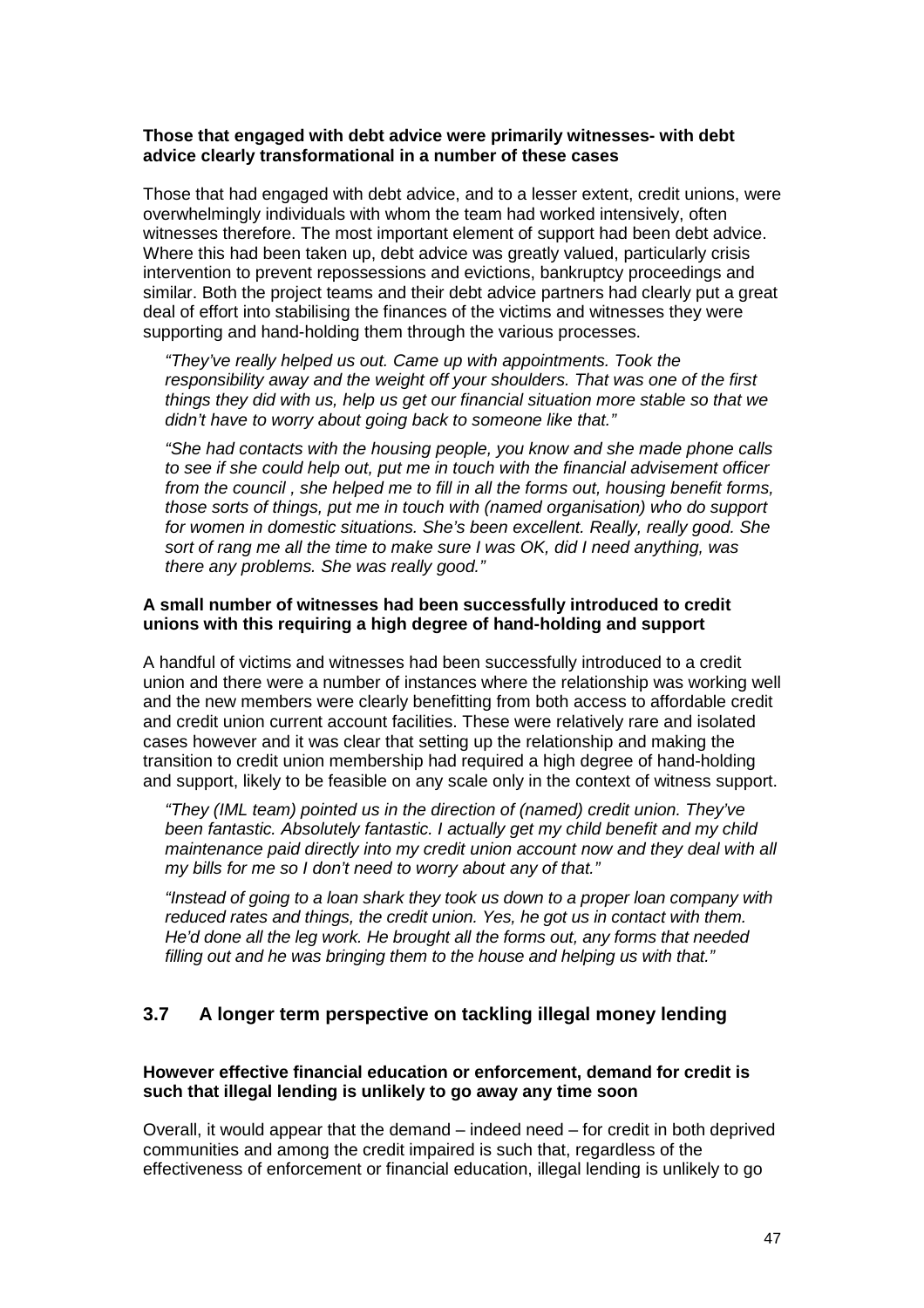away any time soon. More than half of victims (54%) agree strongly and a further 11% agree slightly that as soon as the authorities take out one loan shark, another will fill the gap.

"People are just desperate for money. As long as people need money there's going to be money lenders out there giving it to them. That's just a fact of life."

"It's human nature, isn't it? I'd like to say I'd never do it again. But if things were bad enough, in my heart of hearts, to be honest with you, I know I would. Even knowing what I know now."

"It's like people can only get a certain amount of money off the social, so they can't live off the money what they get off the social so when someone says 'We'll give you some money', you know, 'Well all right then'. You get them people what are vulnerable and all that lot and you're desperate and anyone will take it."

The Financial Inclusion Partnership Officers (FIPOs) who have been working with victims were confident that they were making a difference and that financial education was increasing understanding of the risks of getting involved with a loan shark (a view borne out by the community surveys – see the discussion in the chapter on progression against objectives following). They were also realistic, however, about the limits of what could be achieved by either enforcement or education. The view from these officers working in communities in which the money lenders operated was also that the level of demand was such that illegal money lending will tend to arise even as enforcement activity makes it a higher risk and less attractive option for the lenders.

"There's a certain level of poverty where you can be as financially literate as you want to be and you're going to grab anything that's offered if you're desperate."

"Some of the levels of poverty and deprivation that we've seen here are absolutely horrendous. Some of these people are living on a marginalised level, really on the fringes of society. Some of it is financial capability education but some of it is you've just got these people who are desperate and if someone offers them something, they're going to take it."

"I don't think this can be sorted out (i.e. IML) but I do think that we are definitely making a difference and a lot more people now know it is a crime and it's a crime something can be done about."

"I think you've just got to live with the fact that some people are never going to be financially very astute...if the money is there to be had, they're going to take it." (Financial Inclusion Partnership Officers talking about the victims they have encountered)

#### **The key to tackling IML is seen to be effective legal credit supply, particularly of social lending and affordable credit, alongside effective enforcement**

This view is reflected in the perspectives arising from the community survey.

When asked about measures that would make a difference in tackling illegal lending in the community, financial education in schools was thought important by a little over one in five victims (22%) with greater access to debt advice felt important by more than a third of victims (36%). The factors that were seen as more important however were effective enforcement and deterrent sentencing and, above all, increased legal credit supply. More than half of victims said that what would be needed would be the police dealing more effectively with loan sharks and a little under a third (32%) wanted both stiffer court sentences and to be able to report lenders anonymously. Above all, however, increased credit supply was seen to be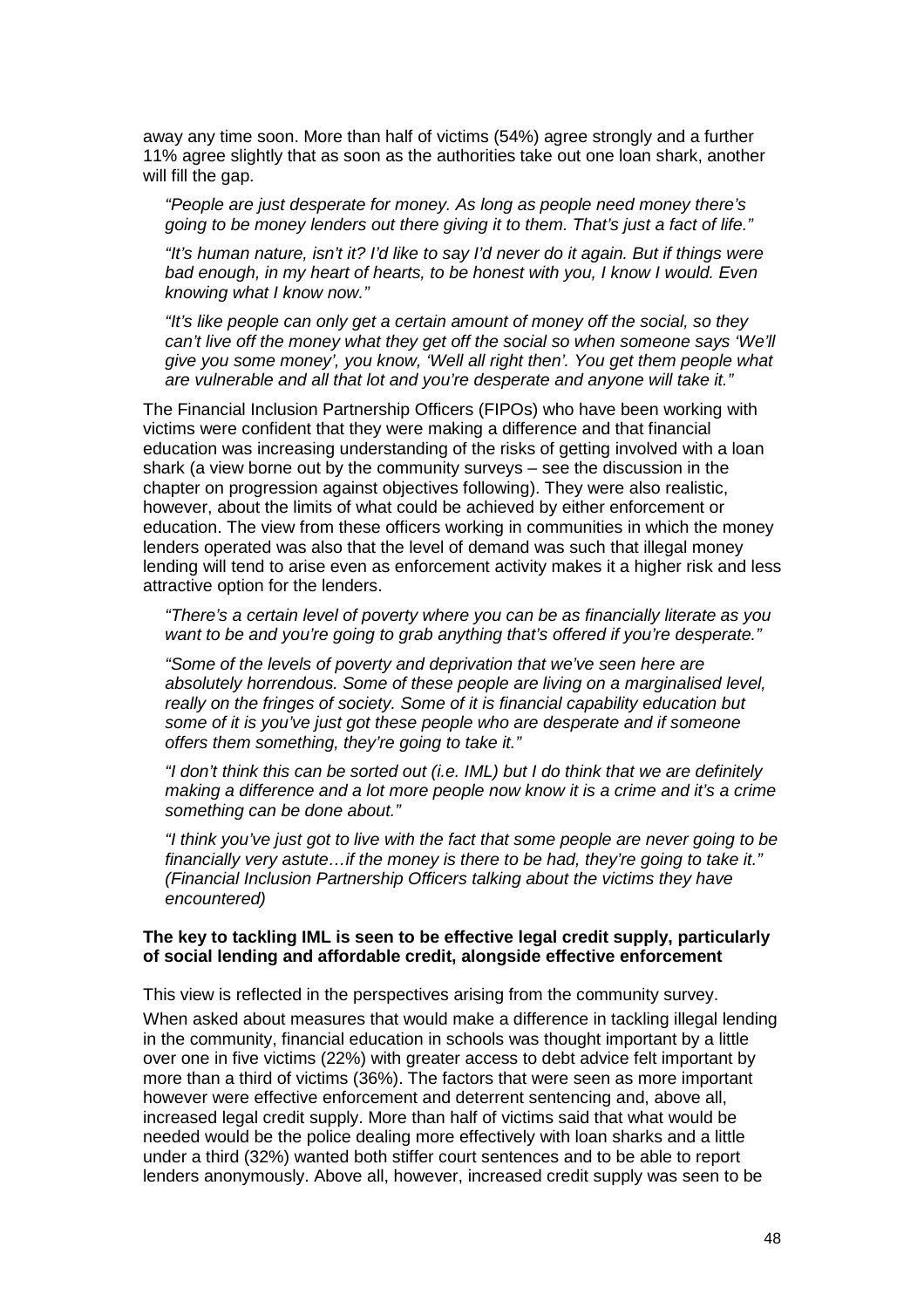key, especially social lending. Almost two thirds of victims (63%) said that more Social Fund loans and a third that greater access to a credit union offering instant access loans would make a difference. More than a third of victims said that more legal lenders operating in deprived communities would make a difference while only 4% felt that more banks operating locally would have an effect. Some 15% said that more home credit loans would make a difference. The pattern among those aware of illegal lending in their community was broadly similar. In those areas where lenders had been removed by the teams, however, there was greater emphasis on enforcement and sentencing as likely to make a difference, perhaps reflecting the greater confidence in the intervention areas, compared to the comparison areas, that the authorities were willing to tackle loan sharks.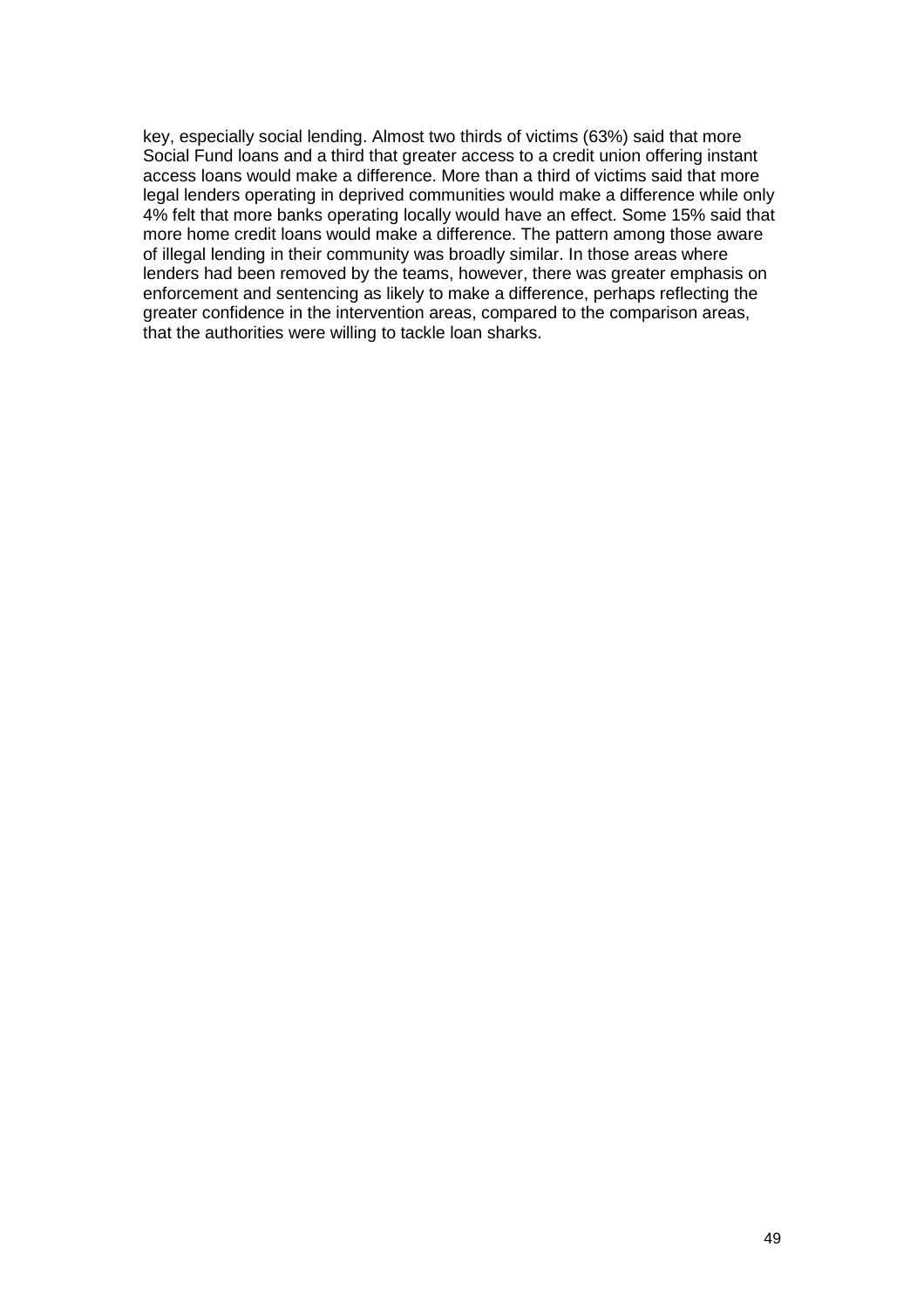# **4 Chapter 4: Progress against objectives**

### **Progress against objectives – key points summary**

- A solid start has been made in enforcing the law and in sending a clear message to lenders and communities that IML is now on the radar of the authorities and lenders can no longer operate with impunity.
- There is an increasing pipeline of intelligence on IML, improving in quality. The teams are identifying lenders, leading to arrests and prosecutions.
- Some 870 investigations have been commenced, resulting in 289 arrests and 96 prosecutions, 58 of which have been dealt with by way of caution. Of those cases taken forward for prosecution, 28 have resulted in custodial sentences, together totalling 56 years.
- Significant progress has been made in building awareness of the IML teams among victims and communities, with 27% of those aware of IML in their communities aware of the teams, rising to 34% among victims.
- The climate of fear remains in place, however, albeit that it appears to be reducing.
- Seven in ten (70%) of those aware of IML in their communities feel that the presence of the IML teams has made a difference. Those in intervention areas where lenders have been arrested are more than twice as likely to believe IML is reducing than those in comparison communities.
- Demand is such however that where one lender is removed, another rapidly takes their place, with two thirds of those aware of IML of this view. Almost one in five victims continue to pay the lender or a proxy following their arrest while 13% of victims relieved by the removal of one illegal lender have subsequently borrowed from another.
- There has been a significant increase in awareness and understanding of illegal money lending among a range of audiences, stakeholders and partner agencies.
- Efforts on victims support and transitioning victims to sustainable sources of alternative legal credit have been largely unsuccessful however, in large part for reasons outside the control of the project teams. Only a small number of victims, some 4% overall, have been referred to sources of support and advice.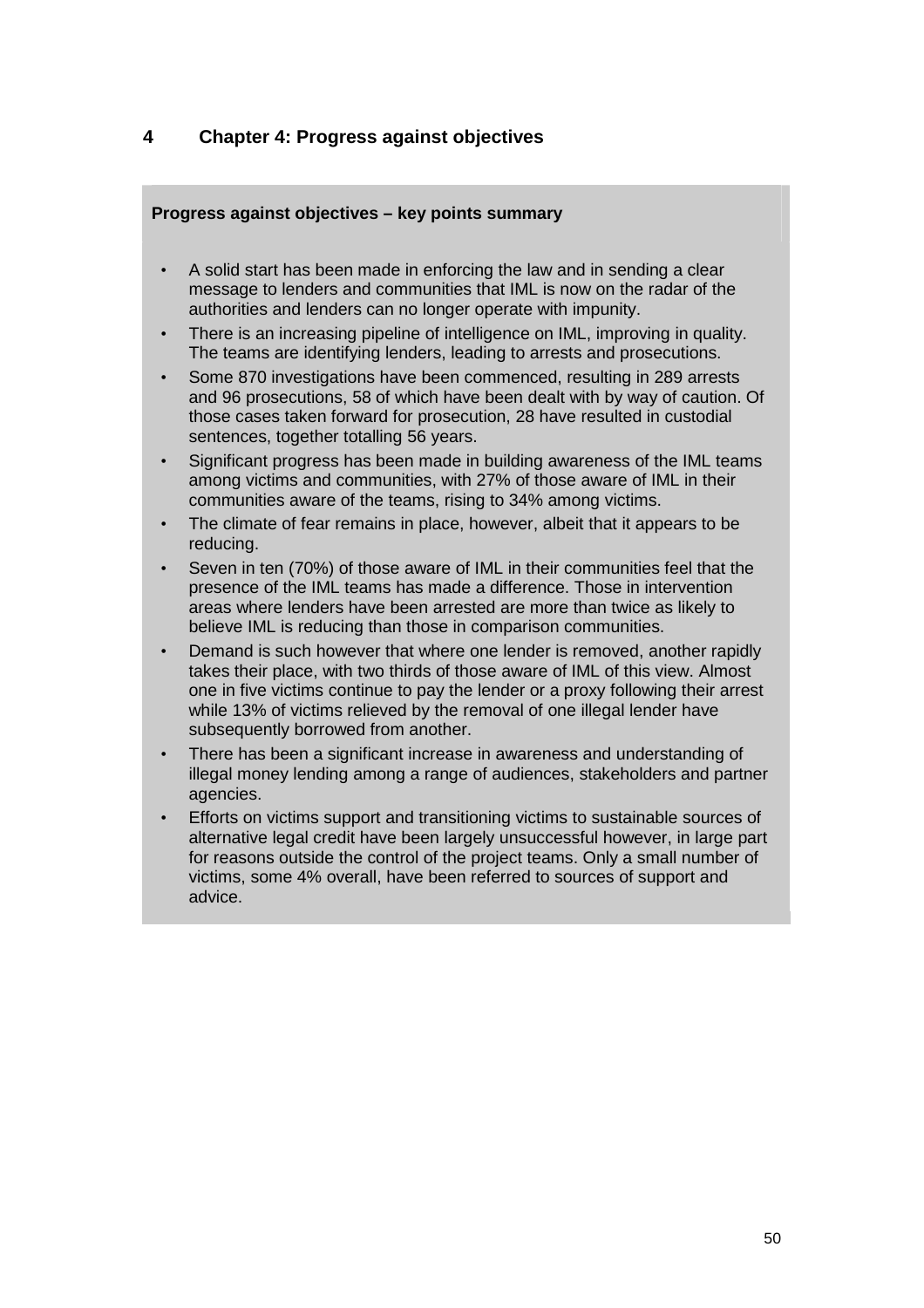# **4.1 An increase in the number of prosecutions and, eventually a reduction in illegal lending**

### **Steady increase in intelligence and prosecutions including prosecutions of serious cases resulting in custodial sentences**

Since the establishment of the national project in late 2007, a total of 1,434 actionable contacts have been received, leading to some 880 investigations commenced, involving some 870 lenders and some 280 arrests. Some 163 proceedings have been taken forward, of which 96 have been prosecutions with 58 of these cases ultimately dealt with by way of caution. Of those cases taken forward for prosecution, 33 have resulted in non custodial sentences, with 28 resulting in a custodial sentence, together totalling some 56 years.

#### **Teams have succeeded in building awareness of initiative and LS helpline and presence of IML team, especially among victims, but climate of fear remains**

The impact of the teams in reducing IML needs to be understood in the context of the underlying trend increase arising from the recession. Overall, the dominant perception in deprived communities, cited by two thirds (67%) was that levels of IML were "about the same".

However, against this background, the survey evidence suggests that in the "intervention" areas, where the teams have been active and made arrests, the perception that IML is decreasing was much higher at (27%) compared to that in the comparison areas, where lenders had not been removed, where only 12% of residents felt IML had fallen.

Moreover it was clear that increases or stability in IML was attributed primarily to market forces; where IML was seen to be stable or increasing this was attributed primarily to the decline in the availability of home credit and other lending and a lack of alternative opportunities for money lending. Significantly, however, decreases were attributed to enforcement action by the authorities and a greater willingness to act against loan sharks.

### **Residents in intervention areas more than twice as likely as those in comparison areas to believe IML decreasing**



**Chart 1: Whether perceive IML to have increased / decreased in last two years** 





**decreased in last 2 years Intervention and** 

Base: All residents **Base: 1200 Residents of selected deprived communities**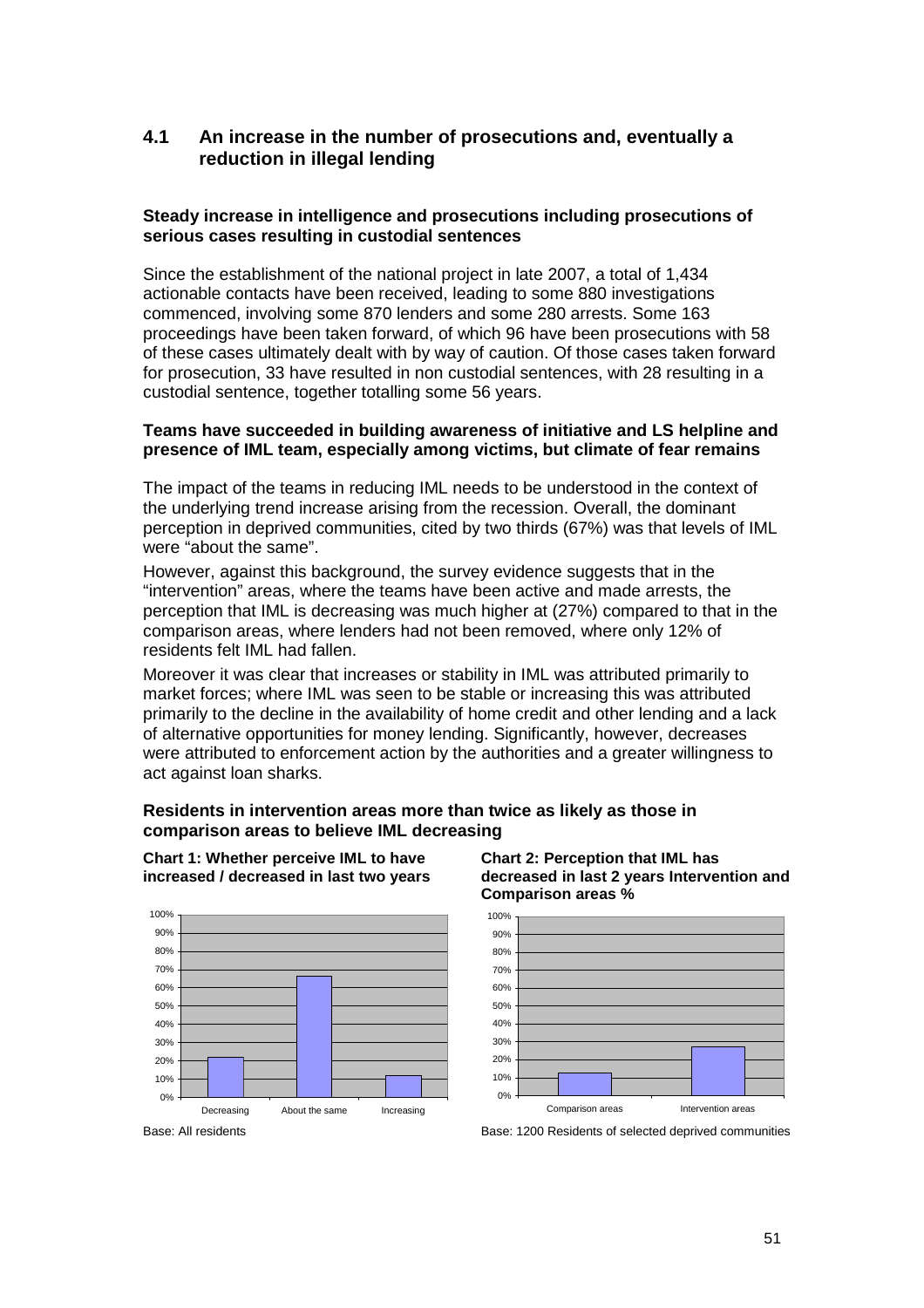### **Significant awareness of loan shark helpline and increased perception that authorities willing to act against money lenders**

The promotion of the national loan shark help-line and media coverage of both the projects' activities and arrests of high profile lenders has created a significant degree of awareness of the initiative and of authorities willingness to act, in the comparison as much as intervention areas, with those in the intervention areas most aware of the projects and most likely to believe that the authorities are having an impact. The evidence is moreover that awareness is greatest among those that are the key targets of the initiative.

Some 17% of those on deprived estates were aware of the project, rising to more than a quarter (27%) of those aware of loan sharks operating in their own community and a third of victims (34%) on these estates. Two thirds of those in the intervention areas who believed that IML was decreasing in their own community attributed this to action by the authorities, compared to slightly under half in the comparison areas.

### **Increases or stability in IML attributed primarily to market forces while decreases attributed to authorities cracking down – most markedly in intervention areas**

**Chart 3: Perceived reasons why IML has been stable or increased** 



Base: All residents of deprived communities who believe IML has remained stable or increased

**Chart 4: Perception that main reason that IML has decreased that authorities have been cracking down. Comparison and Intervention areas** 



Base: 260 Residents of deprived communities that believe IML decreasing

# **4.2 To create a climate where victims can come forward**

### **The climate of fear remains in place albeit that it has been reduced particularly in intervention areas**

Despite the growing awareness of the authorities' willingness to act, given the modus operandi of the lenders and their frequently dominant position with the small and often tightly-knit communities in which lenders operate, both victims and potential witnesses remain reluctant to report lenders to the authorities. More than half (54%) of those aware of IML in their own communities were categorically unwilling to report, with two thirds of all aware and more than three in ten of victims saying it was simply too dangerous to do so.

There does appear however to have been some movement in willingness to come forward. A little less than a quarter were potentially willing to come forwards and a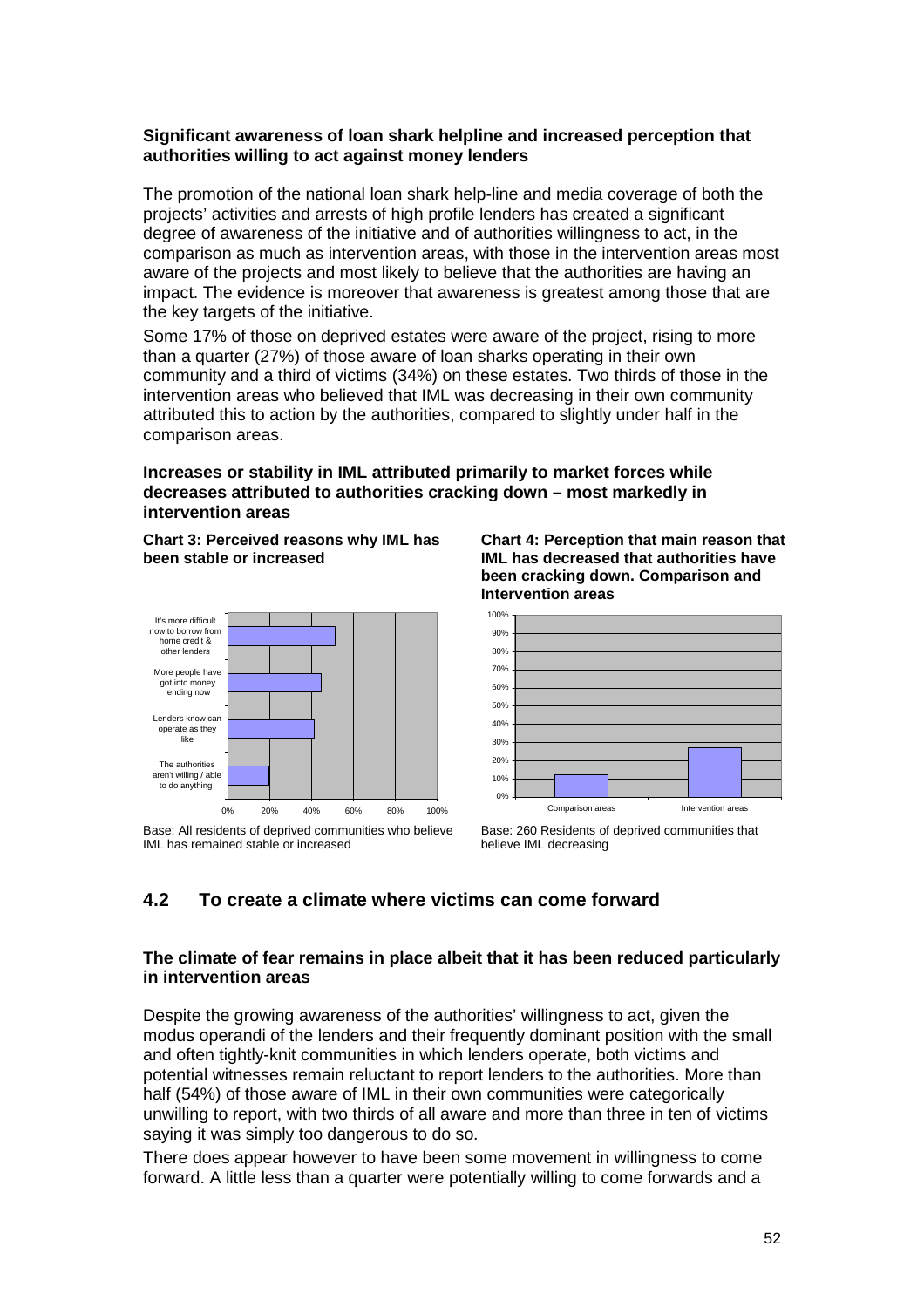little over one in five said they would be willing to report. By comparison, some three quarters of residents in the 2006 survey undertaken prior to the project being established said that they would never report an illegal money lender $10$ .

Further evidence of the role of the project and success of the teams in changing perceptions is that willingness to come forward was significantly higher in the intervention areas (at 25%), and complete resistance to doing so less (at 45%), compared to 15% and 66% respectively in the comparison areas.

### **Teams have succeed in building awareness of initiative and LS helpline and presence of IML team, especially among victims, but climate of fear remains**

**Chart 5: Agreement with statement that "People know they can go to the illegal money lending team for help with IML". Victims overall and in intervention areas** 



### **Awareness especially among victims that they can go to the illegal money lending team for help**

Significantly awareness of the initiatives and of the loan shark help-line and agreement with the statement that "people know they can go to the illegal money lending team for help" were highest among victims. More than a third (34%) of victims were aware of the "government initiative to identify and prosecute loan sharks" and almost half of those believed they could go to the team for help with almost four in ten (37%) believing strongly this was the case.

 $\overline{a}$ 

 $10$  The questions were not asked however in a directly comparable way.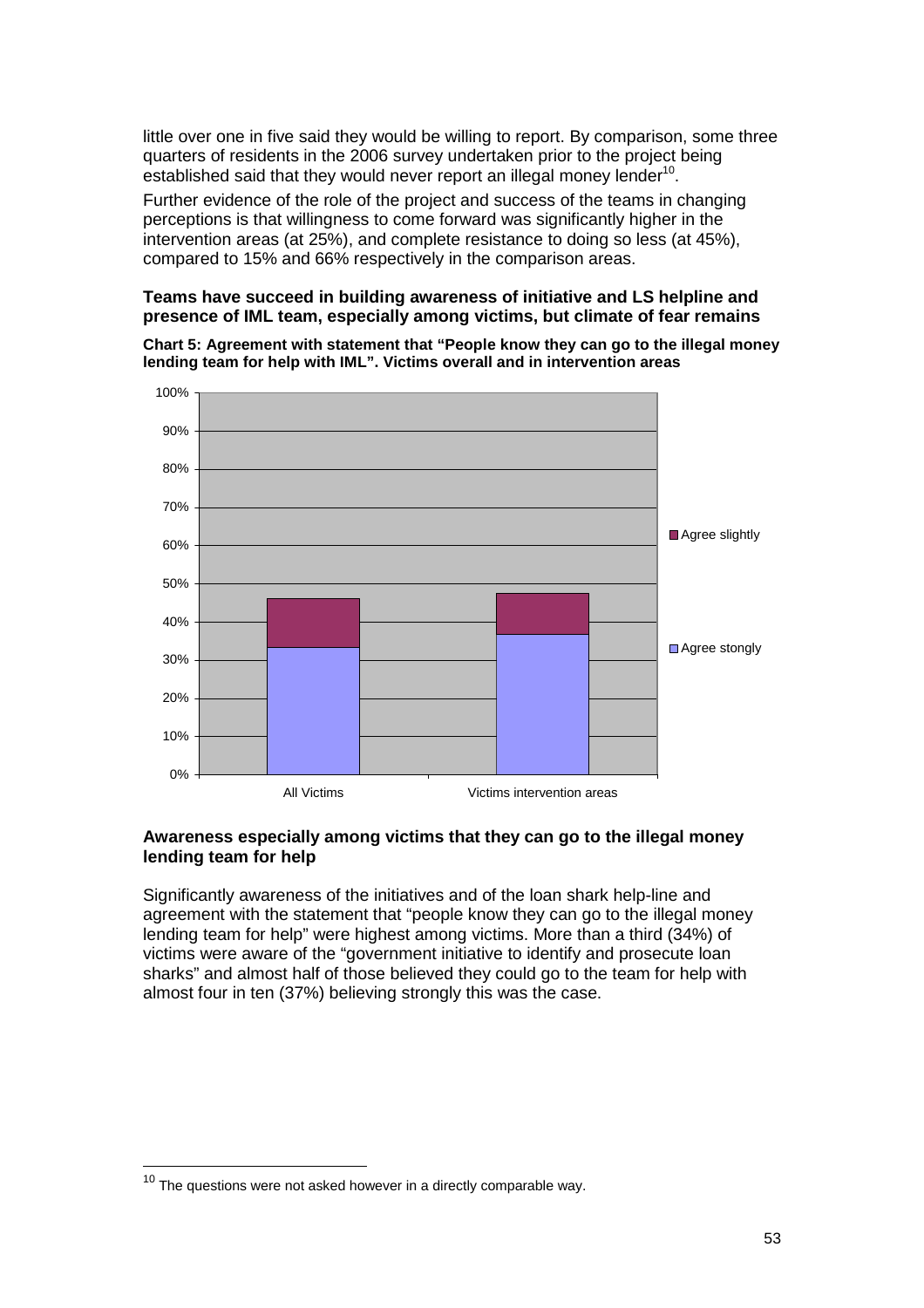## **4.3 To change the perception among those lending that illegal money lending is rarely prosecuted**

### **Lenders appear to be aware that they are no longer able to operate without fear of prosecution**

Lenders have historically been able to operate pretty much with impunity with little fear of prosecution. There is evidence from the community survey however that the initiative is impacting lenders' previous sense of effectively being "untouchable" and that this has increased the sense of risk associated with running an IML operation. Almost a third (32%) of those aware of IML in their community believe that the lenders know that they are no longer untouchable with this perception highest among victims in the intervention areas (37%). A little over a half, rising to 6 in 10 in the intervention areas think that lenders have not cut back their activities but are rather being more careful.

### **But demand and lack of opportunity are such that new lenders continually fill vacuum when lender removed**

Both the community surveys and the teams' experience suggest that illegal lending is unlikely to go away any time soon. More than eight out of ten of those aware of illegal lending in their own communities, but only two thirds of victims agree with the statement that as soon as the authorities remove one loan shark, another takes their place. Similarly, in relation to the removal of a loan shark in their own community, only 5% of those aware of illegal lending and the arrest and 7% of victims believe that the action put a stop to loan sharking in their community. Following the removal of the loan shark, 22% of those aware of IML and 14% of victims said that an associate of the lender continued to collect payments while two thirds of those aware of the arrest and more than 6 in 10 of victims said that while the specific lender had given up lending, other lenders were still active in the community.

## **4.4 To increase awareness of the problems of illegal money lending among partner agencies and providers of affordable credit**

### **Step change in awareness among partner agencies**

All of the teams have focused heavily on building awareness of IML among partner agencies within their region and most have achieved some degree of coverage of a high proportion of potential partner agencies in their region.

As a result they have achieved a step change in awareness of IML and of the problems associated with it, with joint working on financial inclusion and awareness raising involving a number of innovative events and campaigns. There have however, been only a very limited number of referrals to the units and little in the way of practical intelligence.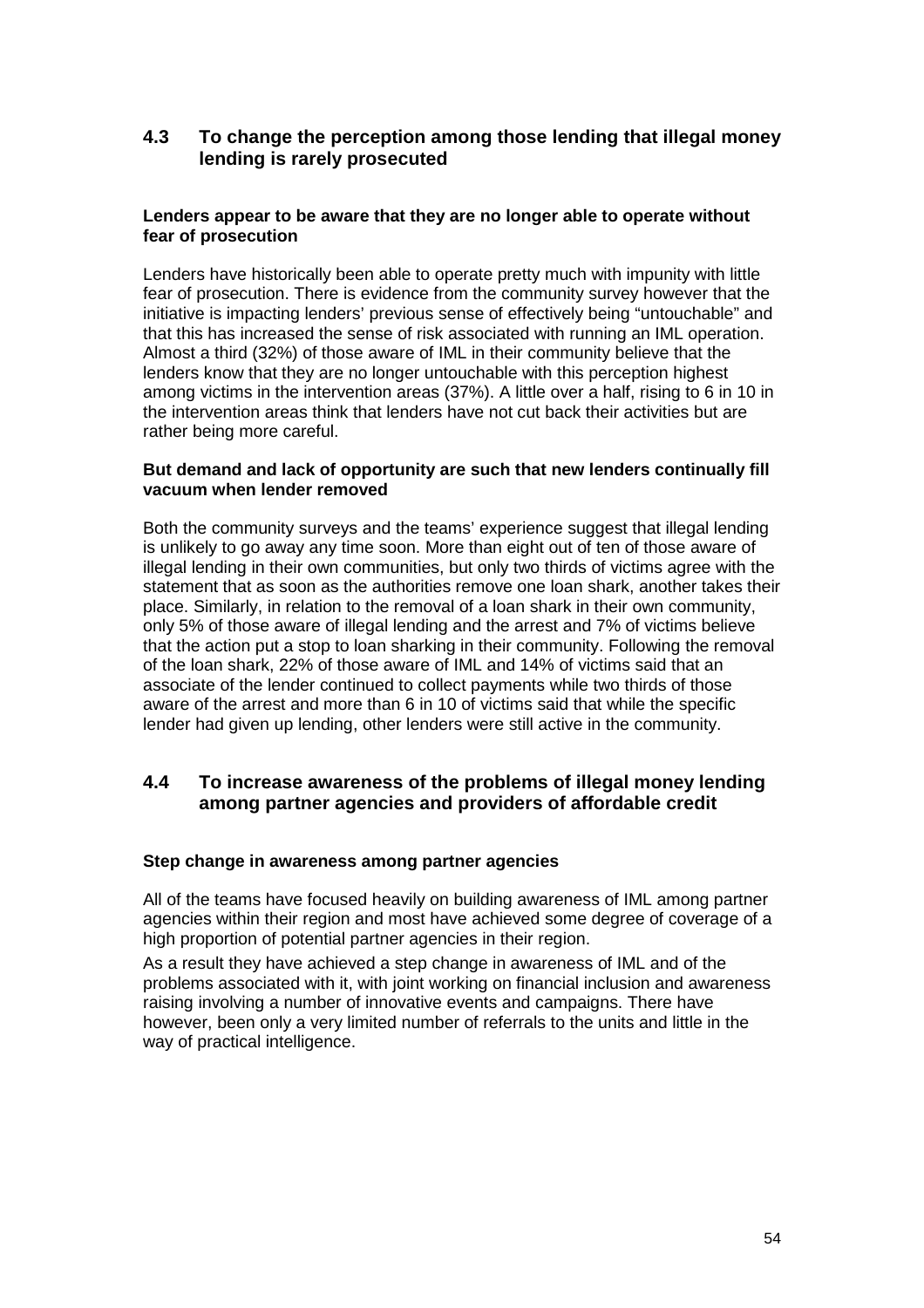**4.5 To develop formal relationships and processes for referring victims / enquires to local debt advice and sources of legal affordable credit** 

### **The effort to transition victims to affordable credit has not been successful, largely for reasons beyond the control of the teams**

Although there are some isolated examples of transformational intervention, this element of the project has largely not been successful. This is in large part for reasons beyond the control of the teams and not withstanding their very considerable efforts to support both victims and witnesses in regaining control over their finances and accessing alternative sources of credit.

Most victims have not wanted to engage with the teams and have seen the relief from oppression and the financial burden as sufficient relief and have little interest in being provided with support in the form of debt advice or credit union lending.

Referrals to debt advice have been more productive than those to credit unions. Debt advice has often been transformational where taken up, although agencies have sometimes found victims unreliable as clients. Credit union referrals have been problematic and unsatisfactory. Many victims are in any case unsuitable candidates for credit union lending, being either deeply indebted or very high risk. Social lending provision is itself patchy and has often been unavailable in areas where victims have been identified.

The interviews undertaken with a wide range of partner agencies suggest that the social lenders, while sympathetic to the needs of victims, have seen few referrals in practice, with many of those referred are not seen to meet criteria for appropriate candidates for borrowing.

Overall, the proportion of victims referred to agencies has been very low, at less than 4% of the total.

# **4.6 To develop an understanding of what required to effect a sustainable transition away from illegal lending**

### **Financial education appears to have increased awareness of the risks of using an illegal lender**

The evidence is that those who have been subject to extreme intimidation or exploitation are unlikely to return to a loan shark. However, the victim survey suggests that some 13% have returned either to their original loan shark or an alternative lender, the same proportion as was revealed in the 2006 survey.

Prevention in the form of education as to the likely consequences of getting involved with a loan shark would thus seem key. In this respect it would seem that the team have been effective in communicating the risks of borrowing from an illegal lender. A third of those in the comparison areas and more than four in ten (42%) of those in the intervention areas agree with a statement that people are now more aware of the dangers of using a loan shark.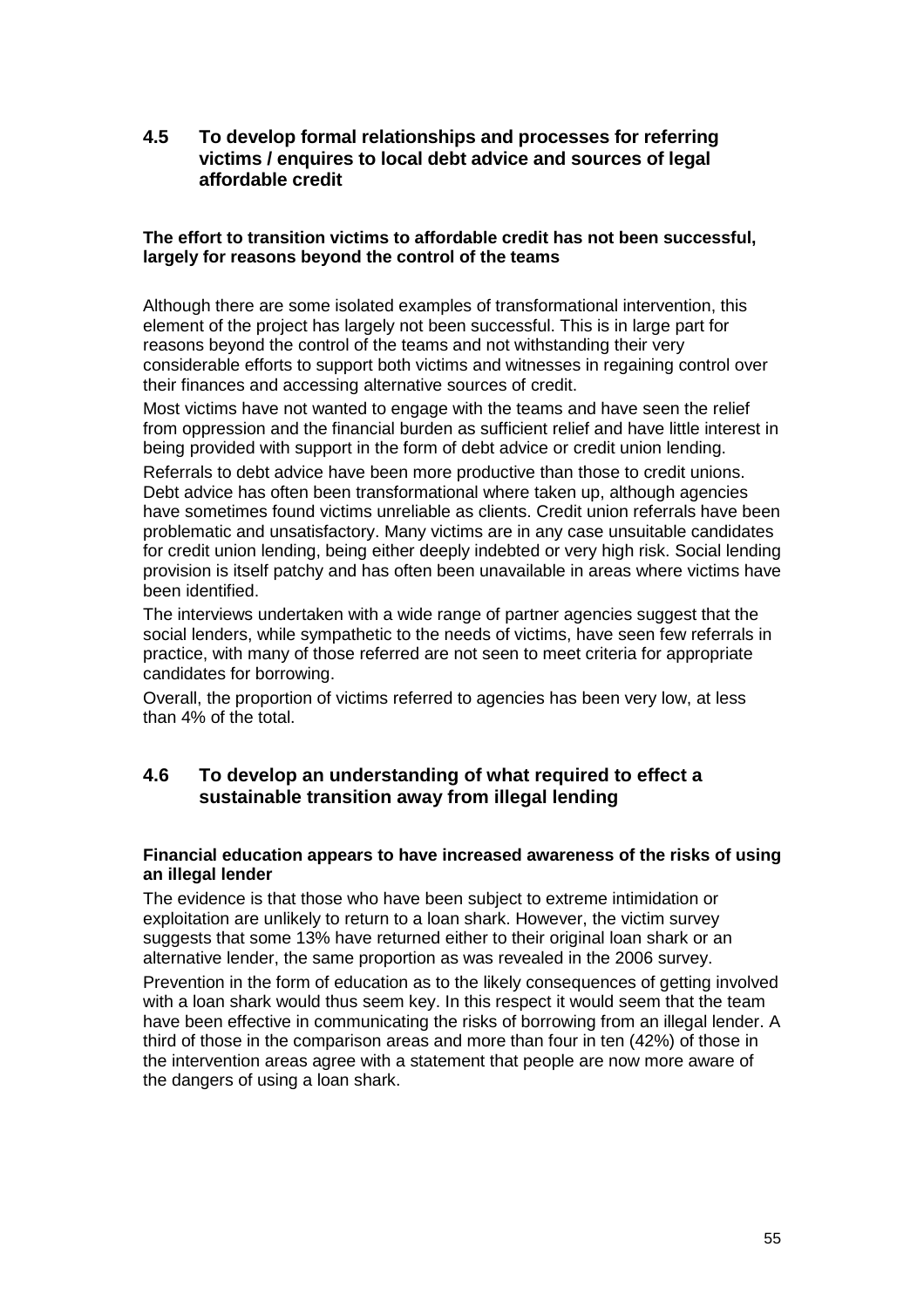# **5 Chapter 5: Costs, benefits and value for money**

# **Cost, benefits and value for money – key points summary**  • The IML teams' enforcement activities have resulted in a range of benefits, both for victims and society as a whole, which would not otherwise have occurred. The benefits from the teams' enforcement activities include the following: • The project has benefited over 14,000 victims on illegal money lenders' loan books. In net terms, victims have saved an estimated £11.7m in income that would otherwise have gone to loan sharks. • For those victims whose relationship with the lender was based on intimidation and violence, actual or threatened, the removal of a loan shark yields relief from fear and stress, leading to improved quality of life. That improvement is indicatively quantified at £5.7m. • Being in debt has negative health and wellbeing effects. Therefore, removing loan sharks can also be expected to have consequential health services savings, indicatively estimated at £1.8m. • Potential POCA gains, which would accrue to society as a whole, amount to £9.1m. • Over the first three years of operations, net benefits are likely to be in excess of funding costs. The best estimate from the evaluation indicates a potential net benefit of £28m compared to £13.4m of funding (in constant 2009-10 prices) i.e. net benefits of £2.11 per £1 of project funding. At this interim stage, therefore, the IML project is on track to deliver value for money. • Reflecting differences in scale, approach and the particular market context in which they operated, the ratio of benefits to costs has varied markedly across the different teams. The highest ratios of benefits to costs, in the region of 300%, have been generated by the two largest teams (CEnTSA and London). While they have often been successful in generating high levels of enforcement activity, notably around investigations, arrests and prosecutions, the smaller teams have found it more difficult to align benefits and costs. • In the first year of funding (FY 2007-08), activity was primarily directed towards setting up the teams and there was little enforcement activity to report. Thus, the project has generated an excess of benefits over costs with effectively two years of operations. • Reflecting difficulties in measuring benefits within the context of an illegal activity, the value-for-money estimate is inevitably subject to uncertainty. Nonetheless, under a range of alternative scenarios designed to reflect uncertainties in the benefit estimates, the ratio of net benefits to costs remained

well in excess of 100%. This provides reassurance in drawing value-for-money

conclusions.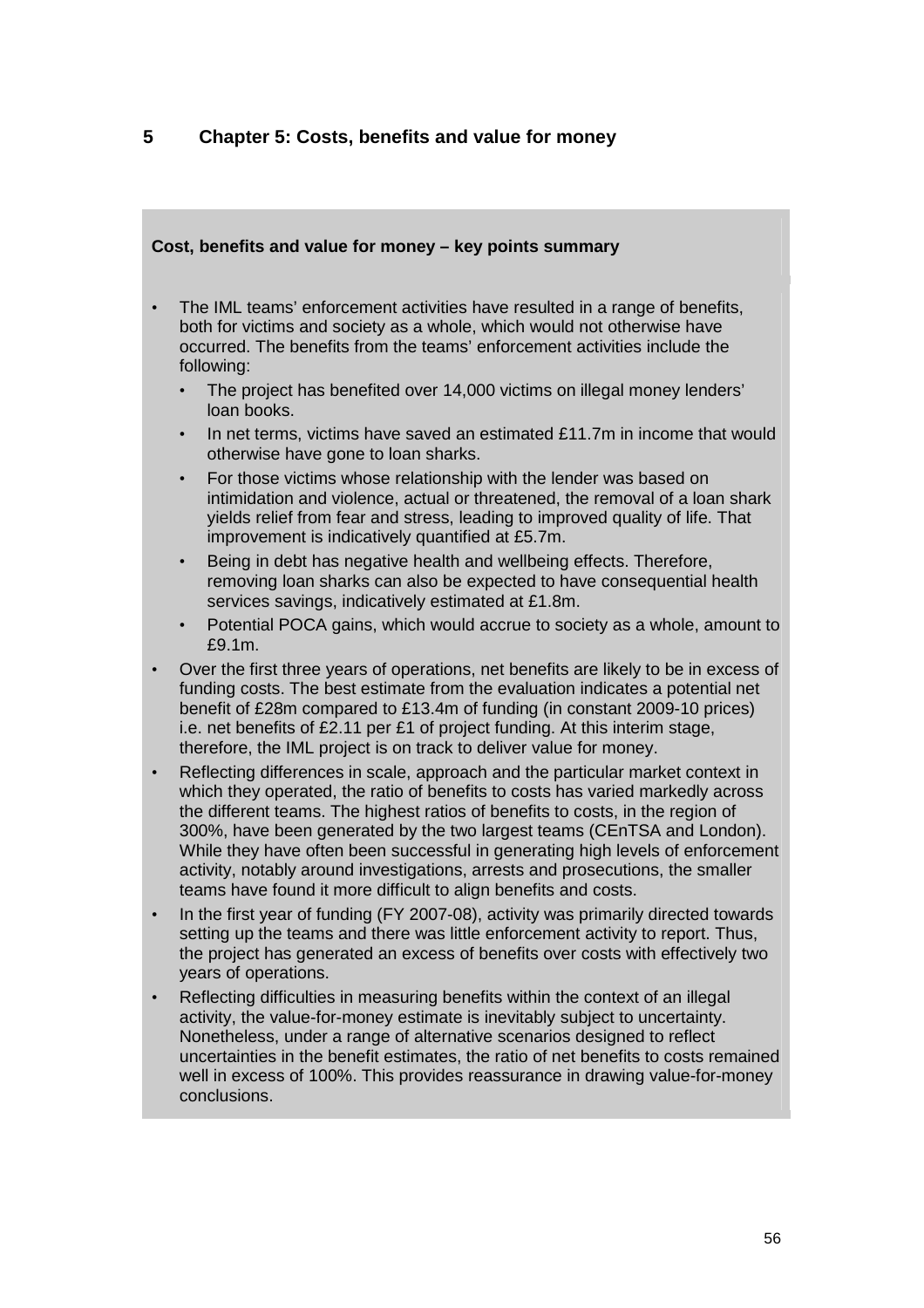# **5.1 Introduction**

This chapter presents the findings from the assessment of the benefits relative to costs of the IML national roll-out, focusing on the period from 2007-08 through 2009- 10. The benefits from the initiative are discussed in relation to victims, recovery of the proceeds of crime and communities.

## **5.1.1 Outputs**

As described in chapters 6 and 7, the IML teams have sought to meet their objectives in the first instance by gathering intelligence and initiating enforcement action against illegal lenders. The gross outputs from the teams' enforcement activities from inception of the national roll-out in late-2007 through to end-March 2010 are shown in Table  $1^{11}$ .

Since illegal money lending had not been subject to active and sustained enforcement prior to the national IML roll-out, all of the gross outputs shown in Table 1 can be considered fully additional in the sense that they would not have materialised in the absence of the initiative<sup>12</sup>. That is, in the case of the IML project, the net outputs can be considered equivalent to the gross outputs. This is an important consideration in assessing the net impacts of the initiative, or the benefits that would not otherwise have accrued if the initiative had not been implemented.

|                                                          | No.  |
|----------------------------------------------------------|------|
| Number of illegal money lenders (loan sharks) arrested   | 280  |
| No. of proceedings instituted                            | 163  |
| <b>Prosecutions</b>                                      | 96   |
| Other enforcement actions (cautions/letters of warnings) | 58   |
| No. of defendants                                        | 185  |
| No. Prosecutions resulting in custodial sentences        | 28   |
| No. Prosecutions resulting in non-custodial sentences    | 33   |
| Total length of prison sentences (years)                 | 56.1 |
| Source: IML teams, Performance Monitoring Reports.       |      |

### **Table 1: Enforcement, 2007-08 to 2009-10: arrests, prosecutions and sentencing**

 $\overline{\phantom{a}}$ 

 $11$  Outputs for each team can be found in Table 4.1 in the accompanying Supplementary Material. <sup>12</sup> Technically, there is zero deadweight in the gross outputs from the teams' efforts to enforce the law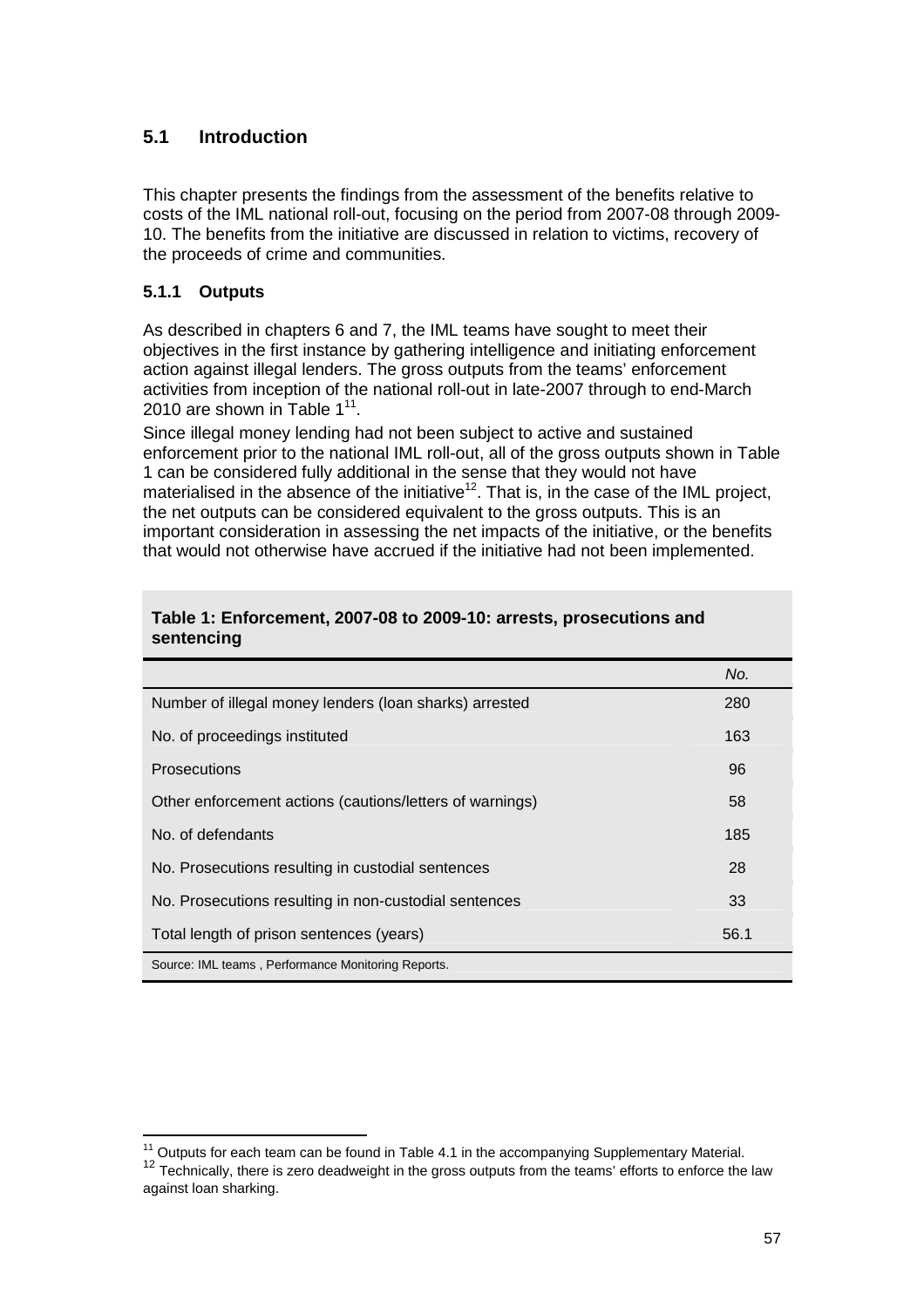# **5.2 Benefits**

Following enforcement activity against an illegal lender, the lenders' victims stand to gain in a number of respects. First, where a lender's book is closed, the savings to the victims result from not making further payments to the lender which they would otherwise have made. The victims are thereby afforded the opportunity to repair their finances, pay their bills and purchase goods that may have been foregone due to the overriding need to pay the lender. Removing loan sharks also provides a direct platform to the financial inclusion objective of the IML initiative.

Victims also stand to gain in other more intangible respects. As discussed in Chapter 3, a key element in the relationship between victim and lender is the climate of fear and intimidation that the lender creates in order to ensure a steady flow of payments from the victim<sup>13</sup>. Hence, closing a loan book should serve to lift the fear which many victims feel when in the grip of a loan shark, thereby leading to reduced stress and improved quality of life.

However, not all victims will realise these gains:

- Some may continue to pay the lender or an associate.
- Some may not sustain the relief offered and may subsequently borrow from another loan shark.

These factors need to be considered in adjusting gross savings to victims to produce a net benefit estimate.

Society also stands to gain from the removal of a lender, through recovering the proceeds of the illegal money lender's activities. As they represent actual criminal gains (where this can be evidenced and a conviction secured), amounts previously paid by victims provide a starting point for investigating the illegal money lender's financial affairs under the Proceeds of Crime Act 2002.

In addition, lifting the burden of illegal debt on victims may be expected to have consequential or knock-on benefits in terms of reduced public expenditure, mainly in relation to health costs.

Finally, local communities suffer from the presence of illegal money lenders in a number of respects. Loan sharks prey on the vulnerable and they are associated with issues such as anti-social behaviour, drugs, theft and violence. For individual members of the community, removing lenders can therefore be expected to reduce the risk of becoming a loan shark victim. This effect depends on the sustainable impact of the initiative on the incidence of IML within local communities.

The remainder of this chapter presents quantified estimates for the foregoing range of benefits. The methodology for quantifying the benefits due to the activities of the IML teams is described in detail in Appendix D in the Technical Appendix.

# **5.3 Victims**

 $\overline{a}$ 

When the law against illegal money-lending is effectively enforced, victims stand to gain in two major respects:

The money that they will no longer have to pay the loan shark i.e. the potential savings to victims.

 $13$  There is research evidence to suggest that fear of crime has adverse health effects, notably on a person's psychological health due to worry and anxiety (Dolan and Peasgood, 2007; Farrell and Gadd, 2004).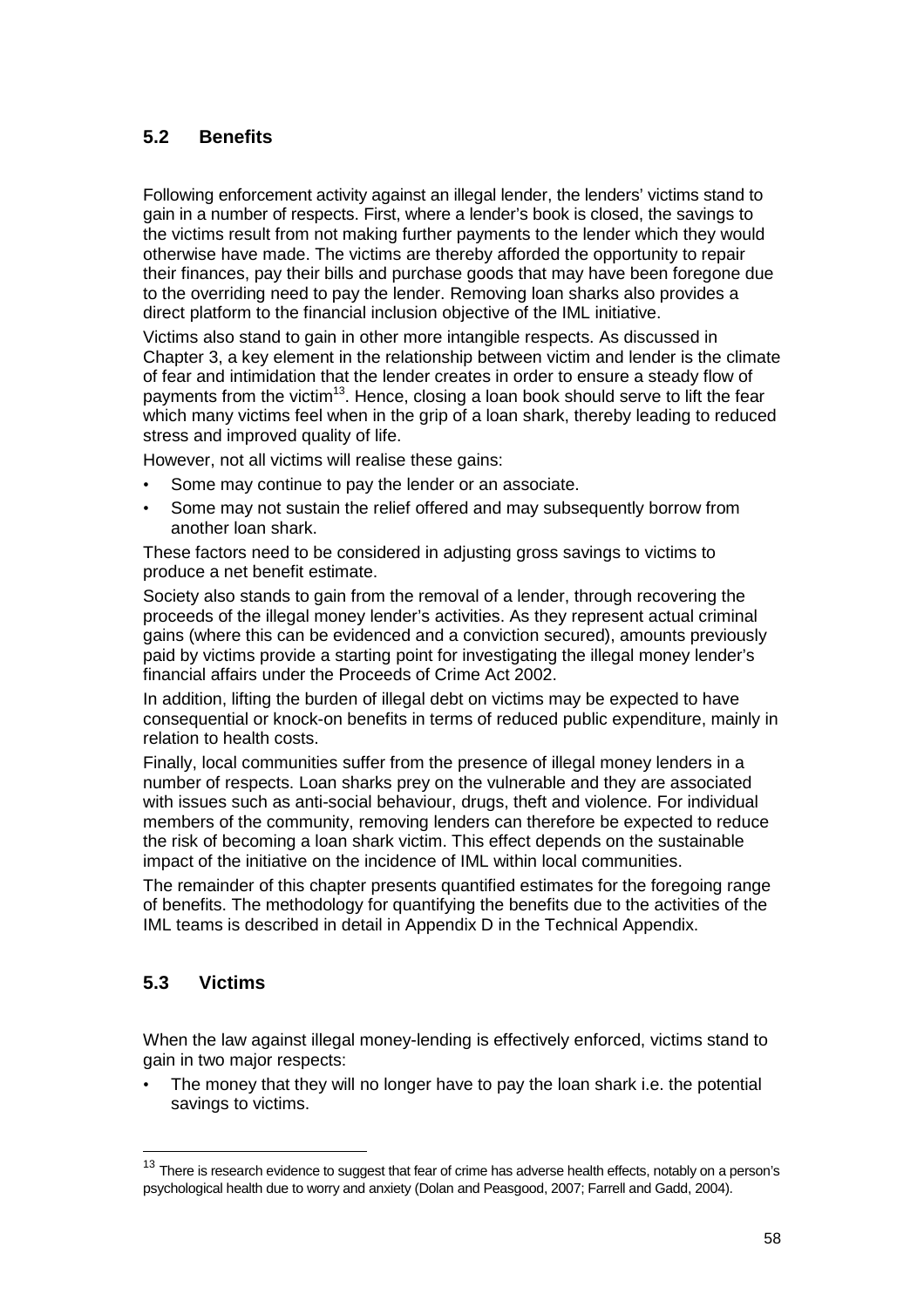• An improvement in their quality of life e.g. a reduction in the stress associated with having to pay the loan shark. Such effects are, by their nature, more 'intangible' than the savings effect.

## **5.3.1 Savings**

The potential savings to victims have been estimated from the loan book values supplied to BIS by the IML teams as part of their Performance Monitoring returns. The period covered by the estimates is from commencement of the national roll-out in late 2007 through to end-March 2010.

As discussed in Appendix D, which sets out the methodology for estimating benefits, this was not without difficulty. As they are engaged in an illegal activity, lenders' loan books inevitably vary in quality and comprehensiveness. This inherent measurement difficulty should be borne in mind when interpreting the estimates. Further, the teams do not have a consistent approach to compiling the loan book values that they supply to BIS. Looking ahead, a more consistent approach would be very important for monitoring and evaluation purposes.

The estimated gross savings, before adjusting for factors that affect the realisation of benefits, are presented in Table 2. On a gross basis, an estimated 14,300 victims have been helped by the teams with savings to victims of £17.8m.

|                                                                                        | <b>Gross savings</b> | <b>Victims</b> |
|----------------------------------------------------------------------------------------|----------------------|----------------|
|                                                                                        | £m                   | No.            |
| Scotland                                                                               | 0.349                | 750            |
| Wales                                                                                  | 1.124                | 1,409          |
| South-West                                                                             | 2.281                | 959            |
| North-East                                                                             | 0.684                | 755            |
| E. Midlands                                                                            | 0.712                | 420            |
| London                                                                                 | 3.357                | 1,237          |
| CenTSA                                                                                 | 9.342                | 8,761          |
| All teams                                                                              | 17.848               | 14,291         |
| Sources: Policis estimates from Performance Monitoring Reports submitted by IML teams. |                      |                |

## **Table 2: Estimated gross savings to victims**

Also shown in Table 2 are indicative estimates for the numbers of victims benefiting from enforcement action in each of the IML regions since the project commenced in 2007.

An important point to note in the interpretation of the savings to victims is that the estimates represent a forward-looking measure of the opportunity afforded to victims to repair their finances in the wake of the removal of the lender i.e. funds they will not pay to the lender. They are not actual cash values.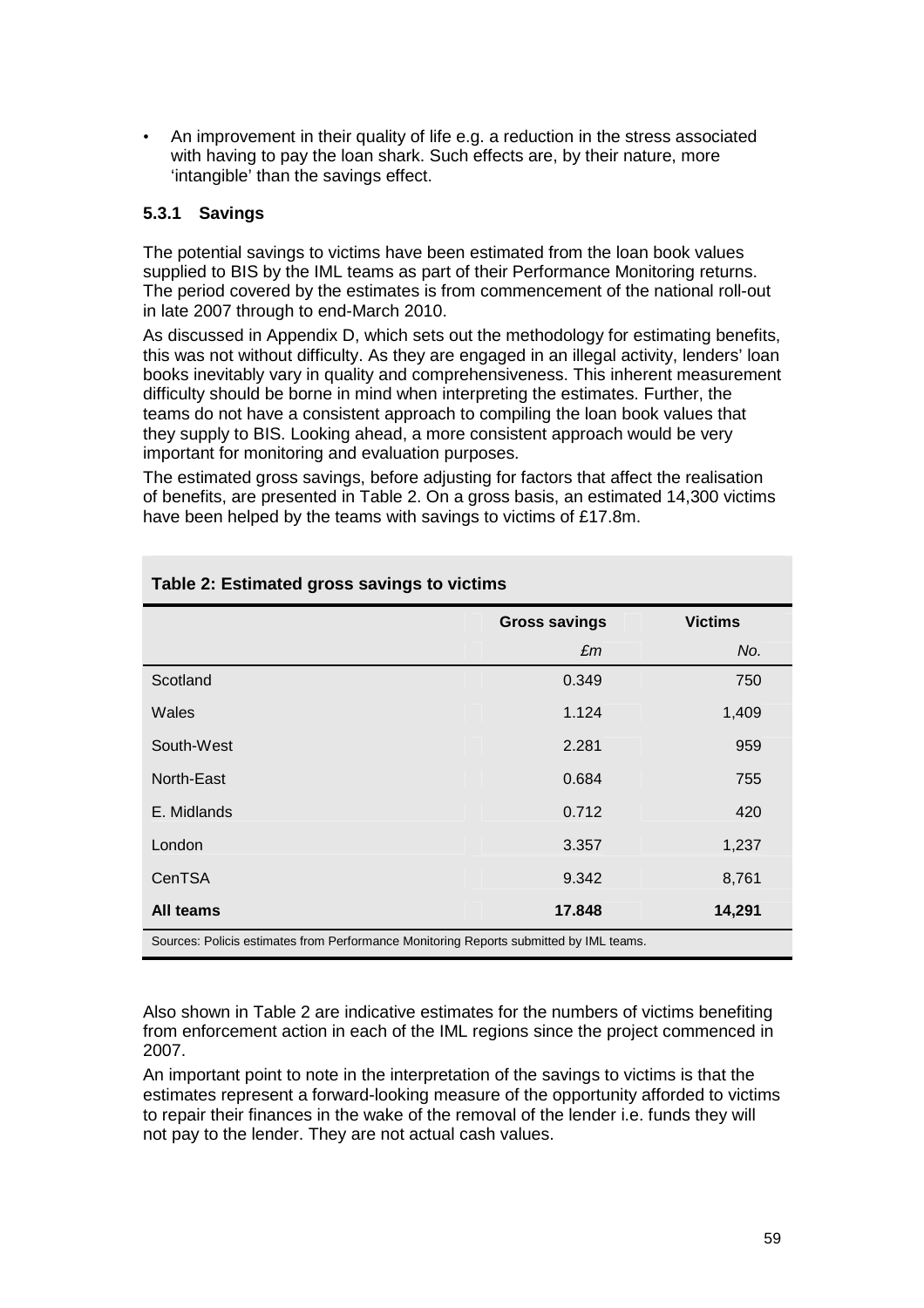## **5.3.2 Quality of Life**

The intangible costs of being a loan shark victim are difficult to monetise. Nonetheless, they are important to bring to account.

The model for monetising the effect of removing the fear of violence has been adopted from the literature on the economic costs of the fear of crime. In that literature, health losses (due to stress) are monetised by estimating quality-adjusted life years (QALYs) lost through fear of crime and converting the QALY loss into a monetary amount. It must, however, be emphasised that it is only possible to provide an indicative estimate from the information that is available.

Based on the methodology described in Appendix D, the estimated QALY gains per IML victim are shown in Table 3. The average gains per victim are then applied to the estimated numbers of victims shown in Table 2 above to derive the gross estimates for QALY gains from the removal of loan sharks. The QALY gains from relief from violence and intimidation and fear of the lender are estimated to average a little over £600 per victim.

| <b>Relationship to lender:</b>                   | $%$ of victims <sup>1</sup> | <b>QALY</b> gains<br>per victim <sup>2</sup> |
|--------------------------------------------------|-----------------------------|----------------------------------------------|
| No fear/intimidation                             | 9.5%                        | £0.00                                        |
| Always fear of violence at the back of your mind | 61.9%                       | £369.48                                      |
| Threats of violence                              | 23.8%                       | £927.94                                      |
| Violent                                          | 4.8%                        | £3,208.50                                    |
| All                                              | 100%                        | £602.45                                      |
| SOUICAS'                                         |                             |                                              |

## **Table 3: Victims' relationships with illegal money-lenders and estimated QALY gains**

Sources: 1 Policis survey.

2

Derived from estimated QALY effects of fear of crime reported in Dolan and Peasgood, 2007.

The monetary value of the quality of life gains are a useful measure for accounting purposes. It is useful also to translate the impact of the teams and the quality of life effects into the numbers of victims saved from violence and the threat of violence. Of the 14,000 victims helped by the teams, on the basis of the victim survey, it is likely that the impact of the intervention and the national project will be that 700 of these victims will have been relieved from violent attacks and a further 2,800 from threats of violence

### **5.3.3 Net benefits**

In order to derive the net benefits accruing to victims from the removal of illegal money lenders, the gross estimates must be adjusted for two factors.

First, some victims will have continued paying their illegal lenders, even in the wake of enforcement action. In the community surveys undertaken for this evaluation, 22% of those who said they were aware of IML said that an associate of the lender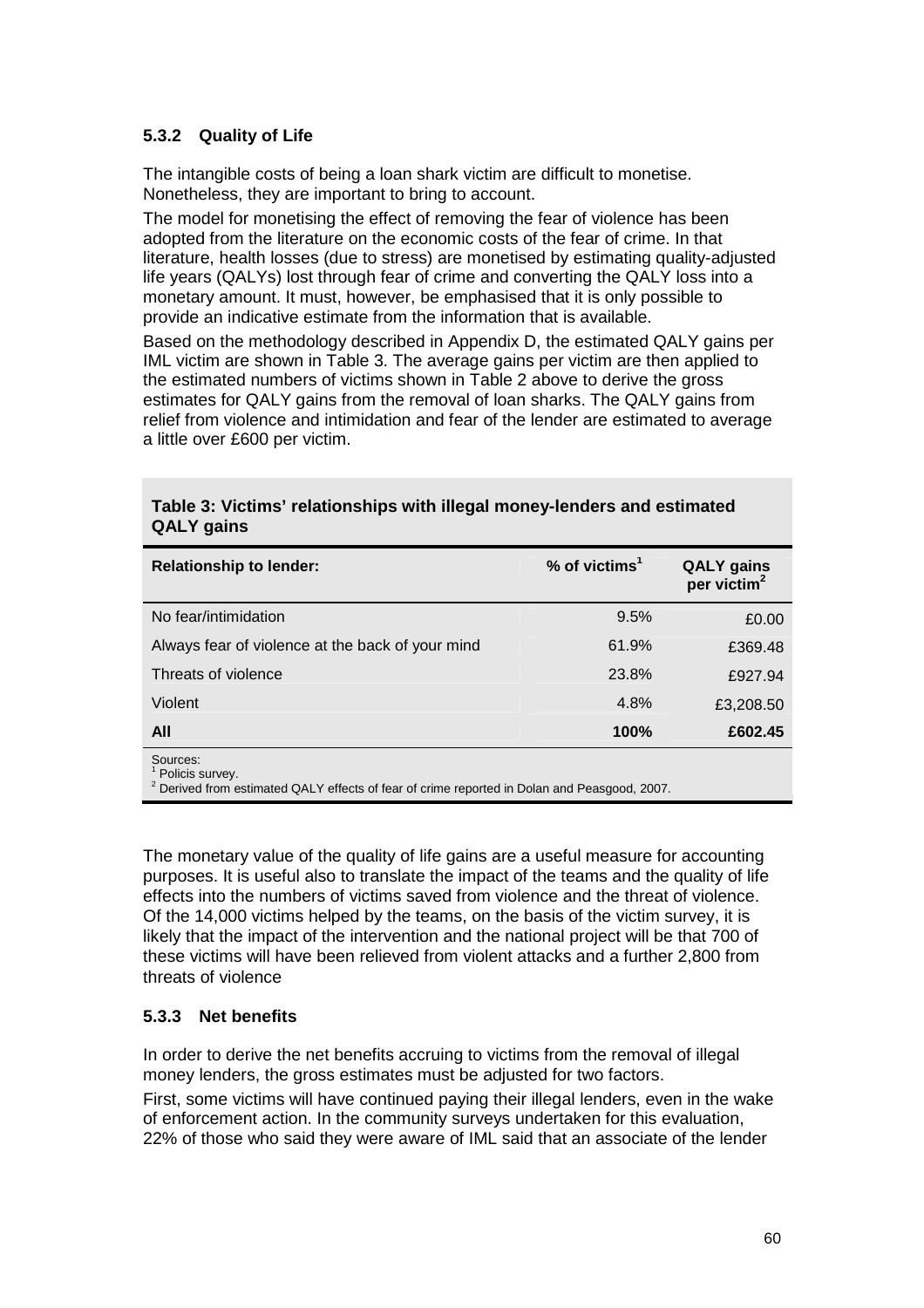continued the collections. The gross savings to victims and the QALY gains have therefore been reduced by 22% $^{14}$ .

Second, for some victims, the impact of the intervention may not be sustained and they may return to their original lender or an alternative supplier. This was the case for 13% of victims in the community surveys. The estimated gross benefits accruing to victims have therefore been further reduced by 13% in estimating the net benefits of the IML project.

When the foregoing adjustments are made, the total net benefits to victims are estimated at £17.4m, as follows (Table 4):

- Savings to victims  $-$  £11.7m<sup>15</sup>.
- QALY gains £5.7m.

|                                                    | <b>Savings</b> | <b>QALY</b> gains | <b>Total</b> |
|----------------------------------------------------|----------------|-------------------|--------------|
|                                                    | £m             | £m                | £m           |
| Scotland                                           | 0.228          | 0.299             | 0.527        |
| Wales                                              | 0.735          | 0.560             | 1.295        |
| South-West                                         | 1.491          | 0.378             | 1.869        |
| North-East                                         | 0.447          | 0.300             | 0.747        |
| E. Midlands                                        | 0.465          | 0.166             | 0.631        |
| London                                             | 2.195          | 0.493             | 2.688        |
| CenTSA                                             | 6.108          | 3.511             | 9.619        |
| All teams                                          | 11.669         | 5.707             | 17.376       |
| Source: IML teams, Performance Monitoring Reports. |                |                   |              |

#### **Table 4: Victims: estimated net benefits**

For the initiative as a whole, the estimated net benefits to victims amount to 126% of the total project funding of £13.4m (2009-10 prices, £13.6m in cash terms)<sup>16</sup>. That is, the estimated benefits to victims are in excess of the funding provided to date for the initiative. The ratio of benefits to victims relative to project funding has varied from one region to another, from under 50% in Scotland and the East Midlands to over 200% for the CenTSA team (Chart 6). In order to provide a fuller picture, the remaining components of the benefits produced by the IML initiative are presented prior to discussing the regional contrasts in more detail.

 $\overline{a}$ 

<sup>&</sup>lt;sup>14</sup> This is the element of deadweight in the estimated savings to victims.

<sup>&</sup>lt;sup>15</sup> That is, gross savings to victims (£17,848m) reduced by 34.6%, to reflect those continuing to pay the lender via an associate (22%) and those who return to IML (13%). A similar adjustment is made to the estimated gross QALY gains

This is the amount of funding provided for the project from commencement of the national roll-out in 2007 through end-March 2010.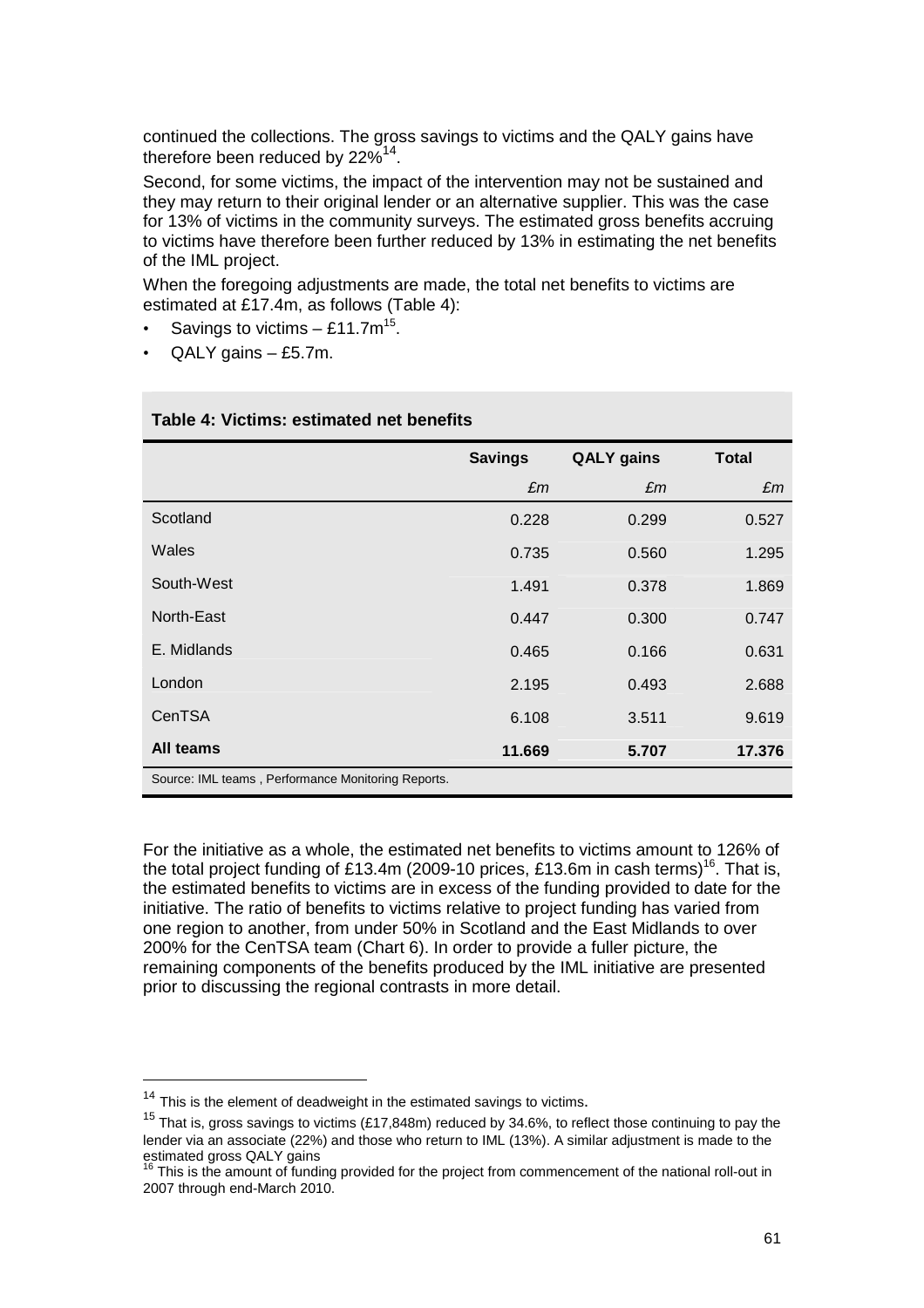

**Chart 6: Victims: net benefits as per cent of funding** 

# **5.4 Proceeds of crime**

## **5.4.1 POCA gains, assets seized and criminal benefit**

When the law on illegal money lending is enforced, society stands to gain insofar as it is possible to recover the proceeds of their crimes from those loan sharks against whom enforcement action has been taken. Under the Proceeds of Crime Act (POCA) 2002, a convicted offender can be ordered by a court to repay a sum of money equivalent to the amount that the offender is adjudged to have gained from crime. The POCA legislation is based on the principle that crime should not pay and that criminals should not benefit from their criminal activities<sup>17</sup>.

Including POCA amounts in calculating the benefits from the IML teams' activities is complementary to the estimation of savings to victims. In essence, savings to victims is a forward-looking benefit i.e. an estimate of what victims will not have to pay in the future. POCA looks back, seeking to recover the amounts that victims have already paid and from which illegal money lenders may have acquired assets derived from their criminal activity. Pursuing a lender's assets through POCA may also have the effect of deterring the individual money lender and others from further criminal activity. The deterrent effect directly addresses the risk and reward element in the rationale for the IML initiative and should contribute to the objective of reducing the incidence of IML in the community. Reducing the power and status of criminals in the community might also be anticipated to contribute to the objective of creating a climate in which victims can come forward.

The benefits that can potentially accrue through POCA can, in principle, be estimated from the Performance Monitoring information supplied by the teams in relation to the value of assets restrained or confiscated.

In addition to cash seizures, the main POCA-related indicators reported on by the teams are as follows:

- Total Criminal Benefit of loan shark.
- Estimate of value of assets Restrained under Section 41 POCA.

 $\overline{a}$  $17$  Further detail on the operation of the POCA legislation with reference to the IML initiative can be found in Appendix D.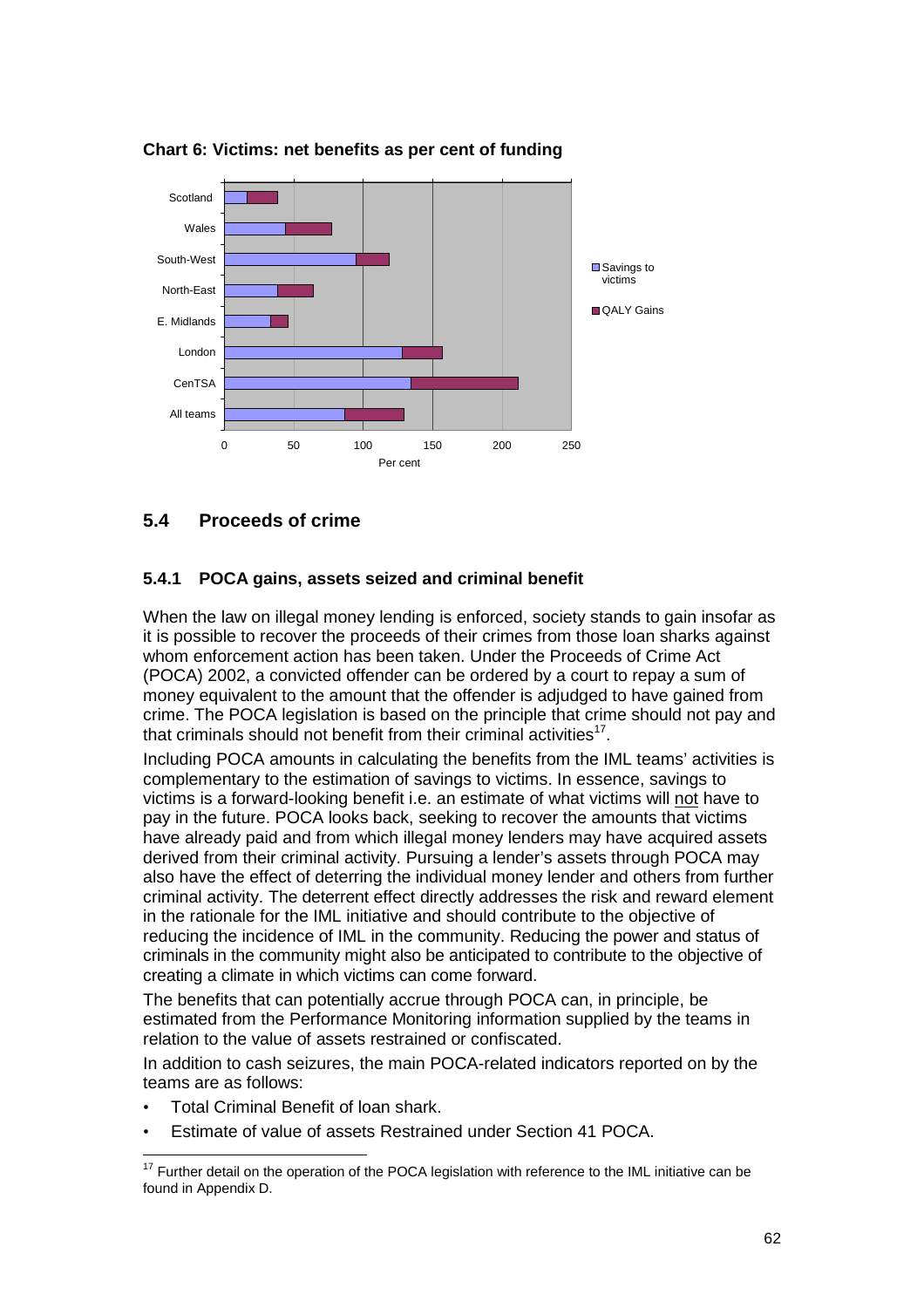• Amount awarded by Confiscation or Forfeiture Order.

The total criminal benefit is the amount by which the defendant has benefited from crime. The POCA indicators on which the IML teams report are listed in Table 5, along with the gross values reported by the teams from inception through the financial year 2009-2010. The total value of the POCA indicators is circa £36m.

### **Table 5: Value of assets seized / Proceeds of Crime (POCA) compensation awarded to victims, 2007-08 to 2009-10: Gross amounts reported by IML teams**

|                                                              | £m     |
|--------------------------------------------------------------|--------|
| Amount of Cash seized                                        | 0.741  |
| Estimate of value of assets Restrained under Section 41 POCA | 8.146  |
| Amount awarded by Confiscation or Forfeiture Order           | 1.902  |
| Compensation awarded to victims                              | 0.035  |
| Total Criminal Benefit of loan shark                         | 24.843 |
| <b>Total</b>                                                 | 35.666 |
| Source: IML teams, Performance Monitoring Reports.           |        |

## **5.4.2 Attrition**

The values shown for the POCA indicators do not, however, necessarily equate to the amounts that are actually recovered at the end of the process.

While recognising the putative benefits of the POCA process as outlined above, notably the deterrent effect, the main focus of interest in quantifying net benefits is the amount actually recovered. In estimating the expected amounts recovered, it is necessary to take into account the attrition that occurs in the POCA process i.e. the amounts actually recovered will typically diverge from the assessed total criminal benefit as well as the value of assets restrained or confiscated. Appendix D provides a detailed description of how attrition occurs at each of the various discrete stages of assessment of criminal benefit, assessment of the available assets, the making of confiscation orders and the resulting recovery.

As outlined in Appendix D and based on research conducted by the Home Office, the following assumptions have been adopted for attrition in the main POCA indicators reported by the IML teams:

- For every £1 of criminal benefit assessed (at the commencement of the POCA process), £0.13 will be recovered.
- For every £1 of assets restrained, £0.55 will ultimately be recovered.
- For every £1 of assets confiscated, £0.90 will be recovered.

It is also assumed that cash seizures are recovered at 100 per cent.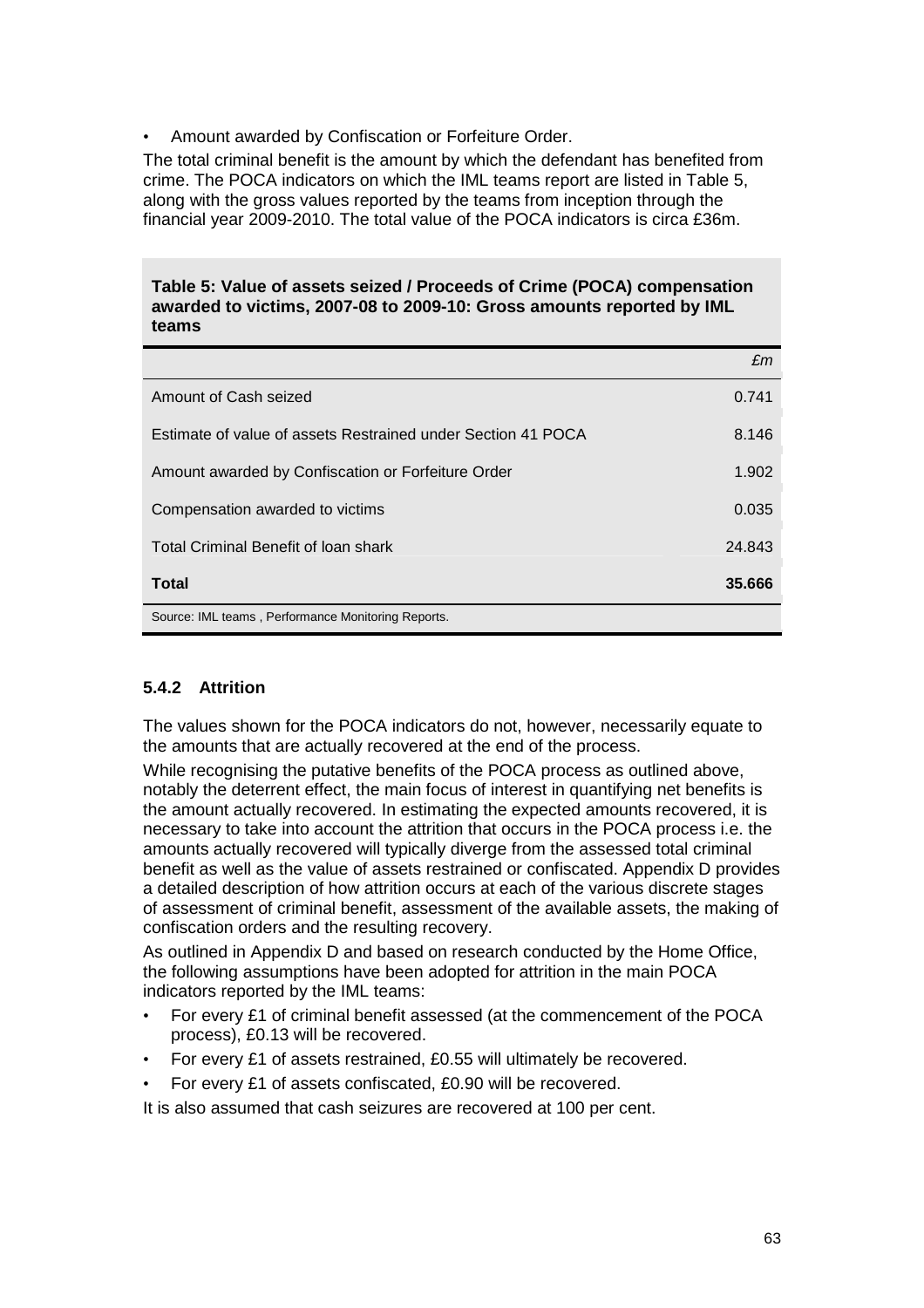## **5.4.3 Estimated recoveries**

Based on the attrition assumptions, the estimated actual recoveries accruing as net benefits to the IML initiative from proceeds of crime are shown in Table 6. Recoveries are estimated at £9.1m, representing one-third of the total gross figures brought to account for calculating net benefits. Incorporating attrition therefore has a large impact on the conversion from the gross POCA figures to estimated recoveries, particularly the figures for total criminal benefit assessed.

|                                                                                                                      | £m    | % of gross |
|----------------------------------------------------------------------------------------------------------------------|-------|------------|
| <b>POCA Awards / Seizures</b>                                                                                        | 2.506 | 93         |
| Restrained                                                                                                           | 4.562 | 55         |
| Criminal Benefit Assessed <sup>1</sup>                                                                               | 2.052 | 12         |
| <b>Total</b>                                                                                                         | 9.120 | 34         |
| Including only 2009-2010 criminal benefit assessed (£16.221m).<br>Source: IML teams, Performance Monitoring Reports. |       |            |

In calculating the estimated recoveries, the gross figures are only adjusted for attrition, as the gross enforcement outputs (Table 1 above) are viewed as fully additional to the activities of the teams. In addition, only criminal benefit assessed in 2009-2010 is included in the POCA values on which recoveries are estimated. This is because total criminal benefit is assessed at the commencement of the POCA process; assessments in years prior to 2009-2010 are assumed to be subsequently reflected in amounts confiscated or recovered.

For the initiative as a whole, the estimated net benefit from POCA recoveries amounts to a little over two-thirds (68%) of the total IML project funding from commencement of the national roll-out through end-March 2010 (Chart 7). It can also be seen that, as a per cent of project funding, the net benefit from proceeds of crime varies widely across the teams. The ratio of estimated recoveries to funding exceeds 100% in London (121%) and Wales (118%), followed by CEnTSA at 93%. At the lower end of the scale, estimated recoveries for the South West and East Midlands are both below 10%. In these regions, it would appear that the opportunity afforded by POCA to enhance effectiveness in meeting the enforcement objectives has not to date been availed of.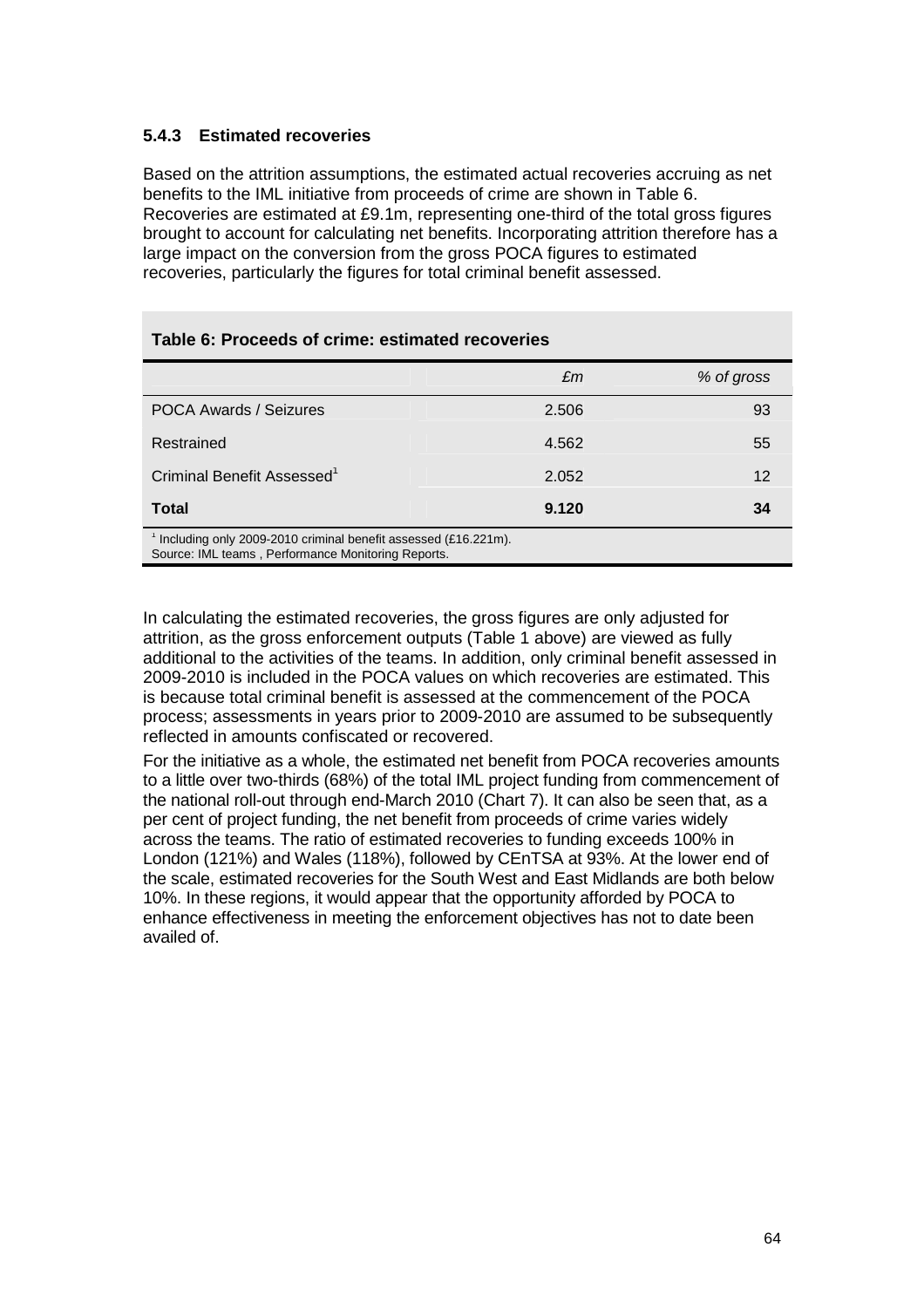

**Chart 7: Proceeds of crime: net benefits as per cent of funding** 

# **5.5 Communities**

# **5.4.1 Crime and anti-social behaviour in the community**

A key enforcement objective for the IML initiative is to eventually reduce the incidence of IML. The potential benefits to local communities are two-fold. First, removing lenders should act to reduce the risk of a member of the community becoming a victim of loan sharking. As was discussed in Chapter 3 on victims and communities, local communities suffer from the presence of illegal money lenders in a number of respects. Loan sharks prey on the vulnerable and they are associated with anti-social behaviour, drugs, theft and violence. Removing lenders can therefore be expected to reduce crime and thereby improve the quality of life of local residents.

The evidence from the community surveys is that, while progress is being made, the initiative is still at an early stage in achieving the objective of a sustainable reduction in the incidence of IML in deprived communities. We have not therefore attempted at this stage to quantify this effect or to estimate a value for any reduction in crime impacts outside those relating immediately to victims.

# **5.5.1 Associated criminal activity**

When the IML teams investigate and undertake enforcement action against loan sharks, they may uncover associated criminal activity that is of interest to other agencies. Controlled drugs or weapons found upon execution of a warrant will clearly be relevant to the police. Instances of benefit fraud come within the compass of the Department for Work and Pensions (DWP). Unpaid taxes fall within the remit of Her Majesty's Revenue and Customs (HMRC).

As indicated by the performance monitoring statistics, the teams have had some success in facilitating the detection of associated criminal activities. The North East and Wales have been especially prominent in that regard (Chart 8). The main benefit of uncovering associated criminal activity is the leverage that it provides to the teams in underpinning more effective partnership working with other agencies. This is particularly true in securing the cooperation of the police.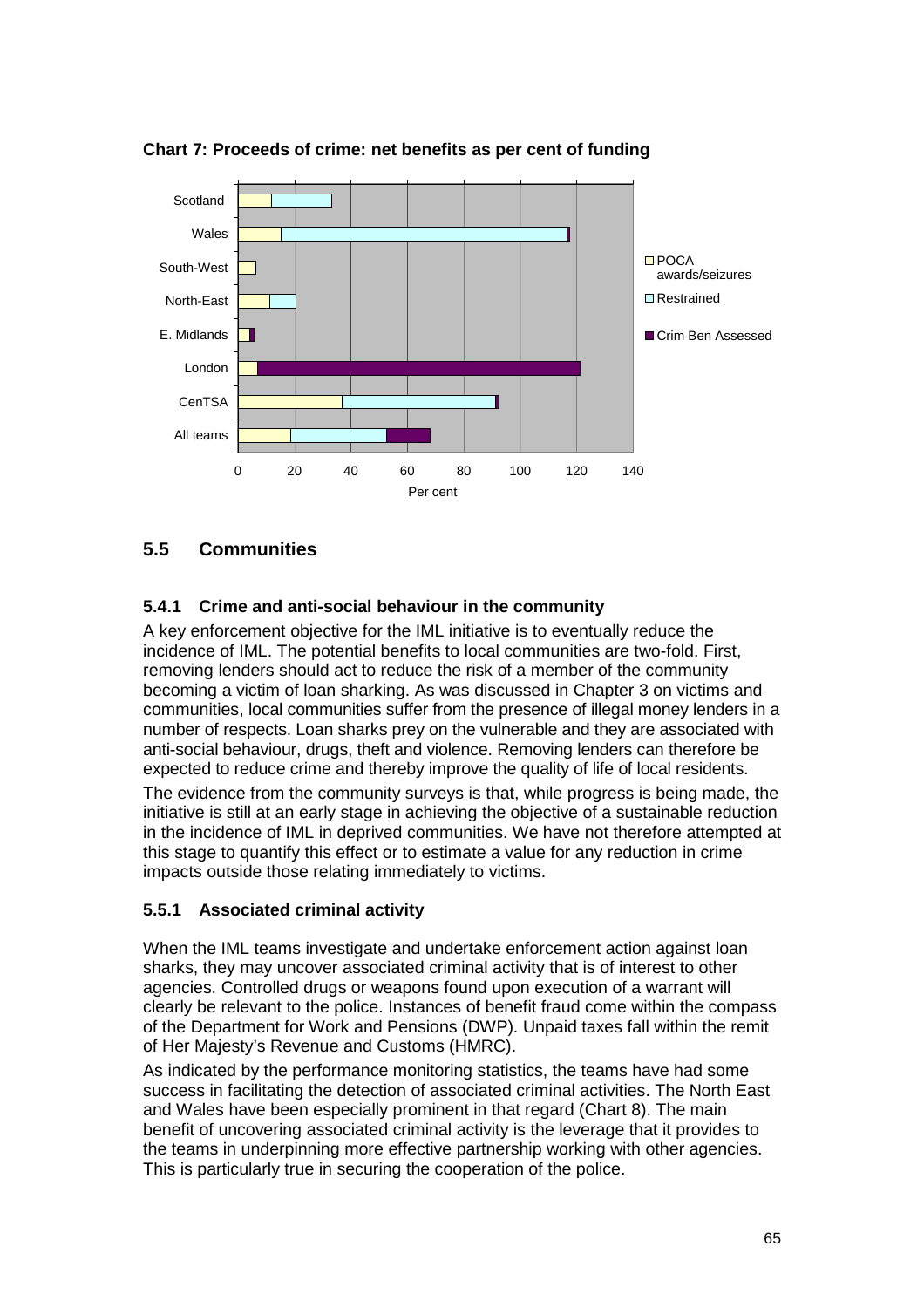

**Chart 8: Associated criminal activity: monetary value** 

Viewed in that context, it would not be appropriate to count the value of associated criminal activity as a net benefit to the IML initiative. Where partner agencies become involved with the IML teams, those agencies will inevitably expend resources in securing a positive outcome from intelligence or other assistance provided to them by the IML teams. Those resources can be viewed as representing an opportunity cost since the partner agencies could have used those resources for some other purpose.

## **5.5.2 Health cost savings**

Relief from the financial burden and the oppression of intimidation brings enhanced health benefits to the victims and public benefits in cost savings. The relief from worry and oppression by the lender also has health cost savings in that victims helped by the IML teams can be expected to suffer reduced stress and enhanced mental health. Indicative health cost savings have been estimated by drawing on research into the impact of stress-related ill-health on the use of health services.

For the IML project, the main drivers in the estimated health cost savings are the numbers of victims helped by the teams (Table 2 above) and the levels of fear and intimidation associated with being a loan shark victim (Table 3). From the public purse point of view, the cost savings are also driven by the extent to which the resulting stress results in costs to the health service. There is a large literature on the health costs of debt and a more detailed discussion of the methodology for compiling the economic costs of the health effects of crime is contained in the accompanying Appendix D. It should be emphasised that the resulting estimates should be viewed as indicative.

The gross health cost savings are estimated at £2.8m. Adjusting for those victims who continue paying the lender (22%) or turn to another loan shark (13%), the estimated net savings are £1.8m. The estimated net health service savings represent 14% of the total IML project funding. Based on the estimated numbers of victims helped by enforcement actions through 2009-2010, the savings range from 25% for the CenTSA team to 4% for the East Midlands (Chart 9). The median ratio of savings to funding is estimated at 8% (North East), with the remaining teams clustered around the median, within the range 7%-10%.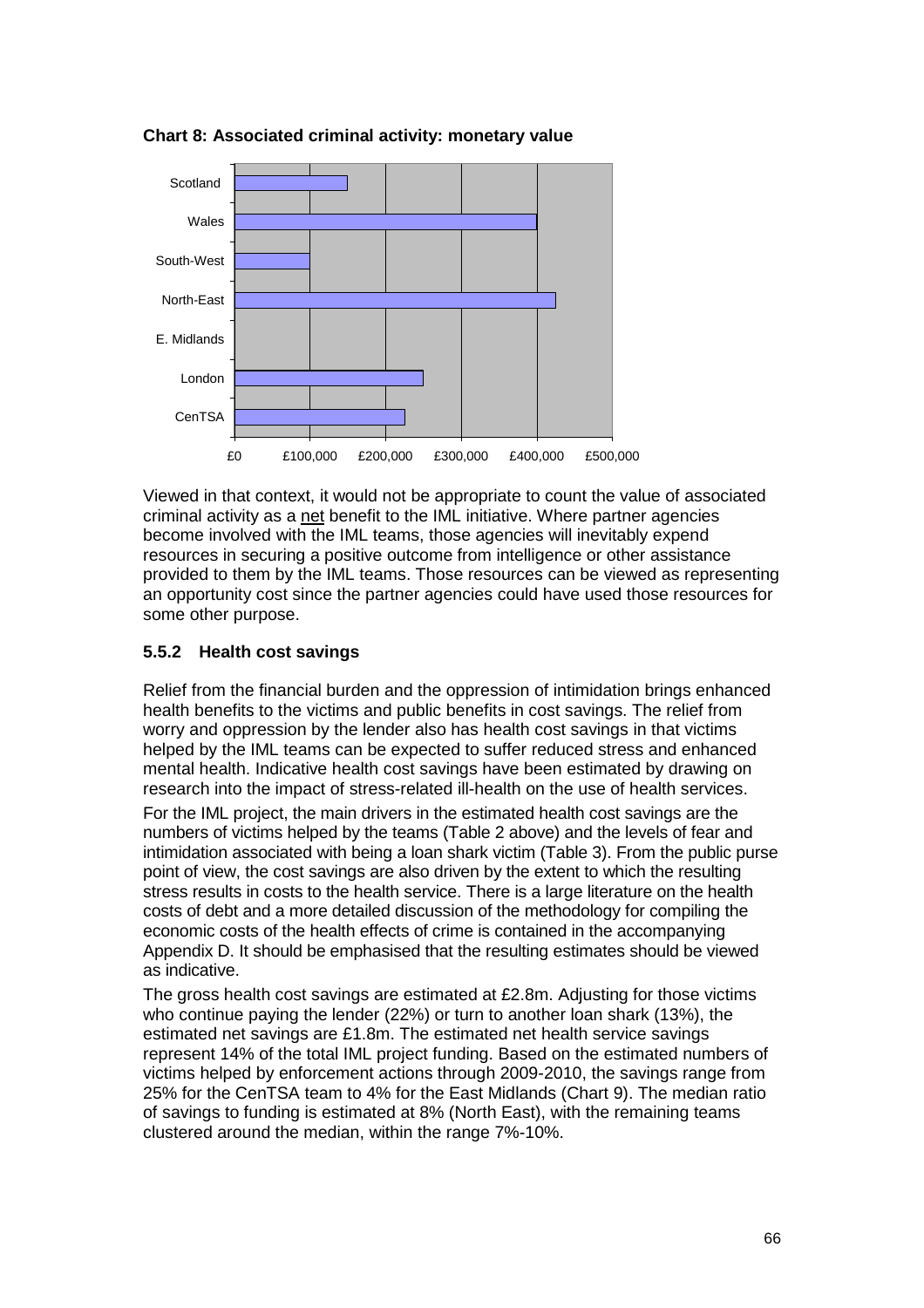

**Chart 9: Health service savings: Net benefits as per cent of funding** 

## **5.5.3 Other effects**

The remaining consequential effects of the IML project can be viewed as largely redistributional. In that regard, it is important to have regard to the high risk of poverty which typifies the financial situation of loan shark victims. This issue is discussed in some length in Chapter 1 which describes the net detriment associated specifically with IML and contrasts this with levels of difficulty experienced by similarly poor high cost credit users.

When victims are relieved of the requirement to pay an illegal money lender, this can have wider effects. For example, an improvement in capacity to meet obligations such as paying rent will clearly benefit social landlords.

Based on the estimates of the specific detriment associated with use of illegal lending (as distinct from use of high cost credit or the impact of poverty more generally) discussed in Chapter 1, the impact of the national project on victims' ability to manage their household finances will have been considerable. Based specifically on the additional detriment represented by use of illegal money lending, some 7,300 of the 14,000 victims helped would have been struggling to afford fuel, 4,900 would have been struggling to afford sufficient food and 3,500 will have been unable to pay rent, prior to the removal of the lenders.

However, monetary estimates for such effects are not presented on the ground that such benefits are already captured in the estimates for savings to victims.

## **5.6 Net benefits and costs**

## **5.6.1 Costs**

The costs against which the foregoing net benefits are to be compared is comprised of the £13.6m funding provided to the seven IML teams over the period from commencement in 2007 to end-March 2010.

The main other cost that could be considered is the value of police resources that the teams need to call upon in support of their enforcement activities. For example,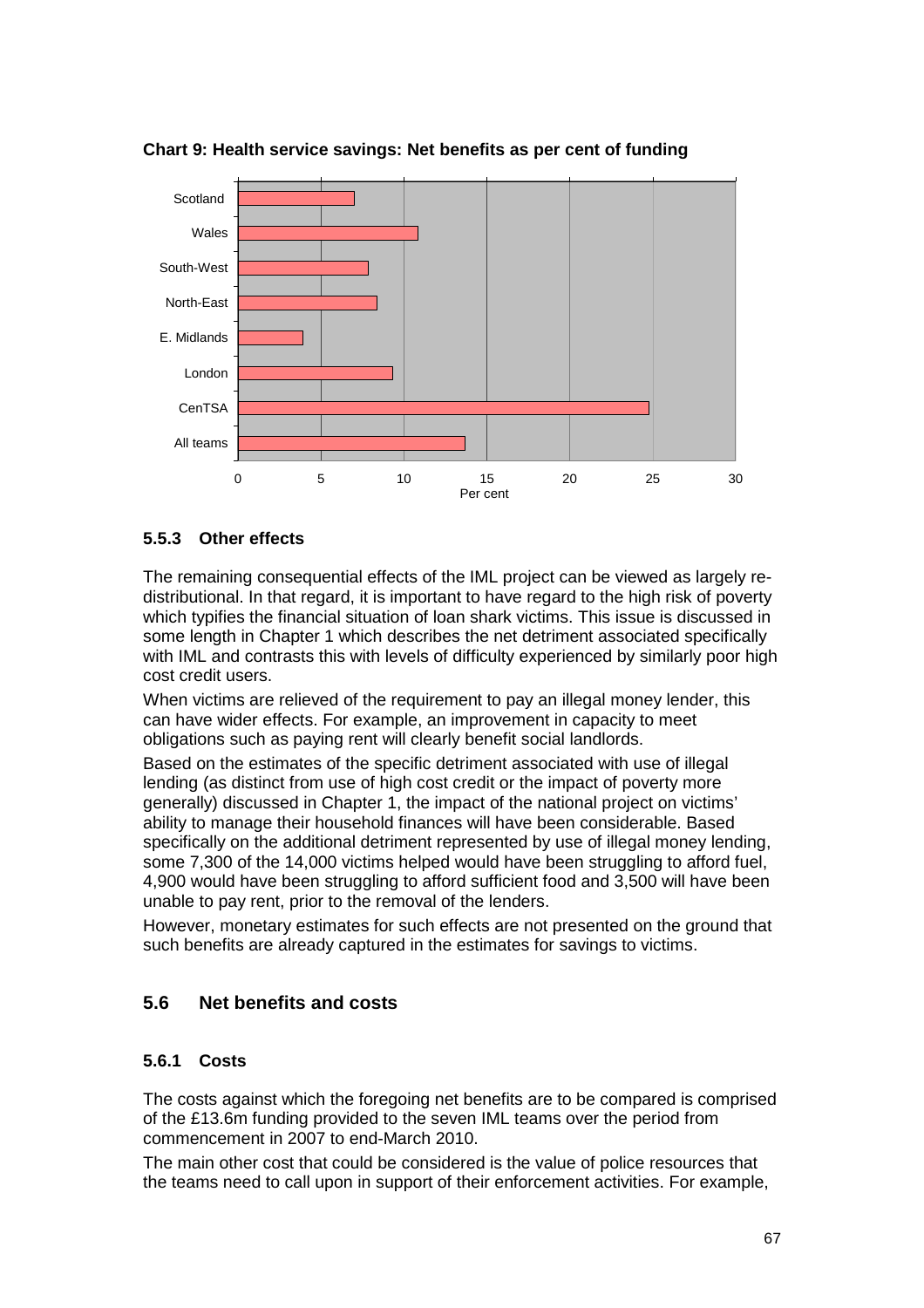when the police assist a team in executing a search warrant, it could reasonably be expected that an opportunity cost would be incurred insofar as the police could be tackling crime elsewhere within the community.

However, the police inputs to the operations of the IML teams have not been monitored. Furthermore, it is not possible to circumvent that difficulty by using the standard Home Office statistics for the costs of crime, since these do not include illegal money lending as a specific type of crime for which estimates have been prepared.

Nonetheless, as discussed earlier, the police inputs have been implicitly recognised by excluding from the calculation of benefits the monitoring information supplied by the teams in relation to the value of associated criminal activity identified and reported. Insofar as such associated activity falls within the compass of local policing priorities, it can be assumed to offset the opportunity cost of the police resources that are deployed for the enforcement of the IML teams' activities.

Hence, the cost estimates used for this evaluation are entirely focused on the resources allocated to the specific IML objectives and, by the same token, the benefits side directly reflects what the teams have accomplished in seeking to meet those objectives.

## **5.6.2 Net benefits**

The total net benefits from the IML project are estimated to be some £28.3m, as follows (Chart 10):

- Savings to victims £11.7m.
- $QALY$  gains for victims  $-$  £5.7m.
- Amounts recovered via POCA £9.1m.
- Health service savings  $f1.8$ m.

Table 4.5 in the accompanying Supplementary Material presents the estimates separately for each Team.

Of the £28.3m net benefits some 62% accrue to the victims that the project set out primarily to relieve.



### **Chart 10: Components of benefit estimates**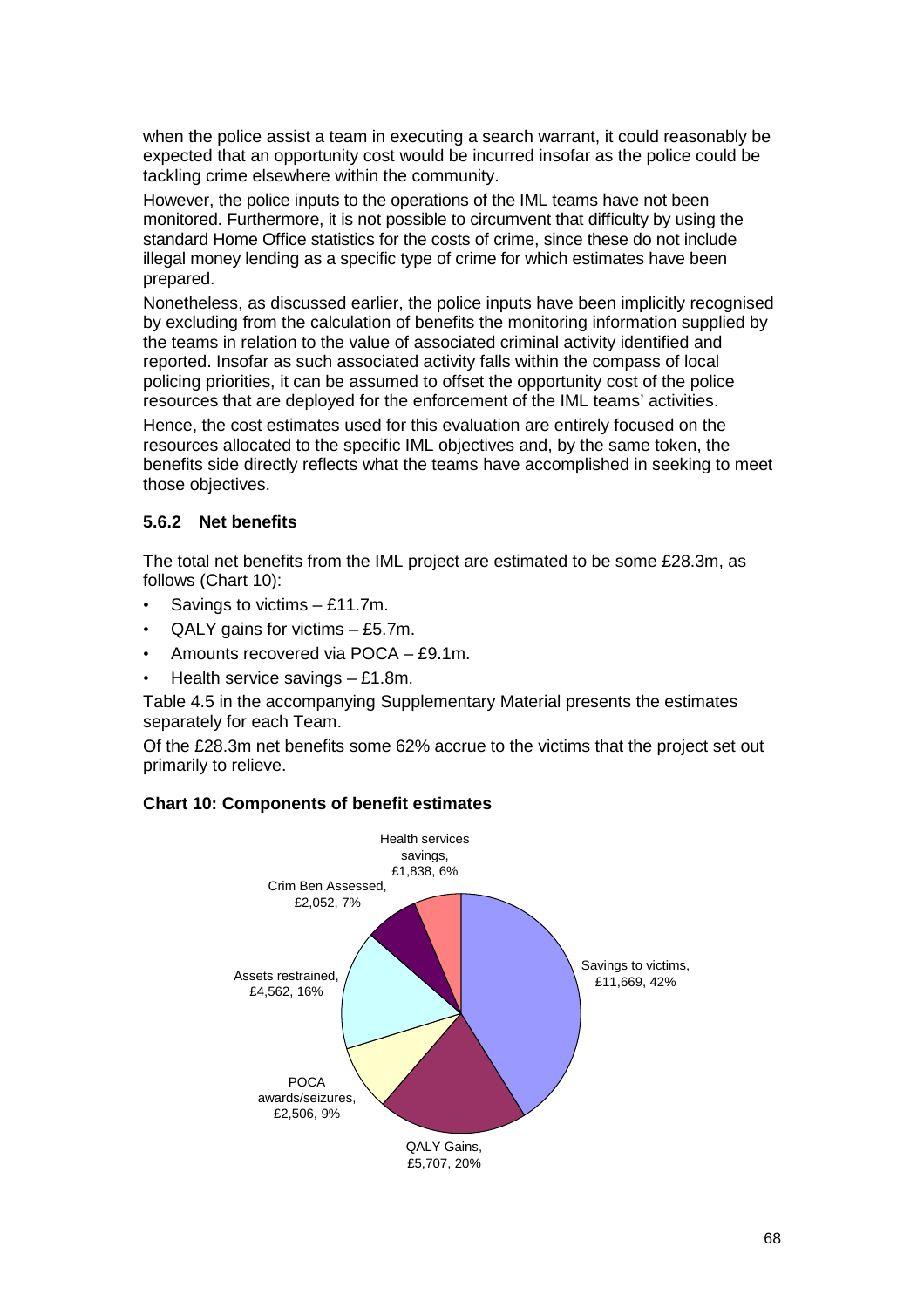## **5.6.3 Net benefits to costs**

When the IML team costs are compared with the estimated net benefits, the main finding is that, from inception in 2007 through to end-March 2010, the project yielded £2.11 in benefits per £1 of funding. This includes the first year of funding (FY 2007- 08) when activity was primarily directed towards setting up the teams and there was little enforcement activity to report. In other words, the project has generated an excess of benefits over costs with effectively two years of operations.

The components of the net benefits to funding ratio are shown in Chart 11. Regarding the overall picture for all teams combined, the main points to note are as follows:

- At £0.87 per £1 of funds, savings to victims make the largest contribution to the net benefits to costs ratio.
- When the QALY gains are added to the savings estimates, the net benefits levered for victims of illegal money lending are in excess of the funding costs (£1.30 per £1 of funding).
- The total estimated actual POCA recovery amounts to £0.68 per £100 of project funding.
- On the POCA side, the expected recovery value depends mainly on elements that are furthest removed from actual recovery i.e. the combined value of assets restrained (£0.34 per £1 of funding) and criminal benefit assessed (£0.15).



### **Chart 11: Net attributable benefits as per cent of funding**

Also shown in Chart 11 above are the variations by IML team in the ratio of net benefits to funding costs for the first three years of the project. A team is at the 'breakeven' level when net benefits exactly equal funding costs. A value in excess of 100 indicates that net benefits are in excess of funding costs. Similarly, a value below 100 indicates a shortfall between net benefits and funding costs.

Bearing in mind that the project is at an interim stage, the main point to note is the wide variation in the performances of the teams , ranging from £3.29 per £1 for CenTSA, followed by £2.88 for London, to £0.56 per £1 in the East Midlands. Furthermore, each of the three regions for which net benefits are estimated to exceed costs by a margin of £2:1 are also those in which POCA comprises a substantial proportion of total net benefits, particularly Wales.

The South West is the remaining region in which net benefits exceed costs at the interim stage. Over the period covered, the team closed six loan books but its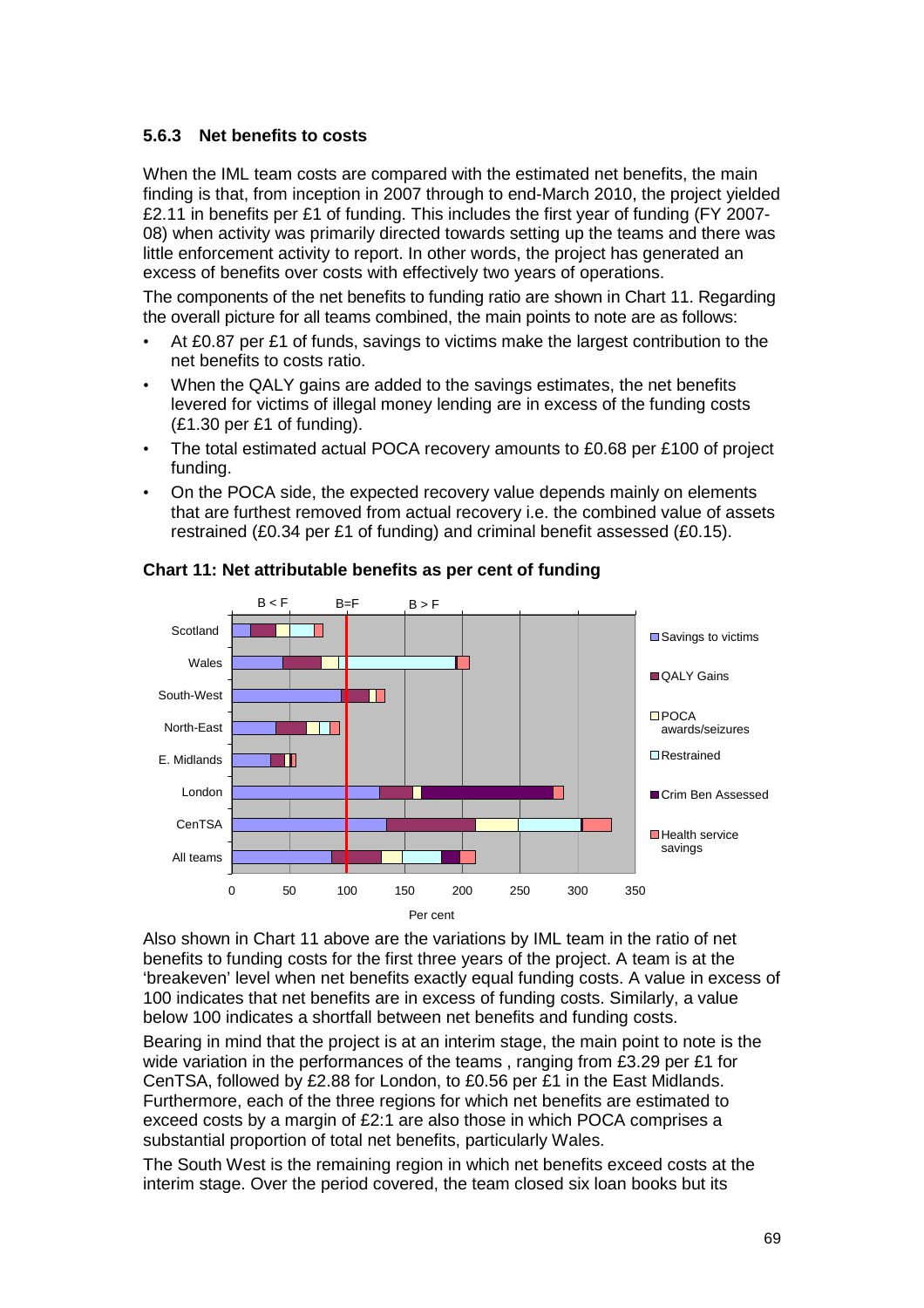performance hinged to a considerable degree on one large book, which the team estimated at £1.5m.

Scale effects in the efficiency of performance are most evident in the contrast between CenTSA and the smaller teams outside London. London would seem to be an exception insofar as its funding costs (£1.7m) are only 38% as large as CenTSA's (£4.6m). However, with its densely-populated, diverse and large-scale capitol city location, the London team has generated loan book recoveries that tend to have above-average values per victim (on a gross basis, close to £2,700 in savings per victim compared to the average for all teams of £1,400). That is, the scale effect emanates from the 'market' in which the London team is operating.

### **5.6.4 Uncertainties**

 $\overline{a}$ 

It must be emphasised that the foregoing estimates are subject to uncertainty. In particular, due to the illegal nature of loan-sharking, there is no benchmark for assessing the accuracy of the estimates for victims' savings based on lenders' loan books.

Second, POCA values will be accurate at a particular stage in the process (e.g. the amount restrained or confiscated), but cases vary widely and the attrition rate cannot be predicted with certainty.

Third, the QALY and health service savings are subject to an unknown degree of measurement error.

Nonetheless, the approach to estimating net benefits has been deliberately conservative. This does not mean that the net benefit estimates shown above represent some lower bound for the initiative. Rather, a conservative approach has been adopted to manage the risk of over-stating the benefits from the IML project.

From an evaluation perspective, the major uncertainties centre on the sustainable effects of the teams' activities in helping victims and deterring illegal money lenders. For that reason, it is more useful to focus the assessment of uncertainties in the net benefit estimates on the assumptions adopted in adjusting from gross to net values.

The uncertainties associated with the net benefit estimates can be illustrated with the aid of a number of scenarios based on varying the additionality assumptions. Two sets of scenarios have been specified, to focus on risk factors that will tend to reduce the net benefit estimate and a converse set of scenarios to highlight possibilities for increased efficiency.

The scenarios designed to highlight risk factors are as follows:

- **Scenario A**: Lower POCA recovery. In this scenario, conversion from amounts awarded by the courts to actual recoveries is set at 38% rather than 90%<sup>18</sup>. This highlights an external risk, as the conversion from awards to recoveries depends on enforcement of POCA awards.
- **Scenario B:** More victims return to IML. In this scenario, the proportion of victims returning to IML following the closing of a loan book is doubled, from 13% to 26%. This risk is more internal to the IML initiative, as it will depend on the sustained effectiveness of enforcement actions and building awareness among victims of alternatives to IML.
- **Scenario C:** Combine scenarios A and B. This scenario is designed to test the robustness of the best estimate to risks posed to realising net benefits.

The scenarios designed to highlight possibilities for greater effectiveness and efficiency are as follows:

 $18$  For the rationale underpinning this scenario, see the discussion of the Bullock et al attrition findings in Appendix D.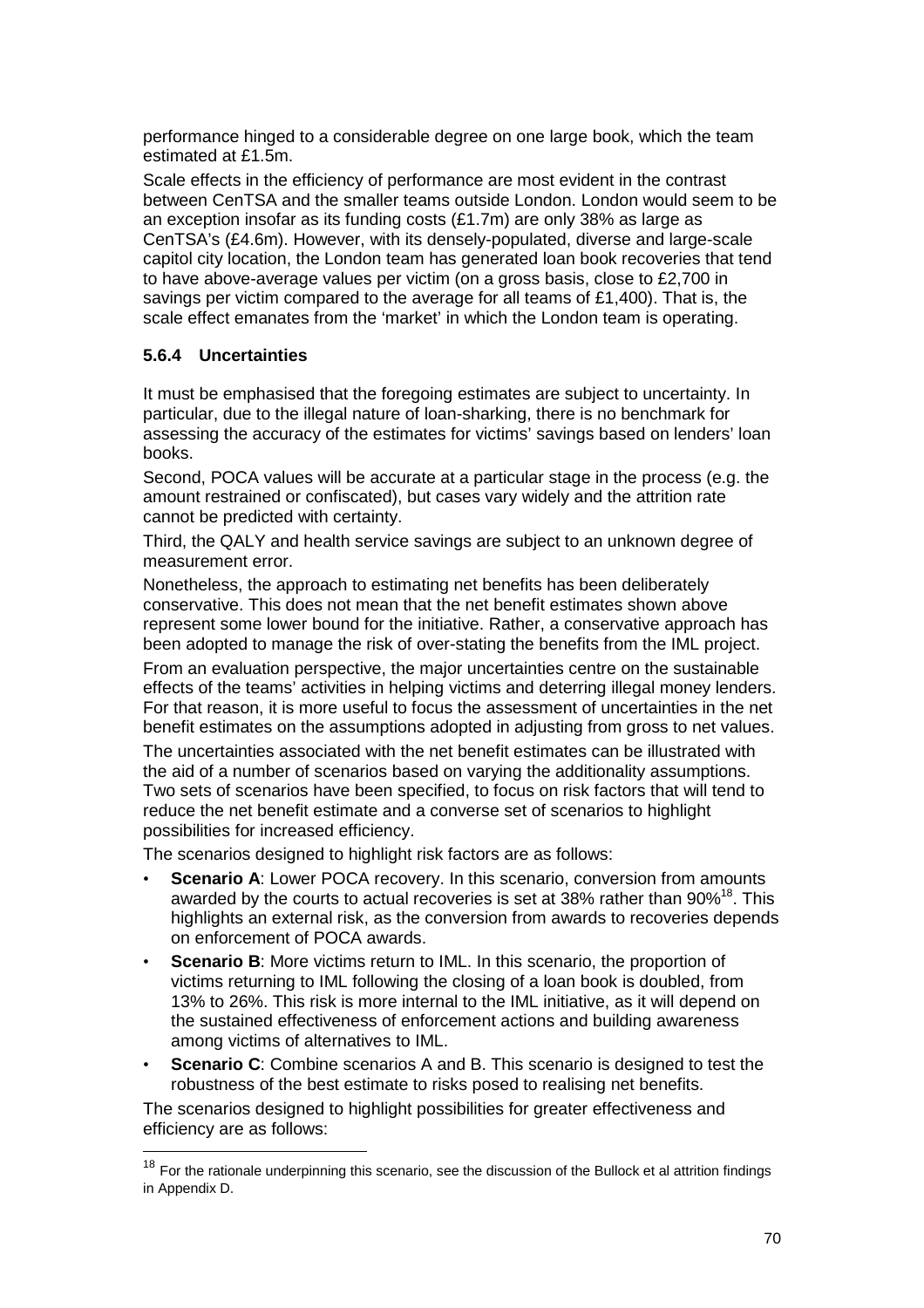- **Scenario D:** No victims return to IML. This scenario illustrates the benefit of greater effectiveness in removing sources of supply of IML in deprived communities.
- **Scenario E**: No victims continue paying lender and/or return to IML. This is a stylised and, to that extent improbable scenario. It is designed to highlight the possible gains from enhanced effectiveness in meeting the objective to develop an understanding of victims' needs and what is required to develop a sustainable transition away from illegal lending<sup>19</sup>.
- **Scenario F**: Widen the regional spread in POCA recoveries. As illustrated in Figure 3 above, there is considerable variation across the teams in expected POCA recoveries. In this scenario, the lowest POCA recovery rates (in the South West, the East Midlands and the North East) are raised to match the averages for all teams in respect of the POCA indicators.

The effects of the foregoing scenarios on the net benefit estimates are shown in Table 7. The effects on the ratio of net benefits to funding costs are shown in Table 8. The following points can be made.

First, the net benefit estimates are not unexpectedly sensitive to the assumptions adopted for adjusting from gross to net benefits, as the different specifications generate a range from +36% of the net benefit estimate (scenario D) to -29% (scenario C).

Second, none of the scenarios that reduce the net benefit estimates have the effect of lowering total net benefits to the point where the ratio of benefits to funding costs falls below 100%. Bearing in mind that the scenarios are not intended to indicate margins of error around the best estimate, the fact that the ratio of benefits to funding costs remains at around 150% even in the 'worst case' scenario C should provide reassurance in drawing value-for-money conclusions.

Third, the scenarios that increase the net benefit estimates would suggest that there are opportunities for increased effectiveness and efficiency in meeting the objectives of the IML initiative. The scenarios around changing the behaviour of victims and/or reducing the supply of IML are, by their nature, more difficult and longer term.

The scenario for widening the regional spread of POCA recoveries presents a possibility that is more within the control of the initiative. To that extent, the variations in estimated POCA recoveries would suggest the need for a broader and more coordinated approach to POCA recoveries, incorporating:

- Allocation and deployment of resources to pursue POCA recoveries.
- More systematic and strategic approach to the use of confiscation e.g. the sifting of cases to identify those where recoveries are most likely to be feasible.
- Ensuring a coordinated approach with other agencies to maximise recoveries.

 $\overline{a}$ 

 $19$  This scenario should not be viewed as an 'upper bound' on the net benefit estimates, since that would imply a benchmark for measuring the accuracy of the estimates. Rather, when compared with the best estimate, it highlights the effect of the assumptions for adjusting from gross to net benefits in relation to savings to victims, QALY gains and health service savings.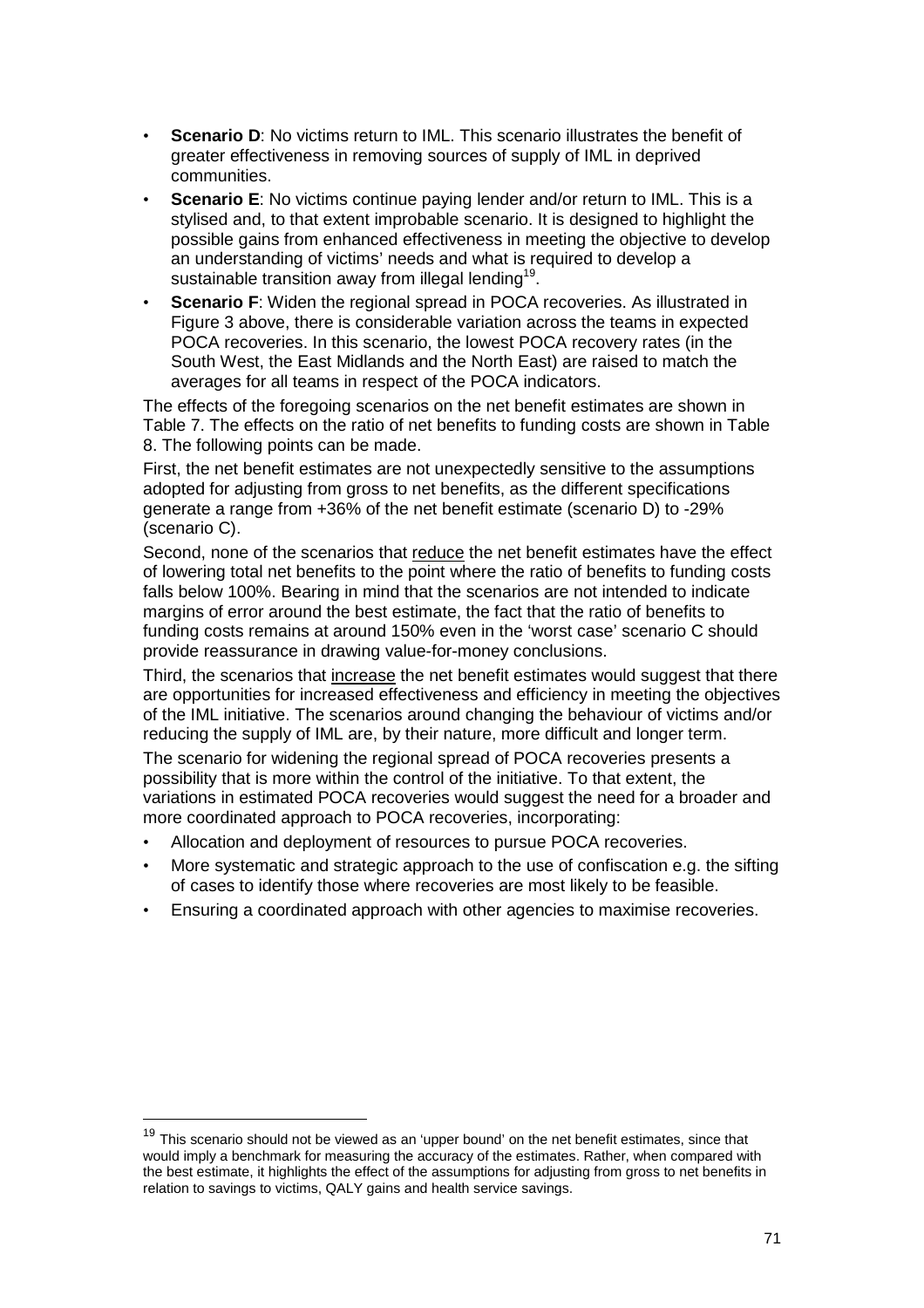| Best estimate (£m) |                                         | 28.335     |         |  |
|--------------------|-----------------------------------------|------------|---------|--|
|                    |                                         | Difference |         |  |
| <b>Scenario</b>    |                                         | £m         | %       |  |
| A                  | Lower POCA recovery                     | $-4.815$   | $-17.0$ |  |
| B                  | More victims return to IML              | $-3.527$   | $-12.4$ |  |
| C                  | A & B combined                          | $-8.342$   | $-29.4$ |  |
| D                  | No victims return to IML                | 3.821      | 13.5    |  |
| Е                  | $D + no$ victims continue paying lender | 10.175     | 35.9    |  |
| F                  | Widen regional spread in POCA           | 1.482      | 5.2     |  |
|                    | Source: Policis estimates.              |            |         |  |

## **Table 7: Net benefit effects from alternative scenarios for additionality assumptions**

### **Table 8: Benefit-to-Funding ratio effects from alternative scenarios for additionality assumptions**

|                            |                                       | <b>B/F</b> ratio | <b>Difference</b> |
|----------------------------|---------------------------------------|------------------|-------------------|
|                            |                                       | %                | pps               |
|                            | Best estimate (£m)                    | 211              |                   |
| <b>Scenario</b>            |                                       |                  |                   |
| A                          | Lower POCA recovery                   | 175              | -36               |
| B                          | More victims return to IML            | 185              | $-26$             |
| C                          | A & B combined                        | 149              | $-62$             |
| D                          | No victims return to IML              | 240              | $+28$             |
| Е                          | D + no victims continue paying lender | 287              | $+76$             |
| F                          | Widen regional spread in POCA         | 222              | $+11$             |
| Source: Policis estimates. |                                       |                  |                   |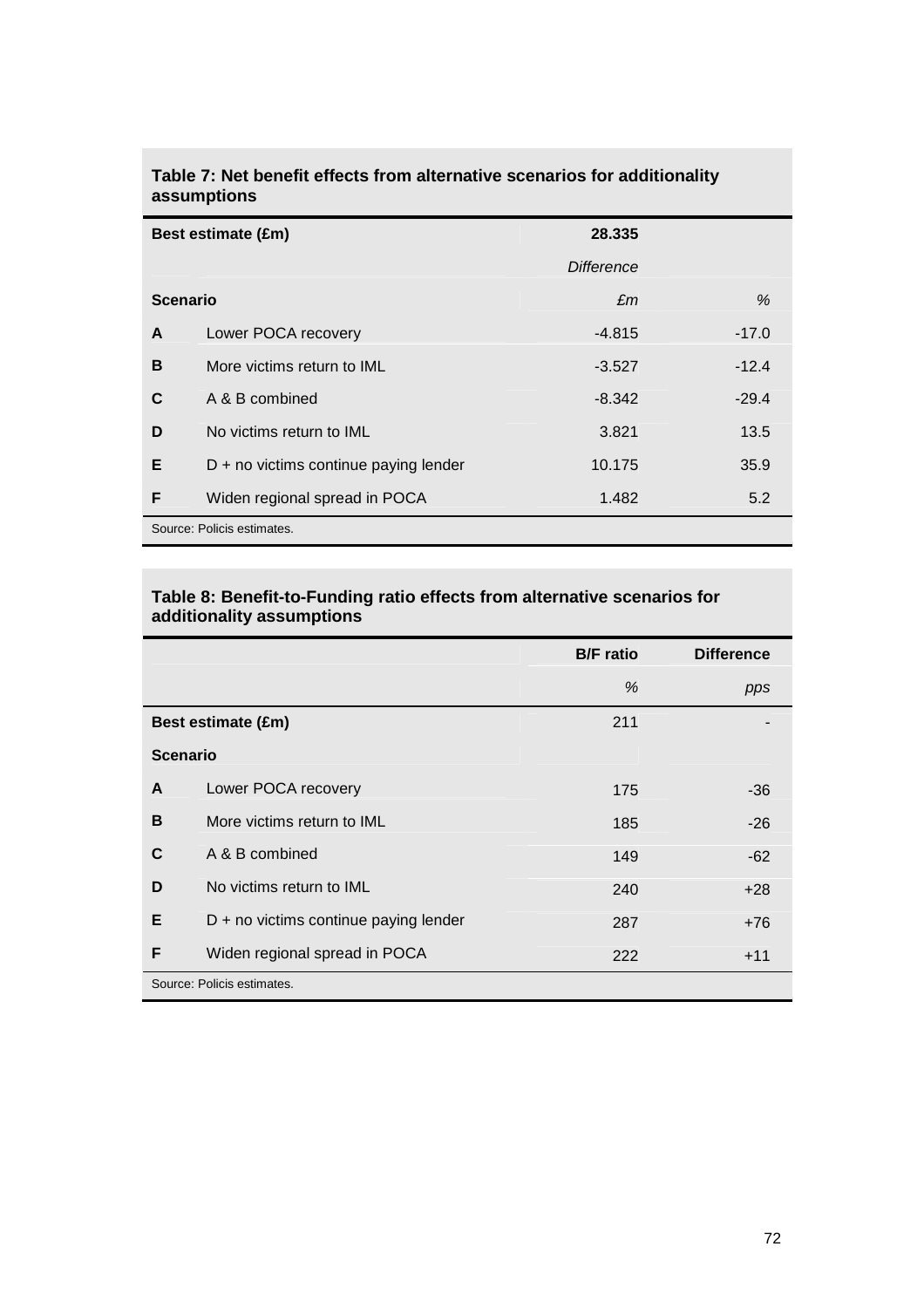# **6 Chapter 6: Implementation and lessons for future delivery**

This chapter focuses on the implementation of the IML project. It examines the experience of the various teams, the challenges faced by the project the strengths and weaknesses of the delivery models and the lessons to optimise future delivery.

# **Implementations and lessons for future delivery – key points summary**

- The national project was implemented on a de-centralised basis with each of the seven regional teams procuring their own solutions and negotiating their own relationships and agreements at local level.
- This piecemeal approach resulted in some replication of effort, with some teams both more successful in establishing critical relationships and able to move to operational effectiveness more quickly than others.
- The need to negotiate delegated authority to undertake covert observations with individual local authorities has been cumbersome and often slow, with national coverage still incomplete. This has been a significant constraint for some teams, particularly in the early stages.
- High level police sponsorship and the engagement of the local force appears a critical success factor, most especially in building intelligence. The teams with an embedded police officer have been more effective.
- Media communications appears to be more effective in building community awareness and willingness to provide intelligence than other marketing activity.
- The teams that have adopted the most structured approach to prioritising cases and to building the evidence case for prosecutions appear to have been the most successful.
- A lack of specialist expertise within both local legal services and the courts has resulted in long delays in bringing cases to court in some regions, with little evidence of effective knowledge transfer between regions.
- In the face of low take up of financial inclusion offers, the financial inclusion elements of the project have largely been reframed as victim and witness support, awareness building and community education. Witness support has been essential in bringing cases to court while work with awareness building has achieved a step change in awareness among partner agencies, appearing also to have some preventative effect in communities.
- The teams are already facing capacity constraints in the face of significant need. There are also some funding tensions with police and local authority partners arising from unbudgeted expenditure on large and complex cases.
- Despite some efforts on collaborative working, there appears to be little structured and effective knowledge sharing and some evidence of unhealthy competition between the teams.
- A hands off approach to performance management and direction from the centre has led to some sense of a lack of strategic direction and allowed weaker teams to struggle without sufficient support and guidance.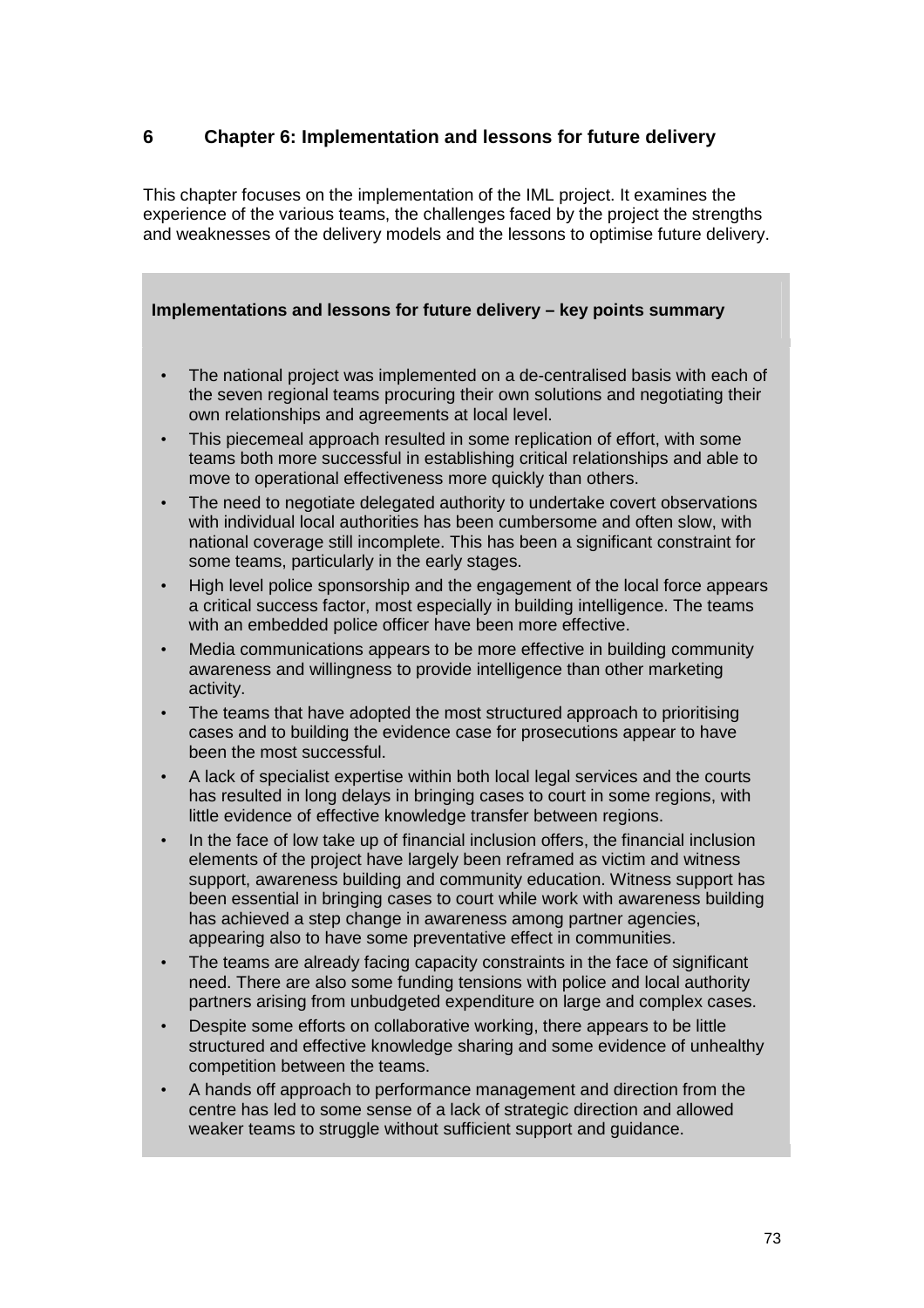# **6.1 Delivery structure**

The seven regional teams and their associated delivery models differ in a number of respects, with the range of models having both benefits and disadvantages. The differences between the teams are discussed in more detail in the Supplementary Material Appendix. However, the projects share a number of common features and have confronted similar issues and challenges. It is these common issues and challenges, and the success and relative failures in rising to them, rather than the differences between delivery models, which hold the most important lessons for optimising delivery going forward

The IML project was implemented on a decentralised basis. Seven regional teams were set up, with some common features but differences also in aspects of delivery models, with teams of differing sizes and covering very different geographical areas. All of the teams were hosted by Trading Standards and local authorities. Two of the teams had previously operated as pilot projects.

Each regional team included both an investigative arm, to meet the enforcement objective, and a financial inclusion / victim support element, for addressing the needs of victims and building partnerships with debt advice, providers of affordable credit and others.

Oversight has been by BIS, with a central governance board, including representatives of some of the host regional authorities and various stakeholders, including OFT and HMT. This oversight function aside, however, there is no central management function.

The remainder of this chapter describes in more detail the various challenges encountered by the teams and the lessons arising from them

# **6.2 Project set up**

All of the various projects had recognised at bid stage that surveillance and intelligence expertise was going to be critical to success. All had therefore set out to recruit individuals with surveillance and intelligence skills, primarily from a police or army background, but also those from a background of investigating fraud and economic crime, including benefit fraud and financial investigation. The balance of skills and the emphasis varied between teams, with some teams being heavily weighted towards individuals with a police background and others having a broader mix. The larger project teams with bigger budgets, notably the CenTSA team based in Birmingham which covers a large geographical area, were able to include more specialist skills within their team while smaller teams set up with fewer and more generalist intelligence officers. The smaller teams therefore have relied to a greater extent on external expertise in specialist areas – such as financial investigation. Recruitment for the financial inclusion and victim support posts was largely from individuals with a background in debt advice, financial inclusion or social services.

# **Strong sense of mission and commitment evident among all teams**

All of the teams had come to the project with a strong sense of mission and commitment to what they saw as an innovative and important project. All had a clear sense of the project objectives and an appreciation of both the enforcement and victim support and financial inclusion elements of their remit. Each of the teams had clearly put in long hours and been outstandingly dedicated in pursuit of what most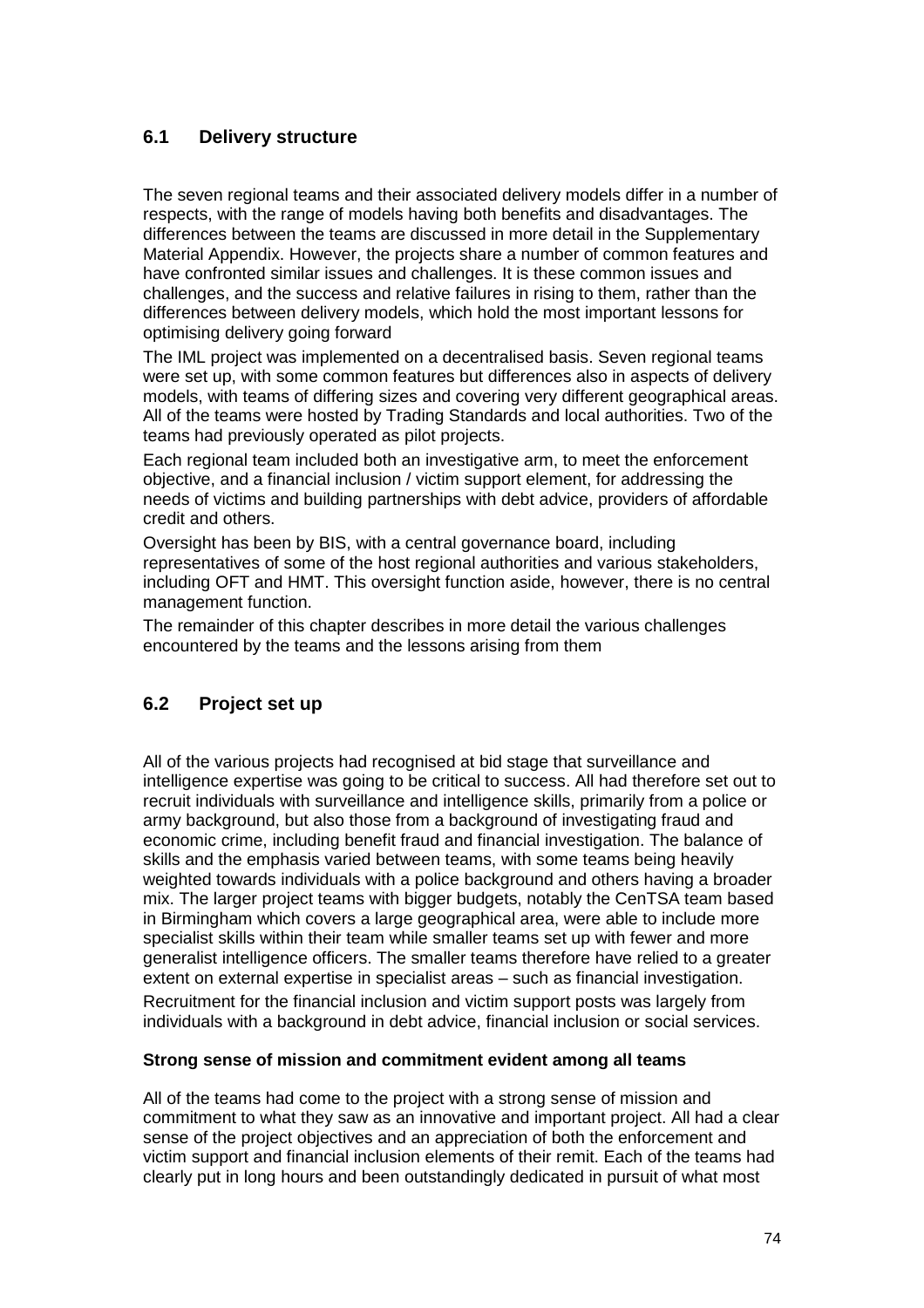saw as a ground-breaking and important mission. Despite the very different backgrounds from which the enforcement and financial inclusion teams were drawn, and the occasional culture clash that arose as a result, there was a striking sense of common purpose and much evidence of integrated working between those working on the enforcement and financial inclusion elements of the project.

#### **Solutions procured and relationships and agreements procured piecemeal**

The new teams were set up completely from scratch, to a relatively tight time-table and with little in the way of templates, established procedures and practice to follow. The various teams all appear to have embraced this challenge, albeit that some teams were clearly able to move more quickly than others.

Many of those recruited to the new teams had clearly expected rather more in the way of established protocols and connections. For those coming from a police or military background, the relative lack of direction or reporting lines when setting up the project came as something of a cultural shock. In part this will reflect differences between the local authority culture and that of the police and military.

Several teams commented that they had anticipated rather more in the way of high level infrastructure and national / regional level agreements. They would have welcomed both more guidance and support from funders and a more structured exchange of knowledge and best practice with the existing teams. The perception that more direction from the centre would have been helpful in the early stages was common across the teams, however.

"Actually if we had had their (government) support, if they (specialist units in police force and other agencies) had been warned about that (the IML team requirement for support), it would have been a lot quicker and a lot cleaner."

The teams appear to have had a mixed experience in terms of best practice learning from the pilot projects. In the early stages, the various new teams sought to learn from the experience of the pilot projects. This appears to have been primarily an ad hoc and informal process, with some teams appearing to benefit to a greater extent than others. For the most part however the various new teams have had to rely heavily on their own resources and initiative and to plan from the ground up.

The teams were all aware that the national illegal money lending project was a high profile project and so felt under some pressure to deliver as soon as possible. Given the perceived urgency with which they were tasked to produce results, some teams took the view that rather than adopt a relatively protracted set up period they would begin immediate investigations and work up the various intelligence protocols and processes as the team and caseload evolved, while learning the necessary skills on the job. Others rather concentrated on setting up the infrastructure before feeling able to move into operations.

#### **Teams able to move towards operational effectiveness at differing speeds**

Those teams taking the more aggressive approaches were also those, unsurprisingly perhaps, who generated the most rapid results. These were also those in which team members were drawn primarily from a police or military background. Their background was thus a more action-oriented, pragmatic "can-do" culture and better trained in risk management. In the teams where the orientation was towards a more Trading Standards culture, and in which the IML team was more closely integrated with the Scambusters and Trading Standards regional infrastructure, set up tended to be slower, with a greater focus on establishing infrastructure and process.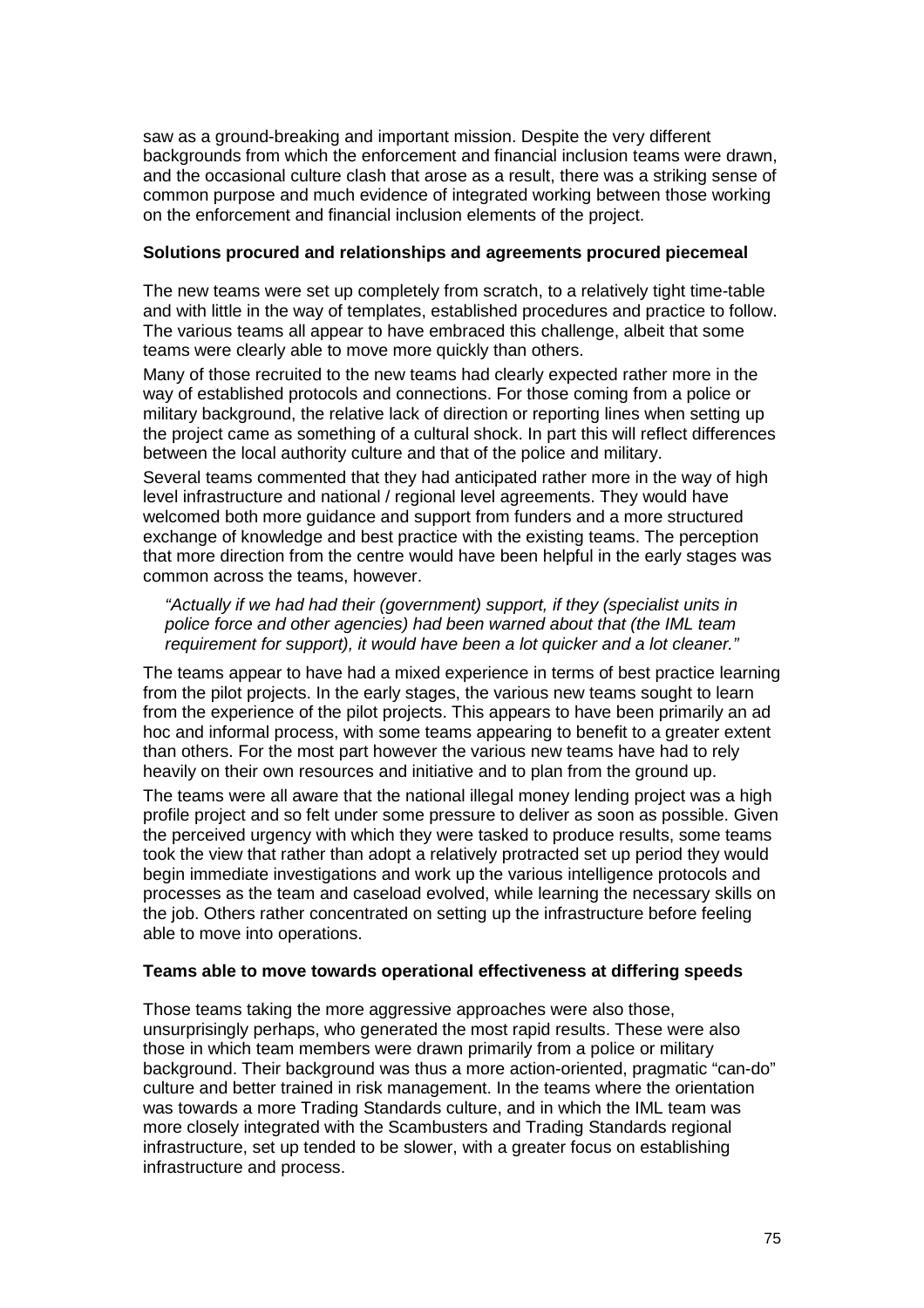For those with a police background, the model tended to be established police protocols, for case and risk management, for example, with practice and process, including supporting forms, often imported wholesale from the police. Different teams established more or less formal or structured ways of managing and monitoring case loads and activities.

"Well, my thought was that what I was actually setting up here was a small police force…so we kind of set up everything along those lines, on that model if you like."

# **6.2.1 Establishing the intelligence infrastructure**

The first priority for all the teams was to establish an intelligence stream. Infrastructure, process and skills aside, the key intelligence issues for the new teams centred, on the one hand, around their relative lack of powers and, on the other, issues around their authority to undertake various kinds of covert observation.

 At the outset of the national project, the Birmingham and Glasgow teams aside, many of the project teams were starting from a basis of little or no knowledge of their local illegal lending markets, no established intelligence infrastructure or information sharing protocols with other enforcement and intelligence agencies and comparatively little in the way of best practice experience and models around intelligence building on illegal money lending.

The challenges fell initially into three broad areas:

- Eliciting intelligence from the public through a marketing and media campaign to promote the presence of the teams and the "loan-shark hot-line"
- Establishing relationships with the police and seeking to generate intelligence from police resources
- Building internal investigative and intelligence capability, which required also obtaining permissions from local authorities to undertake covert investigations

# **6.2.1.1 The "Loan Shark Helpline" and community intelligence**

# **The national loan shark help-line has been an important conduit for local intelligence but information tends to be incomplete**

The teams share a common hotline telephone number – the "National Loan Shark Helpline", supported in each case by regional marketing activity, to elicit intelligence from the public on the activities of local loan sharks. This number was initially specific to each of the regional teams but has been replaced with a national hotline number, manned 24/7 and routed directly to the regional teams. The various teams expressed mixed views on this change, with some feeling that a local number was more impactful and accessible for victims. Some teams had developed their own branding and promotional material and were reluctant to replace it with the national branding, primarily on the grounds that the national loan shark logo lacked impact, a perception widely held within the teams more generally. All of the teams have invested considerable effort in promoting the national hotline number and building awareness of the IML team and the support that they can offer victims.

The importance of the help-line as a source of intelligence varies from team to team, with some teams heavily reliant on it and others more successful in generating additional or complementary intelligence from the police and other partners. The scale and quality of intelligence arising from the Loan Shark help-line has been variable, and against the background of the climate of fear, often anonymous, with witnesses and victims generally reluctant to come forward. Intelligence arising from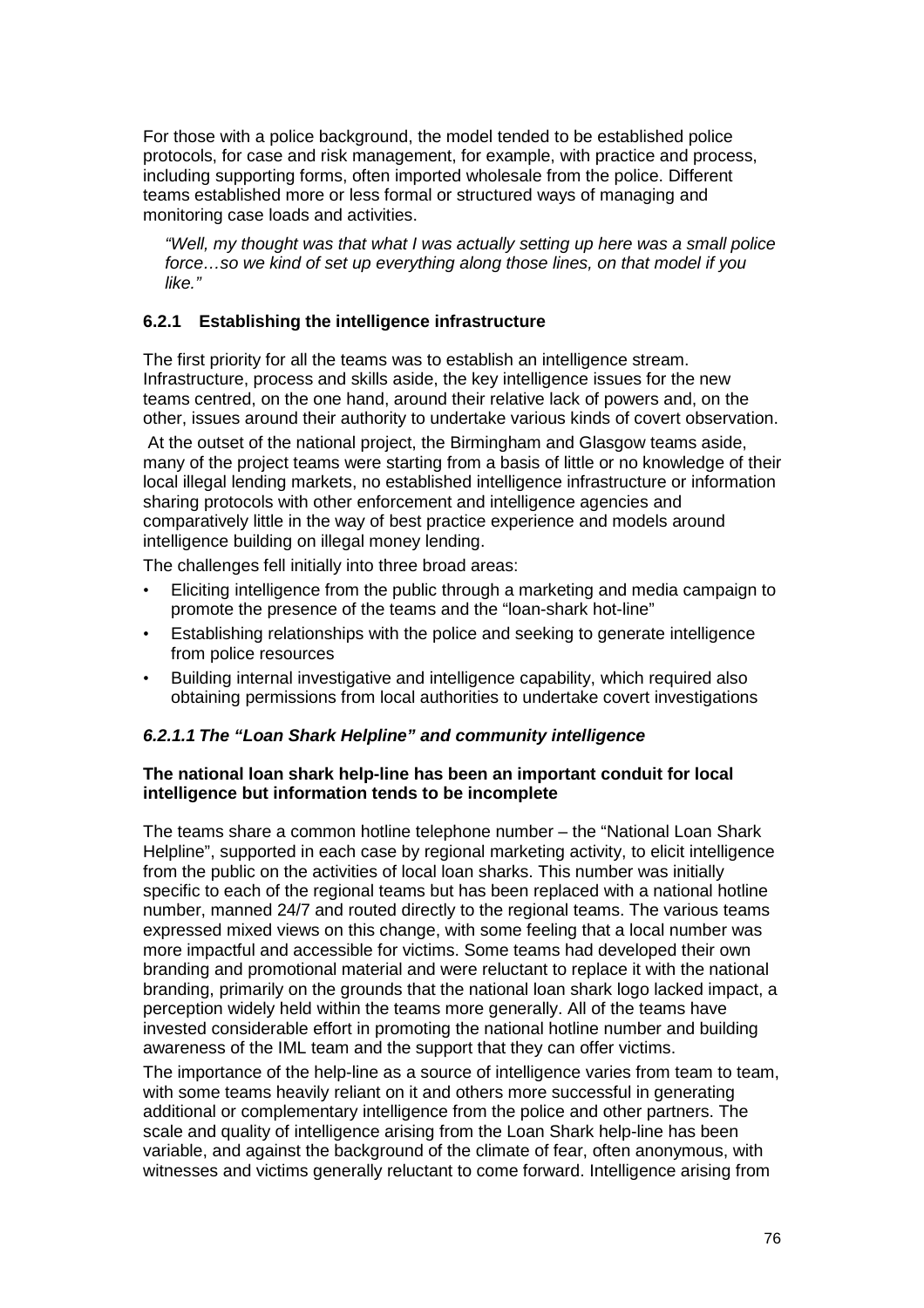the help-line typically requires extensive and painstaking triangulation from other sources, primarily police intelligence, and / or covert observation.

Marketing activity has included a wide range of media – television, radio and local press advertising, plus poster campaigns and distribution of a range of promotional vehicles (leaflets, cards, beer mats, piggy banks and mugs etc) in community and social centres, foyers and voluntary and community organisations, health centres and pubs. This has been further accompanied by door to door distribution of leaflets and cards bearing the national loan shark helpline number in deprived areas and neighbourhoods with high concentrations of ethnic communities felt likely to be the potential targets of illegal money lenders. Some teams have also promoted awareness through event-based marketing, largely in collaboration with partner agencies.

### **Media communications and local press coverage have been the most effective drivers of intelligence**

Much effort has also focused on media relations and generating press coverage both for issues around illegal money lending and the presence of the illegal money lending team and the help-line number. The teams have indeed been successful in achieving wide-spread media coverage of the project and particularly around the arrests and successful prosecutions of various lenders. Media coverage has been a key driver of intelligence from the public.

All the teams report steadily growing numbers of calls to the hotline, with peaks following press coverage of lender arrests and convictions. It would appear however that at this stage in the evolution of the initiative, marketing activity has been more successful in stimulating awareness than in generating intelligence. The community survey undertaken to support the evaluation suggests that the marketing activity targeted at deprived estates has been successful in building awareness in these communities. Nonetheless, the teams report that the quality of intelligence arising has been disappointing and that, against the background of the climate of fear around illegal money lending, few people are prepared to come forward other than anonymously.

"We have run a number of campaigns…We've done shelters, buses television, radio, pubs, news-letters. We've covered pretty well the whole spectrum and spent loads of money and we've not been particularly successful."

Many of the calls to the hot-line have been in relation to the legal home credit lenders, often from the deprived neighbourhoods in which the teams have suspected that illegal money lenders will be operating. However almost all the teams report that levels of intelligence from deprived estates about illegal money lenders has been disappointing, both in terms of incidence and the richness and detail of information. Callers typically have been prepared only to provide limited detail and to report anonymously.

The teams ascribe this primarily to a climate of fear and a culture of not "grassing" to the authorities, allied to a perception within some communities that money lenders are providing a much needed service. As was discussed in Chapter 3 covering victims, in fact the community and victims surveys suggests that a moral stance on grassing is relatively unimportant and that potential informants rather fear the consequences of engaging with the authorities.

If high profile advertising appears to have been relatively ineffective in eliciting calls, media coverage, especially television coverage, appears to have been more successful in generating calls to the hot-line. The most successful results appear to follow from a consistent focus on communications and media relations. A focus on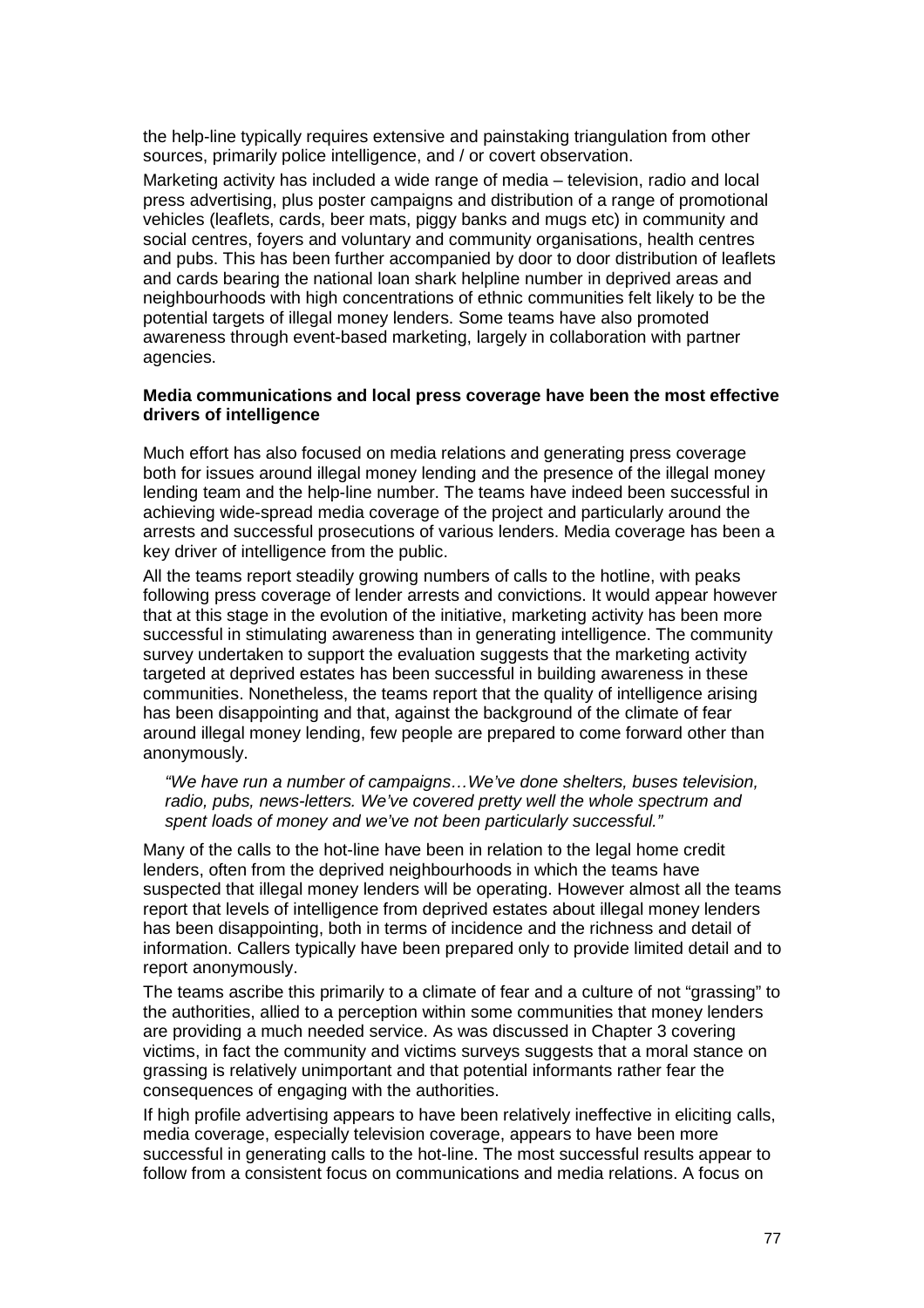media communications and press relations has been a key element in building public awareness and eliciting intelligence, with intelligence peaks following media coverage.

"One of the key things has been to keep the projects and the team in the public eye…because you die very quickly if you don't…you get massive publicity when you do a high profile arrest and that is one of the most important opportunities you have and you have to take full advantage of it."

#### **6.2.1.2 Building the intelligence relationship with the police**

## **Engaging police has been the critical success factor but necessity to sell in concept at local level has met with mixed success**

As Trading Standards officers, the investigating officers of the various teams have some enforcement agency powers and but these are limited relative to the police, as is back up and resources. Trading Standards officers have various rights of search and entry but no powers of arrest, for example. Developing an investigation requires access to the police national computer and to police intelligence, covert investigation and, ultimately, police powers and facilities, to arrest, hold and interview suspects and progress prosecutions. Against this background, and in the light of the experience of the pilots, it was clear from the outset that partnerships with other enforcement and intelligence agencies, particularly the police, were going to be absolutely key on a number of levels.

"It needs to be done from an intelligence-led approach…Realistically the first port of call is getting the intelligence sorted…and that means the Police"

However, illegal money lending had been largely invisible to enforcement agencies prior to the establishment of the projects and was simply not on the radar of police or local authorities<sup>20</sup>, with very little known about what was an almost entirely unreported and invisible crime.

"Very little (researcher has asked about awareness of IML within police prior to contact with IML team), I would say. It certainly wasn't on the police radar until very recently…it just wasn't a question that we would have asked whilst going about our duties."

In addition, the various teams faced a number of barriers to establishing effective intelligence relationships with the police, ranging from the practical to cultural. Among the most critical was the cultural barrier within the police around dealing with Trading Standards and the widely held perception among the police at all levels that illegal money lending was not a crime, but essentially a "civil matter". Beyond this many police were inclined to take the view that Trading Standards remit was "car boot sales and counterfeit DVDs" as distinct from "real crime". As a result there was considerable cultural resistance both to taking Trading Standards seriously and to sharing intelligence with perceived "civilians".

"The police world can be very snobbish and my initial reaction (senior police intelligence officer) was 'It's Trading Standards. I don't do boot fairs on a Sunday morning. I thought 'I've got more important things to do'."

This syndrome was evident at all levels and across a range of different police units but the barrier was greatest for those units dealing with more serious or specialist crime. This key barrier was made more difficult by a lack of sponsorship at senior

 $\overline{a}$ 

 $^{20}$  DTI Evaluation of the illegal money lending pilot projects, Policis and PFRC, 2007.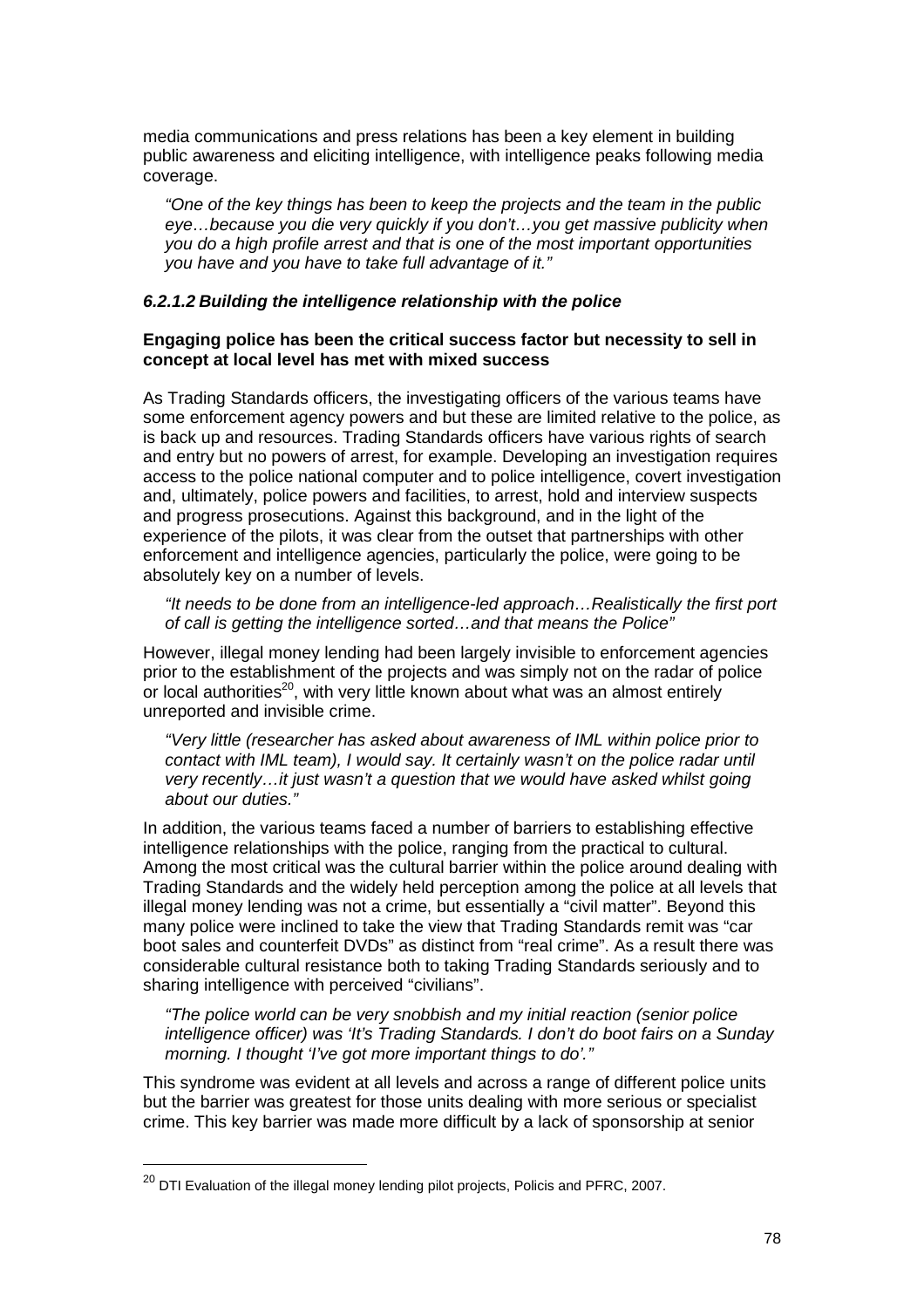level within the police and in the absence of any police commitment to the illegal money lending project at national level.

"The thing is that the government kind of committed the police to this project but omitted to actually tell anybody that mattered about it." (senior police officer)

"(The difficulty was) having them (police) understand that actually at a couple of levels Government really committed them to this project without them knowing…for example the decision that we must have a police officer in the team and that funding couldn't be used for anything else. Now to make that work you need a commitment by the police service."

"Just getting buy in has been the biggest hurdle…I don't think there's been any cross over at that national level…BIS did make a requirement that the police have to have an involvement but…having to find our own way into whatever specialist units we needed."

Those teams without buy in and sponsorship at senior level were clearly at a significant disadvantage compared to those teams where this support had been achieved, leading to reduced operational inefficiency across a series of fronts. This was a source of considerable frustration for managers.

"There's a lot more work to be done to engage with them (police). But I think it needs to be done on a much higher level than its being done at the moment."

The success of teams in generating effective intelligence and establishing intelligence partnerships rested to a large extent on the communication and relationship building skills, not to mention the tenacity, of the team leaders and their senior investigators. All of the teams ultimately reported developing good working and intelligence relationships with the police. Some teams were clearly more successful than others however and some relationships took perhaps an unduly long time to establish. Some teams clearly felt that they were better supported than others.

From the experience of the teams that were most successful in establishing active partnerships and a two way flow of intelligence, it was clear that communications and buy in at senior level has been the key to success. The most effective results have been obtained where senior police officers became enthusiastic supporters of the illegal money lending concept and acted as advocates of the project within the force. The key ingredient appears to have been recognition of a community of interest, and the relevance of illegal money lending to wider crime and police objectives. The verbatims following from senior police officers illustrate the thinking and degree of commitment where the teams were effective in engaging senior police officers.

"Anyway (name) gave me a presentation and I'm not joking, it took me about five minutes and I was hooked. So I've ended up a bit evangelical really…Can we have some of that? How do we get into this?"

"I just saw all these avenues open that I hadn't really thought through previously. You know if you were an organised crime group, if you had a treasury function, you'd be lending…why pay a commission to get it laundered when you can lend it and make a turn?"

"Part of our remit is reduction of harm. That's very key…And there is all the neighbourhood policing and all of that…But I got it. I got it straight away. It's a very good fit with all of that…interventions that might make a real difference."

High level advocacy and support from senior officers yielded a number of benefits, facilitating information sharing protocols, joint working and pro-active adoption of a collaborative approach to generating and utilising intelligence on illegal money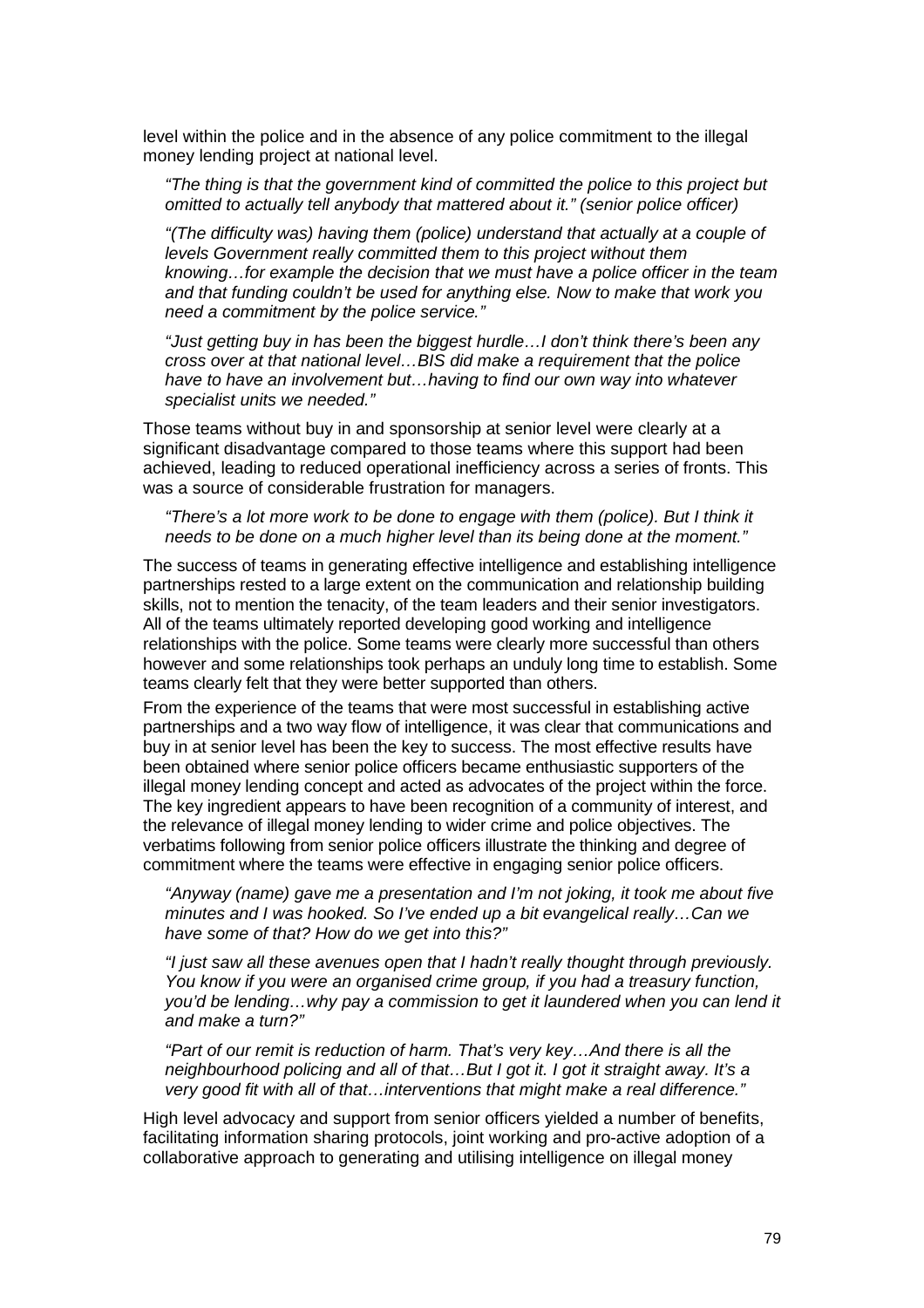lending, resulting in a more synergistic approach to tacking illegal money lending and other criminal activity.

"Previously it (intelligence and enforcement relationships with IML team) had been a bit of a grace and favour type thing. So when I got involved (senior police officer) I set up a further meeting with deputy directors…one step below the board to get that senior sponsorship, all round the table at the same time and bought in."

"I (senior police officer) just approached someone here and we got that put on a proper formal footing in terms of a partnership agreement, an information sharing agreement…and I was able to make that happen pretty quickly."

"Trust me there's a unit (in the Police) that deals with everything, so basically if a piece of info comes into the intelligence unit, you know there's a flagging system and it will go to that unit, the burglary unit or the robbery task force or the flying squad. At the moment we (senior police intelligence officer) get money lending and actually we don't have a box for that…so that is something I have been facilitating.

#### **A more strategic take on illegal lending and fit with wider neighbourhood policing issues where there is high level police sponsorship**

Commitment from senior police officers resulted in a more strategic and coordinated approach to both intelligence and collaborative working and partnerships with key agencies more generally. Where a senior officer took a specific interest in the illegal money lending project, there was the potential for a significant step change in the quality and completeness of intelligence on money lending.

"I've sort of (senior police officer) you know, opened the door if you will to make things happen…Similarly because where I sit in strategic partnerships across other government departments, you know…I am putting together meetings around intelligence for a more strategic element."

"I (senior police officer) don't have a full picture of the extent of money lending in our region and I am persuaded that that is a real intelligence gap as far as the police are concerned and we need to fill that gap. So I am drafting up an intelligence requirement that I will send out through our region and I will also send that out to all my equivalents… We have various sources open to us including what we call covert human intelligence sources and we can task those people to fill that gap."

Strong relationships appeared to be most effectively cemented and promoted through a pragmatic approach of joint working on specific cases. This facilitated the development of both a degree of mutual respect and greater understanding of the practical issues and opportunities for each party arising from collaboration. Alternatively, where the team themselves pro-actively fed intelligence into the Police National Computer, which in turn established links to other police organisations, this also appears to have been successful in boosting the profile of IML within the police and bringing to the attention of different agencies within the force the potential connect between IML and wider criminal activity.

"We've (police) had a job together (with IML team) as proof of process, looking at setting up the processes nationally around sharing intelligence and looking to make national connections."

The best outcomes in terms of intelligence appear to have been obtained where the team leadership focused consistently on building a relationship with police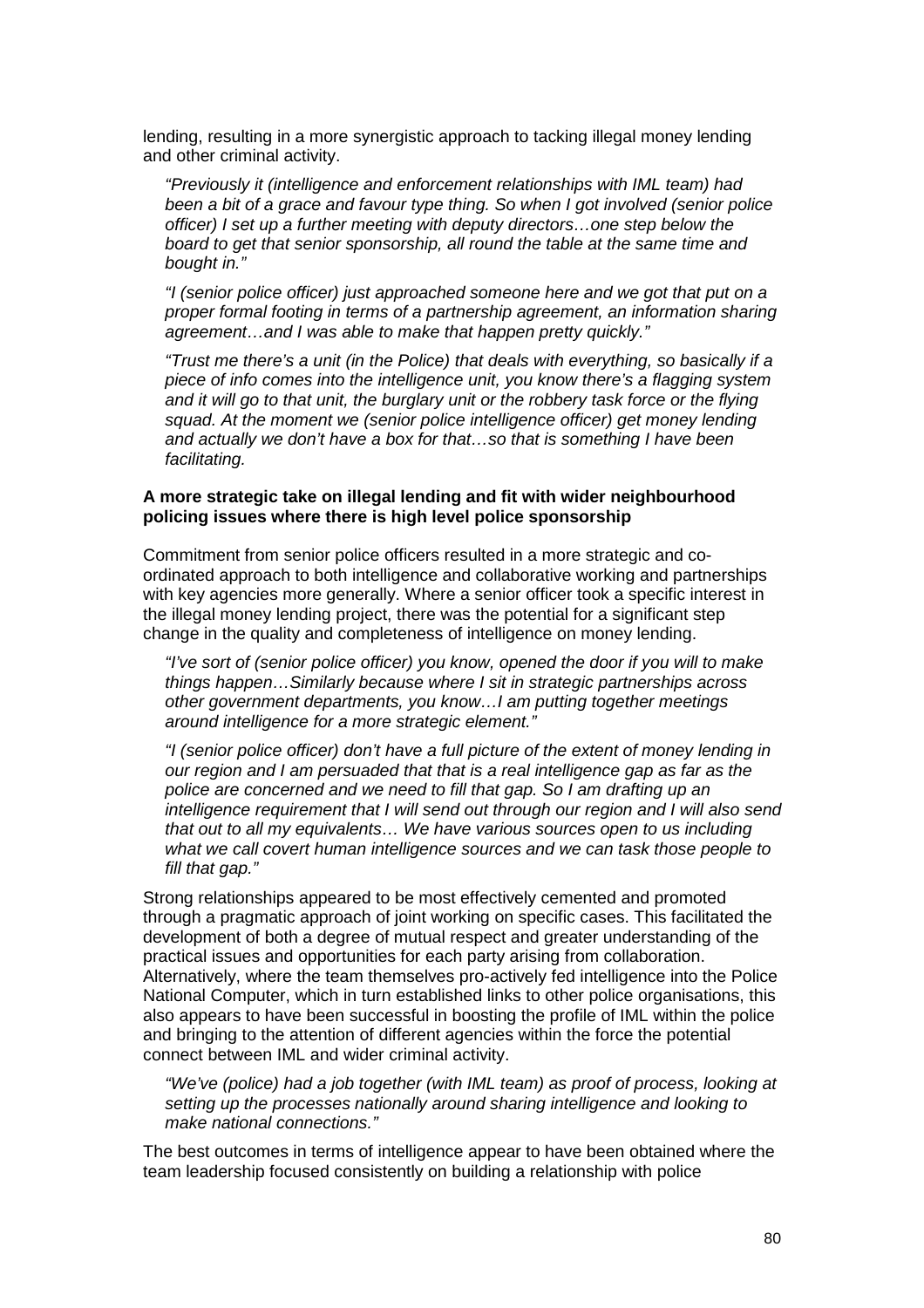intelligence and then collaborated over time to create a pro-active approach to generating intelligence on illegal money lending from police resources.

"By raising awareness with them, they're (police) now collecting it (intelligence) now as well whereas previously they weren't or at least not officially…actually when you went into their intelligence boxes and you put in the word loan shark you'd get a lot of hits so people were recording 'he's a loan shark' but they weren't doing anything with it…Now we've worked with them and we've moulded the partnerships between us and the Police, Customs, Inland Revenue and other organisations, DWP, to such a fine extent that actually now they're picking out intel for us."

For those of the teams where relationships had been established at lower level or where the team had been less successful in generating support for the illegal money lending concept, it appeared to take longer to secure information sharing agreements and police responsiveness to requests for information appeared to be slower. The police themselves appeared also less pro-active both in generating intelligence around illegal money lending and in activities to promote awareness of illegal money lending within the local force.

"You know I keep showing them (police) the (information sharing) documents and things like this and keep quoting from it and bits and pieces like that, but…They do realise now that there is a definite link again (between IML and crime more widely), you know, when we go to them but, you know…but it's been slow and to be honest it's not a priority. It doesn't fit with their KPIs."

Conversely, where neither direct access to police intelligence nor high level police support was in place, the intelligence position could deteriorate rapidly. Where the intelligence position is not optimised both investigative and enforcement capacity will be undermined.

#### **The teams with an embedded police officer have been more effective**

The different teams adopted different approaches to the issue of whether or not to work with an embedded police officer as a member of the team. In one case this was a matter of funding and in another a decision by the team concerned on the way they opted to structure the team and their intelligence function. The speed with which the officer was secured and to some extent the calibre of the officer concerned was however also a function of the teams' relative success in raising the profile of the IML team with their local police and the degree of commitment to the project at senior level within the local force. In some cases the process of acquiring an embedded officer had been protracted. Some teams funded the costs of the embedded police officer from their own budget. In other cases the police officer was a seconded officer with the local police force bearing all associated costs. In yet other cases teams felt either that they were unable to fund an embedded police officer or took the view that they would prefer to work in partnership with the police rather than having an embedded officer.

The embedded police officer conferred a number of advantages for those teams that had an officer working within the team. From the perspective of intelligence, the key advantage lay with the ability to directly access the Police National Computer and search the intelligence database. This had a number of advantages. With direct access the teams were readily and quickly able to establish whether an individual of interest had previous form, the nature of the risks the household might represent – if there were markers for known violence for example – and whether the suspect was of interest to other enforcement agencies. All the teams reported good and collaborative working relationships with the police intelligence function. However where teams had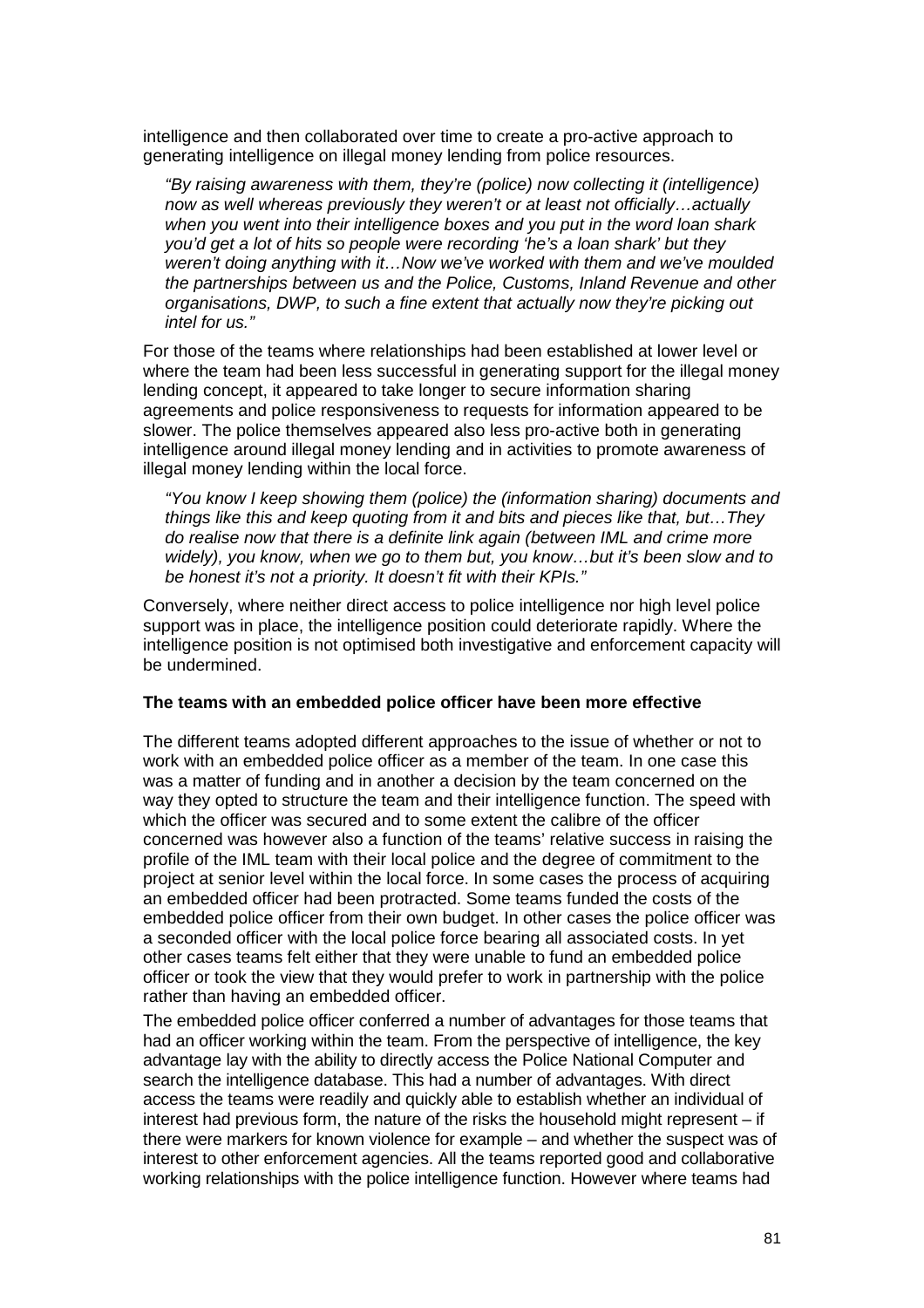to rely solely on partnership working with police intelligence officers, their access to information was less full or flexible and information and insight were slower to obtain. Most importantly those teams with embedded police officers were able to utilise the officer's powers in these cases, enabling these teams to be more responsive and flexible and, in some contexts, more effective and efficient.

"Oh. It has been huge. He has got access to the intelligence systems. He can get resources…It has been vital. If he left now we would be back to square one. Because we can't do things quickly, you know. Even now, we've only got limited access from our offices…he has opened up a massive network."

By contrast those teams which opted not to have an embedded police officer appeared much more cut off from intelligence and less effective and responsive in utilising intelligence. For the most part teams progress cases through a process of corroboration of individual elements of intelligence, prioritising, progressing and risk assessing cases as a fuller picture of each case emerges. In the early stages of a case particularly this corroboration and risk assessment process is both difficult and more protracted without direct access to the Police National Computer.

# **6.2.1.3 Building the teams' internal intelligence and investigative capacity**

## **A lack of training resource and back up have posed a series of challenges when undertaking covert investigations**

The various teams also set out to build their own intelligence and investigative capacity. Indeed, given lack of community intelligence and the difficulties faced by some teams in developing effective intelligence relationships with the police, the teams have had to rely heavily on their own investigative and intelligence capacity and have had to rely to a greater extent than might have wished on covert activity.

The power to authorise the undertaking of covert intelligence gathering exercises lies with the local authorities, whose permission is required to "delegate" authority to the various Trading Standards teams. Hence, the necessary first step in the process was to obtain "delegated authority" to undertake such investigations from local authorities.

This authority has had to be sought and obtained separately for each individual authority in the various teams' catchment area. This in itself has been a time and resource intensive task, particularly for those teams which covered a large number of authorities (such as the London team responsible for addressing illegal money lending across 32 London boroughs) or where teams covered a large and disparate area (Wales or the South West, for example). Authority has been obtained only slowly and in a piecemeal fashion, with efforts to co-ordinate the actions of various authorities within a region on this point having met with mixed success.

## **Obtaining delegated authority to undertake covert observation on a piecemeal basis has been a cumbersome process**

A significant minority of local authorities have been unwilling to relinquish control or remain determined to pursue a specific local policy on covert observation and intelligence, for whatever reasons. As a result delegation of authority coverage for the IML teams remains far from complete. This has resulted in somewhat patchy and inconsistent coverage in terms of powers across a catchment area. For those teams covering a large geographic area, inconsistent coverage could pose problems for operations which crossed the borders of different local authorities. At various points, some teams have found themselves unable to work at all in large swathes of the area for which they were responsible. While delegated authority coverage has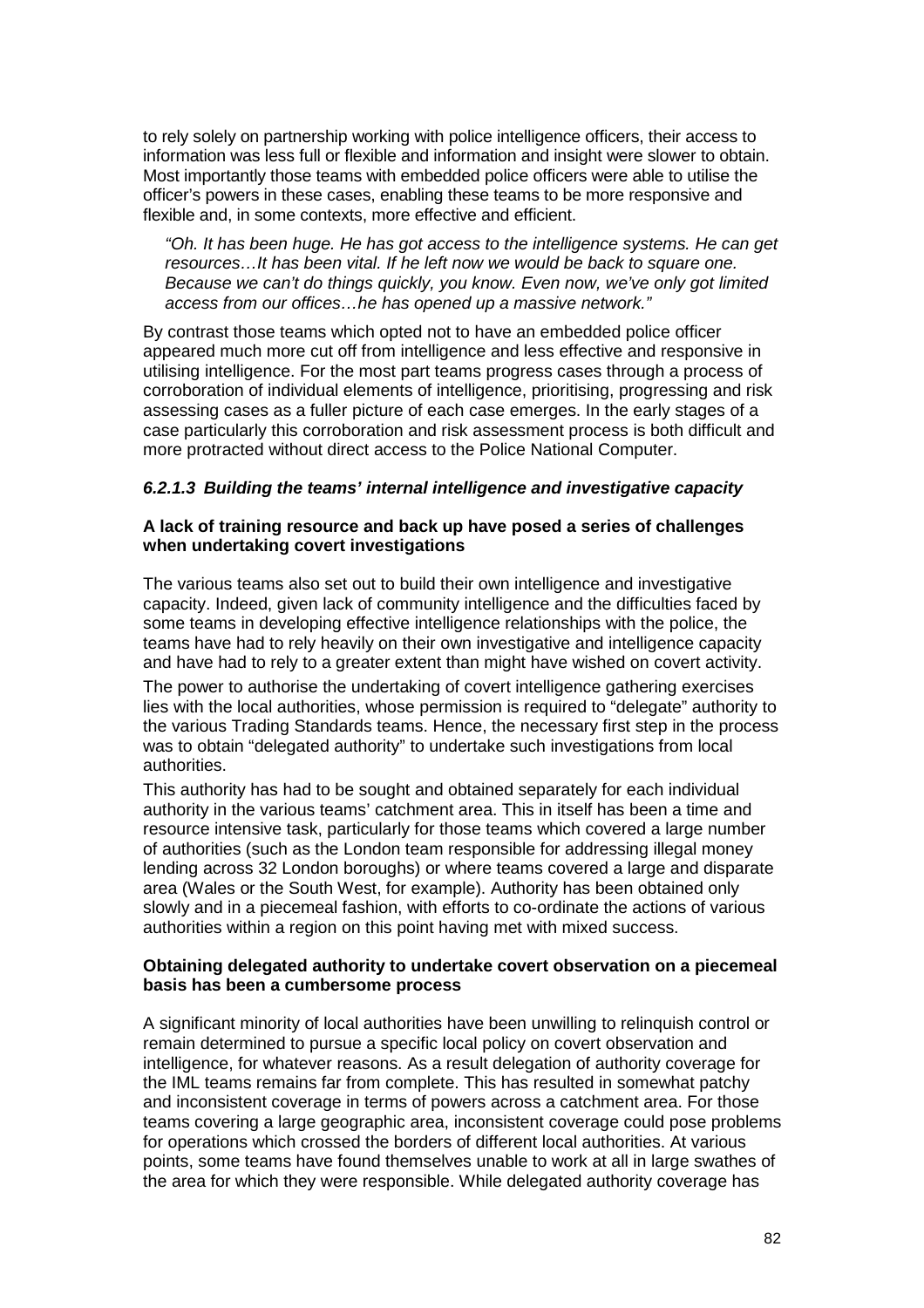improved even over the course of the evaluation, at various times this issue has undermined the teams' effectiveness and their intelligence gathering capacity.

"Trading Standards cannot go across borders where there's no authorisation [in that circumstance] you can't do cross–border work…and I have tried to gee them up about some co-ordinated action on this but it's frustrating. And there's no straight answer and it's one of those issues that has been around since we started."

The new teams had to start from scratch in terms of equipment, whether vehicles or specialist communications or surveillance equipment. Procurement was again achieved by each team individually, each separately specifying their preferred configuration of equipment on the basis of their own research, the extent of funding available and their intelligence and evidence strategy.

Given the reluctance of victims and witnesses to come forward, the teams have had to place great emphasis on alternative forms of intelligence and evidence. They have had to rely to a large extent on evidence generated both from covert observation and from analysis of collateral evidence seized following execution of a warrant (lenders' loan books, mobile phones, bank records etc). The teams employ covert methods to gather intelligence and corroborate information gathered from a variety of sources – following and photographing lenders as they go about their business, for example, or listening in on phone conversations between lender and victim. Investigation of cases has also had to rely on painstaking financial investigation of the lender's finances, assets, cash-flows and sources of income. One team has chosen to concentrate almost exclusively on such evidence as an alternative to victim-based evidence.

"If you don't have witnesses, or if they are – well a lot of our witnesses are not very impressive, shall we say – it (intelligence obtained from covert or financial investigations) is very impactful on a jury…you know you can see him going to all these addresses, collecting, counting and putting it in his wallet. Here's him again going into a bank and cashing it in. I've got my A5s glossies with production orders on his bank account and on the day we took pictures of him paying this money into his account, you can see his bank account gets £4,000 paid in."

At the outset of the project, many of the investigative team, while highly experienced and with a variety of skills, did not always have the necessary accreditation or training in essential or specialist skills, such as covert observation or financial investigation. In the early stages, much training was fairly informal and impromptu and much was by necessity self-taught. This appeared in part however to be a matter of budgetary constraints as much as time pressures. The teams benefitted from this approach in that they were able to handle cases from the outset. However the lack of process and protocol and formal training also carried a series of risks, for evidential purposes as well as the safety and security of both victims and investigators (see later discussion in the section on preparation and prosecution of cases).

In the early stages where the teams had little access to police back up or direct access to police intelligence and the Police National Computer, these constraints clearly posed a whole series of practical challenges for accessing intelligence, gathering evidence and ensuring the safety of victims and investigating officers. In the first instance they also made officers more cautious and risk averse than they might otherwise have been.

"Without access to criminal intelligence…we would not know the kind of person you are dealing with that we were doing surveillance on, do they have warnings for firearms or assault on police?…you don't want to put anyone at risk…so there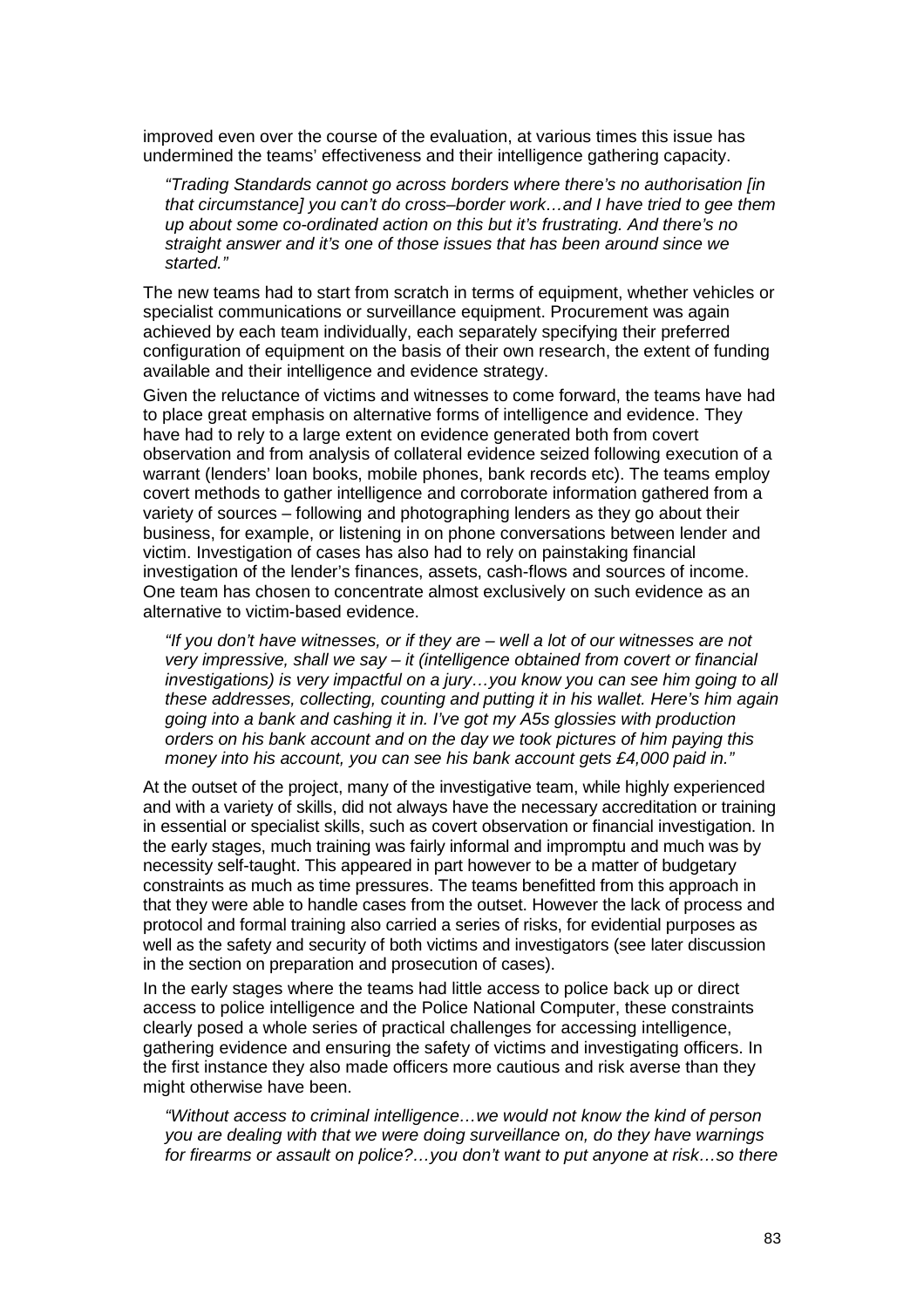are perhaps some things that we didn't do or which took a lot more time and setting up than was probably strictly necessary."

The various teams have clearly undertaken a large number of successful covert investigations. That said, investigative teams undertaking such operations have not had the back up enjoyed by the police in similar situations. In particular communications facilities have not been as complete or effective as would have been the case in the police in that the teams were reliant on limited technology. A number of teams reported that this potentially put officers at risk or constrained their ability to progress investigations effectively.

The challenges of Trading Standards officers undertaking covert operations have been further exacerbated by difficulties arising in relation to delegated authority and the teams' powers in relation to carrying out intrusive surveillance. In a number of cases, teams have not obtained permissions or have been instructed to stop undertaking activities such as tracking vehicles or installing cameras on targets' premises or in the communal areas of blocks of flats.

"We have further restrictions placed on us because, you know, we can't do intrusive surveillance. We are a proactive investigation unit…we're tackling serious criminals out there and it's a bit like having one hand tied behind our back…it would be easier to put a tracking device on his vehicle and follow him around and we can't get that information."

### **Box 1. Covert intelligence gathering and authorisation**

**Intrusive surveillance** is covert surveillance carried out by an individual or a surveillance device in relation to anything taking place on residential premises or in any private vehicle. It also covers use of any device outside the premises or vehicle where it can give information of the same quality and detail as if the device were in the premises or vehicle. It does not cover location devices for vehicles (trackers).

**Directed surveillance** is covert, but not intrusive, surveillance which is likely to reveal private information about a person (even though that person may not be specifically identified in relation to the operation) and that is not an immediate response to circumstances or events.

Intrusive surveillance may be authorised only by the Home Secretary or one of a limited number of others, such as the Chief Constable of a police force. The grounds are narrower than for directed surveillance: first, it must be necessary for national security, prevention or detection of serious crime, or the economic well-being of the UK; secondly, its use must be proportionate to the end to be achieved, and the person considering authorisation must consider whether the information could reasonably be obtained using other means.

Directed surveillance requires only internal authorisation by a designated person who believes it is proportionate to what is sought to be achieved.

Source: Liberty. See http://www.yourrights.org.uk/yourrights/privacy/surveillance-and-undercoverhuman-intelligence-sources/index.html

A further constraint in terms of intelligence and one which has been instrumental in the teams' heavy reliance on covert observation, with all the attendant cost, time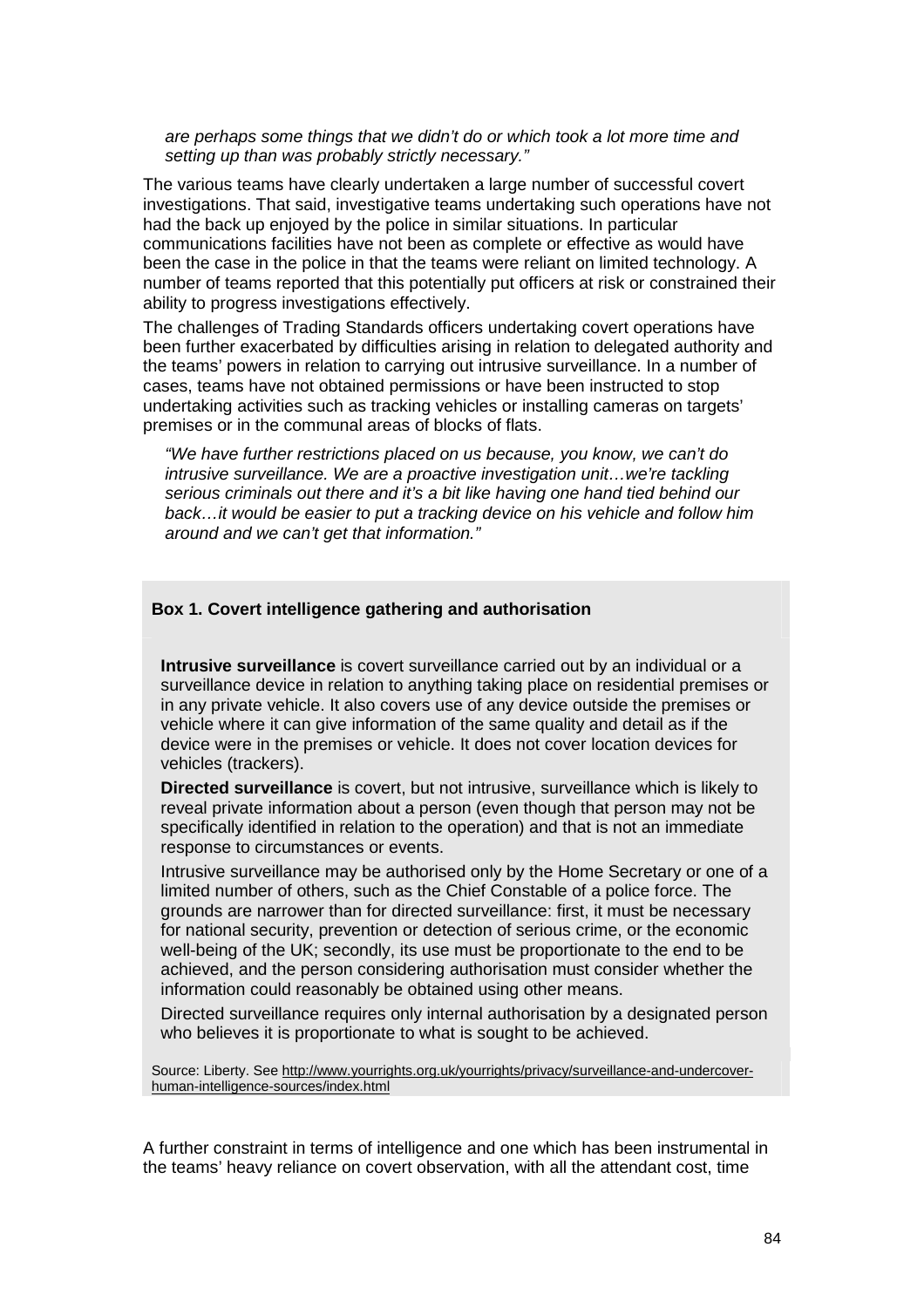and resource implications, has been an inability to deploy informants. The teams have had neither the powers nor the infrastructure to support such covert human intelligence operations.

"They (informants) are worth their weight in gold because they can save you months of work, hundreds of hours of surveillance. And, for very good reasons we cannot deal with them. Only police officers can deal with them…it's a policy constraint. But if we were a police unit we would have access to a specialist unit. No – while we could still in theory refer them to those units, the truth is the chain of communication is not great."

## **Capacity and resource issues are increasingly a constraint on the teams' ability to pursue covert investigations**

The teams have undoubtedly had some significant successes in identifying illegal lenders and obtaining the intelligence and evidence to support their removal and prosecution using covert techniques and observation. However such activity is resource and time intensive for teams that are already over-stretched and reaching capacity. Covert operations pose a range of technical and logistical difficulties and are often highly challenging to achieve, particularly in small and tight communities where strangers are rare and conspicuous e.g. in the tower blocks which are still a feature of many social housing estates in Scotland. There are also risks for the teams who do not have the back up or communications available to the police.

Some teams have rather chosen therefore to avoid covert operations as far as possible, going rather to execute warrants as early as a case can be justified and then relying on generating sufficient evidence to support a case from the lenders records and other collateral found on the premises. For the present, lenders are not yet either surveillance or evidence aware, in the way that drug dealers are for example. Once they become so as the numbers of cases build, such an approach may yield diminishing returns. There is also the risk that if no evidence in the form of loan books, etc., is found on the premises and the lender is not willing to confess or maintains a no comment stance, the case is effectively damaged. Moreover, unless a loan book or other evidence of a victim's identity can be found (mobile phone numbers, passports, cash cards, title deeds and other securities) it is not easy to make contact with victims in order to afford them relief – through advising them for example that the lender has been removed and that they no longer have to pay the lender and should make no further payments

The longest established teams report some evidence that one effect of the activity of the team has been to make lenders more conscious of the risks attached to record keeping and therefore more careful about covering their tracks in terms of evidence that could potentially be used against them.

"They no longer have records and that is what we definitely have found. Because now they know how important evidentially records are."

# **6.2.2 Case management and process**

## **Processes have evolved on an ad hoc basis with those teams that have developed the most structured approach largely more effective**

Having been thrown in at the deep end, processes and practice for the new teams evolved largely as operations developed and in response to the situations in which the various teams found themselves. This in part reflects also the nature of the various teams' operations as being necessarily reactive – each team responding to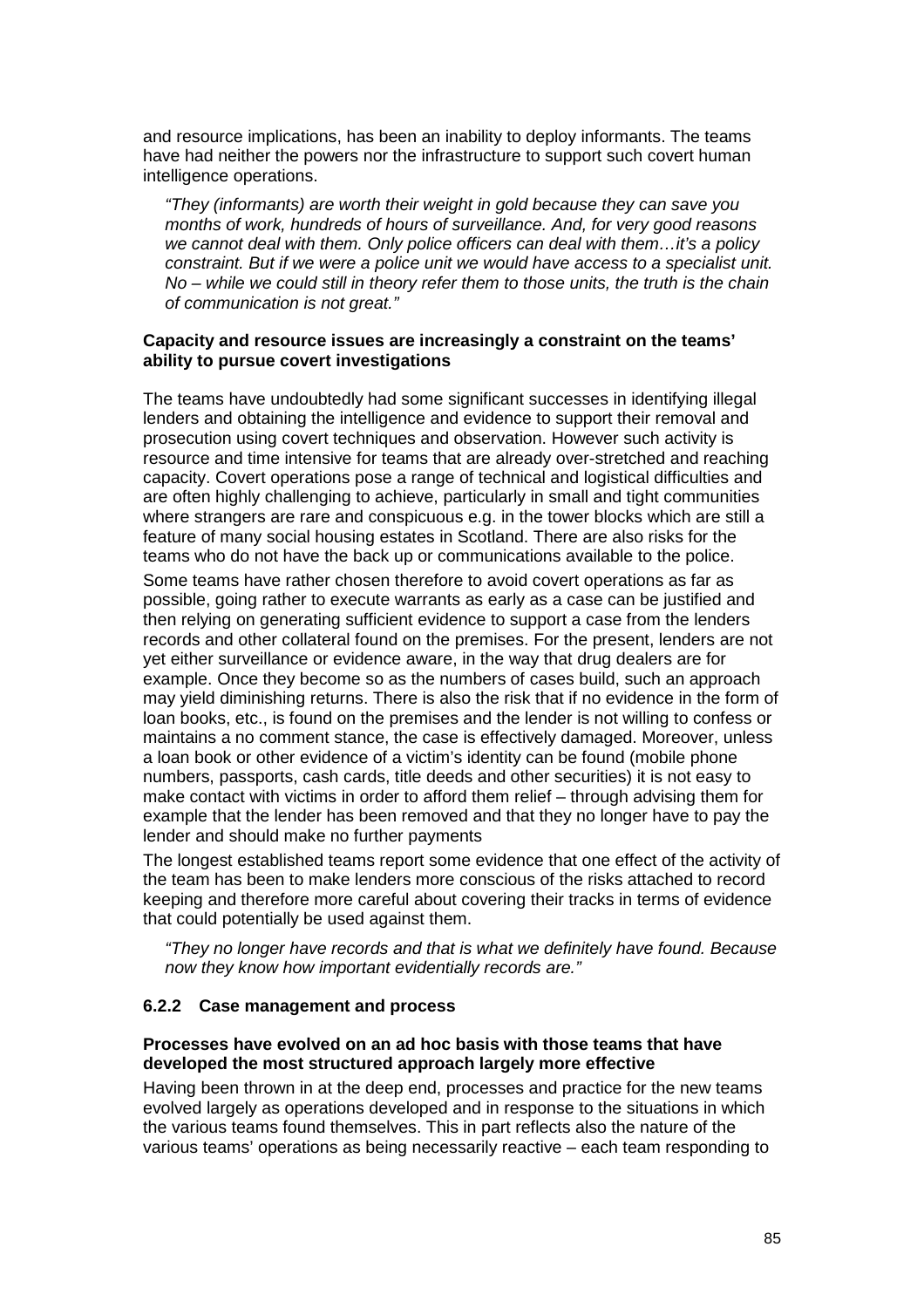intelligence as it arose and the nature of the cases thrown up by calls to the Loan Shark hot-line.

As the teams' case-loads evolved, they developed processes for regular case oversight through team meetings, held more or less formally, at intervals varying from daily and weekly to fortnightly and monthly and involving different configurations of team members, with a greater or lesser degree of integration in the working practices of the victim support and financial inclusion and investigative teams.

Processes were developed within all the teams to support the management of case loads and the progression of individual cases. Practice varied considerably between teams in the extent to which the prioritisation of cases was formally structured and in the range of considerations used to drive prioritisation. However informal or informal the assessment, the key drivers were the potential degree of harm to the victim and the potential for success in prosecuting cases.

The most successful teams appeared to be those adopting the most structured processes, in part because these teams were also the most effective in generating intelligence and so were most likely to face capacity issues and a need to resolve competing pressures on their time and resource. Although all the teams operated on an essentially reactive basis (i.e. they responded to intelligence as it arose) the more structured teams were also those which took a more pro-active approach to flushing out intelligence and a more considered view of the potential scale of lenders' operations and of the harm to the economy and social environment of the community, prioritising those cases which were likely to have greatest impact in terms of the numbers of victims relieved and the degree of detriment lenders' operations were generating within communities. Other teams either did not have the same quality of intelligence or case pipeline, or were receiving intelligence primarily about less serious cases or simply took a pragmatic and more informal judgement on a case by case basis.

## **6.2.3 Working with the Police and other enforcement agencies on operations and prosecutions**

## **Heavy dependence on the police for operational support which can be resource and cost intensive**

The arrest of lenders and associates and the execution of warrants are undertaken in collaboration with local police forces. Some such exercises can be resource intensive, requiring in some cases the deployment of ten, twenty or even thirty police officers in the very largest cases where a number of different premises and a large number of defendants may be involved. Police resources – and powers – are required not only for the removal and arrest of the lender but also for the provision of specialist facilities such as custody suites and interviewing facilities. In Scotland, police officers indeed are required to undertake all interviews of suspects. The teams have also collaborated in resourcing such large cases, with investigators from different regional teams "parachuting in" to support their colleagues on a large operation.

As was discussed in the earlier chapter on loan sharks and their lending models, many lenders are also involved in other types of criminal activity such as fraud, importing counterfeit goods, running shoplifting gangs, sex work or drug dealing. From the perspective of the police therefore, there is some community of interest in working with the illegal money lending teams to pursue individuals undertaking a range of criminal activity, with prosecution for illegal money lending sometimes offering a route to removing criminals from the community where other offences may be difficult to prove. There does not appear to have been any serious "turf issues" in working with the police on cases where multiple crimes have been committed.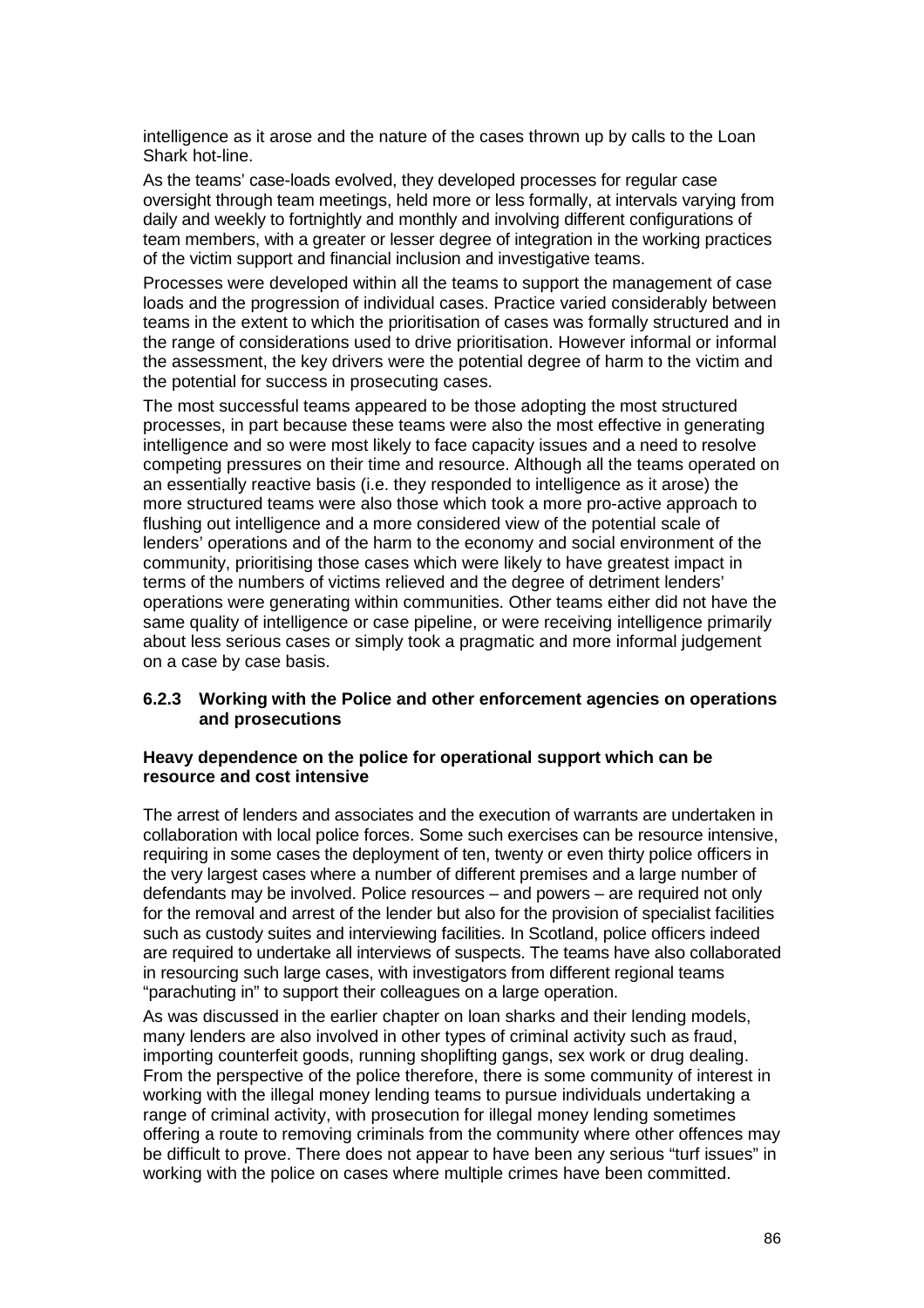Indeed police forces appear to have taken the view that illegal money lending provides an additional route to prosecution of criminals involved in a variety of related criminal activities. In some cases the IML teams have led such investigation with the other enforcement agency providing back up and resource while in others cases have been handed over to the Police. Some team members commented however that the Police tended to be most keen on those cases where other offences had been difficult to prove.

"The illegal money lending teams can add real value to an investigation – if we're aware that Criminal A is a major heroin trafficker but we can't get anywhere near him because it's all franchised out and we can't draw a direct evidential chain but somewhere along the line we can evidence illegal lending, we now have that power as an additional tool in the tool box."

Alternatively, criminality may be involved in the enforcement of collections or exploitation of victims – violence or sexual assault but also, in extreme cases, kidnap and threats to life. In these cases the teams have found themselves prosecuting illegal money lenders for a variety of serious offences in addition to illegal money lending, in that the modus operandi of the lender and his or her ability to enforce collections can be demonstrated to rest on activities – such as rape or blackmail – that are themselves criminal.

"Where there are issues around drug dealing and rape because these are traditionally police offences and whether or not we should or should not be giving that to the police because you can't really split up these offences, you know, if it shows method."

At the most criminal end of the scale the teams have both collaborated with other agencies and passed on cases to the appropriate police agencies. In some such cases the level of criminality is such that it is beyond the capacity of the teams to deal with. Examples might include, for example, cases involving serious organised crime, kidnap and threats to life or even cross-over with terrorism or human trafficking. In these cases, the teams have contacted the relevant agency – the kidnap unit or SOCA for example – to progress the case, either in collaboration with the team or on a stand alone basis. Over time, as was discussed in the earlier section on intelligence and the Police, these relationships have developed and acquired a strategic dimension, with the teams collaborating on a number of cases involving both illegal money lending and other types of criminal activity. Interviews with specialist units suggest however that there is some risk that such cases may be handed over later than might be optimal either because the teams lack experience or because the degree of threat or criminality is not immediately apparent.

"They come across an event, where they've got a hot situation developing and it's clearly out of their league, and they're not able to manage it, and to be quite honest, there's no reason why they should, because what they're dealing with are criminal issues, should be handed onto the police. I kind of got the impression sometimes they fell into the trap where they would try to resolve things, or hold onto things a little bit longer than they should do."

Some of the teams also work closely with other law enforcement agencies, particularly HMRC and DWP. Lenders will tend not to have declared earnings from illegal money lending and so will be of interest to HMRC from the perspective of unpaid taxes. A significant proportion of lenders operating in deprived estates, themselves sometimes far from affluent and with few other options for gainful employment, are frequently also involved in benefit fraud, typically claiming benefits while also earning from their lending operations. There has also been some cross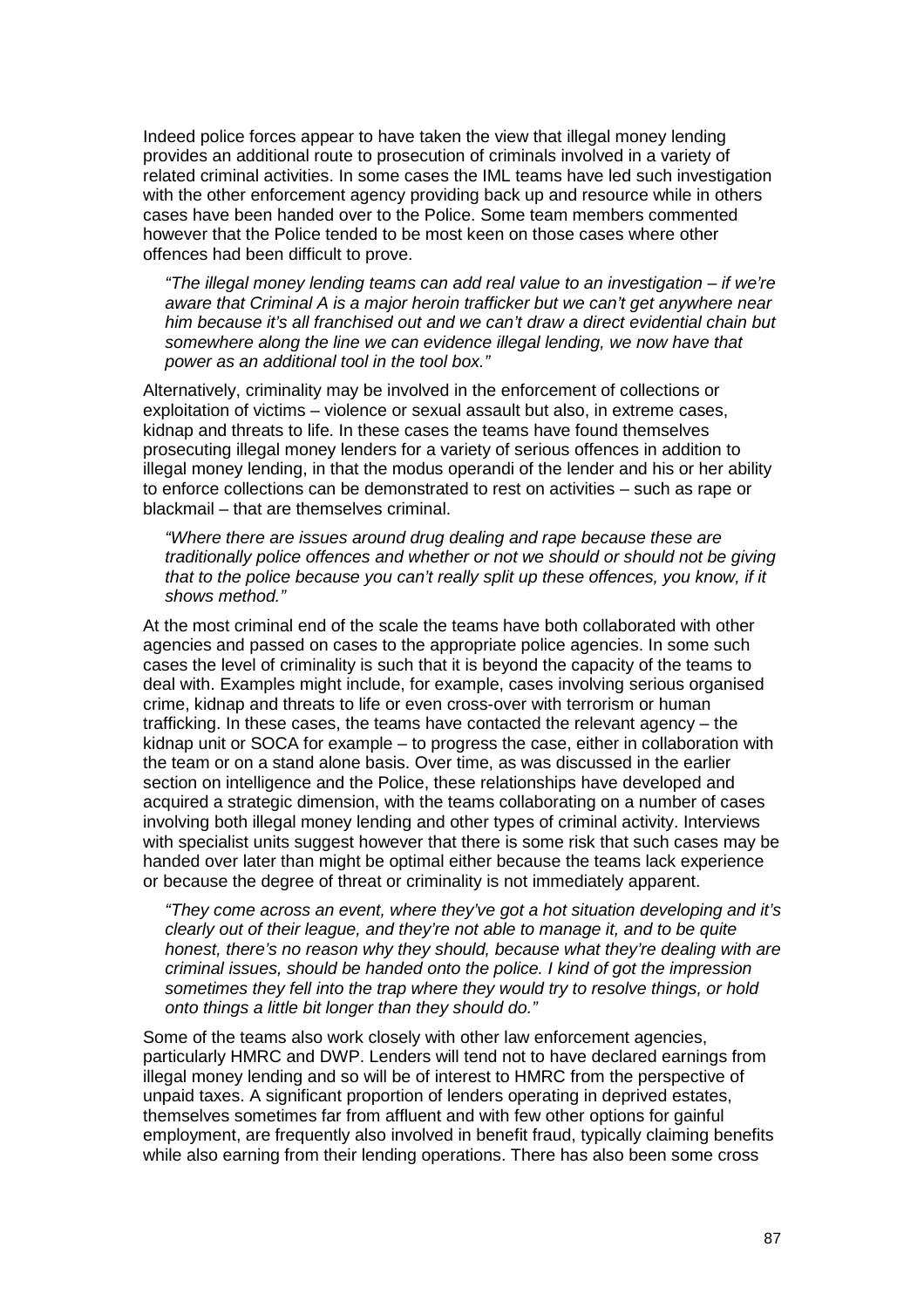over between major criminal fraud cases and the laundering of part of the proceeds through illegal money lending operations.

All the teams report that the police have been highly supportive and collaborative in providing this resource and working with the teams on the arrest of lenders, with only minor issues arising around timing and the availability of resource.

## **Some tensions now arising with partner agencies over the funding of larger cases**

Nonetheless, and particularly as the teams' pipeline of cases has grown and the scale of cases encountered has got larger, issues have arisen around funding. There would appear to be insufficient clarity around which entity – the police or the illegal money lending teams – is responsible for funding such operations or, if the teams should bear part of the costs, around how the costs should be split.

"I can give you a current example. We've got a large job coming up and we need a dedicated custody suite for a large number of defendants…now there's money attached to that so we have the conversation about what was I prepared to pay for and what would the (named police force) be prepared to pay for…and it's kind of 'It's your job, you find the funds for it…so we're meant to be in a partnership, but my question is 'Do the partners know we're a partner?"

#### **6.2.4 Financial investigation and Proceeds of Crime**

#### **A range of approaches to working with the police on financial investigations and POCA recovery**

Financial investigation has been playing an increasingly important role within the intelligence and evidence gathering activities of the teams. Financial investigation and the evidence arising are important not only in corroborating intelligence and providing evidence that an illegal money lending business is being run, but also in supporting estimates of the scale of the operation, the detriment to the victim and community, and, critically, the scale to which the lender has benefitted from his criminal activity. This latter element is key to the efforts to seize the lenders' assets through the proceeds of crime procedures and is above all the sanction that the lenders fear and are keen to avoid. The teams – or the Police collaborating with the team – obtain the necessary Production Orders to obtain access to the lender's bank account(s) and painstakingly construct a portfolio of evidence which links payments in and out to lending activity and estimates of criminal gains.

Different teams have taken differing approaches to the financial investigation component of their intelligence and evidence gathering. Different approaches are determined both by the resource and skills available to each team but also by the teams' stance on POCA funds. Where the team is more focused on generating POCA assets as a key performance metric and are keen both to maximise the POCA take and to secure as large as possible a share of such assets they will tend to focus on larger cases and higher value loans, often with a greater interface with wider criminality. They will also incline towards an in-house financial investigation function in order not to dilute their share of POCA monies by sharing monies with third parties.

Other teams have permanent arrangements with their local force whereby they undertake part of the background analysis and evidence, handing the operation over to the police to progress further and effect confiscation while others outsource all aspects of the financial investigation. Other teams have some financial investigation capability and tend to deal with POCA assets on a case by case basis, making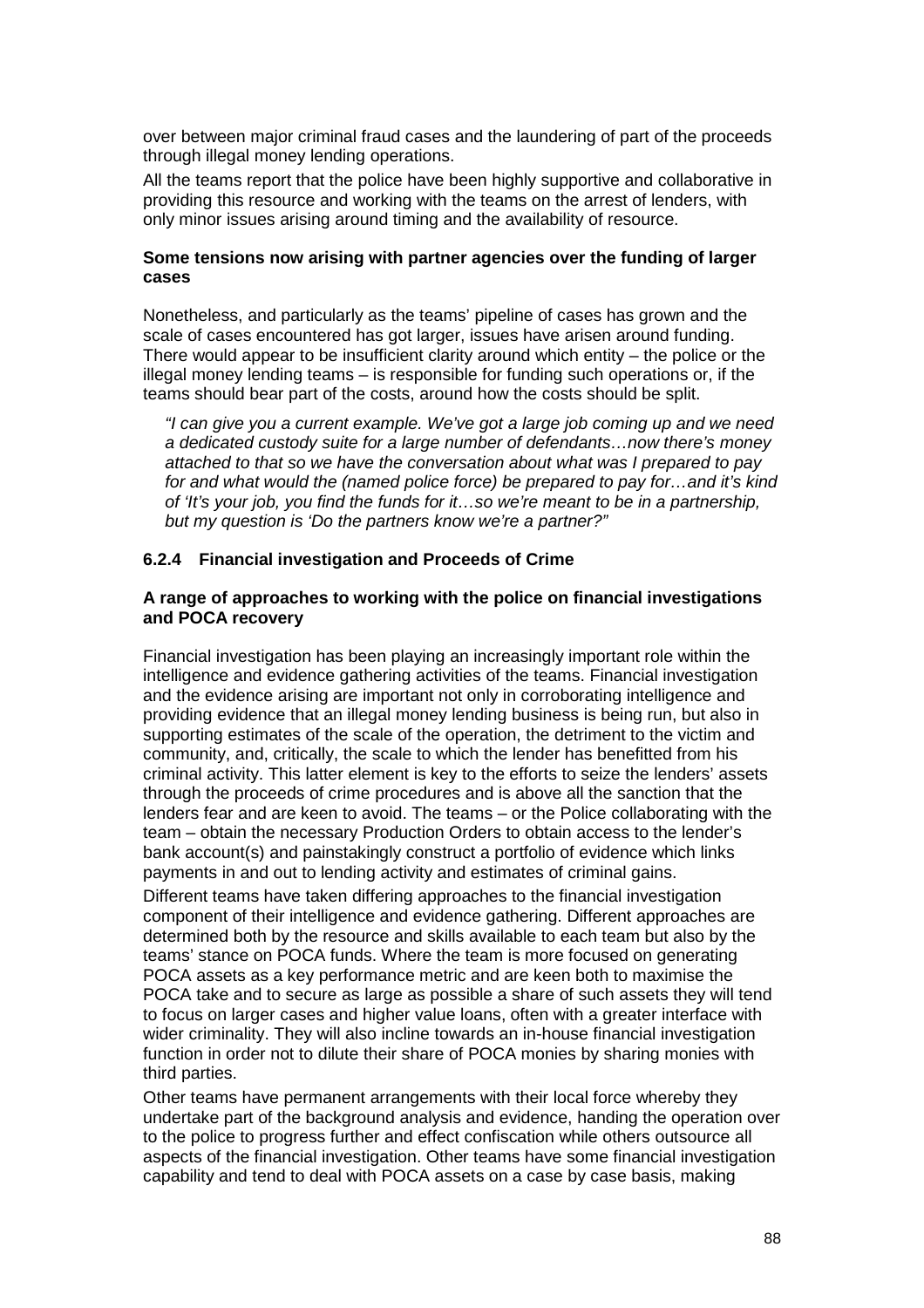arrangements to share POCA cash in varying proportions with the police reflecting the nature of each case.

"So there's always a degree of horse trading goes on. We've provided a financial investigation capability and part of that process will also include a sharing of the asset recovery, so for argument's sake, in that case the deal was a 50:50 split so if we confiscate £100,000 in this particular instance, we'll get fifty grand and the IML team will get fifty as well (senior police officer)."

All of these arrangements appear to be working effectively, with different teams having made different trade-offs in terms of the benefit of POCA funds and the resource and cost of servicing specialist investigations. It would appear also that the prospect of gaining POCA funds serves to motivate police forces in collaborating with the teams more widely. For some teams, and particularly those where the relationship with the Police is not as close, Police appropriation of POCA funds can be a source of tension.

## **Where investigations have been undertaken in-house this has facilitated some POCA monies being re-directed to the community**

However, those teams which have gained a greater share of POCA receipts appear better placed to utilise those funds for the benefit of the project and indeed for the benefit of victims and communities. One team, has, for example, used POCA funds to support both awareness-raising and education within communities – via community based "fun and finance days" and directly to support financial inclusion, by providing cash incentives to those who open savings accounts with credit unions, for example.

# **6.2.5 Preparing evidence and building the case for prosecution**

## **The teams with the most closely specified and structured processes for preparation of cases appear to have been the most efficient**

There are differences between the teams in the extent to which the process and practice for putting together cases is closely specified and structured, with those teams with a formal specification and structure appearing more efficient and better able to structure cases effectively. Those teams coming from a police background have benefitted both from their police training and a long history of preparing complex cases and have often simply imported police processes wholesale.

As with other aspects of the set up and implementation of the project, some teams have had to learn and develop processes around case building and the preparation of evidence for prosecution on the job. For some of the new teams the process has taken some time to refine.

The teams with the most closely specified and structured processes for preparation of cases appear to have been the most efficient

The teams also report that in a number of illegal money lending cases where the prosecution evidence was sufficiently strong as to be difficult to challenge, there have rather been a number of process challenges in the courts around the way in which evidence has been collected and the teams' rights of covert evidence gathering under delegation of local authority powers. The legal position has required clarification by Counsel.

These concerns around evidence and process have been the spur for some of the teams to clarify their practice, policies and risk assessment around evidence gathering. It has also been the trigger for some teams in moving from informal and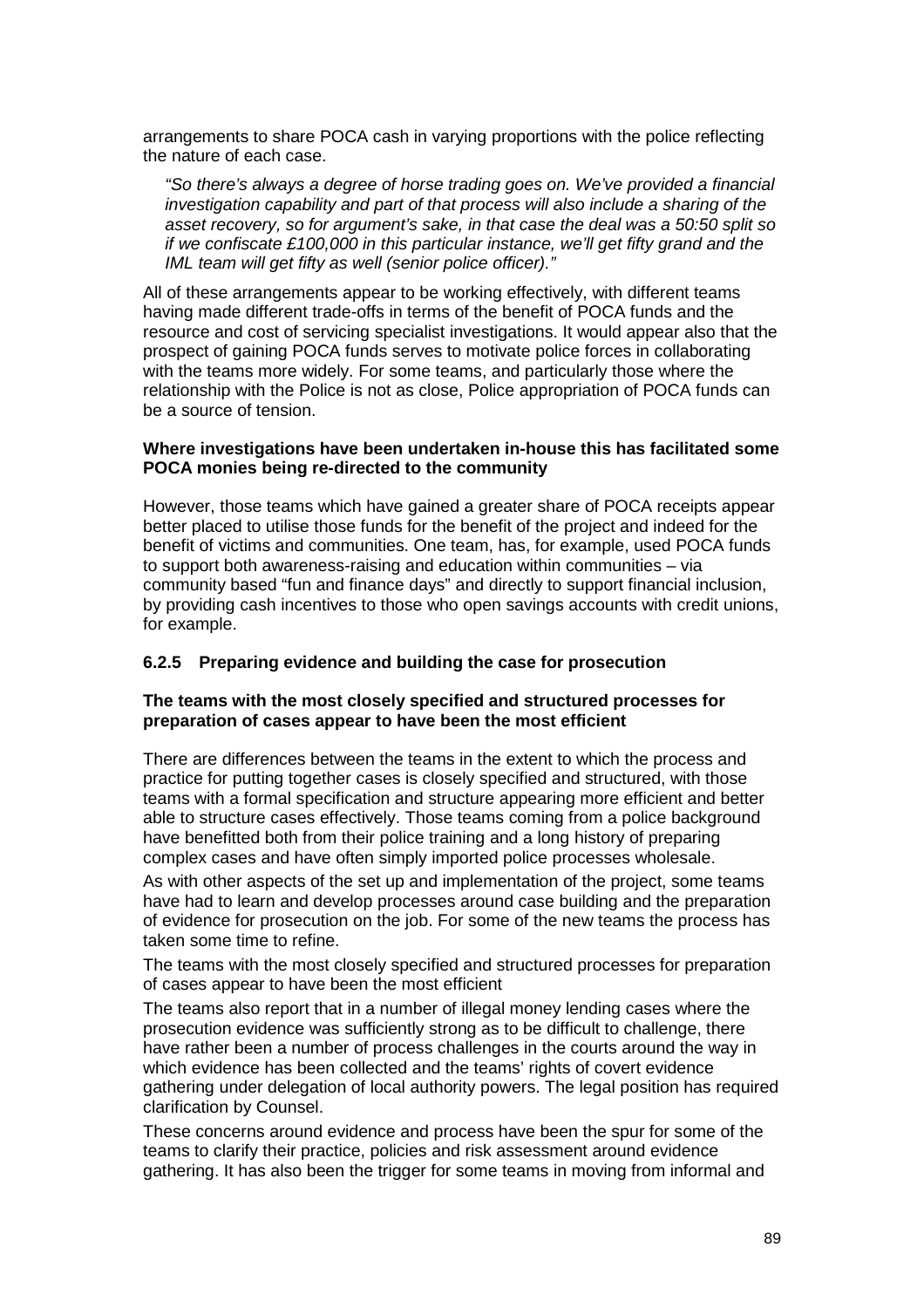on the job training to full accreditation in terms of covert skills. There is however considerable difference between the teams in the degree to which they have formalised and structured processes and training and qualifications. Those teams which have chosen the formal approach would seem less exposed to evidential risk and defence challenge around intelligence gathering.

Against this background illegal money lending is increasingly not being prosecuted in isolation but in combination with other crimes which relate more to the lenders' collection methods than to the lending offence.

"There's a lot of options. The violence and threats can be played a number of different ways. There's not just assault but there's also kidnap, there's threats to kill."

There is a risk however that in the effort to ensure that both the framing of the prosecution and subsequent sentencing reflects the impact of the crime, prosecutors will be overly willing to attach more serious crimes to illegal money lending in cases where it might not always be appropriate to do so.

"They (lenders) say 'We'll plead to this and not that' and it just becomes very untidy. Whereas if the scale of the money lending were reflected in the legislation, that would be terribly helpful. If we could say we're going to charge you with aggravated loan-sharking as opposed to not having a licence."

# **6.2.6 Legal services and the courts**

## **Long delays in bringing cases to court have been a source of considerable frustration – arising largely from a lack of specialist legal expertise**

If intelligence is critical to identifying and removing lenders from the community, effective prosecution is key to deterrence and confidence within communities plagued by IML. A number of teams have however experienced long delays in bringing cases to court.

Some of the teams ascribe the delays to the local authority and Trading Standards legal function which they see as lacking the skills and experience to tackle complex cases with a relatively high degree of criminality. The Birmingham team, on the other hand, appears to have built up substantial legal expertise and experience in this field. It appears, however, that the benefits of this experience and the associated learnings have not necessarily been effectively transferred to other regions. Where cases cross local authority boundaries some teams have also complained that turf issues arise and that there is unnecessary duplication of effort, resource and costs, again contributing to delays in prosecuting cases effectively. There are also issues with a corresponding lack of specialist private sector legal expertise.

"The trouble is we've got a Trading Standards department here prosecuting for drugs related offences, for sexual offences and for firearms so it's pushing the boundaries…they're not a law enforcement agency so they're not protected in the same way. It's new to the Counsel. It's new to the solicitors. It's all big new territory."

Partly because prosecution of illegal money lending cases is an entirely new area, the teams have also suffered from a lack of established case precedent or an established body of legal expertise, whether within the prosecutor body or in private practice. A number of teams reported that they were beginning to build up a core roster of legal practitioners with experience of the area and thus a body of expertise, with this benefitting the effective prosecution of cases. Those teams which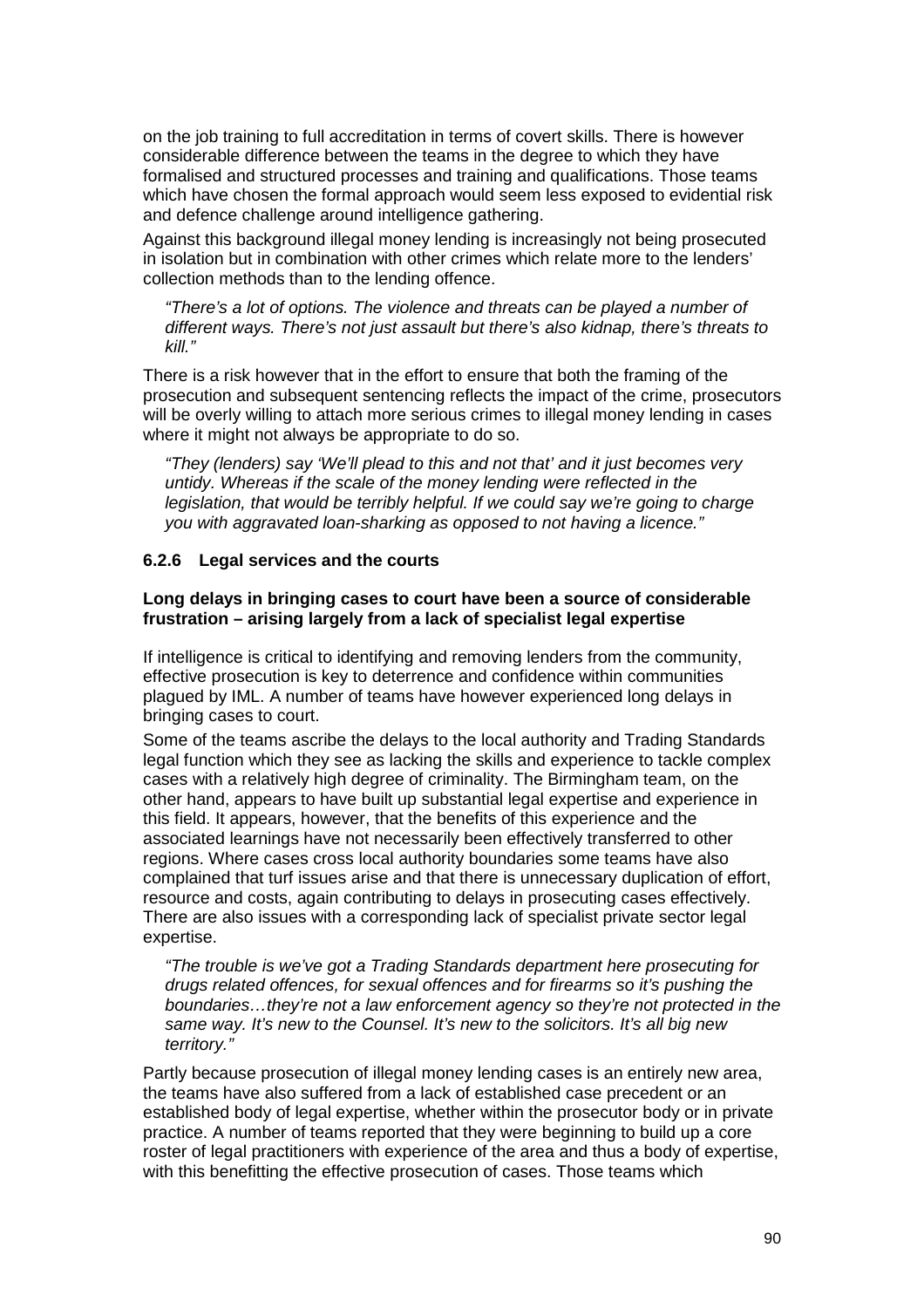maintained control of the prosecution process centrally (as distinct from it being run by the individual local authorities where cases arose) appeared to be experiencing fewer delays and were better able to drive forward an efficient prosecution pipeline.

"What we haven't got is the centralised legal team who have the experience and expertise to be able to deal with these cases. Because it's all quite new to them, which is understandable, totally understandable. They (legal function) have just sat on them (cases) and sat on them and sat on them because they don't know what to do."

"What we need is a core of barristers nationally who become familiar with this type of work. As with other types of police work, you will develop a core of barristers that you would want to represent you on this case or that case. That hasn't happened yet but it will."

"What we need is a dedicated team of solicitors ready to go and prosecute these individuals…with the greatest respect to them most of the authorities don't know what they're talking about really...they know planning but this is totally different."

The second major issue in bringing cases forward for prosecution appears to be delays with the court system. The teams attribute delays to a lack of understanding of illegal money lending within the system – and specifically of the seriousness and complexity of illegal money lending cases. This has been a source of considerable frustration for the teams and has made it more difficult to reassure victims and witnesses that the case is being progressed and that the lender will be brought to justice.

### **Delays impact victims and viability of cases resting on witness support and work against deterrence and confidence within community**

This has implications for deterrence and confidence, but also for impact on victims, who may continue to pay the lender or his associates and to live in fear, but also for the viability of the case and the costs associated with it. Witnesses tend to require a high degree of resource-intensive support and become less willing to give evidence the longer the interval between arrest and prosecution. This problem is particularly acute in Scotland where cases cannot be prosecuted without at least two witnesses.

The other major frustration for some teams has been the sentences handed down to some money lenders in certain cases. Here the teams feel that the sentences handed down to the lenders are relatively light insofar as they do not adequately reflect the damage done either to victims or to the community. There is a perception that the courts continue to regard illegal money lending as a comparatively trivial offence – as unlicensed lending – and that it is not taken seriously as a crime. Sentences again are seen to reflect a lack of understanding of IML within the court system more generally.

"What frustrates me is when they give them suspended sentences…it's just ridiculous…It doesn't send out the right message to the community. You know. We will have to go back there and we are still working in that community."

What are perceived as inappropriately light sentences are seen to undermine the effort to reassure victims that they are safe in coming forward and as compromising the message to lenders that loan sharking will not be tolerated and will be viewed seriously by the authorities.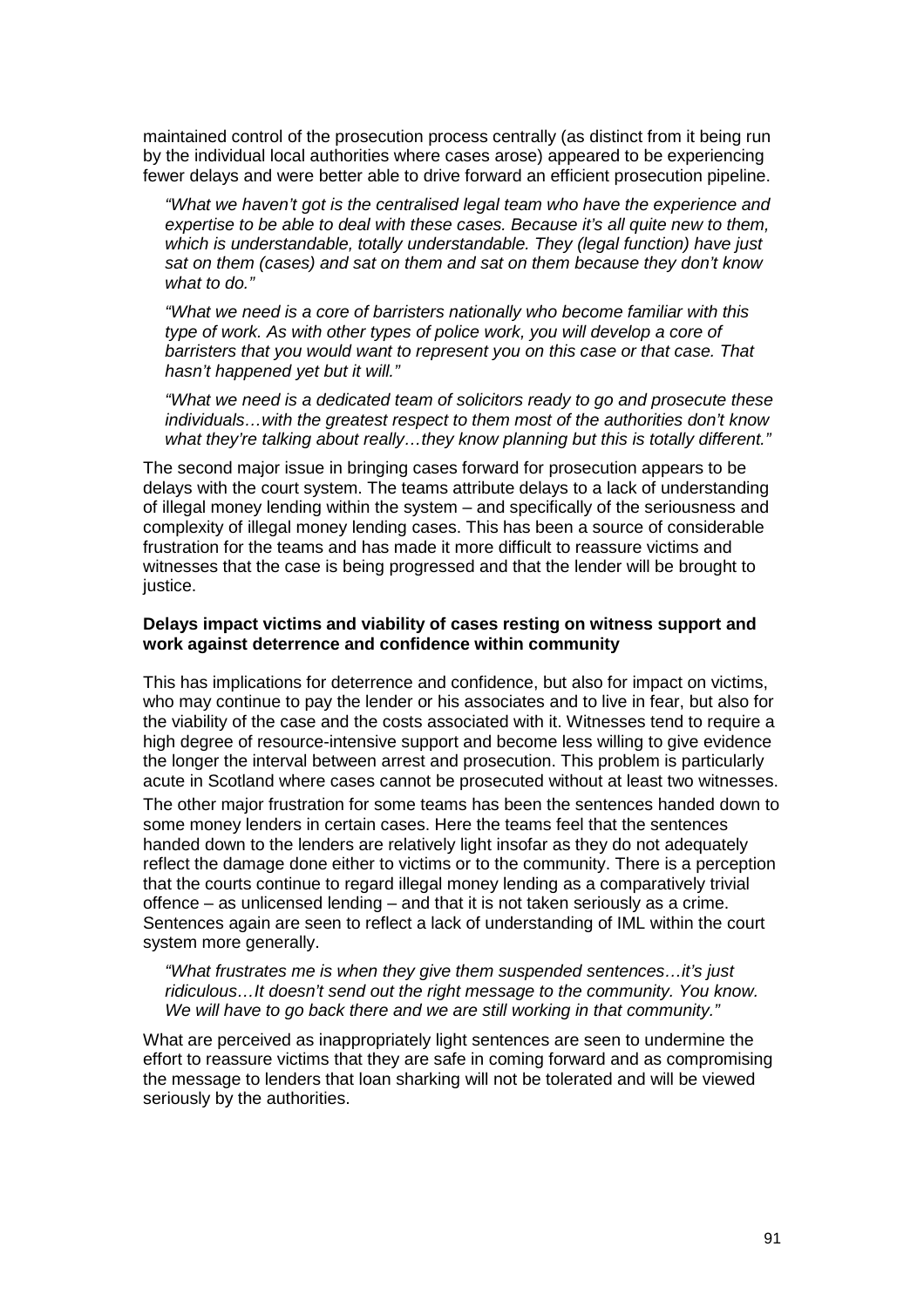# **6.2.7 Working with victims and witnesses**

# **6.2.7.1 Financial inclusion**

## **The teams' intended strategies on financial inclusion have largely been confounded by a lack of take up among victims**

At the outset of the national project the teams envisaged that the role of the Financial Inclusion Officers would rest on a balance between education and awareness-building with partner agencies in the debt advice and social lending sectors and direct work with victims to effect a transition to financial sustainability and alternative forms of legal credit. This was anticipated as sitting alongside witness support, with work with victims expected to be the largest part of the role, albeit that different teams adopted different models – see Supplementary Material Appendix for detail.

In the event, the teams' original expectations have been largely confounded by a lack of take-up from clients. All the teams have encountered significant difficulties in engaging victims who remain deeply reluctant to get involved with the authorities. Those victims that they do engage often feel no need for debt advice and are largely either uninterested in, or are highly unsuitable candidates for, credit union borrowing. It has also become clear that many victims have complex, multiple problems, which often require intensive support across many fronts, so that relatively few victims can in any case be supported within the available resource.

"We've dealt with a large number of victims. And they don't want help. Simple as that…they don't want to be signposted or flagged or whatever. It's very difficult. The banks are reluctant. You can't force a person to take a bank account…there are many occasions when you will signpost and they will just walk away from you."

Some team members have concluded that the financial inclusion goals are simply too ambitious for the largely deprived client group they are dealing with. The move into financial inclusion, especially into banking and away from cash management is seen as a step many clients are unlikely to make. There is also a strong degree of cynicism as to whether more than a small proportion of clients can be moved into sustainable use of affordable credit.

"I don't know that there is really the scope to financially include people in the way that the original aim was. You take them to the bank and then all of their income and their financial activity is supposedly going to be directed into the mainstream. That's never going to happen…there's a lower level we could maybe achieve where some people are getting credit through credit unions and other organisations like that."

## **Financial inclusion objectives have in practice largely been re-framed as victim and witness support and community education**

The teams have responded to these dilemmas in different ways. In the face of difficulties in both contacting and engaging victims, a number of the teams have largely moved away from direct work with clients on financial inclusions, except in the context of support for a small number of victims with whom they work intensively, primarily witnesses. Some teams have focused on witnesses while others have worked with a broader mix of victims and witnesses. While the teams have made great efforts to contact victims and to promote debt advice and credit unions, relatively few victims have wanted support. Most of the teams have effectively reframed the financial inclusion part of the project as "awareness building", concentrating primarily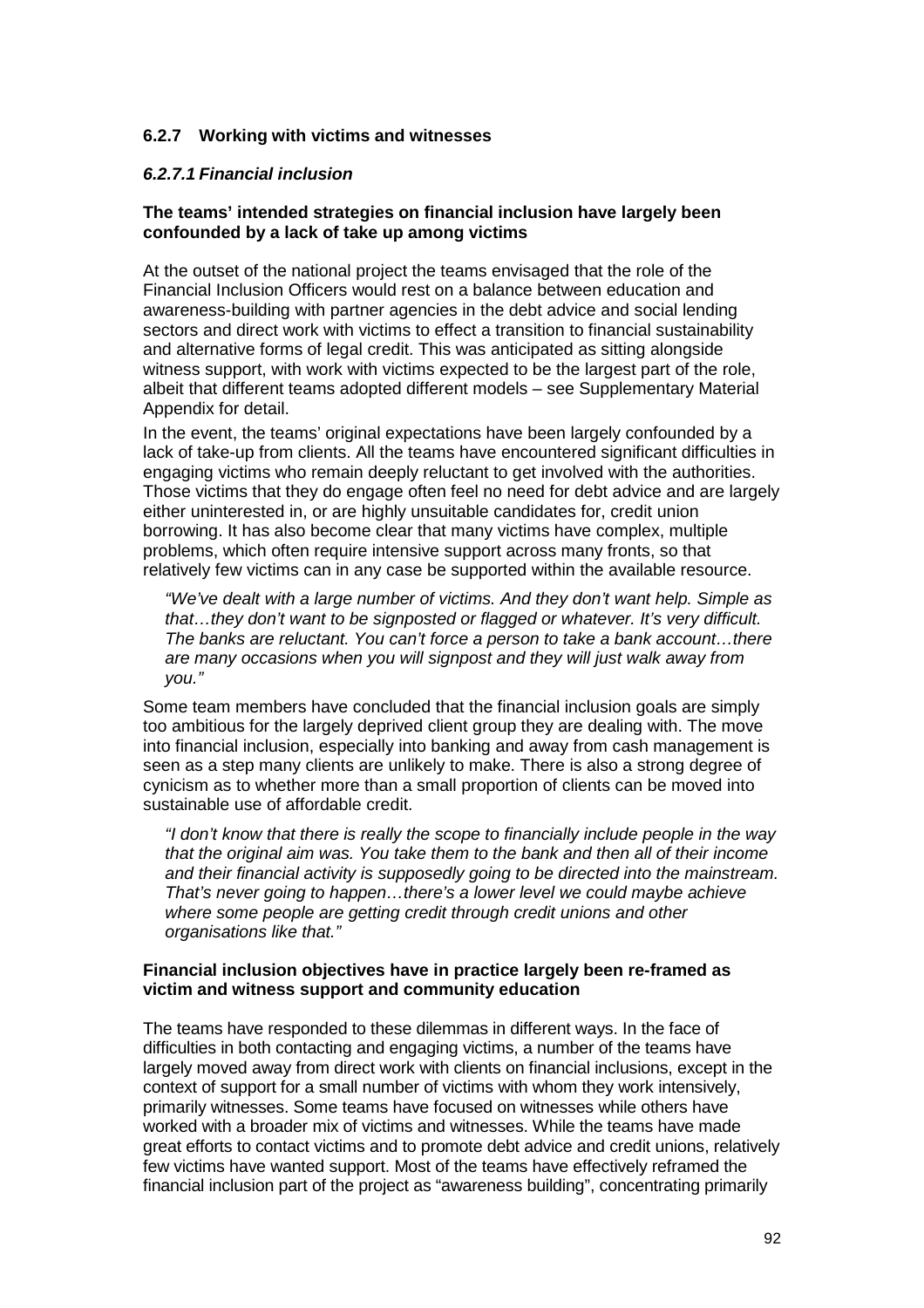on financial inclusion and community and voluntary agencies, while providing signposting to services for those relatively few victims that can be contacted and who are willing to take up offers of support. Some teams have focused almost exclusively on witnesses, providing intensive support to those victims that are willing to go to court and give evidence. As was discussed in the previous chapter covering the experience of victims and witnesses, some of these efforts have been truly transformational but have benefitted relatively few individuals.

The teams have invested considerable effort in financial education and awarenessraising work with communities and schools, in some cases in collaboration with other partner agencies. A number of innovative community events have been held such as "Fun and Finance" days and community drama events, in which the highly recognisable inflatable shark has been a prominent feature. Family entertainment has been mixed with promotion of debt advice and credit unions, with in some cases, opportunities provided to open bank or credit union accounts and in some cases match funding being available for those opening credit union savings accounts.

"Yes, I guess there has been an impact because people are a lot more aware of it (illegal lending) now whereas they weren't before. They were a lot more aware that it's wrong and they didn't have to pay these rates etc. So yes, the awareness of illegal money lending I find, is much greater now in this area, than it ever has been before." (Debt adviser talking about the impact of the teams educational activities)

The teams have also invested considerable effort in building awareness among third sector organisations, primarily debt advice, credit unions and CDFIs and social housing landlords. In some cases this awareness raising has taken the form of visits and presentations made to individual organisations. In others, particularly for small and more rural organisations, it has rested on phone calls and mailings. The research with partner agencies suggest that this has had mixed results.

There has, however, undoubtedly been a step change in awareness of illegal money lending and the potential problems for victims associated with it in larger credit unions and debt advice agencies. Interviews with large credit union and debt advice agencies in major conurbations where high profile IML cases had been prosecuted revealed a high degree of awareness of IML and of the team and support for what they were doing, with a number of meetings and joint training exercises having been undertaken.

"I think it has changed undoubtedly. It wasn't something we would really have been conscious of before but now we do think about whether there might be a loan shark in the background. We were used to thinking about doorstep lenders of course but now we are more likely to probe on unexplained expenditure or a lot of debt there's no obvious reason for, you know."

## **Partner agencies have been supportive but thin stream of referrals has been insufficient to support formal relationships and processes**

Partner agencies have been broadly supportive of the work of the team and most see it as an important component of overall financial inclusion strategy. However few credit unions and debt advice agencies appear to have knowingly encountered victims. Some credit unions and debt advice agencies, typically the largest and most professional, have trained staff in awareness of indicators that potential new clients may be a victim of a loan shark and have developed procedures for referrals to the team and for advising clients where they can get help. In some cases this has been in response to the IML teams' "Just Ask" initiative, pioneered in London and adopted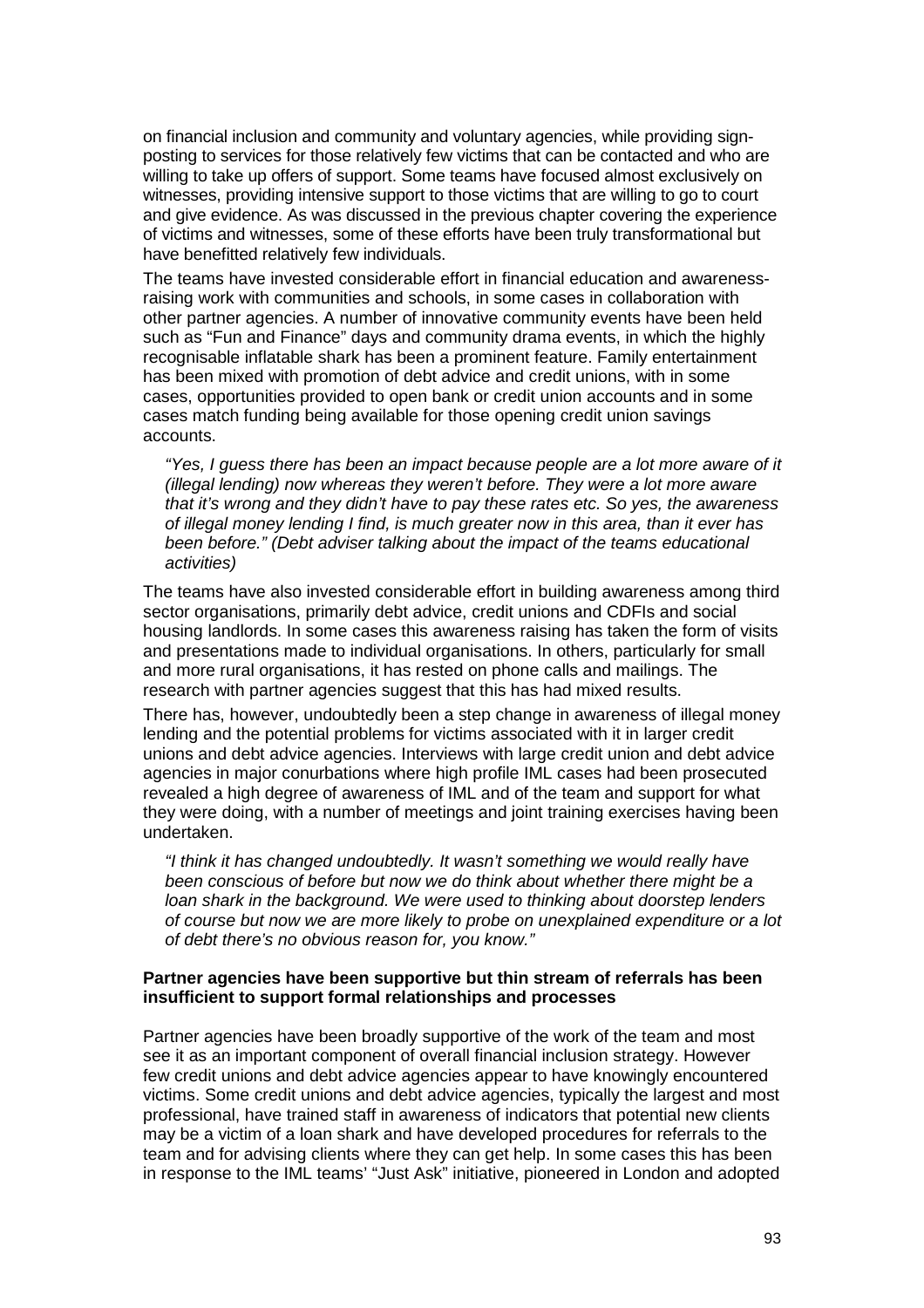by a number of other teams. Where they had been able to identify victims, they had done what they could to encourage individuals to make contact with the team, with mixed success, however.

For most partner agencies, however, the IML team is seen as somewhere that they can refer victims to should they encounter any rather than a potential source of client referrals to their own operations.

Conversely, for smaller and more volunteer-run organisations, after the initial contact with the teams, illegal lending appears to have fallen rapidly off the radar. In a number of areas where credit unions were contacted by the researchers – having previously been contacted by the teams – local officers had little awareness of IML, far less local knowledge and were not aware of any IML victims within their membership. There was also little recall of the IML team. This includes some credit unions in areas where the teams have been active and in which the community surveys confirm that there is widespread illegal lending activity in local social housing estates.

Overall, however, there have been very few referrals of victims to the team by either debt advice of credit unions. Similarly, there have only been a small number of referrals to partner agencies from the teams, with the majority of referrals being to debt advice rather than credit unions.

There appears to have been rather more referrals from those more closely involved with victims and in a better position to observe the impact on victims' finances, notably social workers and some social landlords.

At the outset of the national project a number of partner agencies including some of the largest and highest profile credit unions were willing to enter formal partnerships with the project and set up processes for referrals. However, given that the flow of referrals has not developed on the scale originally envisaged, formal relationships and referral processes have largely not been established.

Where victims have been successfully referred to debt advice, the teams report a number of issues arising in relation to victims and witnesses. Firstly, victims can be highly unreliable and may require a high degree of support in the transition to debt advice and the stabilisation of their finances, which is often time consuming and highly resource intensive.

Secondly, it is in the nature of the experience of using an illegal lender that victims will tend to be at an advanced stage of financial difficulty with problems tending to be very pressing. Debt Advice agencies are often however extremely busy. Some teams have been in a position to fast track their clients while others have not. Where they have the capability, the teams have therefore often had to undertake urgent debt advice and debt management activity themselves to avoid repossessions, evictions, bankruptcy or similar. Others have seen clients drift away or their financial position deteriorate significantly to the point where it can become very much more difficult to recover.

Increasingly however, the teams are facing capacity issues as the caseload and pipeline builds. They are reaching the point where they are no longer able to offer the degree of support that some clients require to stabilise their finances. Nor do they always have the time to undertake urgent debt management activity.

"When we started we didn't have any victims, now we've got thirty or forty. In another year's time it could be double. I think there are more knowledgeable and better agencies that can offer support than ourselves."

The issues with credit unions have been different. One of the major issues has been coverage, with many areas, such as large parts of London, or rural areas, not having an appropriate credit union to which clients could be referred. Other smaller credit unions, often run by volunteers, are inconveniently located or have limited opening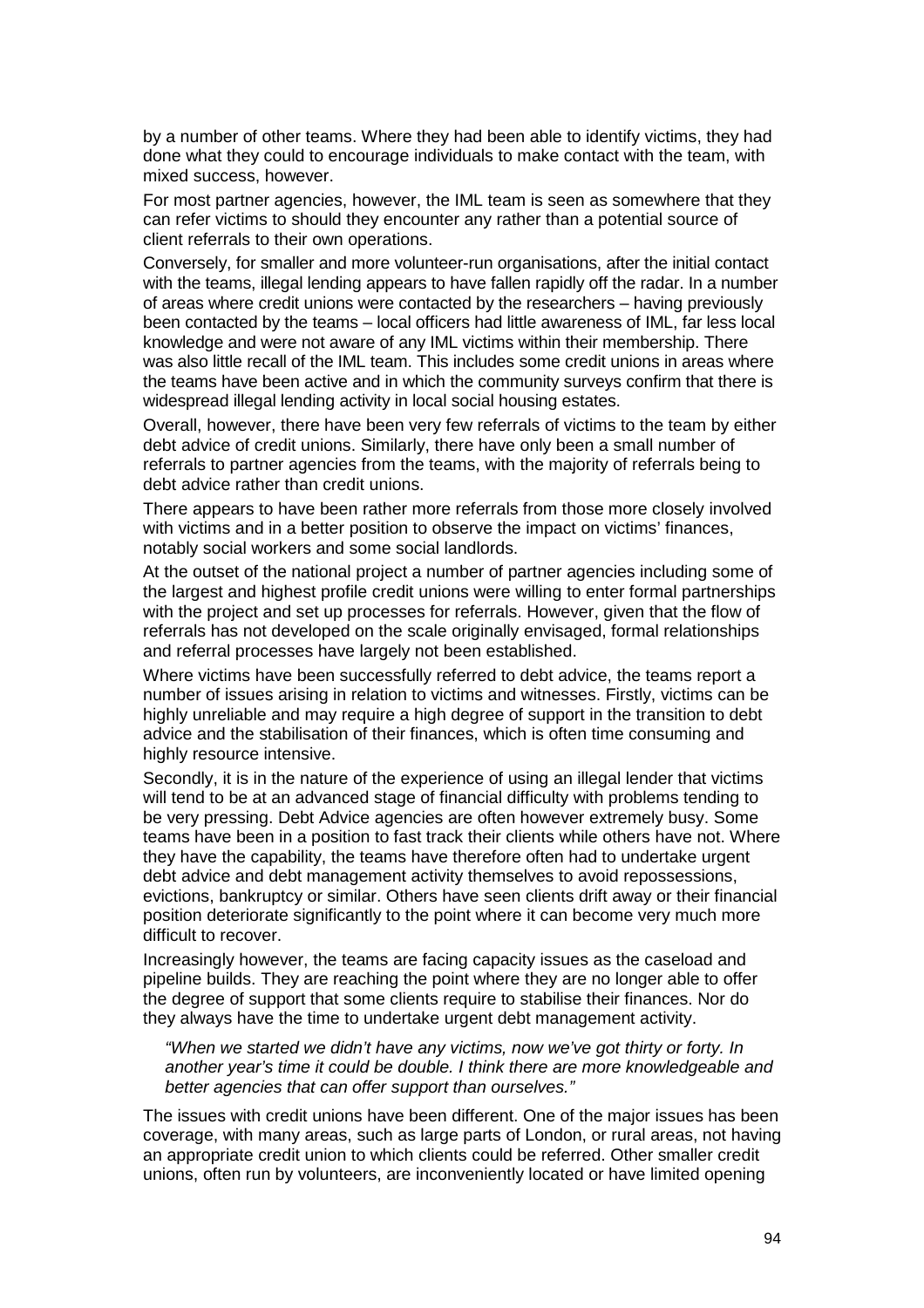hours. Many credit unions are already close to capacity and are unable to see borrowers quickly in any case.

"It's just stupid to say to someone, you've got to get on a bus to there (to urban credit union from rural area). It's just not going to happen. You've get to be realistic about people's lives because that's what we're battling against. The loan sharks go to their door and make it easy to get the loan and that's maybe how the financial inclusion agencies need to operate."

There is a perception among some FIPOs that some credit unions are reluctant to consider illegal money lending victims. Discussion with the credit unions, however, suggests that they are broadly supportive and are willing to consider lending, provided that they can be satisfied that the victim represents a reasonable risk. That said, many borrowers clearly will not meet lending criteria. Credit unions have been reluctant to take on a significant proportion of the illegal lending victims referred by the team on the grounds that individuals are too high risk. In some cases borrowers may already have defaulted on a loan from their local credit union.

"I would say that it's (the potential for partnership working with CUs) limited because for the needs of our clients, credit unions don't fit."

The teams themselves are in fact often unable to make referrals where borrowers are already deeply indebted and clearly unsuitable candidates for further borrowing. The teams are also conscious that credit unions are concerned about rising bad debt and the sustainability of their lending.

For the more upscale working victims who typically have a history of credit impairment, credit unions were a poor fit for a different reason – that lenders were unable to offer large enough sums to interest their victims, who were typically looking for a loan in excess of £2,500. This was a particular issue for the London team where victims tended to have been better off.

#### **6.2.7.2 Working with witnesses**

#### **Against the background of climate, there are significant barriers to providing evidence or acting as witnesses**

The financial inclusion teams work closely with the investigative teams in the early stages of investigations in supporting potential witnesses and giving them the confidence to provide witness statements. Thereafter they provide intensive support and aftercare in an effort to ensure that witnesses are as comfortable as possible with the prospect of going to court and giving evidence.

Most victims are not prepared to make a formal witness statement, with victims often willing to talk to the team but not to provide a formal statement. Even fewer are prepared to give evidence in court (see Chapter 3).

"They just don't want anything to do with authority…it probably doesn't take a great leap of faith to think that if you live and socialise with an illegal lender and if you gave a statement against him it might not be good for your health."

#### **Intensive support is required if witnesses are to give evidence in court**

Where victims are prepared to give evidence in court they appear to require intensive support, often over an extended period as many cases take a long time to come to trial, if there is to be any realistic possibility of the witness appearing in court. This is particularly the case where victims and their families have to be rehoused for their own protection and find themselves isolated and in an entirely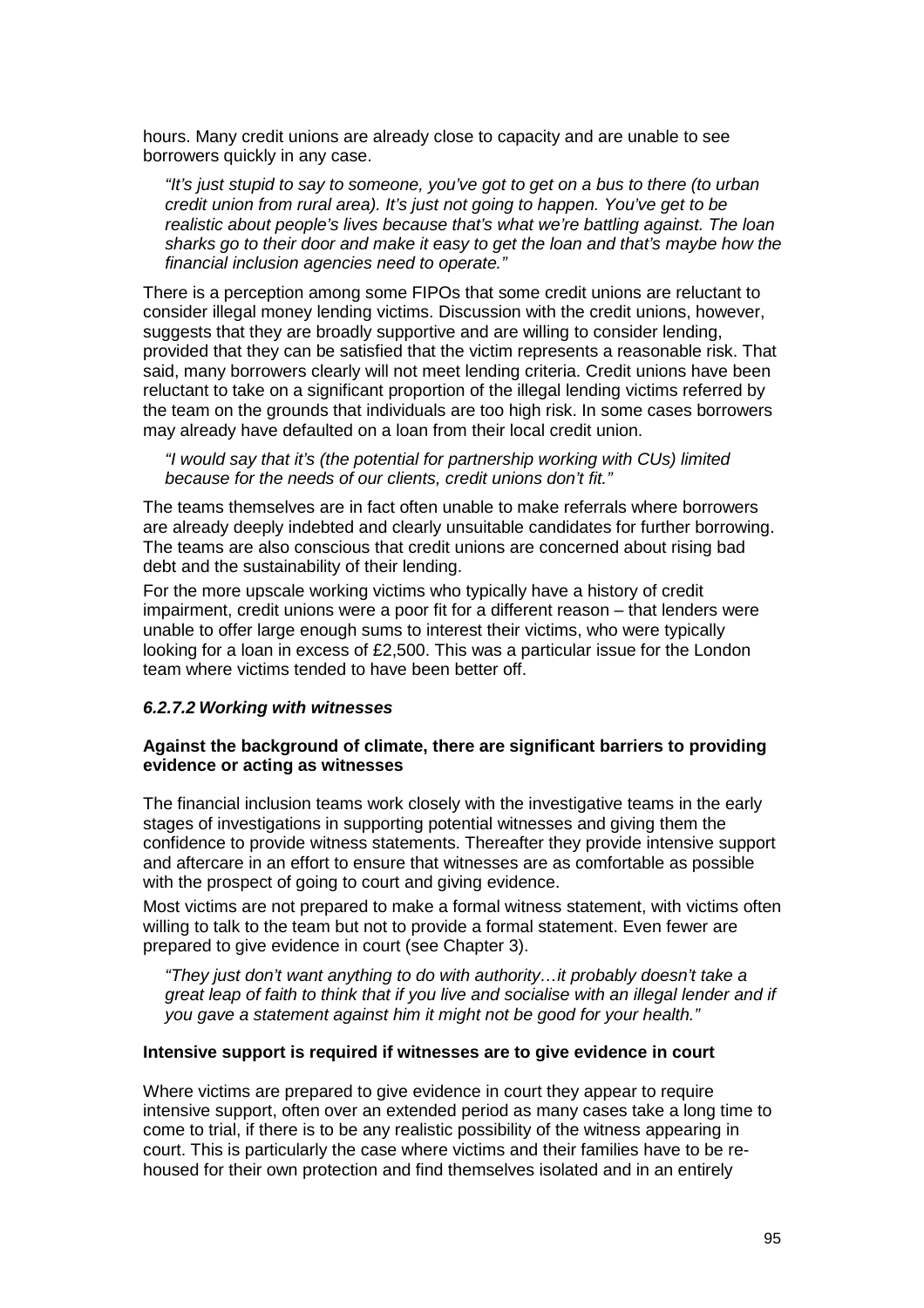unfamiliar environment. In these cases, the FIPOs are in constant contact with the witness and provide a wide range of both financial inclusion and wider support, from facilitating housing and schooling and financial arrangements to arranging access to emotional support, counselling, employment training etc.

"It can be a long time between a raid and court and if you're not careful that's where you lose people – so that is a key part of our role. So we have processes around keeping in contact with witnesses, keeping them informed of what's going on and building that rapport so when it comes to court…we've got that relationship with them to get them there."

Even where a victim is willing to give evidence they often change their mind as the hearing approaches. Intensive reassurance and support is required if the victim is to be confident that they will not need to confront either the lender or their family in court. The FIPOs facilitate visits to the court and work with the victims to ensure that they understand what will happen in court and what will be expected of them. Witnesses can require emotional support also as the court hearing approaches. Indeed witness support has become so resource intensive and yet so critical to the effective prosecution of cases where fear of the lender is such a huge barrier to giving evidence that some members of the teams have begun to question how far it can be sustained as the prosecution pipeline and case-load builds. Some of the police officers interviewed, while acknowledging that the teams had done an effective job in getting witnesses to court, also questioned whether the teams had the capacity to provide the extensive support required.

"It seems to me that Trading Standards are trying to reinvent the wheel, because we've already got that (witness support and protection) dealt with, in the police. We have the VST, which is the Victim Support Team, an independent organisation. They should really tap into them and they offer counselling and generic support around a whole, wide range of things and are very good at it. And then, when it comes to practical support, then obviously you know, with rehousing, they would have the Witness Mobility…we can move people, police have quite a lot of sway".

# **6.2.8 Joint working and knowledge sharing**

## **Joint working appears limited and there is some evidence of competition between teams**

The extent of joint working appears to be limited and there appears to be less structured joint working or knowledge exchange between the teams than might have been expected. The exception appears to be the financial inclusion officers, among whom there appears to be a more collaborative mode of working and far greater inclination to share knowledge, experience and best practice.

The teams work together on occasional joint operations to cover capacity constraints on raids. There is also some informal exchange between individuals and the evaluation revealed a number of instances of shared best practice. There is also a quarterly scheduled meeting between the project managers, held immediately prior to the governance board meetings. All of that said, however, there is a strong sense from a number of teams is that the project does not operate effectively as a national project and that some teams are protective of their knowledge and contacts and reluctant to share information and best practice.

"I'd say that (sharing best practice) was an issue. I think there is a bit of patch protection, face saving…so I'd say it's not as open, as sharing as it ought to be."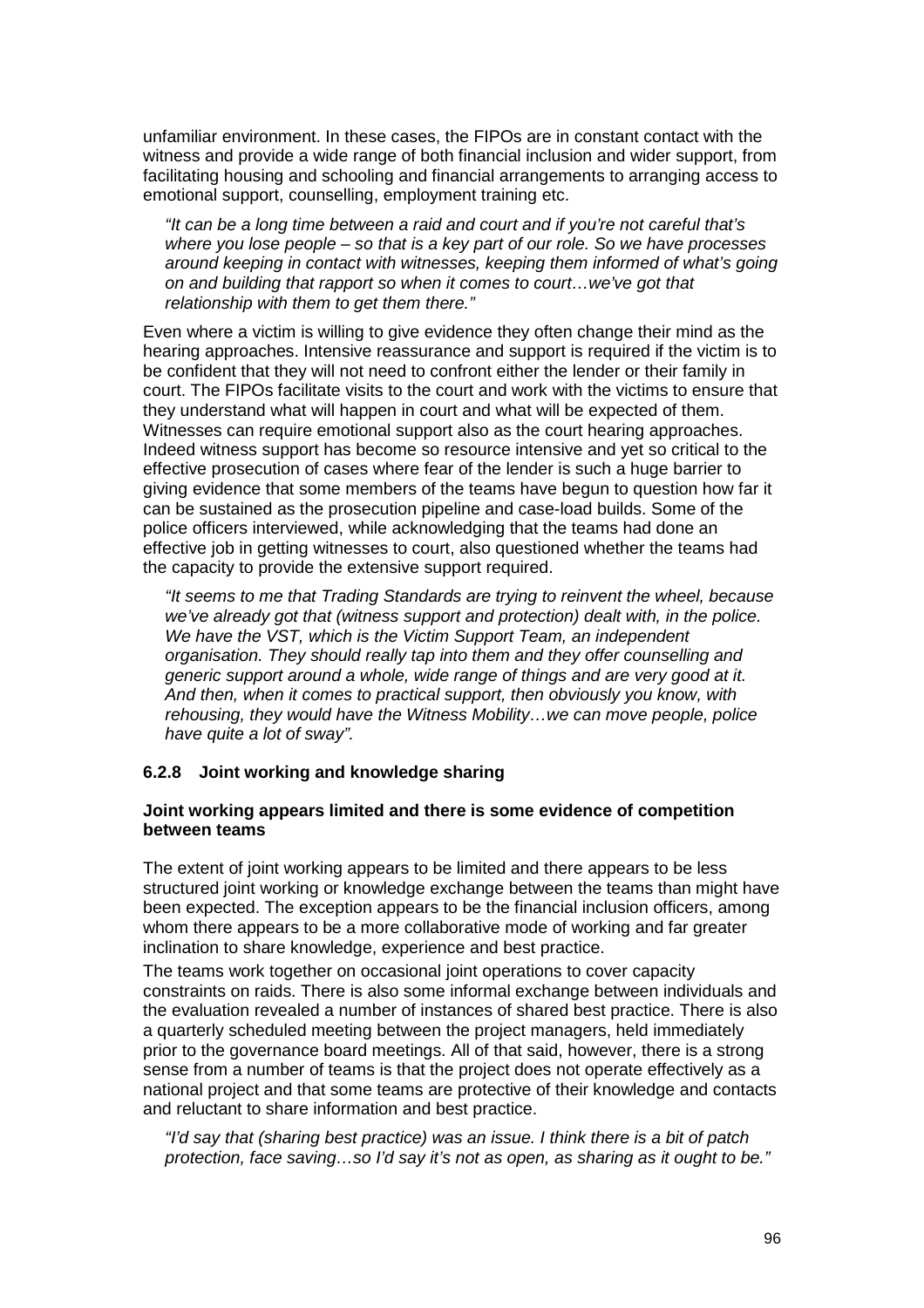"They're not saying 'We won't tell you but no-one receives any information…and I think that is something that they (BIS) could easily have fixed at the beginning."

A number of the enforcement and intelligence officers and senior officers in important partner agencies felt that there was an unhealthy and unhelpful degree of competition between the various teams and that this stood in the way of effective knowledge sharing and was not in the interest of the project.

"I don't get the impression that they are (working together). I feel that there is a lot of not necessarily healthy competition…I hear comments at meetings that suggest that that competition is there and that it is not necessarily working to the advantage of the project."

#### **6.2.9 Capacity and scale**

## **The teams have now bedded in to the point where they are facing capacity issues given the significant demand for their services**

It is clear from the outcome and the cost : benefit evaluation that the national project has made an excellent start on tackling what has been previously an all but entirely invisible and highly damaging problem. Equally, however, their very success has provided an indication of the sheer scale of the problem, the extent to which it is widespread in communities and among those shut out of the legitimate credit market and the depth of harm that is being done to individual victims and communities.

"There's a huge problem out there that hasn't been dealt with and it is being dealt with now."

The projects, and particularly those that are most successful and dealing with the most complex and damaging cases, are clearly also reaching the limits of their capacity. The sense from the project teams however is that they are barely scratching the surface. Already the projects are not necessarily able to handle their existing caseload or to fully resource larger cases. As noted earlier the financial inclusion and victim and witness support teams are also facing capacity issues.

"The scale and scope of what they could actually get involved in is very large and we're reaching a point now we're actually having to prioritise…because the demand out there is very big indeed."

"What we do know is that we're reaching our full capacity in terms of what we can deal with and we know that we are barely scratching the surface."

"We've already got a situation where we can't deal with all the cases that we've got…we need to be able to move cases along quicker. We need to spend more time on the cases that we have had to develop slowly, and some of them are potentially big cases."

"The FIPOs have plodded along as they have doing some really good work and we've got away with it so far because the volume hasn't been there. That's why so many of them have being doing partnership development. But as it builds up, it won't be viable."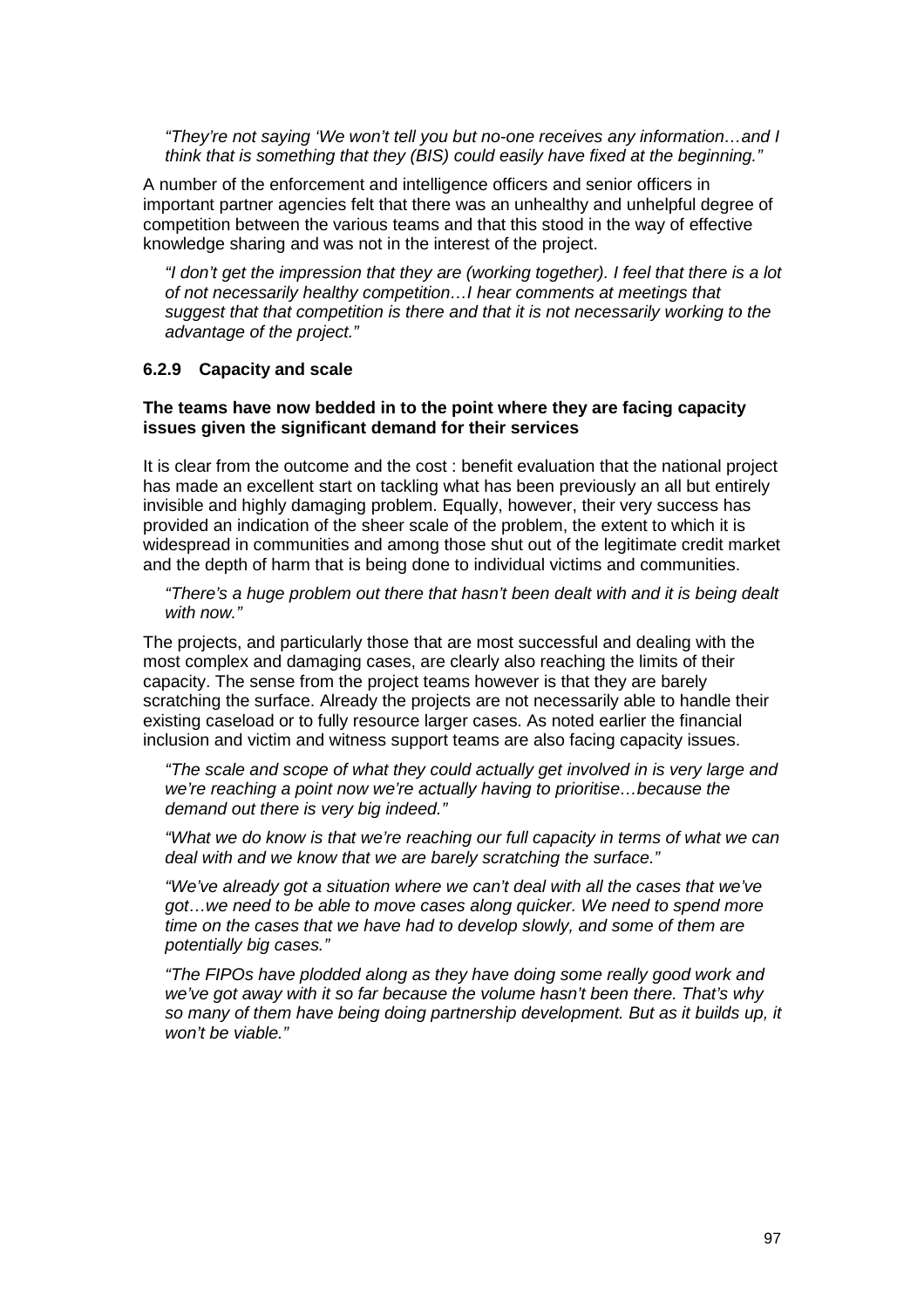## **6.2.10 Leadership, governance and project management**

## **A hands-off approach to central management and governance has resulted in some sense that the project lacks strategic direction**

The various teams report to BIS, to a common performance monitoring format designed to measure progress against core objectives. The BIS project management team also holds held regular meetings with the regional project managers. The teams feel however that there has been relatively little feedback on performance. This has left some teams feeling unsure of how their performance stacks up and with a strong sense that they lack sufficient direction and guidance.

"We give our performance data to BIS but there's never been any communication back in terms of whether or not that was adequate or discussion about how things are going."

"In my mind there is a lack of clarity about what the role of central government is. Do they have a leadership role or is it a funding organisation that effectively lets you get on with it?"

There is something of the same feeling arising from the teams around a lack of leadership and ongoing direction from the governance board on strategic issues. There is a sense that the role of the governance board has been unclear and that its structure has worked to promote the interests of some regions while leaving others unrepresented.

"The role of the governance board in moving things on hasn't always been as clear as it should have been…I've never been absolutely convinced that the communications from the governance board has even reached the three regions that aren't part of it."

The absence of central direction and hands-off approach to performance management appears to have worked to reinforce the successful teams' autonomy and independent focus while leaving those teams that are struggling without support and falling further behind. The converse of the teams' autonomy and the lack of direction overall – other than that encapsulated in the objectives – is that there has been little guidance or facilitation in the face of difficulties. Similarly where teams have struggled with particular issues, or fallen some way behind others on achievements or the timing of deliverables, there has been no mechanism for intervention to support the struggling team or make adjustments to the delivery model.

As a result, while some teams have thrived, performance has in some cases been sub-optimal, particularly on intelligence and high level police sponsorship. Common problems faced by a number of teams (such as the delays and difficulties in progressing cases through the courts) continue to be addressed on a piecemeal basis region by region. Equally, the teams also respond individually and differently to major strategic issues for the national project (such as the framing of the financial inclusion element) than might have been the case if there had been a degree of high level sponsorship at the outset or if key stakeholders had been involved at national level.

These issues are compounded by the absence of a formal strategy and by the absence of a national profile and national level agreements. The teams feel that they operate essentially as seven regional projects without national coherence and without national level champions, leadership or support within national institutions.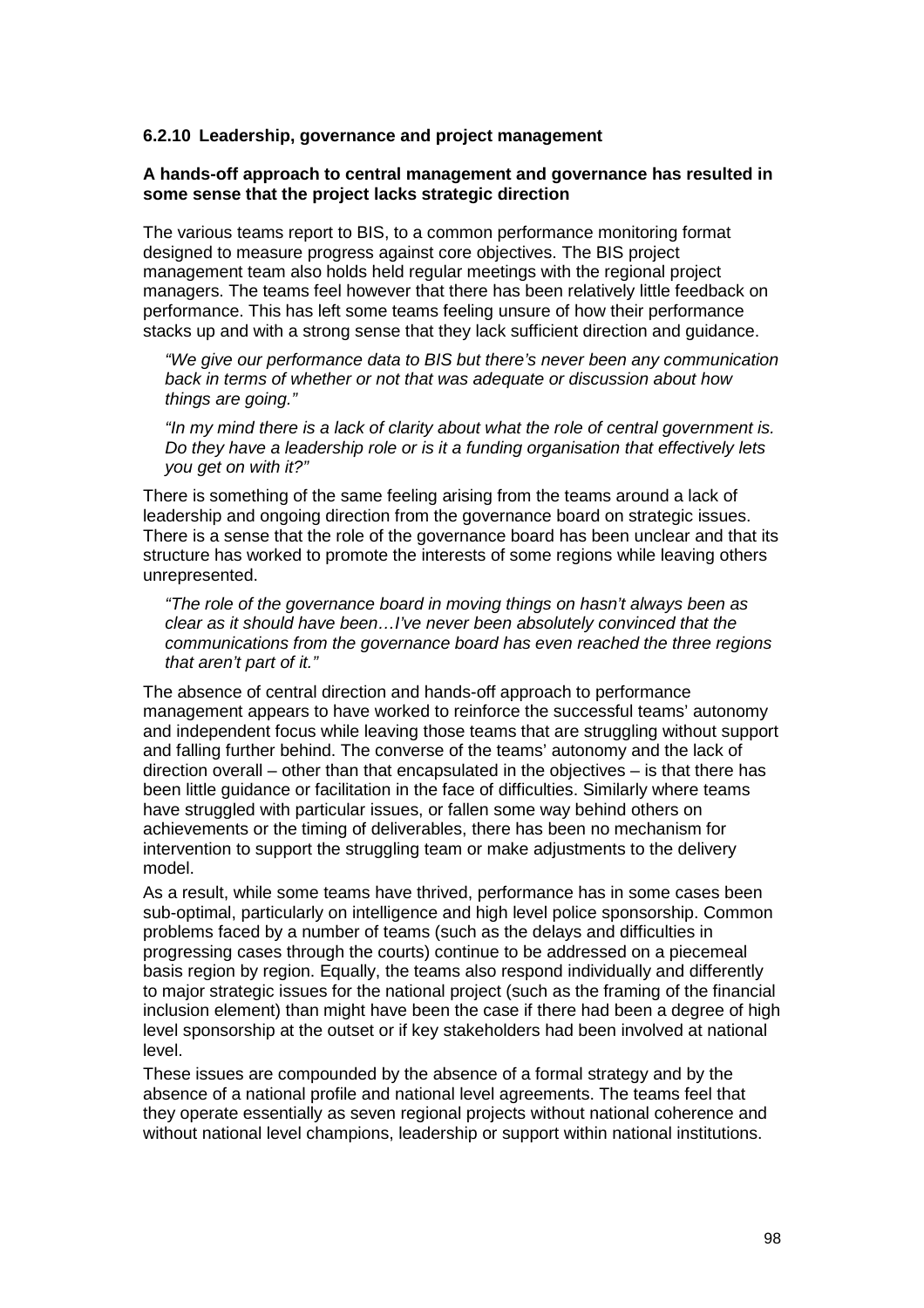"There is a need for an over-riding strategy document that does flesh out the objectives and gives clearer direction in terms of where the programme is actually going. But, for whatever reason, that has never been produced."

"Who is actually responsible for ensuring that we do develop the brand? Who is responsible for communicating…nationally what the IML team is doing and producing? And who is going to be responsible for doing what needs to be done to make the brand, the operation sustainable?"

# **6.3 Taking the project forward**

## **A sense that a more coherent and strategic approach to IML and the cross over with other criminal activity and community policing issues is required**

The teams' perspective on the need for greater strategic direction was reflected also in thinking around the cross-over between illegal money lending and other criminal activity. Intelligence specialists in the teams and those with a more strategic perspective within the police both raised the need for a better understanding of the scale and nature of the problem and the cross over with a range of criminal activity so that the teams and their police partners could ultimately take a more pro-active and strategic view of the crime and how to tackle it.

"You chip at bits of it, don't you…you have to deal with bite size bits so you don't have a feel for the whole "

"They need to get a strategic perspective and address this whole concept without all this stuff about the funding running out in eighteen months and losing the capability…to get illegal lending into a strategic context and then develop a strategy, properly funded and resourced, for addressing it and reducing the harm associated with it."

This issue was linked also to the issue of the nature of the offence as "unlicensed lending". Both the police officers and many of the investigative and enforcement teams felt that the definition of the offence underplayed – even trivialised – the seriousness of the offence, reinforced the idea of IML as a civil matter and made it difficult to communicate the nature of the problem and the associated damage and criminality to police and other third parties. This view sat alongside a perceived need to differentiate between the more or less damaging end of the lending spectrum and to capture this both within a redefinition of the offence and appropriate strategies to tackle both ends of the spectrum.

"Part of the problem of promoting this offence and the importance of it is the fact that you're talking section whatever of the consumer credit act and not having a credit licence – how does that capture the kind of harm inherent in this guys torching premises and setting people's hair on fire and how does it make sense that I charge him with the same offence as someone selling a few loans off the side of a home credit book?"

Finally the major issue was that of the coherence of the national project and the most effective utilisation of resource and capacity. Here there were mixed and conflicting views. Some of the regional projects felt strongly that it would not be possible to operate effectively without a regional presence and local knowledge and connections. However this sat alongside a desire for greater direction, more central procurement and national negotiation of stakeholder agreements. Others argued for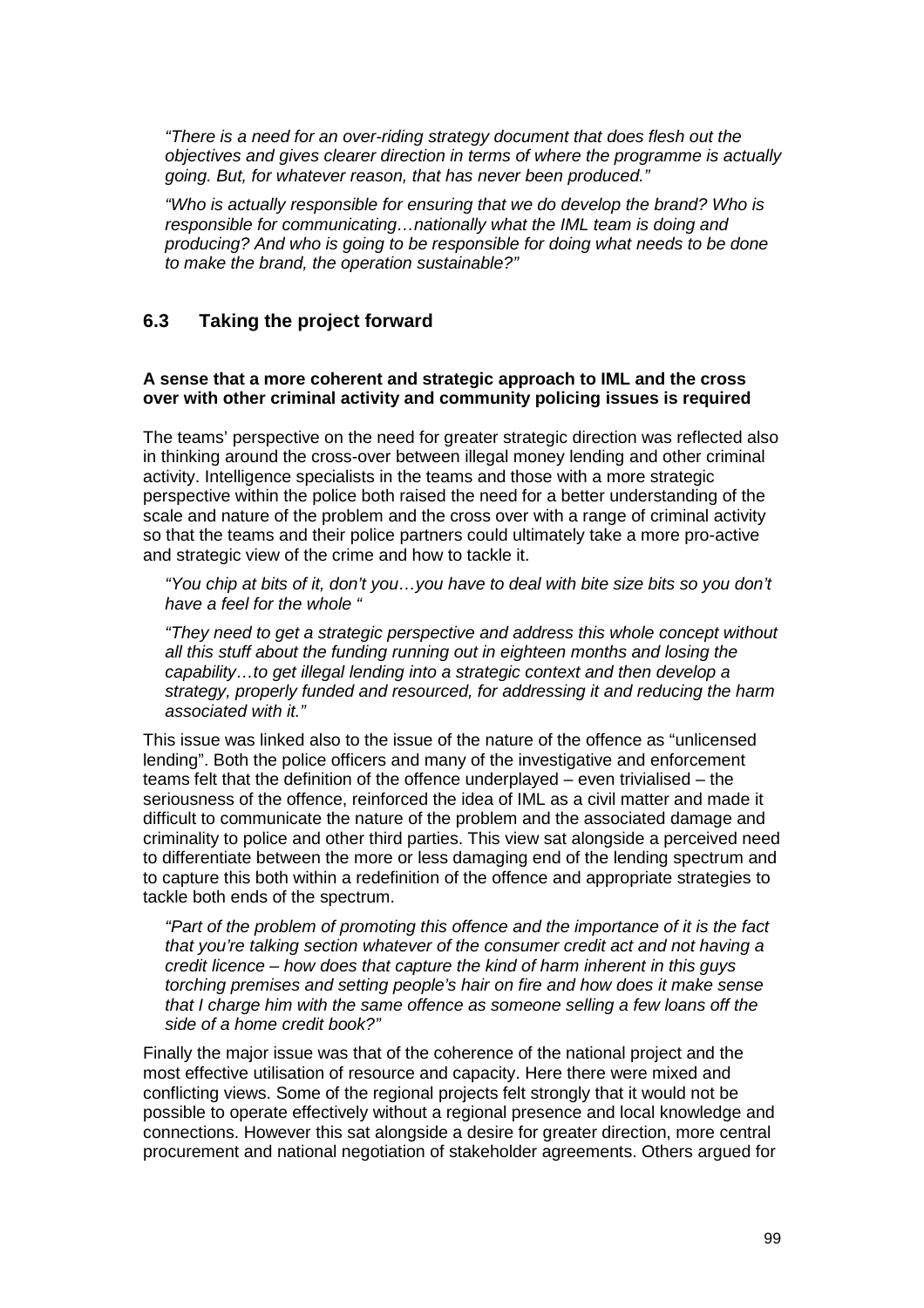a centralised and national operation as conferring both economies of scale and leadership and coherence.

"It (national structure) would give me economy of scale and I also believe that there should be an over-arching management structure that manages the lot. It's at the moment too fragmented, some of the models now need adjusting to get those working and I'd want to see more sharing of best practice."

"The other big issue is in terms of actually trying to make sure that there is a coordinated way of moving on and developing the overall programme…a typical example of that is communications…For effectiveness and efficiency I think there should be a coordinated way of doing that. Birmingham have got a communications officer for example but as far as I can see at the moment, there's no additionality coming out of that for other regions."

"Super regions don't work…It's too top heavy and parachuting people into areas of concern, where's the aftercare? You must never come away from the region. At the end of the day you could have a national head, national body even but you need to be close to the community, you've got to have people who know their area intimately."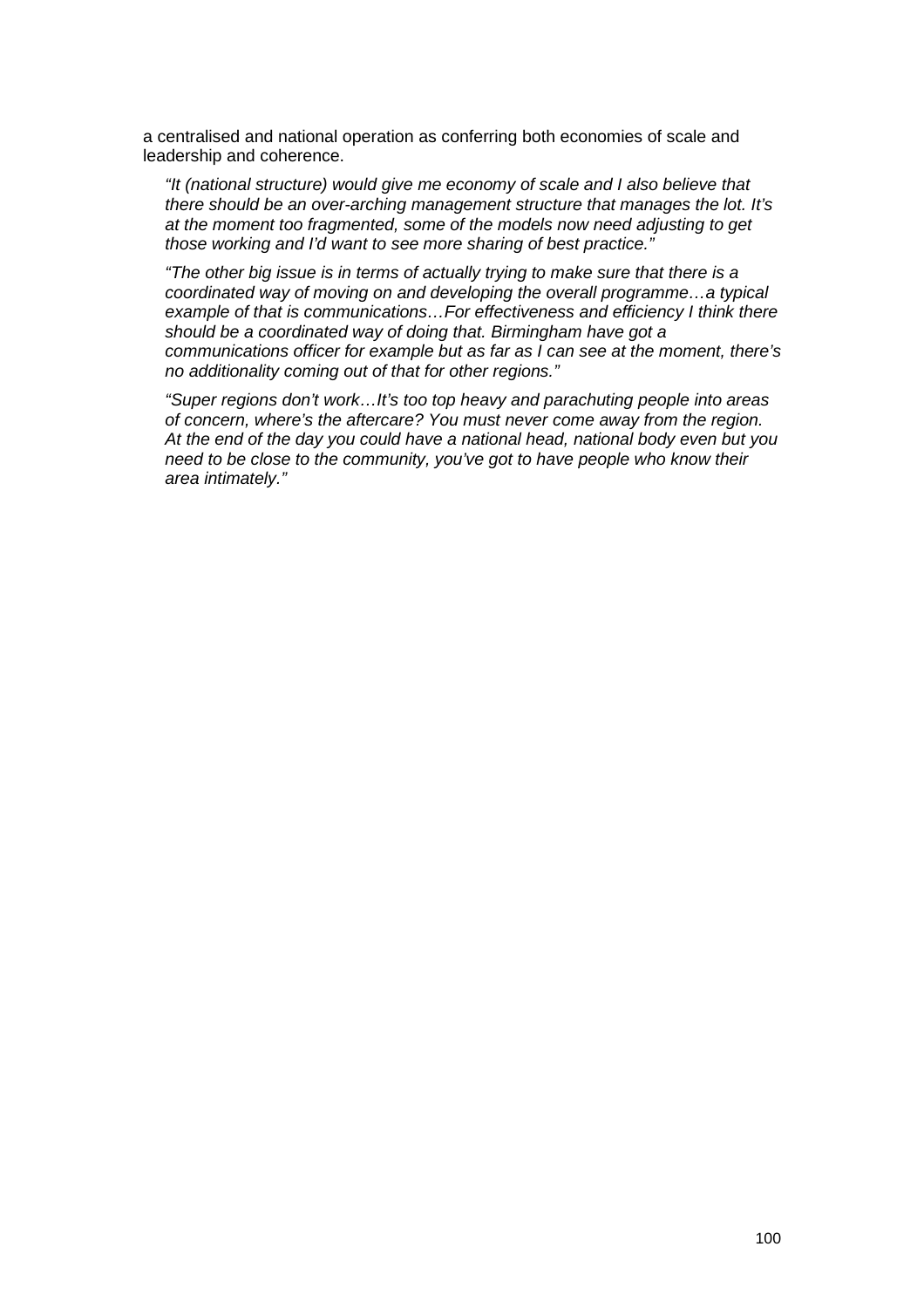# **7 Chapter 7: Conclusions and strategic recommendations**

# **Conclusions and strategic recommendations – key points summary**

- There would appear to be a compelling rationale for the IML intervention based on social need and significant detriment.
- BIS, Trading Standards and the project teams have made an excellent start in working towards a reduction in illegal lending and in addressing the climate of fear.
- The financial inclusion objectives have only been partly met. There has been a step change in awareness of IML among key partner agencies.
- Critically however, the effort to transition victims to sustainable sources of alternative lower cost credit has not been successful. Credit unions and CDFIs are extremely unlikely to be a sustainable alternative source of credit for more than a small minority of victims.
- However a substantial number of highly vulnerable victims have been afforded significant relief from a heavy financial burden and from oppression by lenders. with important quality of life and standard of living benefits also.
- There is also evidence of some protective effect from the financial education activities of the teams. Nevertheless, demand for IML is likely to remain strong among those unable to borrow in the legitimate market.
- Building on the project achievements and achieving more consistent success across project teams will require refocusing some objectives, restructuring the delivery model and placing greater emphasis on leadership.
- We recommend an approach in which a local presence is combined with central direction and management, with strategy set and relationships negotiated at national level. The model should be supported by centralisation of specialist expertise and representation of key stakeholders on the governance board.
- Strategically the financial inclusion objectives of the project should be recast as victim and witness support and preventative education.
- The national IML project illustrates the limits of both enforcement and financial education however. The supply of legal credit to high risk borrowers is clearly a critical factor in the scale of illegal money lending.
- Against this background, and given the strength of the perennial demand for credit, a regulatory environment which maximises the availability of legal credit is likely to be the single most important factor in the ability of the authorities to contain illegal money lending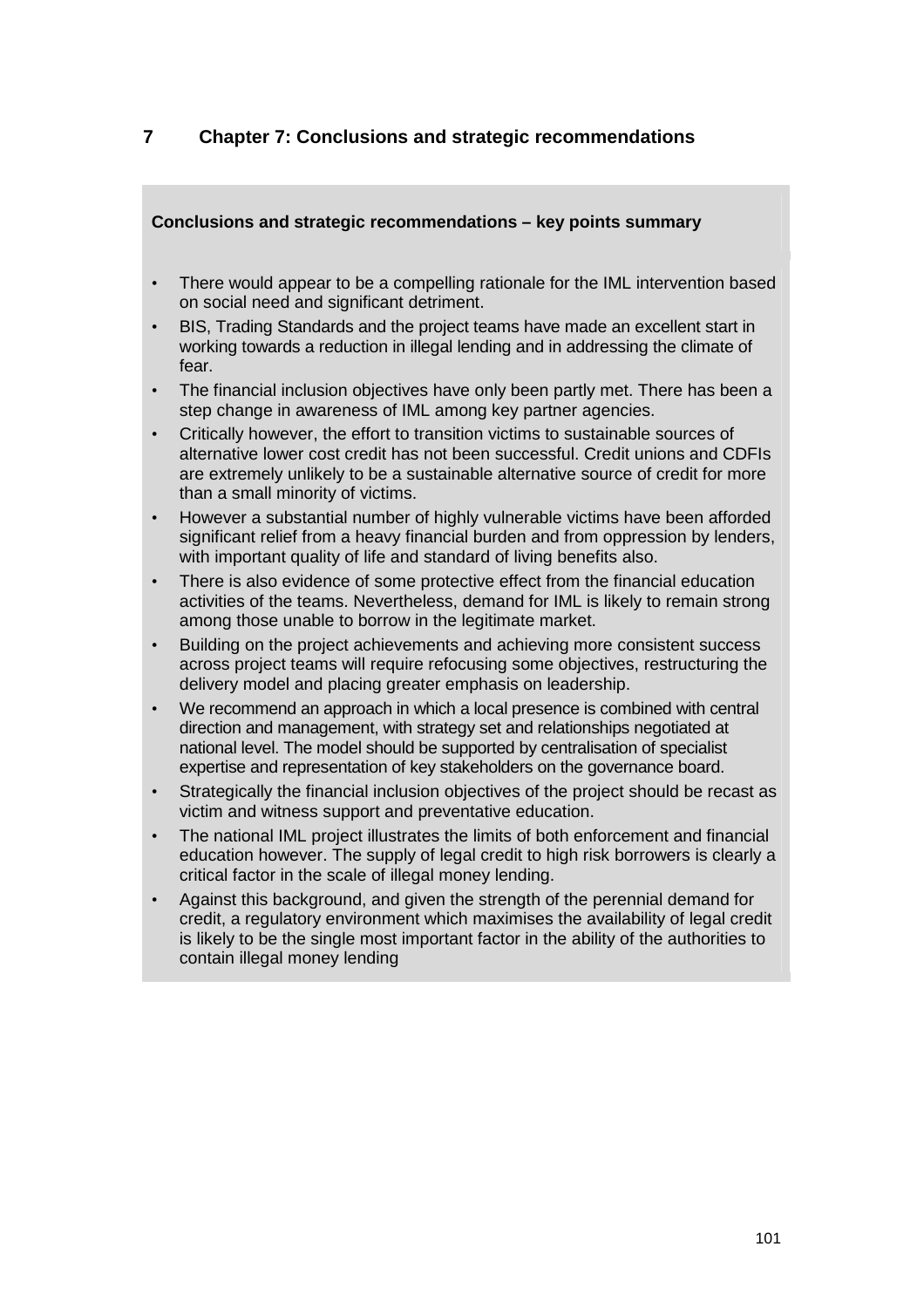# **7.1 Conclusions**

BIS, Trading Standards and the project teams have made an excellent start in building awareness of a previously all but invisible and highly damaging crime and in enforcing a law that has not been enforced for decades. A significant body of prosecutions has been achieved, with a substantial forward pipe-line in prospect.

A clear message has been sent to lenders, victims and communities that the authorities are now willing to act, that help and redress is available, and that illegal money lending will not remain a low risk activity in which lenders can act with impunity.

The community surveys provide some encouraging evidence of progress across a series of fronts. There is also clear evidence of the beginnings of a 'virtuous circle' in which the effective removal and prosecution of lenders appears to be creating public confidence in the authorities' effectiveness and leading to an increase in reporting and enhancements in the quality of intelligence.

The community survey shows clearly that in intervention areas and among those who are aware of arrests, victims and informants are more willing to come forward. The project teams' experience also demonstrates a peak of intelligence following arrests and convictions. Effective media relations and media communications activity maximises this effect.

However, the project is still at an early stage in the effort to reduce the incidence and impact of illegal money lending and it is clear both that new lenders continue to fill the vacuum resulting from the removal of a lender and that the climate of fear remains in place. It can reasonably be anticipated that as lenders are increasingly prosecuted and removed from the community, that the climate of fear will continue to lesson and that witnesses and victims will become more emboldened to come forward.

Similarly, on the basis of the community survey it would seem likely that the perceived risks associated with operating an illegal money lending operation will increase as arrests, prosecutions and confiscation of assets continues.

The evidence is equally, however, that demand is unlikely to diminish and that illegal lending is unlikely to go away any time soon, albeit that enforcement activity will work to reduce its incidence.

A substantial number of victims have been afforded significant relief from a heavy financial burden and from oppression by illegal money lenders, with important quality of life as well as financial and standard of living gains for individuals and knock-on benefits for communities and for society more widely. It would seem that the savings to victims from the removal of lenders will have had a significant effect in stabilising finances and improving the viability of household budgets undermined by various degrees of income starvation.

There have been transformational financial inclusion outcomes for a small number of victims, primarily witnesses. However, the financial inclusion objectives of the project as envisaged have not been met, largely for reasons beyond the control of the project teams. Despite significant effort the teams have not been able to support more than a handful of victims to sustainable legal credit.

There has however been a step change in awareness of illegal lending and of the issues associated with it for victims and communities among partner agencies, which appears to have gone some way to support a preventative and educative effect.

Taken together, the experience of the various teams makes it clear that even with significant effort and support, it is unlikely that credit unions will be a viable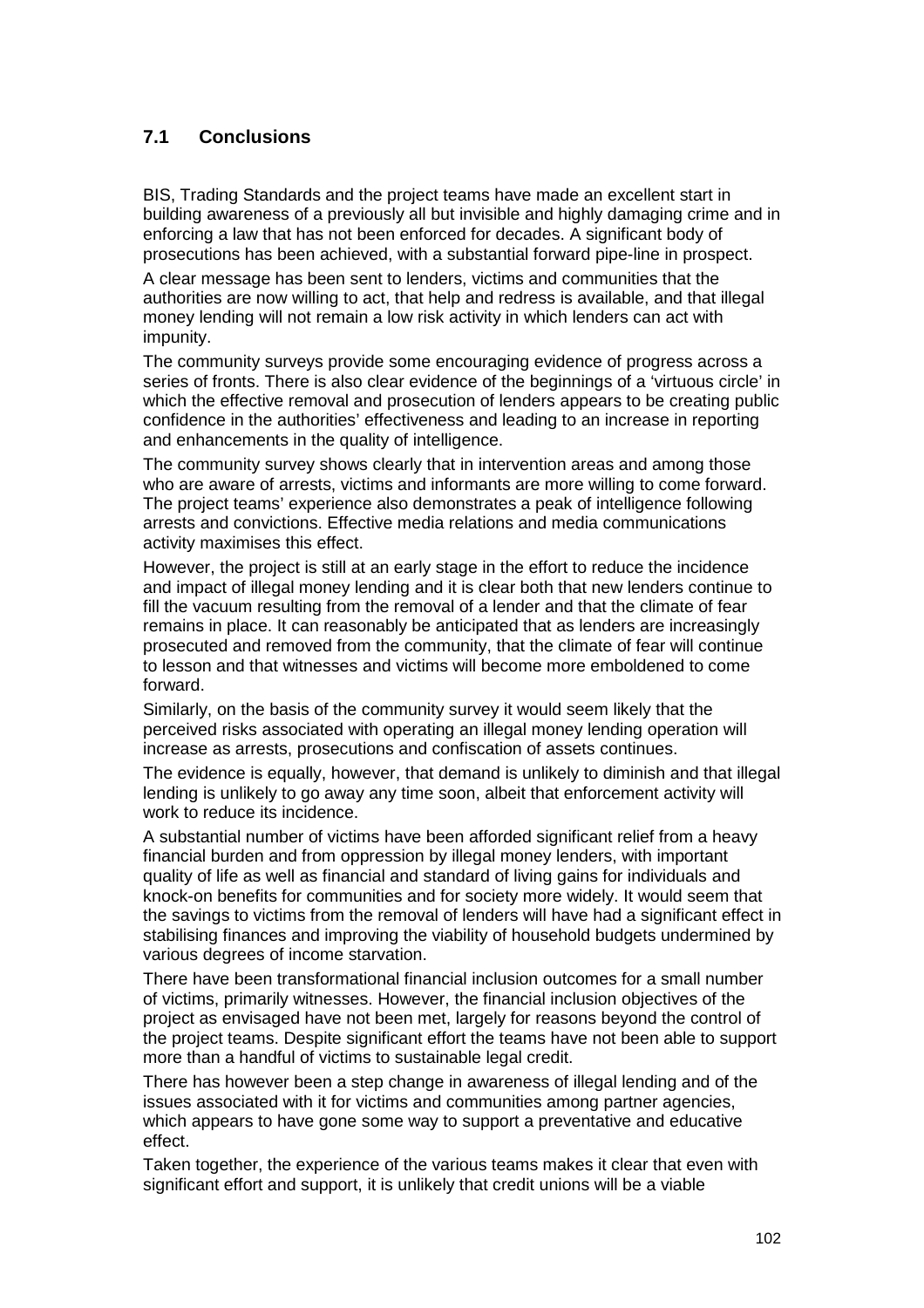alternative to illegal money lending for more than a small proportion of victims. Debt advice also would appear particularly challenging in this context.

The financial inclusion effort also illustrates however both the power and the limits of financial education. The teams' experience and the community and victim research suggest that financial education will increase the understanding of the risks of using a loan shark. Equally, however, it illustrates that the strength of demand for credit is such that the impetus for illegal money lending supply is unlikely to go away any time soon and that the protective effect of financial education is unlikely to do more than moderate demand.

# **7.2 Strategic recommendations**

**There remains a compelling rationale for the IML intervention based on social need and significant detriment.** There is a pressing and continuing social need afflicting some of the most disadvantaged members of society.

- There is clearly significant detriment for those who become entrapped by loan sharks in the form of income deprivation and compromised quality of life arising from fear of – or actual – violence and intimidation.
- Illegal lending is a widespread problem and, due to continuing demand, one that is unlikely to go away. Under current conditions, given the shrinking high cost credit supply, the market is indeed likely to grow in the absence of intervention.

## **Building on the project achievements will require refocusing some objectives, restructuring the delivery model and placing a greater emphasis on leadership.**

• The teams have clearly made a significant start on addressing a highly damaging problem afflicting deprived communities and reinforcing disadvantage, poverty, high crime levels and anti social behaviour. If the benefits of what has been achieved are to be built upon, a more strategic approach should be adopted within refocused objectives and a re-framed delivery model to address current weaknesses in project delivery and achieve a more consistent level of success across the national project.

## **Strategically the financial inclusion objective should be re-cast as victim and witness support and preventative education within deprived communities.**

It is clear that given the vulnerability of victims and their unreliability as witnesses, many cases could not be effectively prosecuted without victim support. Strategically, the victim support and financial inclusion dimensions of the project would be better recast as witness support with the financial inclusion component of the remit reframed as awareness-raising and education, focused on actual and potential victims within local communities and other agencies engaged with those communities.

**Some discrimination in approach to more or less damaging illegal lending** would appear to be required and there is potentially a case for the development of a new offence. A degree of discrimination is required between the more or less damaging ends of the IML spectrum, with more or less damaging models requiring different approaches. Some types of relatively less damaging unlicensed lending may be better dealt with through facilitation of licensing and efforts on ensuring compliance. Other more damaging models clearly require a robust enforcement approach. There is an argument to be made for the development of a new offence of aggravated money lending which more effectively captures the damage inherent in the nature of the crime.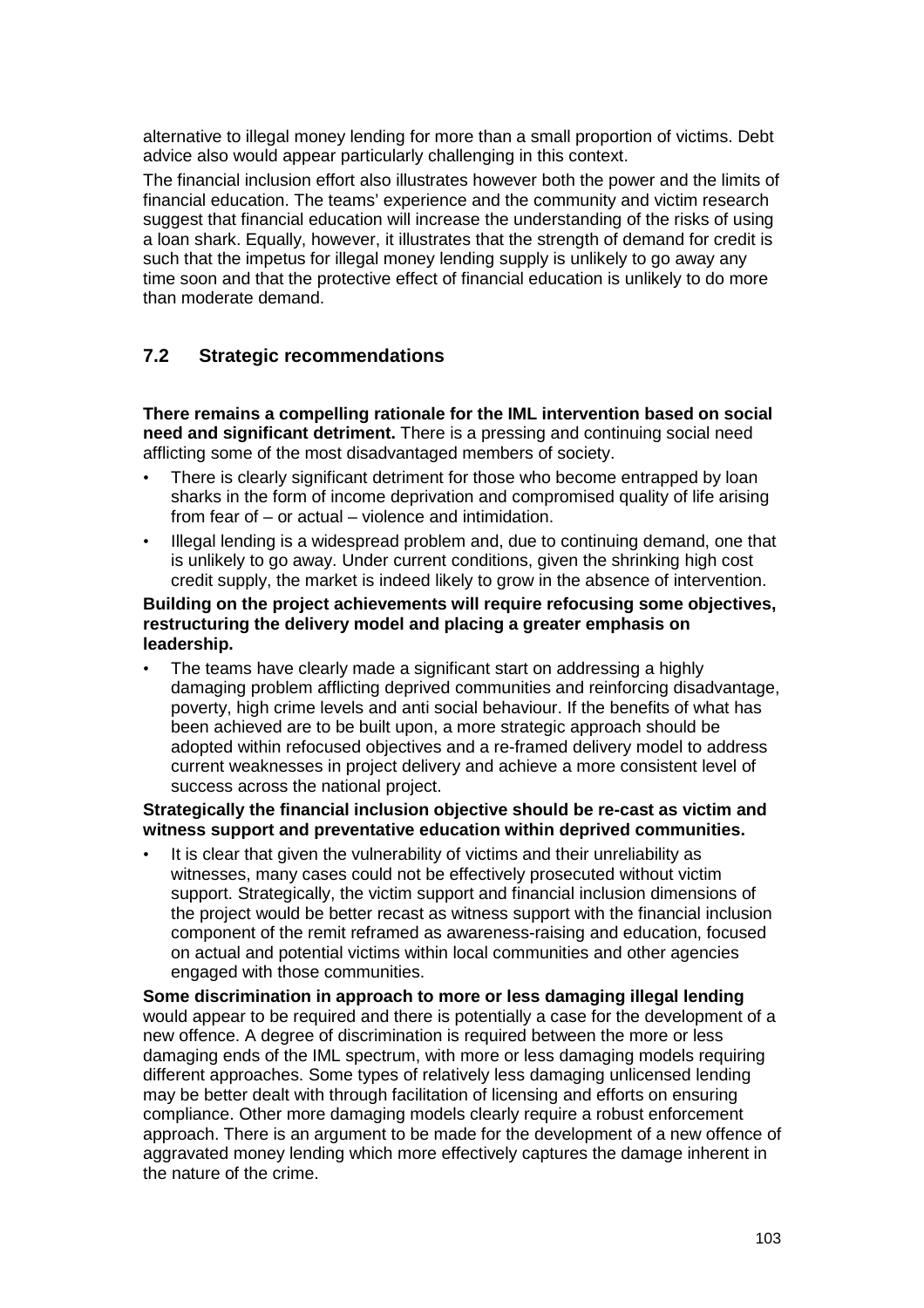# **Options on enforcement**

Options on enforcement range from project closure through to restructuring project delivery within a more strategically focused and centralised approach. The options to be considered for the enforcement element of the remit going forward would include:

- Closing the project. The rationale would seem too strong to allow for this option. Also, the project overall is likely to lever an excess of benefits over costs.
- Maintaining the status quo. This will continue the current inefficiencies and will not maximise the effectiveness of the project.
- Moving to a completely national and centralised structure. This would run the risk of losing the benefits of a regional presence and would make it difficult to manage the early stages of investigations or to support witnesses effectively.
- A mixed approach with a local presence combined with central direction and management and strategy set at national level, supported by centralised specialist expertise (e.g. financial investigation, legal services, media communications) with additional investigative and operational capability on a parachute in : out model. Relationships and partnership arrangements to be negotiated centrally at national level with key stakeholders represented on the governance board.

# **A new structure for IML**

**We recommend a move towards a more centralised approach with national management and central services combined with a local presence.** The mixed approach is to be recommended on the basis that it offers an opportunity to:

- Realise scale efficiencies in enforcement, including the development of a critical mass of specialist expertise.
- Maintain a regional presence so that enforcement activity can gain from local knowledge and ensure a deterrent /supportive presence in at-risk communities.
- Achieve greater flexibility to deal with peaks of activity and large cases wherever these arise.
- Achieve a greater degree of coordination in addressing challenges common to all teams, promoting the exchange of knowledge and best practice and providing timely support to struggling teams.
- Inject greater leadership and strategic focus than is possible under the present model.
- Provide the opportunity to negotiate commitment from key stakeholders in government and partner agencies at national level.
- Restructure the governance board to place less emphasis on regional interests while achieving greater strategic focus and the engagement of key policy and external stakeholders.

The project has clearly made an excellent start under BIS and Trading Standards sponsorship. Longer term, however, given some of the capacity and funding constraints and the background developments on new regulatory and consumer protection structures, there is a case for the development of alternative funding mechanisms and potentially also for consideration of a transition to alternative sponsorship as the project scales and develops further.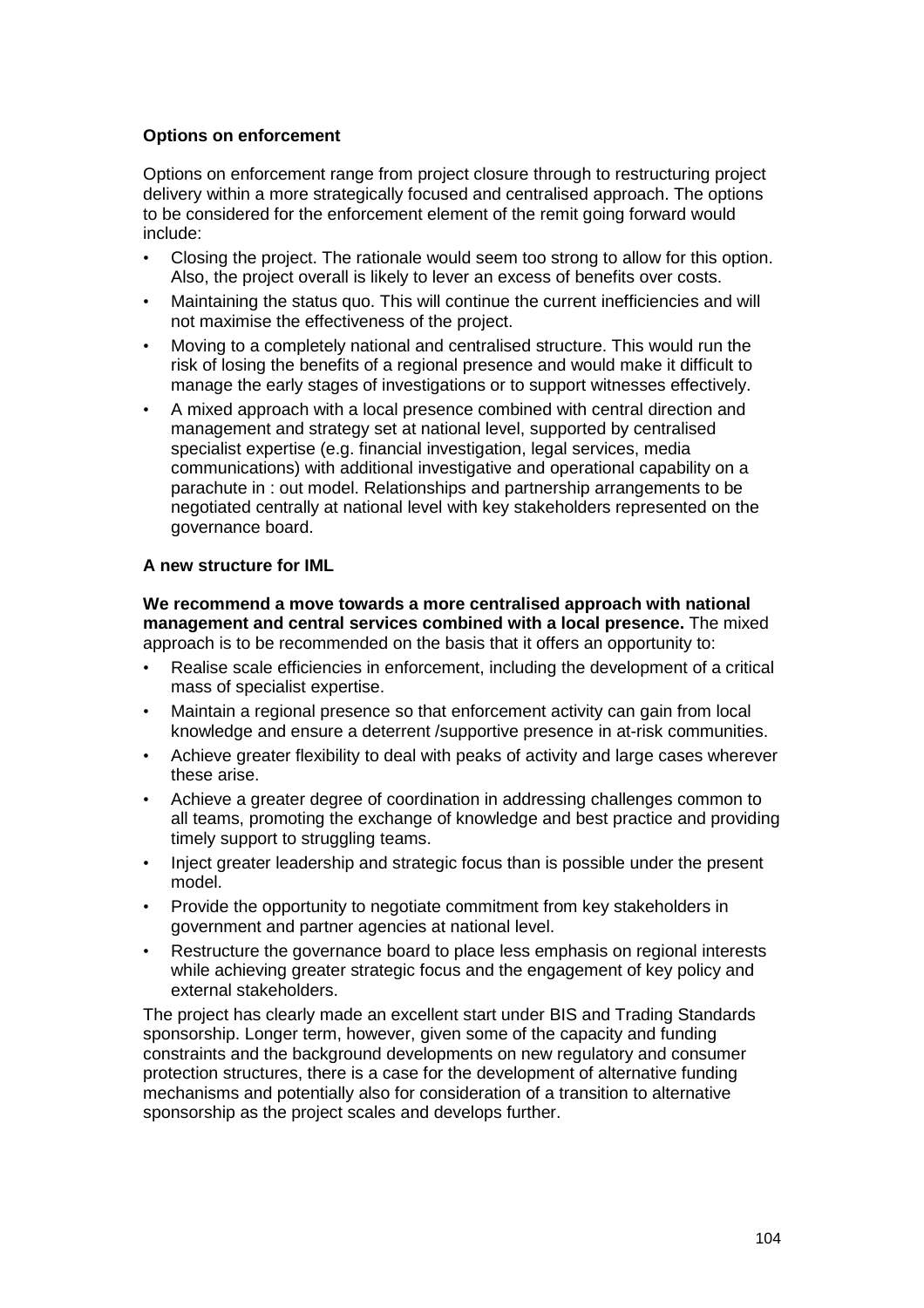## **The regulatory context**

Finally **it is clear that there are limits to what can be achieved through either enforcement in reducing supply of illegal lending or financial education in reducing demand** for it. It is clear also that social lending, at least in the form of credit unions and CDFIs which must function as sustainable social businesses, is unlikely to act as an alternative to illegal lending on any scale. It is also evident that the supply of legal credit to high risk borrowers is a critical factor in the scale of illegal money lending.

The high cost of certain types of sub prime and non standard lending products may not be a socially desirable feature of these models. However the modus operandi of legal, regulated lenders is surely less detrimental to the interests of disadvantaged consumers than that of unregulated illegal lenders. Resort to illegal lenders will be not only much higher cost than any form of legal credit but also deeply damaging in a number of other respects.

Clearly there are a range of consumer protection considerations in this context. However, against this background, perhaps the single most important element in containing illegal money lending and moderating the damage done to victims and communities arising from it, is the maintenance of a regulatory environment that maximises the availability of legal, regulated credit, albeit that this may come at a high cost for some.